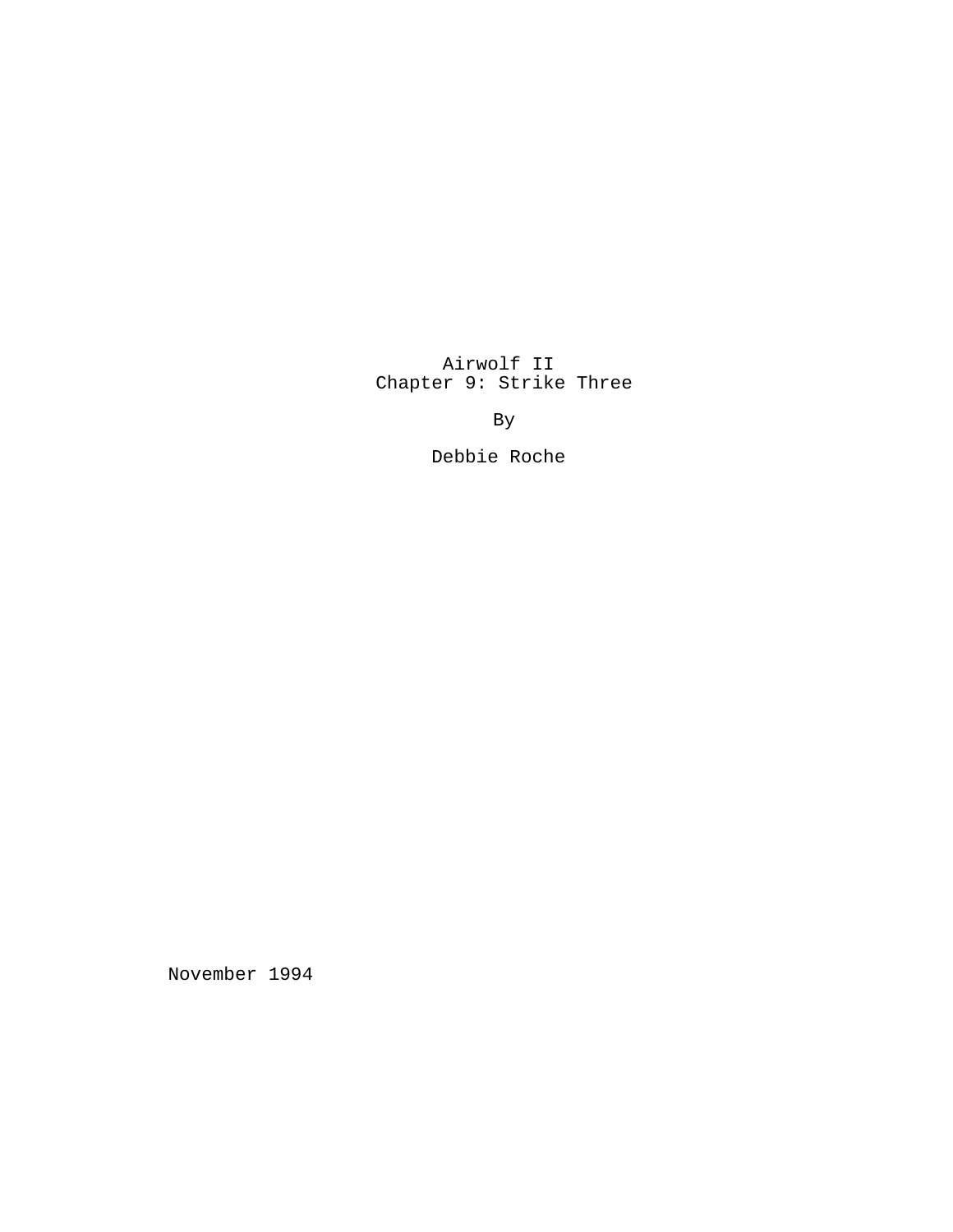## **MONDAY NOVEMBER 22nd 1993**

1 INT: SANTINI AIR CHOPPER (6:20PM MST) 1

The chopper is flying back to UTAH. MIKE is flying. DEBBIE is in the front with MIKE. ANNA is sitting in the back, behind DEBBIE. ANNA is staring at MIKE like a love sick puppy. All are wearing their headphone sets.

> ANNA What's our ETA Mike?

MIKE (consult watch) Should be landing at Santini Air in about 1/2 an hour.

DEBBIE (lean back in seat) That was really something, wasn't it Anna? Talking to Nigel like that.

ANNA (star-struckingly) Yeh, it was.

MIKE (miffed/offended) What do you two see in him anyway?

ANNA He's soooo nice, and charming.

DEBBIE ...and cultured. Just like LaCroix.

MIKE has just about enough. DEBBIE happens to glance at MIKE and can see the look on his face.

ANNA

He has such great taste. And...

DEBBIE is about to tell ANNA to cool it when MIKE cuts her off.

> MIKE Hey, hey, what am I? Chopped liver?

Before DEBBIE can give ANNA a "don't say anything" look, ANNA blurts out the following.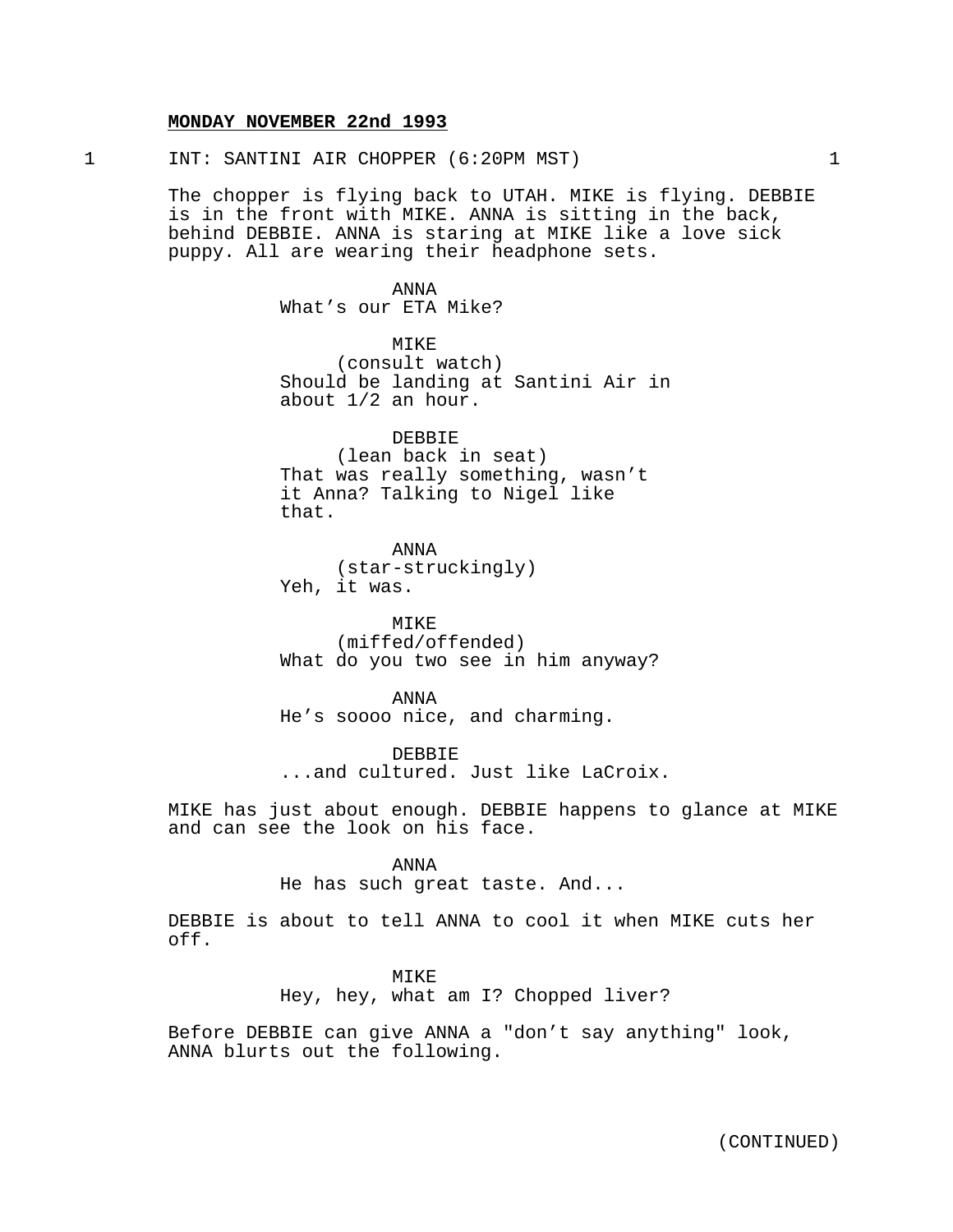ANNA Compared to him, yeh. MIKE Well, in that case, I, uh, hope you

know how to fly.

ANNA gives MIKE a "what?" look. DEBBIE wonders if he is serious.

> MIKE I mean, what is this? Pick on Mike day?

ANNA According to my calendar, yeh. What about yours Debbie?

DEBBIE Ah, I don't think so.

DEBBIE looks at ANNA with a "drop it" look.

MIKE

Well...

MIKE looks from DEBBIE to ANNA then back at DEBBIE.

MIKE

Two can play this game sweetheart.

MIKE puts the chopper in a 45 degree nose dive. DEBBIE puts her hands on the dashboard to balance herself. ANNA grabs hold of the back of the seat.

# ANNA

Mike!!!

DEBBIE Pull up, Mike. Come on, stop clowning around.

They are getting close to a patch of tree tops. DEBBIE grabs the co-pilot stick, but it's locked. DEBBIE looks at MIKE. She knows that if the stick is locked, that he must have locked it.

> ANNA Yeh, come on Mike.

DEBBIE (to Mike) She was only kidding. You are far more interesting than he really is.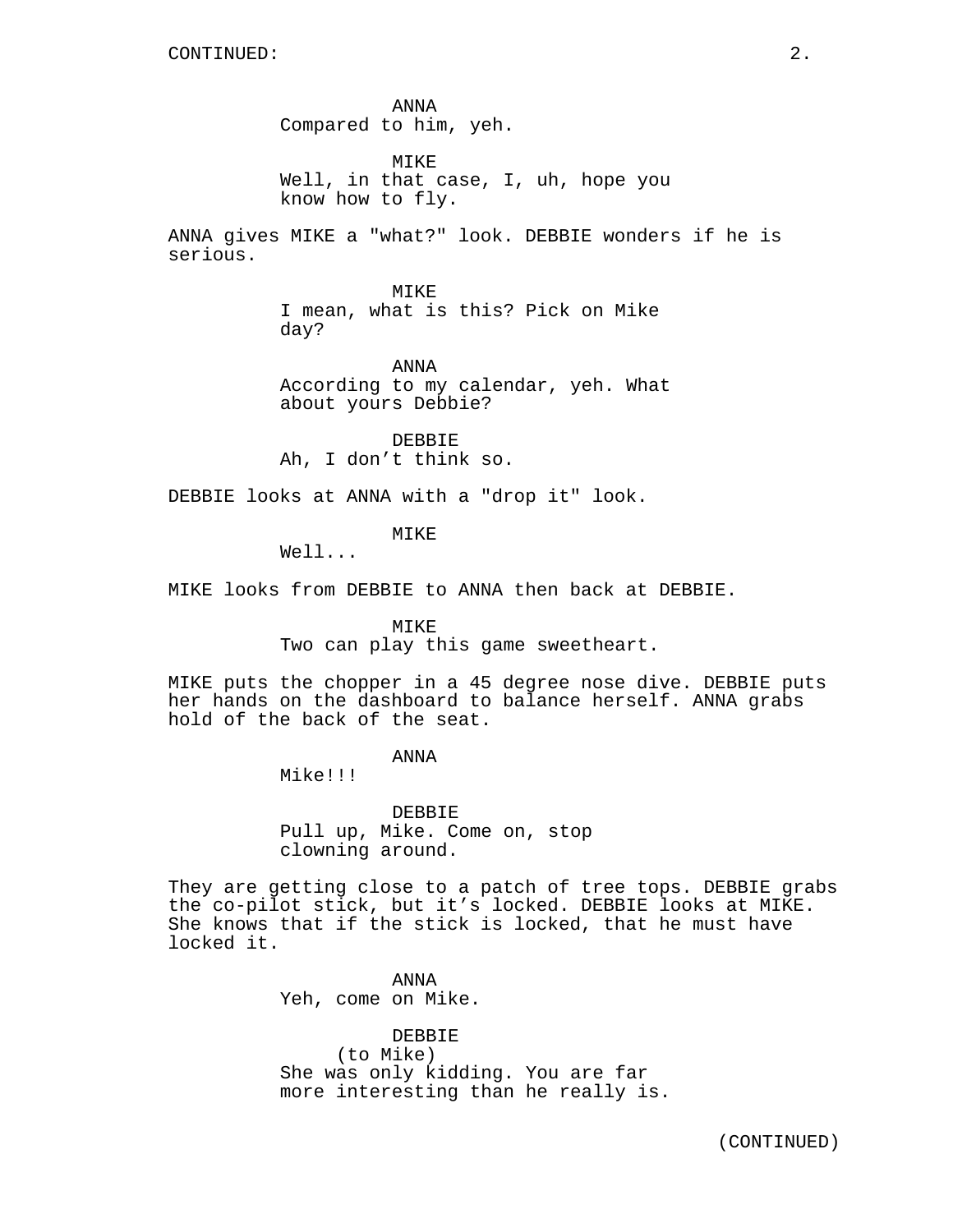(to Anna) Right, Anna?

ANNA Yeh. I'm sorry Mike. Really. Mike look out!!!

MIKE pulls the chopper up. DEBBIE and ANNA relax. ANNA is sitting back in her seat. DEBBIE looks over at MIKE.

> MIKE That'll teach you. NEVER harass the pilot.

ANNA Anything you say Mike.

MIKE turns to DEBBIE. He flashes her a smile, and winks. DEBBIE shakes her head from side to side and smiles back at him.

JUMP TO:

2 EXT: SANTINI AIR (6:50PM) 2

MIKE lands the chopper and shuts it down. The place looks deserted.

CONTINUE TO:

3 INT: CHOPPER 3

They are all removing their headphones.

MIKE Well, here we are ladies. Safe and Sound.

DEBBIE Thanks for the lift Mike.

# MIKE (smile) Anytime, Deb. Anytime.

DEBBIE smiles back at him. They all exit the chopper.

CONTINUE TO: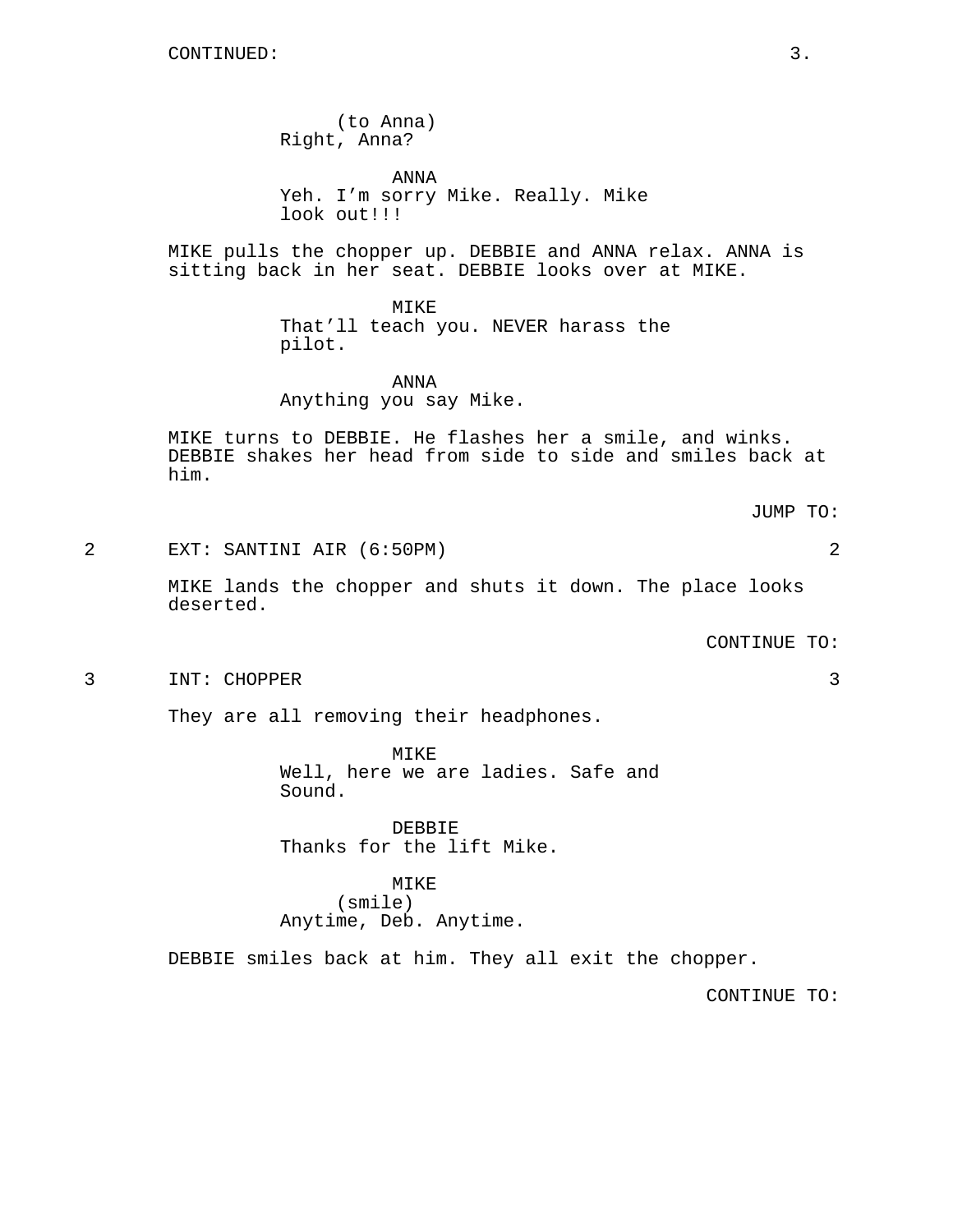MIKE opens the baggage compartment and hands DEBBIE her bags.

MIKE

Here.

DEBBIE Thanks. (take it) Well, have fun, you two. See ya later.

MIKE / ANNA

Bye.

MIKE leans on the chopper and watches DEBBIE walk off. ANNA looks at him.

> ANNA Mike? (beat) Mike? (beat) Mike!

MIKE snaps out of it, and looks at ANNA.

MIKE Hunh? What did you say?

ANNA remembers what DEBBIE told her at the hotel. She wonders if maybe, just maybe, DEBBIE wasn't telling her everything. Because, from the way MIKE acts around DEBBIE, ANNA gets the feeling that they are still involved.

$$
\verb|FADE TO:\\
$$

5 FLASHBACK (ANNA'S POV) 5

Chapter 8: Scene 79 (from top of page 93), Scene 133 (page 140, start at "ANNA: So... what's the story with you and Mike?)

FADE TO: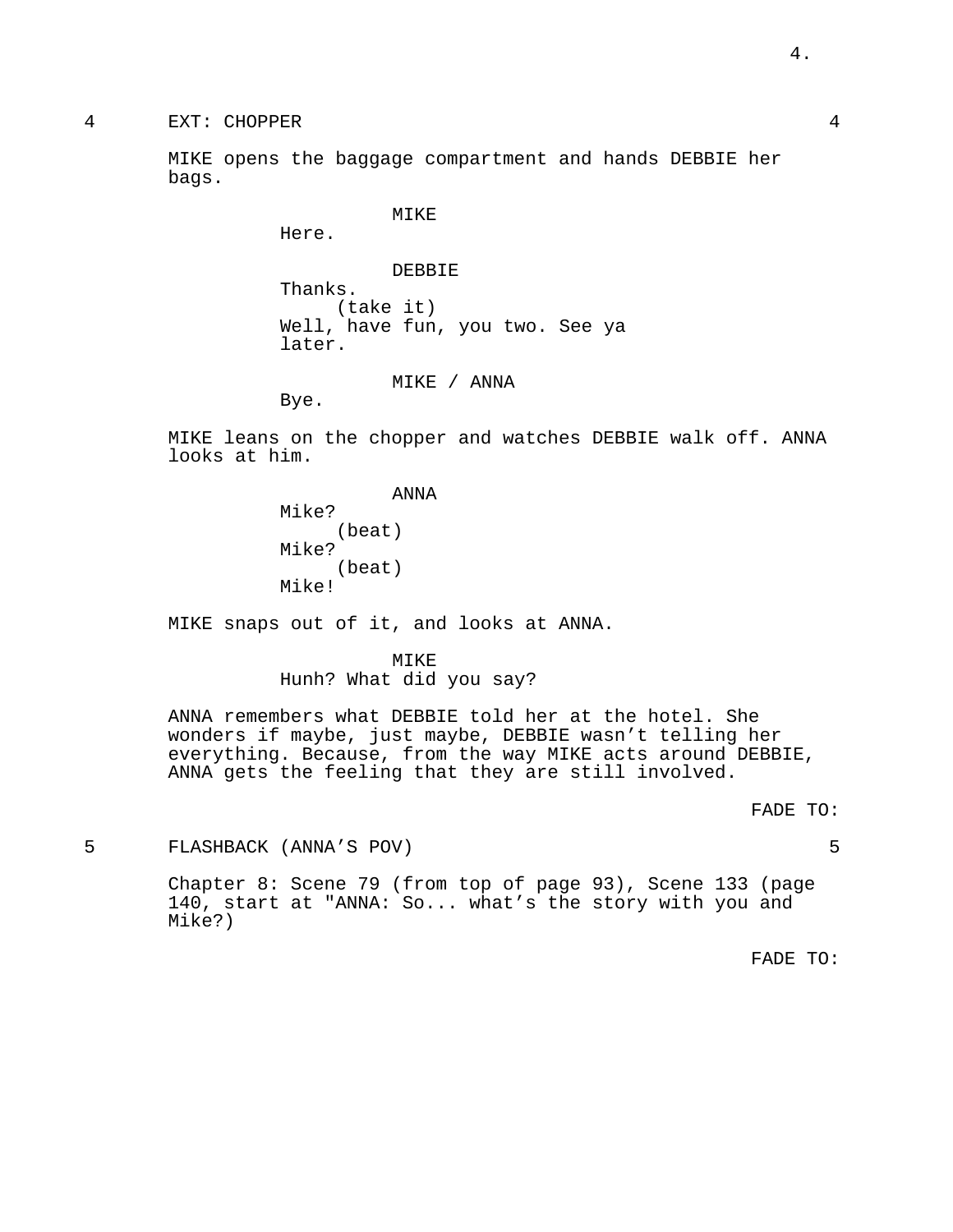ANNA realizes that, despite what she told DEBBIE, she will eventually have to talk to MIKE about this.

> ANNA Nothing. Never mind.

MIKE I'm gonna go gas up the plane and load our stuff onto it. Okay?

ANNA Sure. (beat) So, where is the cabin, exactly.

MIKE

Florida.

ANNA (surprise) Florida?

MIKE nods affirmatively.

ANNA In that case, I'd better go freshen up. See ya in a couple of minutes.

MIKE nods. ANNA walks off to the hanger. MIKE takes the rest of the bags out of the chopper.

JUMP TO:

7 INT: OFFICE (6:55PM) 7

DEBBIE is sitting at the desk. ANNA enters.

ANNA How are you getting to St. John's?

DEBBIE Jo offered to drive me.

ANNA (beat) Did you know that Mike's cabin is in Florida?

DEBBIE Florida? No, I didn't.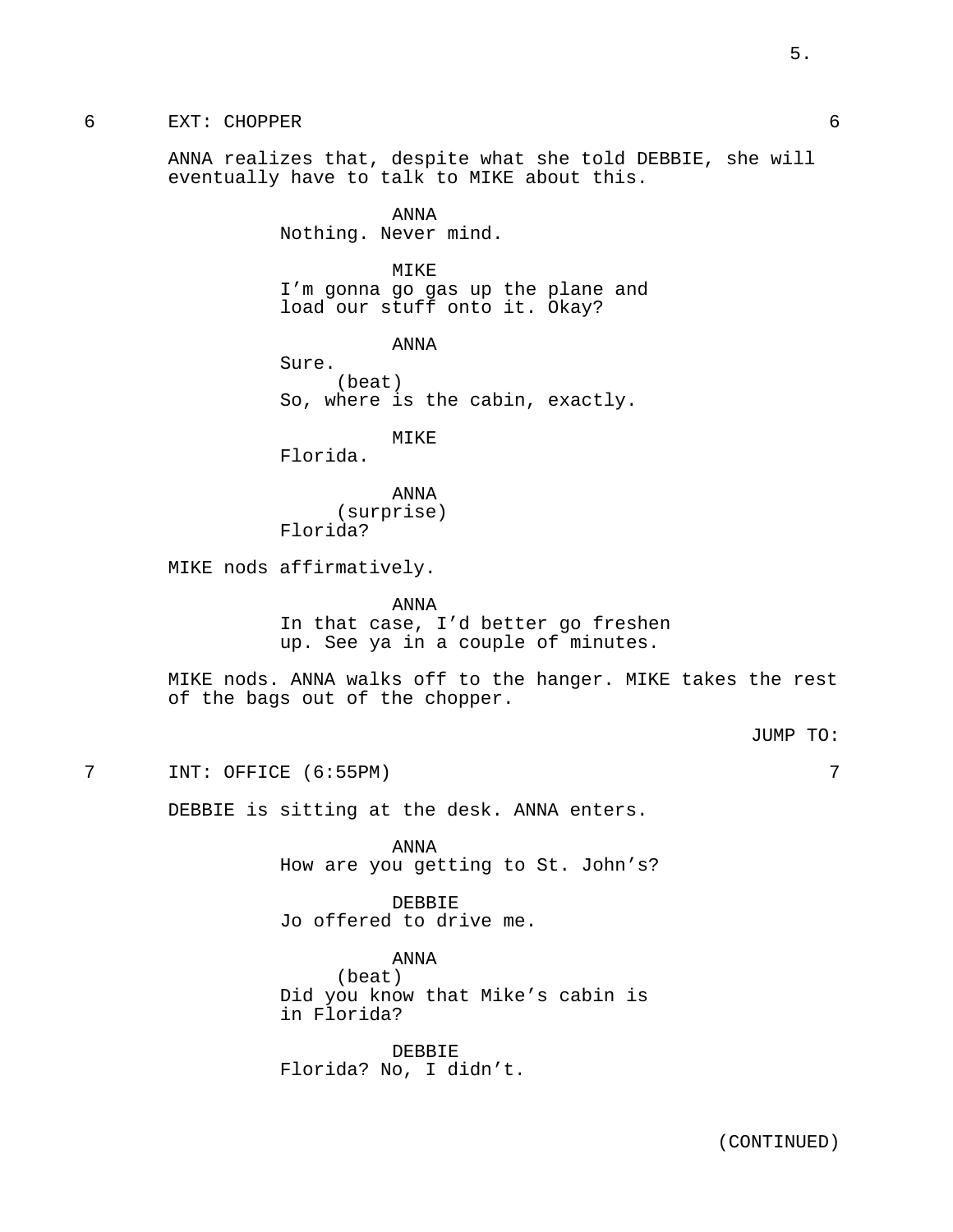ANNA I guess we still have quite a flight ahead of us then?

DEBBIE Yeh. About 2000 miles.

ANNA's mouth falls open. She didn't realize it was that far.

DEBBIE You two leaving now or in the morning?

ANNA I don't know. If it's that far, I think I'll get Mike to leave in the morning.

DEBBIE (laugh) Ha! Good luck.

ANNA What's that suppose to mean?

DEBBIE Nothing. Forget it. Besides... (look at clock) It's too late to leave now, anyway.

ANNA (turn in doorway) When's Jo suppose to be here?

DEBBIE 5-10 minutes.

ANNA Wanna walk out with me?

DEBBIE

Sure.

DEBBIE rises from the desk chair. She picks up her bags. They exit the office.

CONTINUE TO: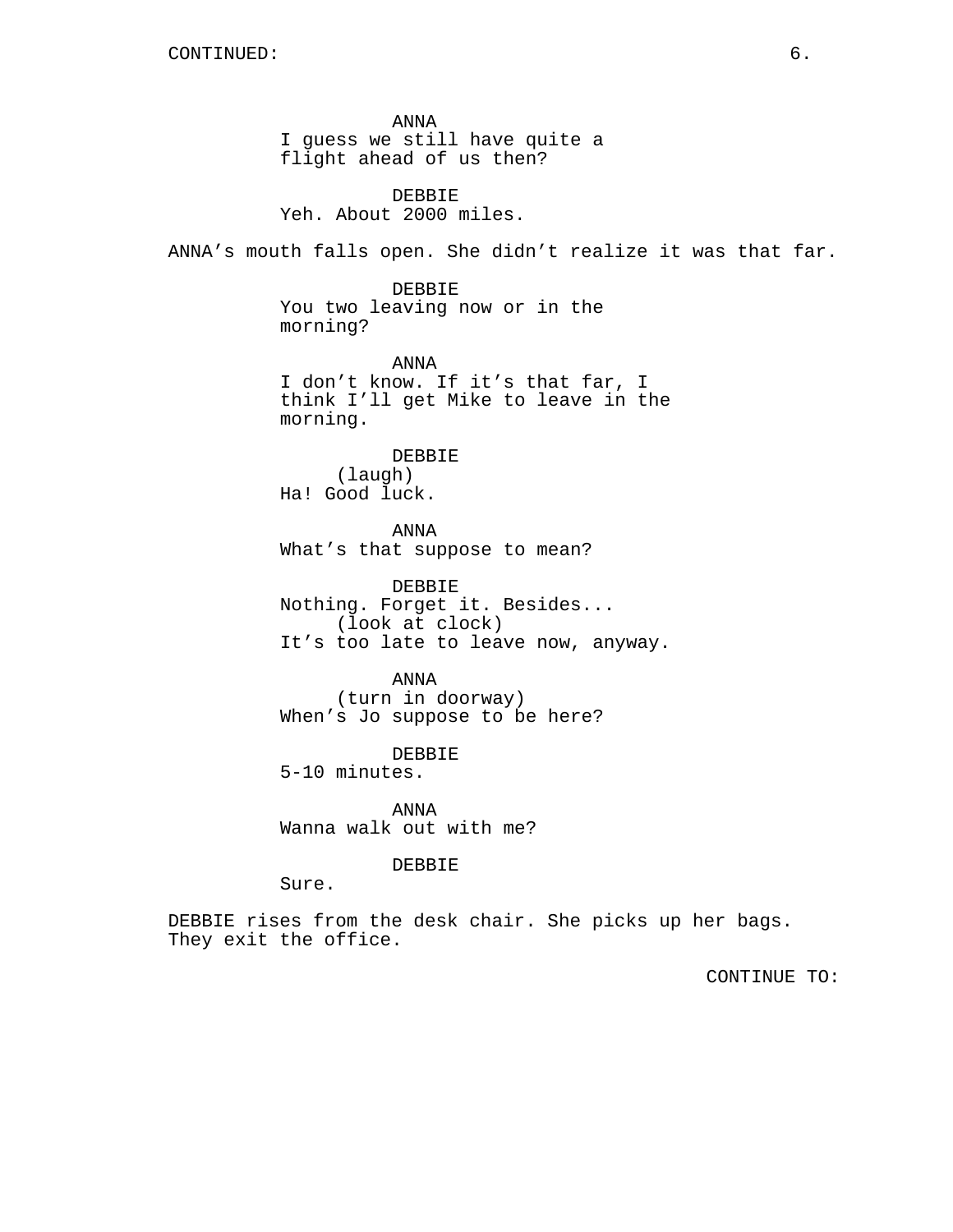DEBBIE and ANNA walk over to MIKE. MIKE turns to face them. He heard them coming.

MIKE

Ready?

ANNA Why don't we, uh, leave in the morning?

MIKE

What?

ANNA You know, get a good night's sleep.

MIKE smiles.

ANNA That's not what I meant, Mike!

MIKE drops the smile.

ANNA Besides, isn't it a long flight?

MIKE You're right. Sure. We'll leave first thing in the morning.

ANNA

(smile) Thanks.

DEBBIE stifles a giggle. ANNA gives MIKE a kiss on the cheek.

> MIKE Everything is loaded on the plane, and set to go. So all...

ANNA Is my black bag close to the front?

MIKE

Why?

ANNA There are a few things in there that I'll need.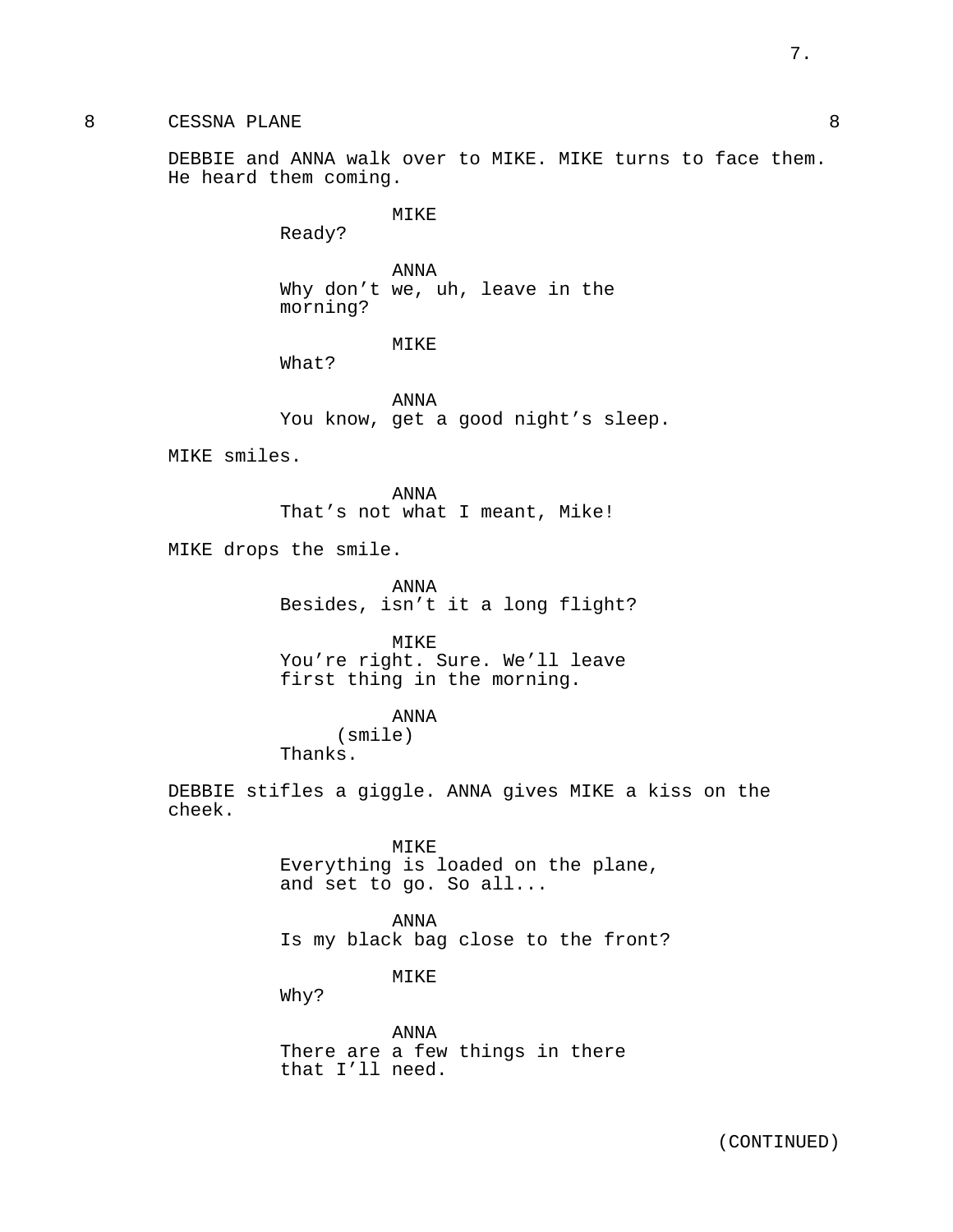MIKE Oh. Hang on. I'll get it.

MIKE walks to the baggage compartment. He takes the bag out, and carries it over. It's heavy.

**MTKE** 

What do you have in here? Bricks?

#### ANNA

Ha, ha, very funny.

The three of them walk to MIKE's car.

CONTINUE TO:

9 EXT: MIKE'S CAR 9

MIKE opens the trunk and puts the bag in it. MIKE closes the trunk, as JO's car speeds in. JO stops the car beside them.

> JO I'm sorry. Something's come up. Looks like I'll be tied up here for a while longer.

MIKE (look at DEBBIE) I... we, can give you a lift Deb.

DEBBIE

You sure?

MIKE (smile) No problem.

DEBBIE

(smile) Thanks.

MIKE turns to JO, who is getting out of her car. ANNA gets into the front of MIKE's car. DEBBIE gets into the back.

> MIKE After I drop them off, I'll come back and give you a hand.

ANNA looks disappointed.

JO You don't have to do that Mike. Really. It's only a one person job.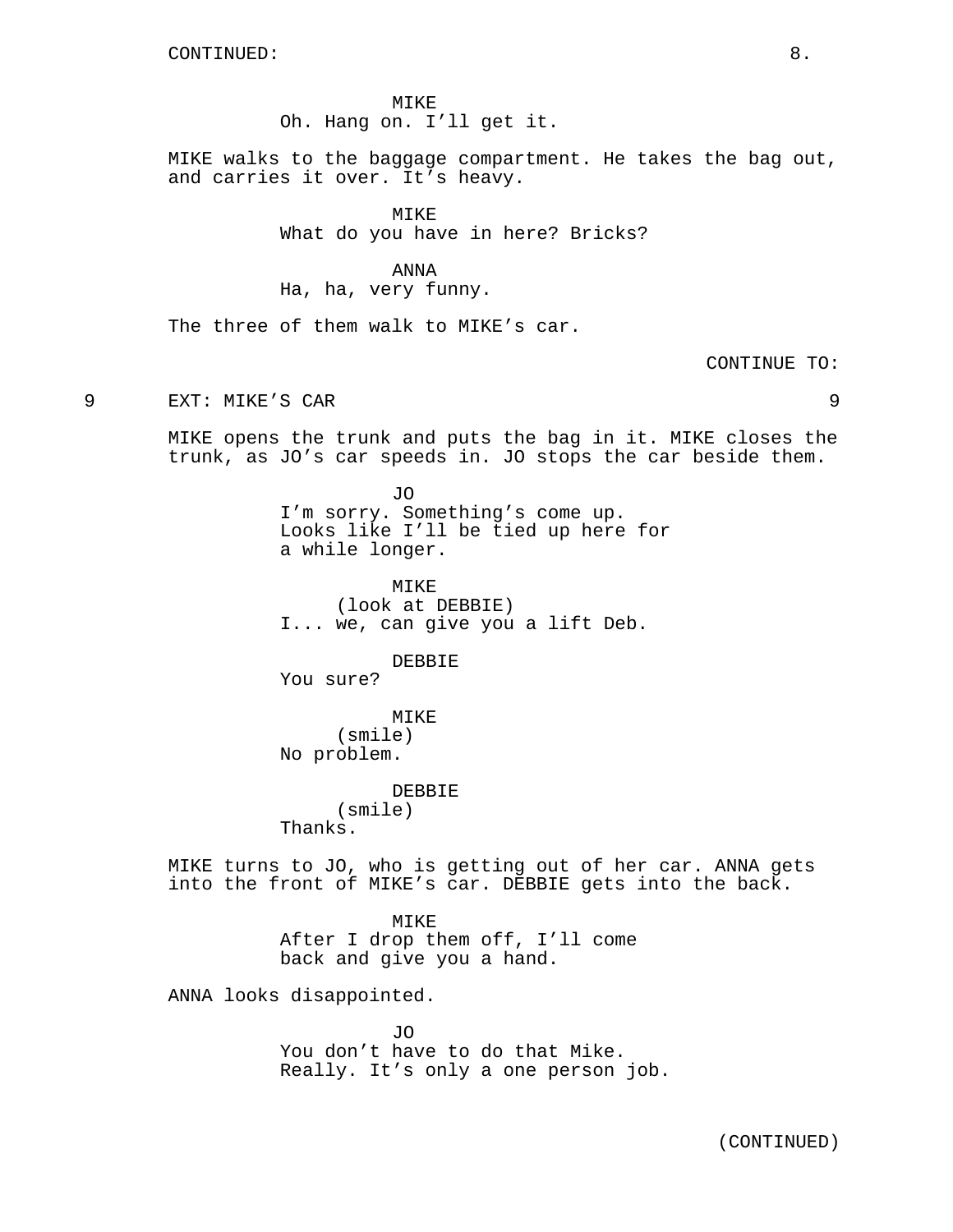window.

MIKE (raise eyebrow) You sure? JO (smile) Positive. MIKE Okay. MIKE gets in and starts the car, then looks at JO through MIKE See ya Jo. JO Bye. DEBBIE / ANNA Bye. The car drives off. JO (yell) Have fun. MIKE puts his hand out the window and waves to her. JO turns and walks to the hanger.

JUMP TO:

10 EXT: ST. JOHN'S BUILDING (8:00PM) 10

MIKE's car pulls up outside the building. MIKE parks the car. MIKE, DEBBIE, and ANNA, exit the car. MIKE grabs one of DEBBIE's bags, she grabs the other. They enter the building.

CUT TO:

11 INT: BUILDING - EXT: ST. JOHN'S APARTMENT 11

MIKE, DEBBIE, and ANNA, get to the door. DEBBIE puts her bag down, and takes a key out of her pocket. She puts it in the lock.

> ANNA (surprise) You have a key?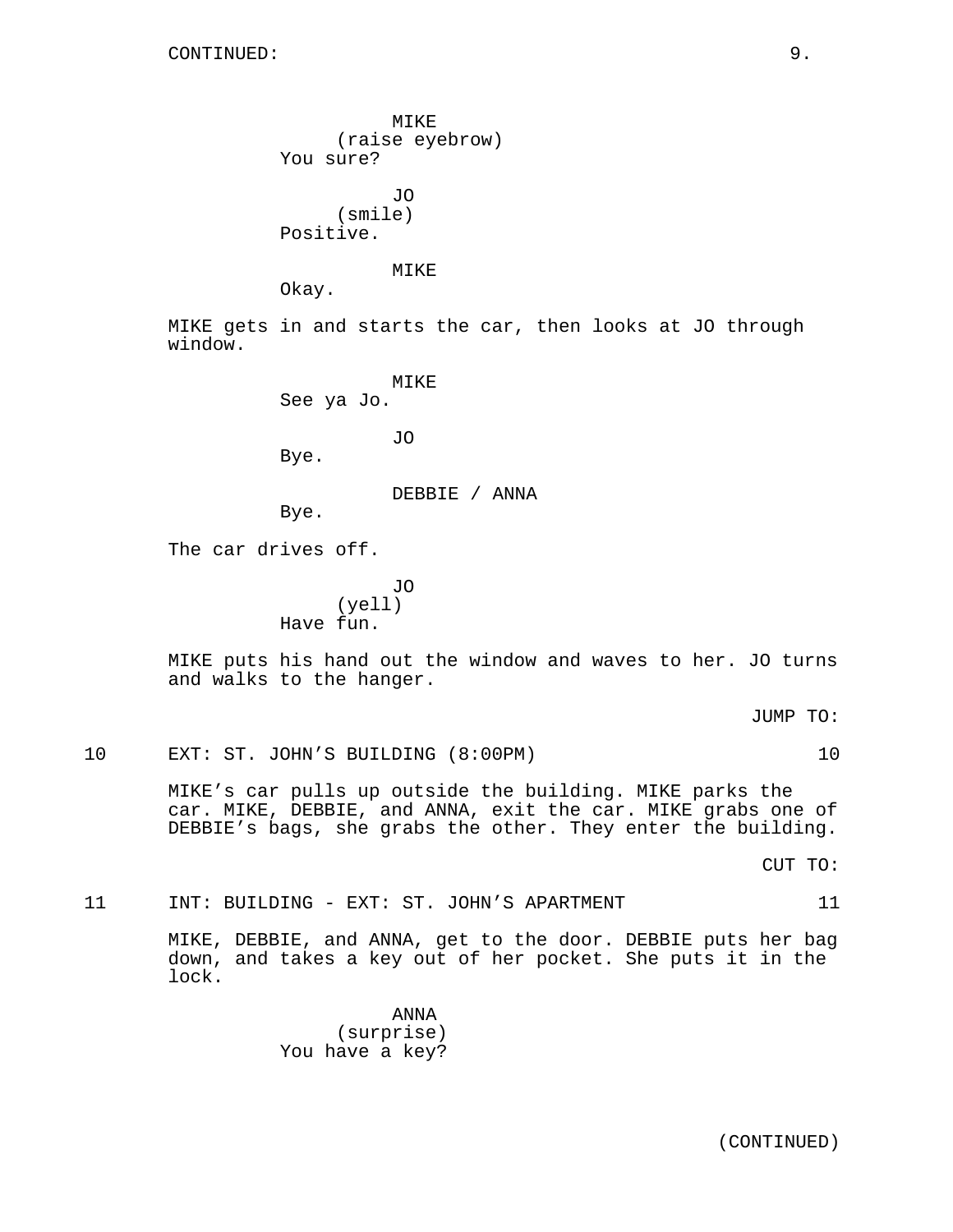DEBBIE (smile) Of course.

DEBBIE opens the door. She starts to pick up her bag.

#### CONTINUE TO:

12 INT: ST. JOHN'S APARTMENT 12 12

She picks up bag and enters.

DEBBIE (yell) Honey, I'm home!

There's no answer. She rises her eyebrow. ANNA and MIKE enter. ANNA thinks DEBBIE is quoting from FOREVER KNIGHT. As DEBBIE removes the key from the door, ANNA says next line.

> ANNA FK: Only the Lonely. Right?

MIKE gives ANNA a "What?" look. DEBBIE closes the door and turns to ANNA. She is about to say something, when she sees ST. JOHN, asleep on the couch. She smiles, and turns to MIKE and ANNA, as she puts her bag down. She raises a finger to her lips and points.

DEBBIE

Sh.

DEBBIE walks quietly over to ST. JOHN. MIKE puts down the bag he was carrying. DEBBIE sits on the edge of the couch and looks at ST. JOHN. She leans over, and kisses him. He pulls her down onto him, in a passionate embrace/kiss. He was only pretending to be asleep. After a few seconds, MIKE clears his throat. Short pause, then MIKE clears his throat again. Pause. MIKE clears his throat for the third time. ST. JOHN and DEBBIE break the kiss. ST. JOHN gives MIKE a look.

> MTKF. Um, uh, well, I guess we'll be leaving now.

ST. JOHN Good idea Mike. You do that.

ST. JOHN turns back to DEBBIE and kisses her again.

MIKE We'll see ourselves out. (turn to ANNA) (MORE)

(CONTINUED)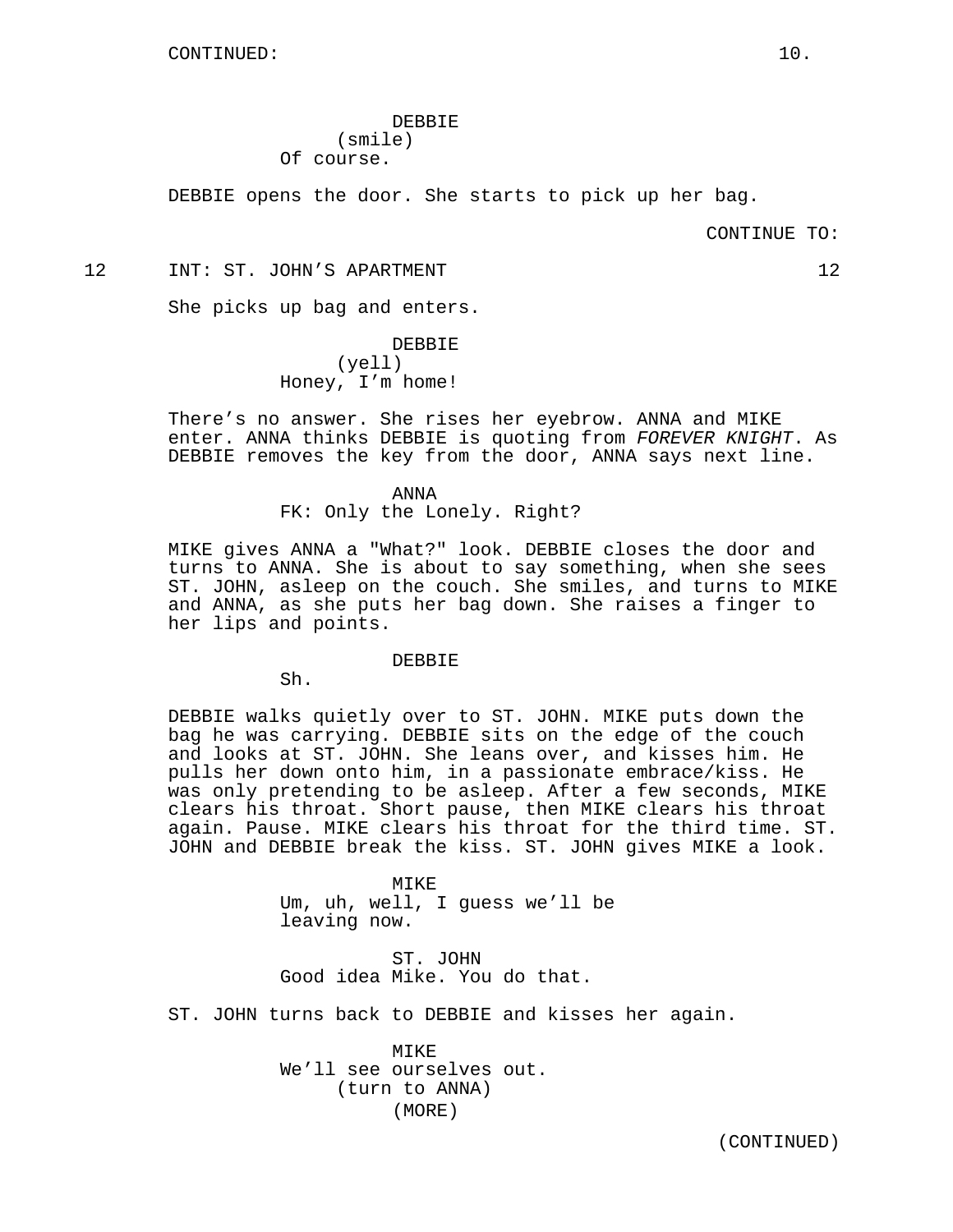MIKE (cont'd) Come on, let's go. (beat) Looks like these two want to be alone.

### ANNA Yeh. I can see that.

MIKE and ANNA exit. MIKE closes the door behind him.

JUMP TO:

13 INT: MIKE'S (8:40PM) 13

The door opens. MIKE and ANNA enter. ANNA is carrying her black bag. MIKE closes the door.

> MIKE Excuse the mess, I, uh...

ANNA Don't worry about it. I like it. It's got that... lived in look.

MIKE stifles a giggle, as ANNA puts down her black bag. MIKE walks toward the kitchen.

> MIKE Want something to drink?

> > ANNA

Yes please.

ANNA follows him.

ANNA You have any coffee?

MIKE turns his head and looks at her.

MIKE What? More caffeine?

PAN TO:

14 KITCHEN 14

MIKE reaches the kitchen, and stops.

MIKE You're gonna be awake all night!!

ANNA stops in front of him.

(CONTINUED)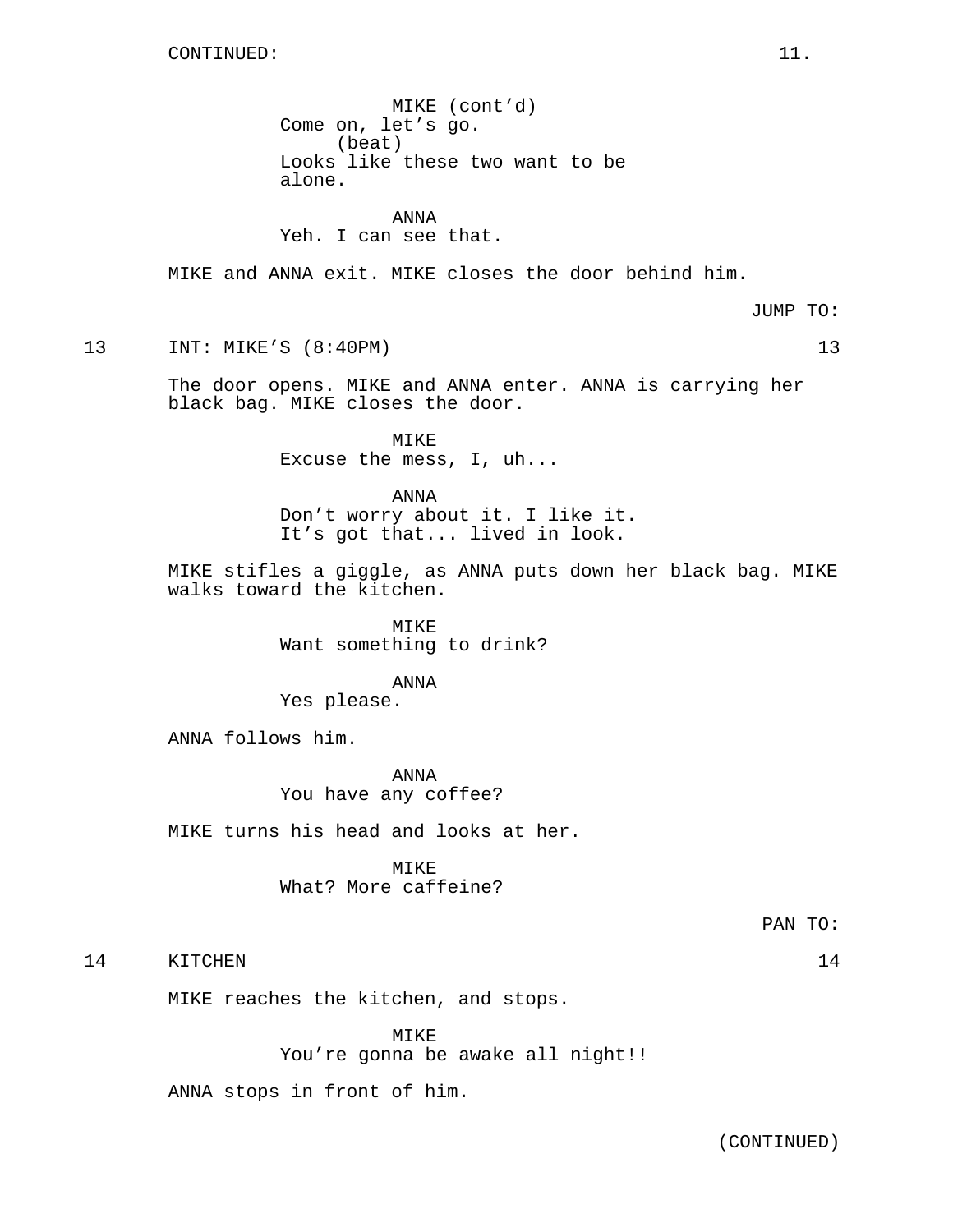ANNA

No I won't.

MIKE rises his eyebrow.

ANNA Besides, I just need something warm to drink.

MIKE You feeling cold?

ANNA A little. I just got a chill. As if somebody, or something, just walked over my grave.

MIKE walks up to her and puts his arms around her. He hugs her and talks into her ear.

> MTK<sub>F</sub> This feel better?

> > ANNA (hug him back)

Yeh.

They hold each other for a few moments, then ANNA withdraws, and looks at him.

> ANNA I don't know about you, but I'm starving. Where's a girl to go to get something nice to eat.

> > MIKE

(smile) I know this great little Italian place. It's just around the corner.

ANNA

Italian! Sounds great. Let's go.

They exit the apartment.

JUMP TO: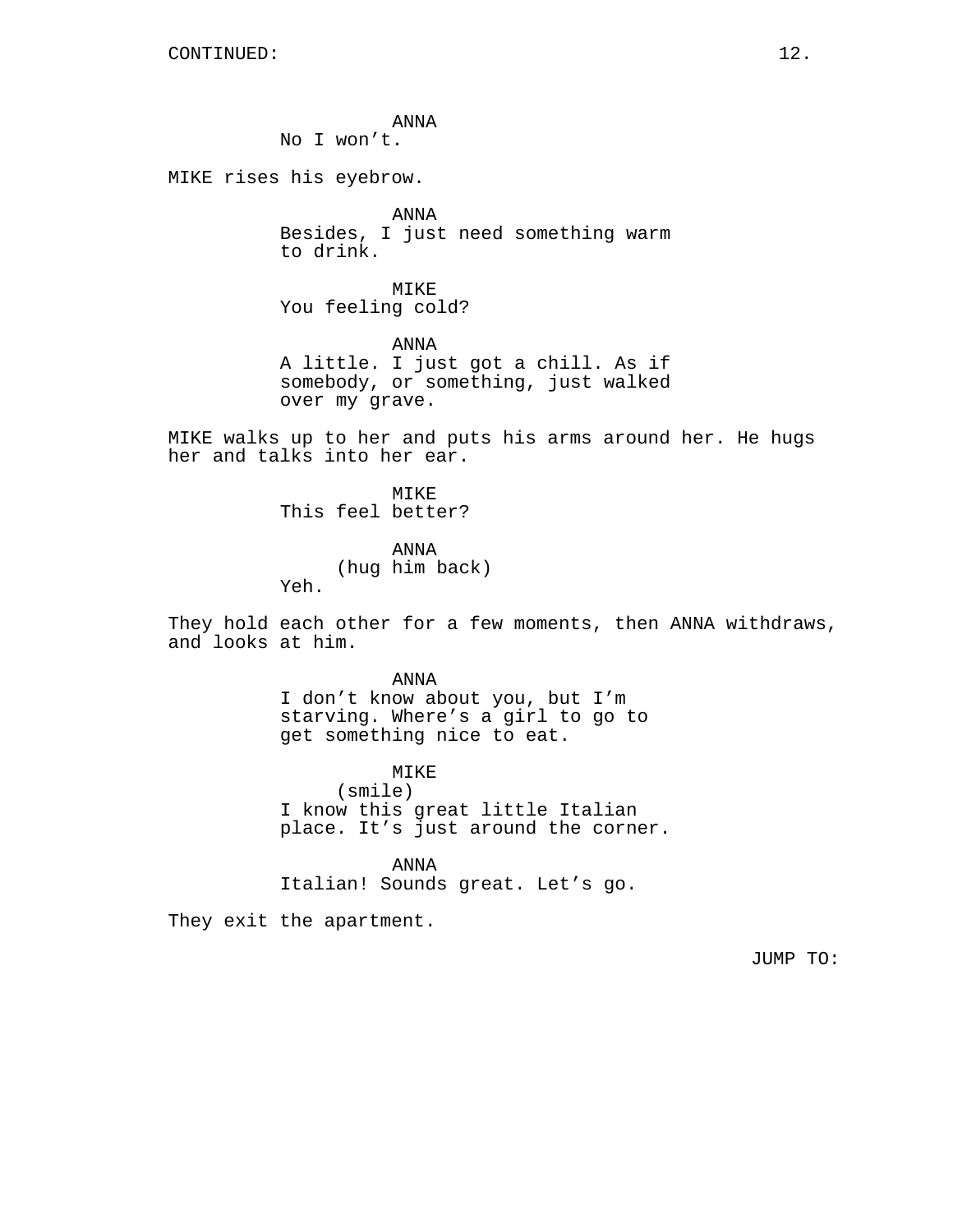### 15 INT: MIKE'S (11:00PM) 15

MIKE is relaxing on the couch. ANNA is going through his CD collection. (Various 50s/60s/70s groups. Such as The Rolling Stones, The Beatles, Chicago, Queen, America, Blood Sweat & Tears, etc)

> ANNA May I play one?

> > MIKE

Go ahead.

ANNA puts on Chicago's Greatest Hits CD. The opening notes of 25 or 6 to 4 play. MIKE turns to her.

> MIKE Skip the third song.

ANNA programs the CD player to skip the third song.

ANNA You don't like Color My World?

MIKE Not particularly, no. (beat) I've never much cared for that song. I don't know why.

ANNA I don't like it either. (turn to Mike) I like everything on this CD, **but**, that one. (walk over to the couch) You know what the scariest thing is though?

MIKE shakes his head "no" as ANNA sits on the couch.

ANNA My sister, Chrissy, actually likes them too. We both actually agree on something. Makes me wonder if they're really any good at all. Considering we usually disagree on everything.

MIKE (laugh) That reminds me of Jenny.

ANNA looks at MIKE with a raised eyebrow.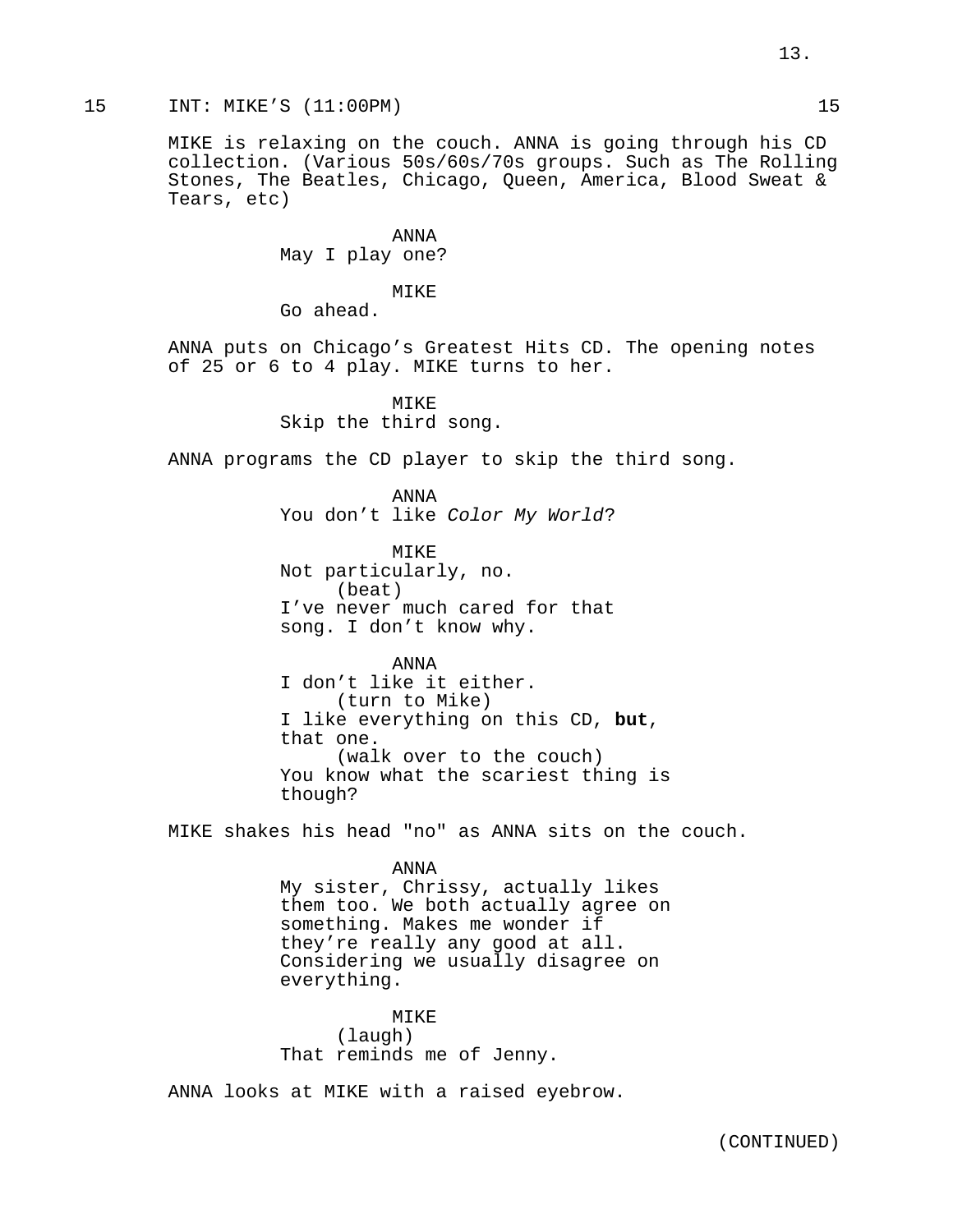ANNA Jenny? MIKE My older sister. We never agree on anything either. Music, TV, food, you name it. We'd disagree. (beat) God, I haven't seen her for, years. ANNA (curious) Why? MIKE We, can't seem to be in the same room for more then five minutes, without arguing. So, we write/send cards to each other on birthdays and at Christmas. It's about the only way we can get along. ANNA What about your parents? MIKE We're pretty close but... it's my Uncle Steve that I'm really tight with. (beat) He was a bomber pilot in WWII. When I was a kid, he use to take me flying whenever we got together. It was amazing. (beat) It was then, that I got my love for flying. I knew I wanted to be a pilot. (beat) He was so proud of me when I joined the Air Force. He was ever prouder when I got promoted to Major. ANNA Where is he now? MIKE A nursing home. Near the cabin. ANNA (surprise) Really? (beat)

(MORE)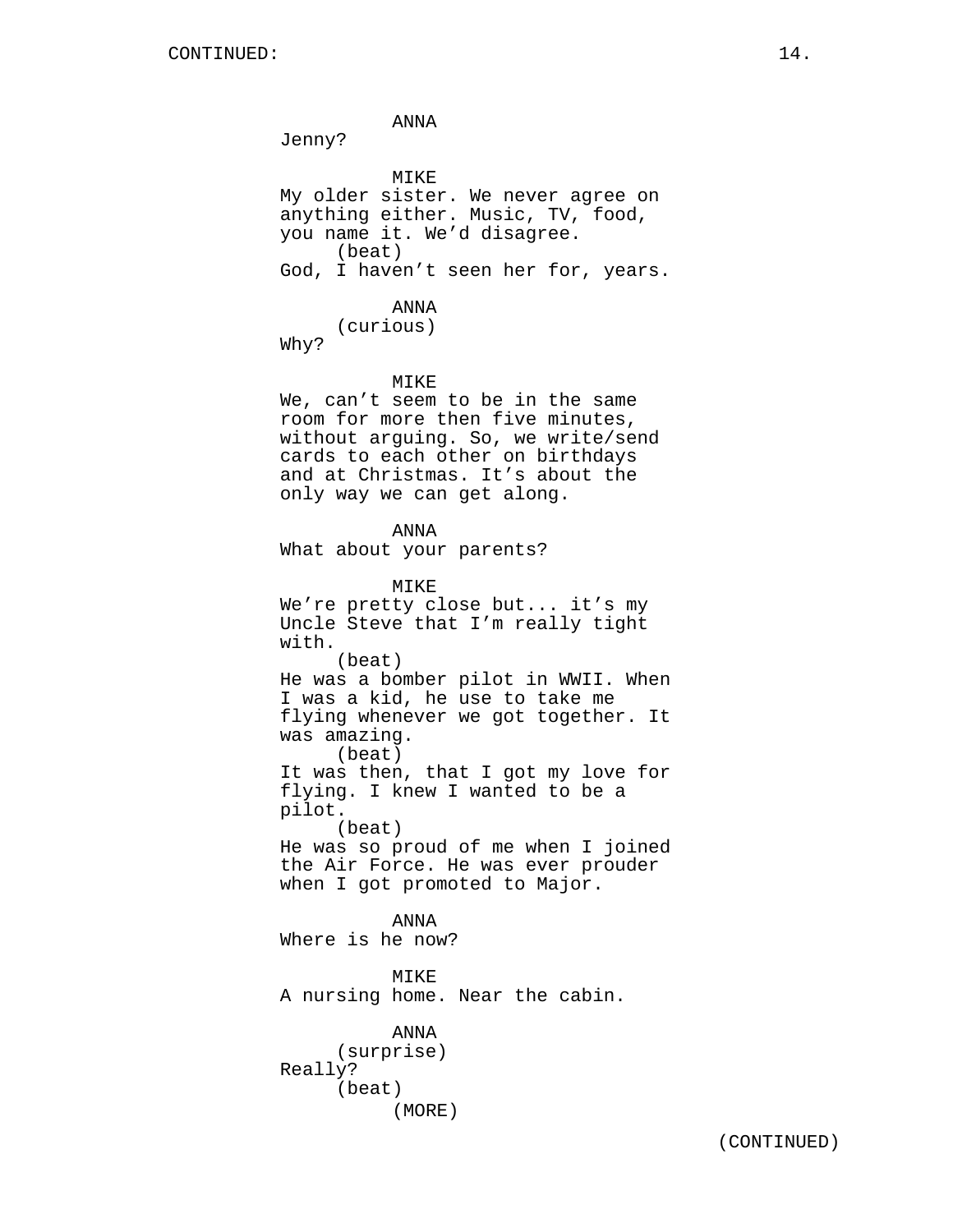ANNA (cont'd) Can we visit him while we're there? I'd love to meet him! MIKE (raise eyebrow) You would? ANNA nods affirmatively. MIKE (smile) He's a real, character. ANNA (smile)(pause) Speaking of characters... (beat) What time do we leave tomorrow? MIKE Early. ANNA (raise eyebrow) How early? MIKE Crack of dawn, early. 0600. ANNA (cringe) I guess I can always sleep on the plane. MIKE If you like. MIKE yawns and rises off the couch. ANNA Where are you going? MIKE (walk to closet) To grab some blankets, and a pillow.

MIKE reaches the closet. He opens it and removes two blankets, and a pillow. He heads back.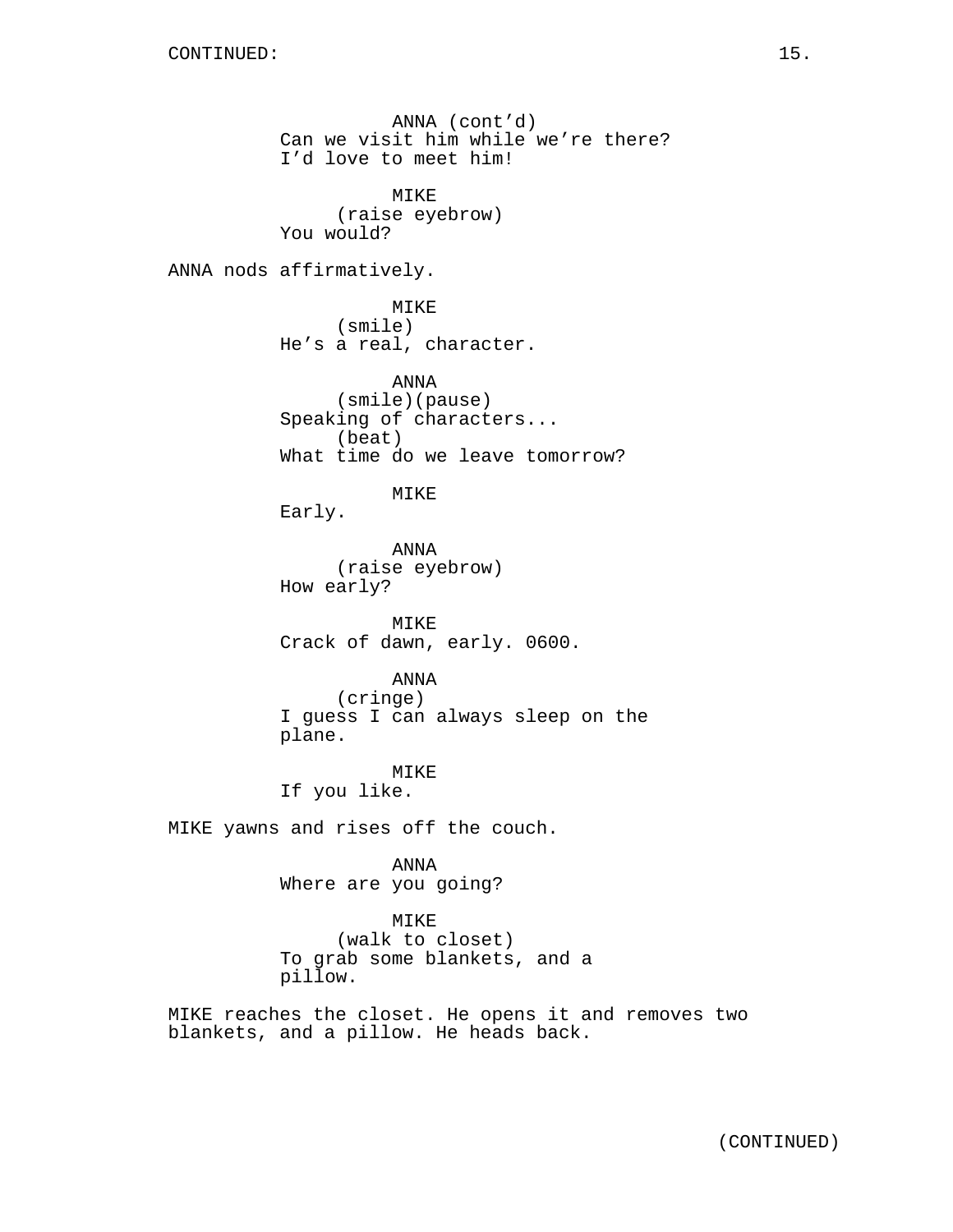MIKE I'll make up the couch. You can, uh, take the bed. ANNA Mike, that really isn't necessary. MIKE (raise eyebrow) Oh? ANNA I'll take the couch. MIKE But I... ANNA Look... ANNA rises and takes the blankets and pillow from him. ANNA I have a few things I want to do before I go to sleep. I'll take the couch. MIKE is about to protest again. ANNA I insist. MIKE You sure? ANNA Positive. (beat) Besides, it's a long flight and you need your rest. I don't want a sleepy pilot flying me to Florida! MIKE smiles and kisses her on the cheek. MIKE Night. ANNA Night.

MIKE turns and heads to his room. ANNA starts to make the couch up like a bed. MIKE turns back.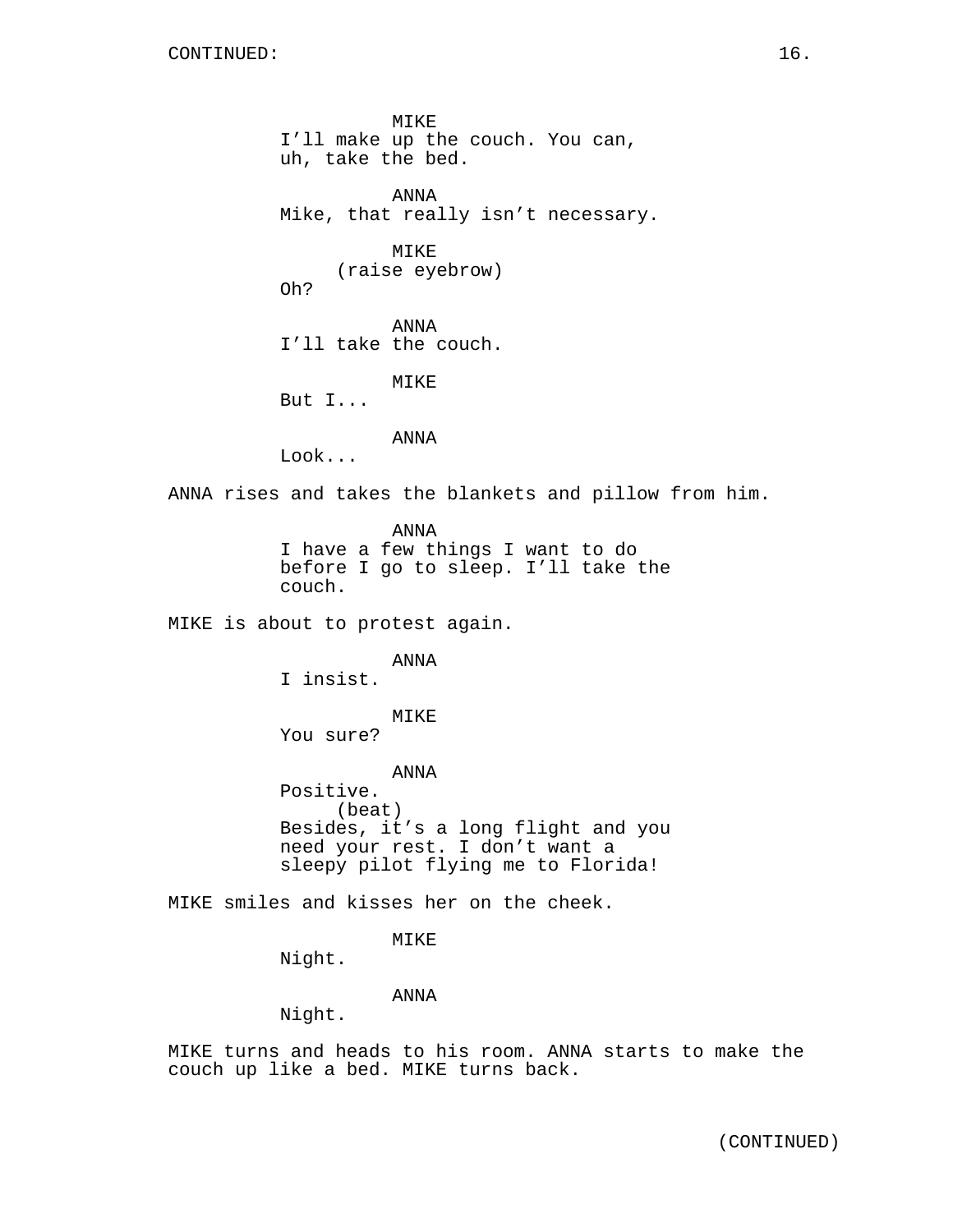(CONTINUED)

MIKE Don't stay up too late, you hear?

ANNA (mock salute) Yes Major, sir!

MIKE flashes her a smile and continues to his room.

CONTINUE TO:

# 16 TIME FLIES 2018 16

ANNA finishes making up the couch, then goes to the kitchen. She makes herself a cup of tea, then returns to the living room. She takes the copy of GOOD GUYS WEAR FANGS I, out of her bag. She goes to the couch. She gets herself comfortable on the couch and starts reading. She drinks her tea, while reading, and she falls asleep half way through the book.

FADE TO:

# **TUESDAY NOVEMBER 23rd 1993**

17 TIME RESUMES (5:50AM) 17

MIKE exits his room and walks over to the couch. He is wearing his bathrobe. He sees ANNA asleep with a book in her hands. He gently removes the book from her hands and places it on the table. He puts a piece of paper in the book to mark the page, and closes the book. He glances at the title.

> MIKE (mutter) Good Guys Wear Fangs? (beat) Yeh right!

MIKE picks up ANNA's mug and goes to the kitchen. He makes some tea. He pours a cup for ANNA, then returns to living room. He sits on the edge of the couch, and shakes her shoulder.

MIKE

Anna. (beat) Anna, wake up.

ANNA slowly opens one eye, then the other. He hands her the cup.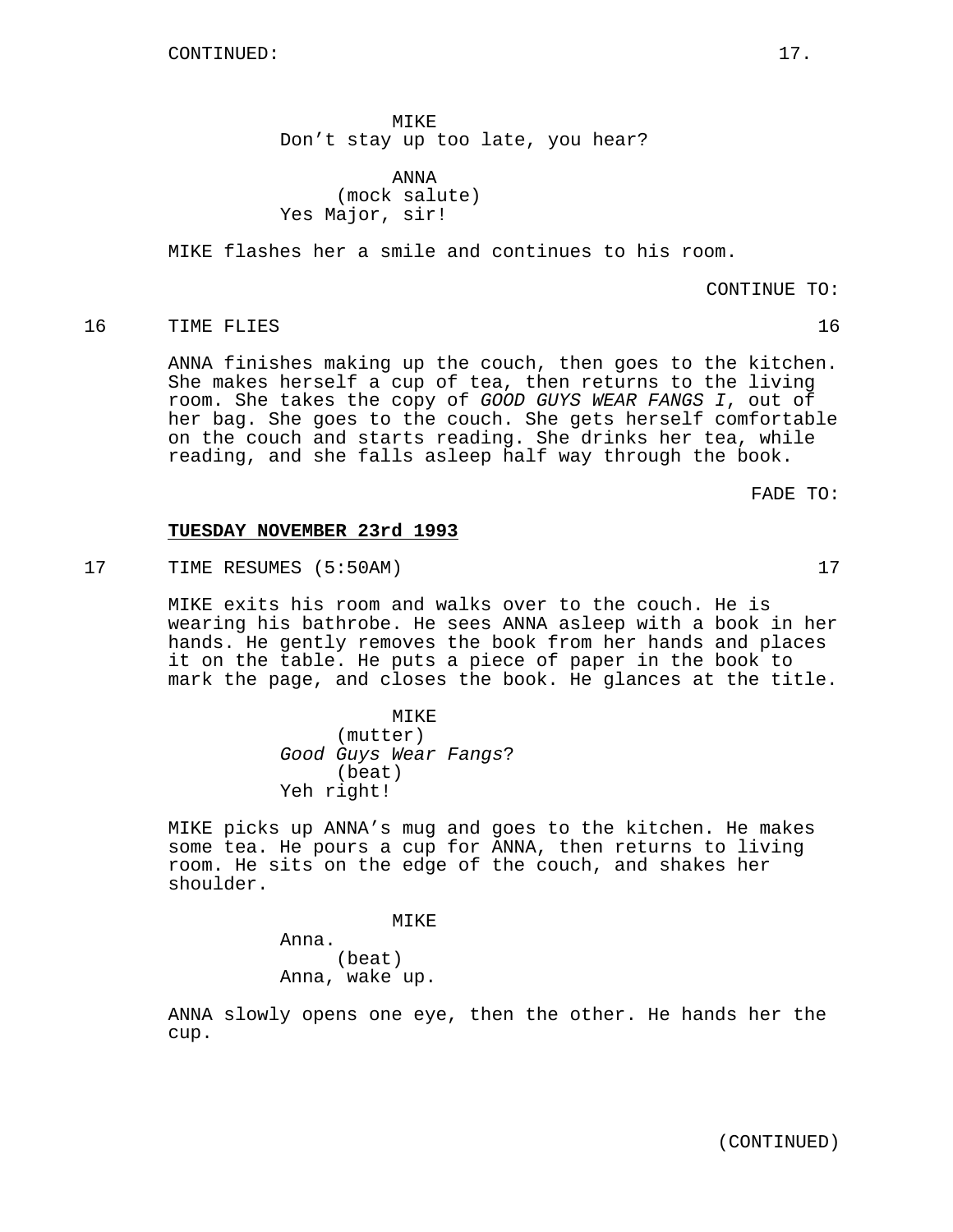MIKE Here. I made you some tea.

ANNA straightens herself on the couch and takes the cup from him.

### ANNA

Thanks.

ANNA sips it.

MIKE I'm gonna have a shower. (beat) Help yourself to whatever's in the kitchen. If you can't find anything we'll grab something on the way to Santini Air.

ANNA

(nod)

Okay.

MIKE heads to the bathroom. ANNA rises and heads, slowly, to the kitchen.

ANNA

Hm... (beat) What do I want? (Look around)) What I'd really like is french toast. But, there doesn't seem to be any bread...

ANNA walks back into the living room. She hears MIKE singing Beginnings in the shower. She sits on the couch, and picks up the book. She finishes reading the story she started last night.

CONTINUE TO:

### 18 TIME FLIES 28 20 18

MIKE exits the bathroom and goes to the bedroom. While MIKE is getting dressed, ANNA has a shower. She gets dressed in the bathroom. MIKE is waiting for her on the couch. She exits the bathroom, and they exit the loft. They drive to a little restaurant and order breakfast. ANNA has French Toast, and MIKE has pancakes. They eat their breakfast, then exit the restaurant. They drive to SANTINI AIR. They board the plane at 8:00am, and take off.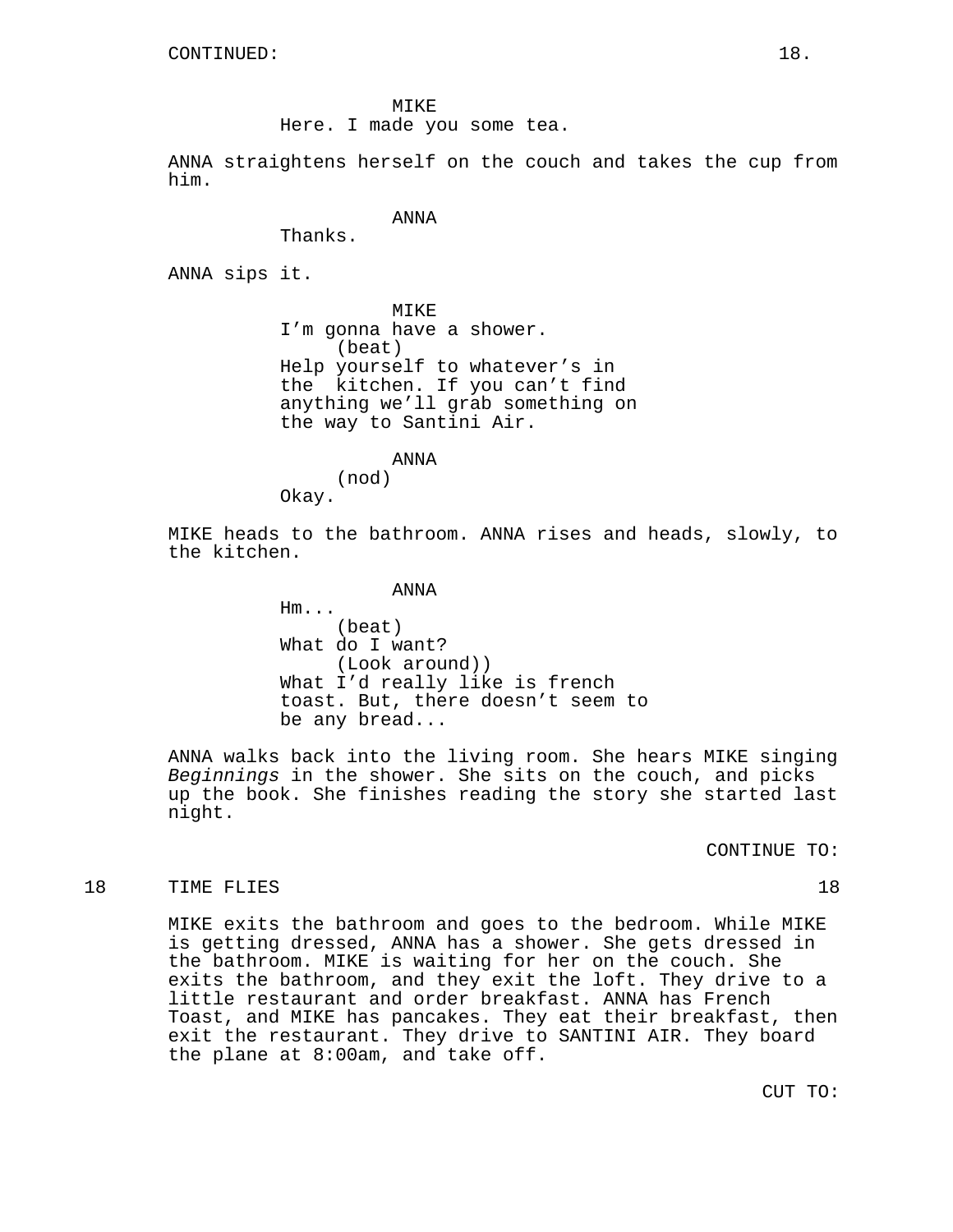19.

19 INT: ST. JOHN'S - KITCHEN (9:00AM) 19

ST. JOHN and DEBBIE are eating breakfast.

DEBBIE So, what do you want to do today?

DEBBIE rises from the table, and brings her plate to the sink. ST. JOHN follows.

> ST. JOHN I don't know. (place plate in sink) Is there anything special you want to do?

DEBBIE turns around and kisses him. She drapes her arms around his neck and pulls him close. She breaks the kiss, and looks at him.

> DEBBIE Well actually... (nuzzle his neck) I can think of one thing I'd like to do.

ST. JOHN Oh? And, what might that be?

She starts kissing his neck, as she undoes the belt on his bathrobe. She presses herself up against him.

ST. JOHN

Oh. That.

He places his hand on her chin, and raises her head.

ST. JOHN I, think I could manage that.

DEBBIE smiles. ST. JOHN brings her lips to his. He kisses her passionately and pulls her closer. He sweeps her up, into his arms, and carries her to the bedroom. He lays her down on the bed, and lays down on top of her. He kisses her throat, while he undoes the belt on her bathroom. He opens her bathrobe, and makes love to her.

CUT TO: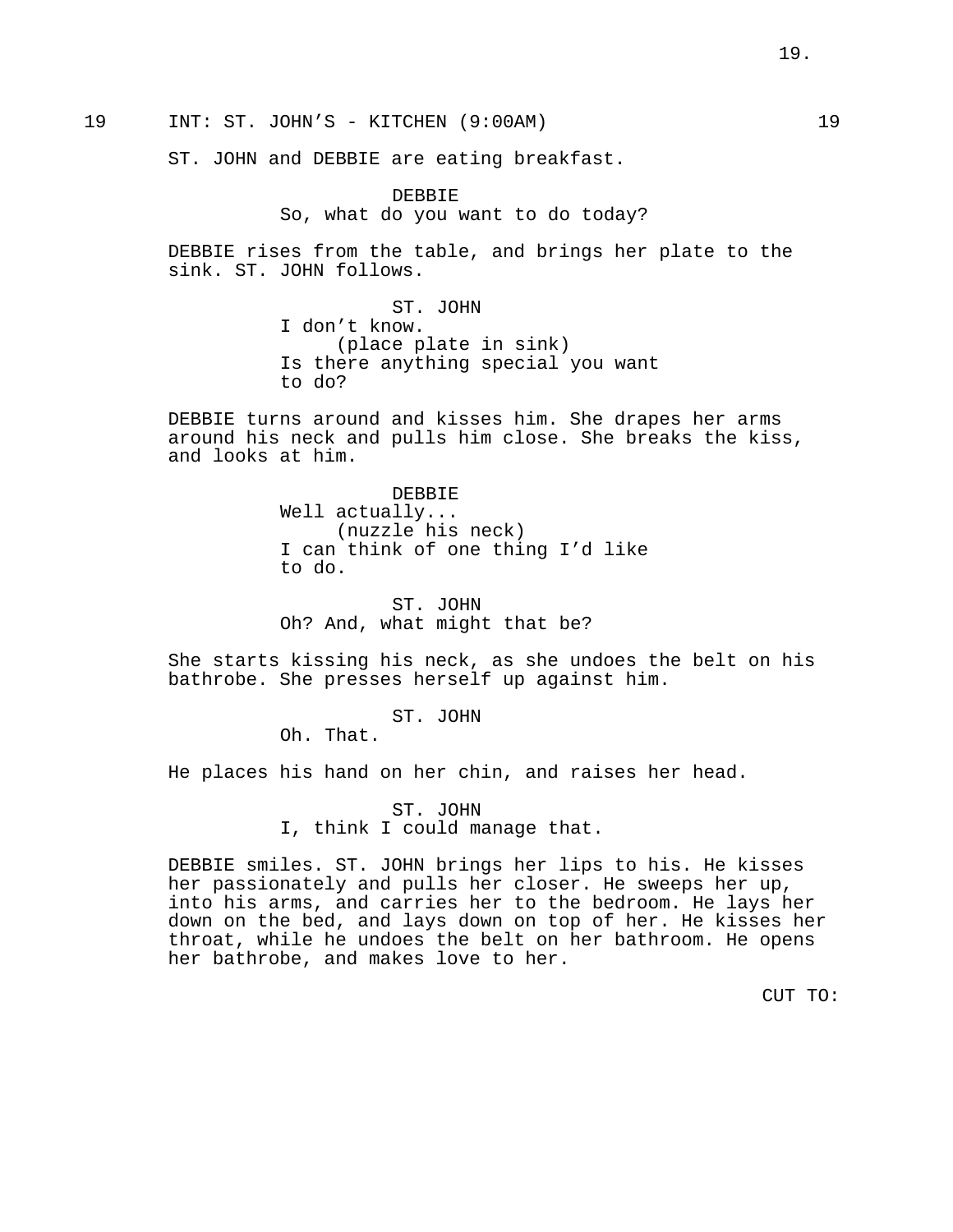MIKE is quizzing ANNA on the different functions of the

various gadgets and gizmos on the dashboard of the plane. She aces all the tests but never gets around to actually flying the plane.

20 INT: SANTINI AIR PLANE - CESSNA (10:30AM CST) 20

CUT TO:

21 INT: ST. JOHN'S - BEDROOM (10:30AM MST) 21

DEBBIE has just finished unpacking. She opens the bag that should contain all the fanzines she got at the convention. She takes them out, one by one.

> DEBBIE Wait a minute. There are a few miss... Anna!!

DEBBIE sits on the edge of the bed, and dials MIKE's number. She gets his machine. She glances at the clock, and hangs up.

#### DEBBIE

They're gone.

DEBBIE rises from the bed, heads for door, and exits the room.

> DEBBIE Stj. Honey?

22 INT: LIVING ROOM 22

ST. JOHN is sitting on the couch.

ST. JOHN

Yeh?

DEBBIE (walk over to him) You have a key to Mike's, right?

ST. JOHN (raise eyebrow in curiosity) Why?

DEBBIE Ah, um... There's something there I need.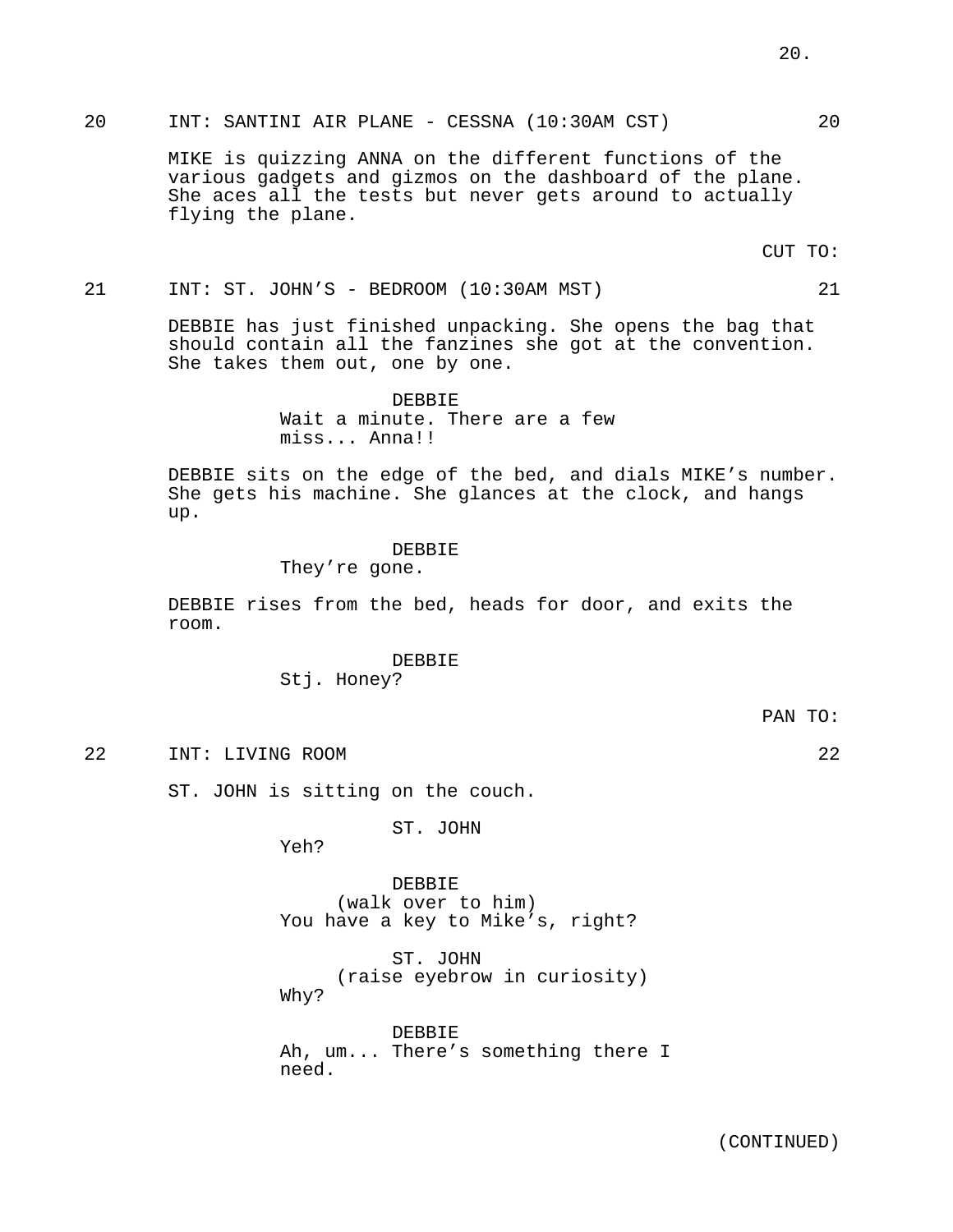ST. JOHN (curious) At Mike's? You need something at Mike's? Like what?

DEBBIE I, uh... I think Anna left something there for me. (mutter) If she knows what good for her.

ST. JOHN What was that?

DEBBIE Nothing, hon. Come on, let's go.

ST. JOHN rises from the couch and follows her to the door. His eyebrow is still arched. DEBBIE opens the door and exits. ST. JOHN follows, closing the door behind him.

CUT TO:

23 INT: MIKE'S (11:15AM) 23

The door opens. ST. JOHN and DEBBIE enter. ST. JOHN stays in the doorway. DEBBIE sees the zines on the table, and goes over to them. There is a note on top of the pile. DEBBIE reads the note.

NOTE

Debbie,

Please don't be angry at me. I just couldn't resist "borrowing" them. Anyway, here they are. Safe and sound. See ya.

Anna.

DEBBIE folds up the note and puts it in her pocket. ST. JOHN is standing in the doorway, waiting.

> ST. JOHN Find what you were looking for?

DEBBIE (pick up the zines) Yep. (walk back to St. John) Let's go.

DEBBIE exits. ST. JOHN closes the door behind him.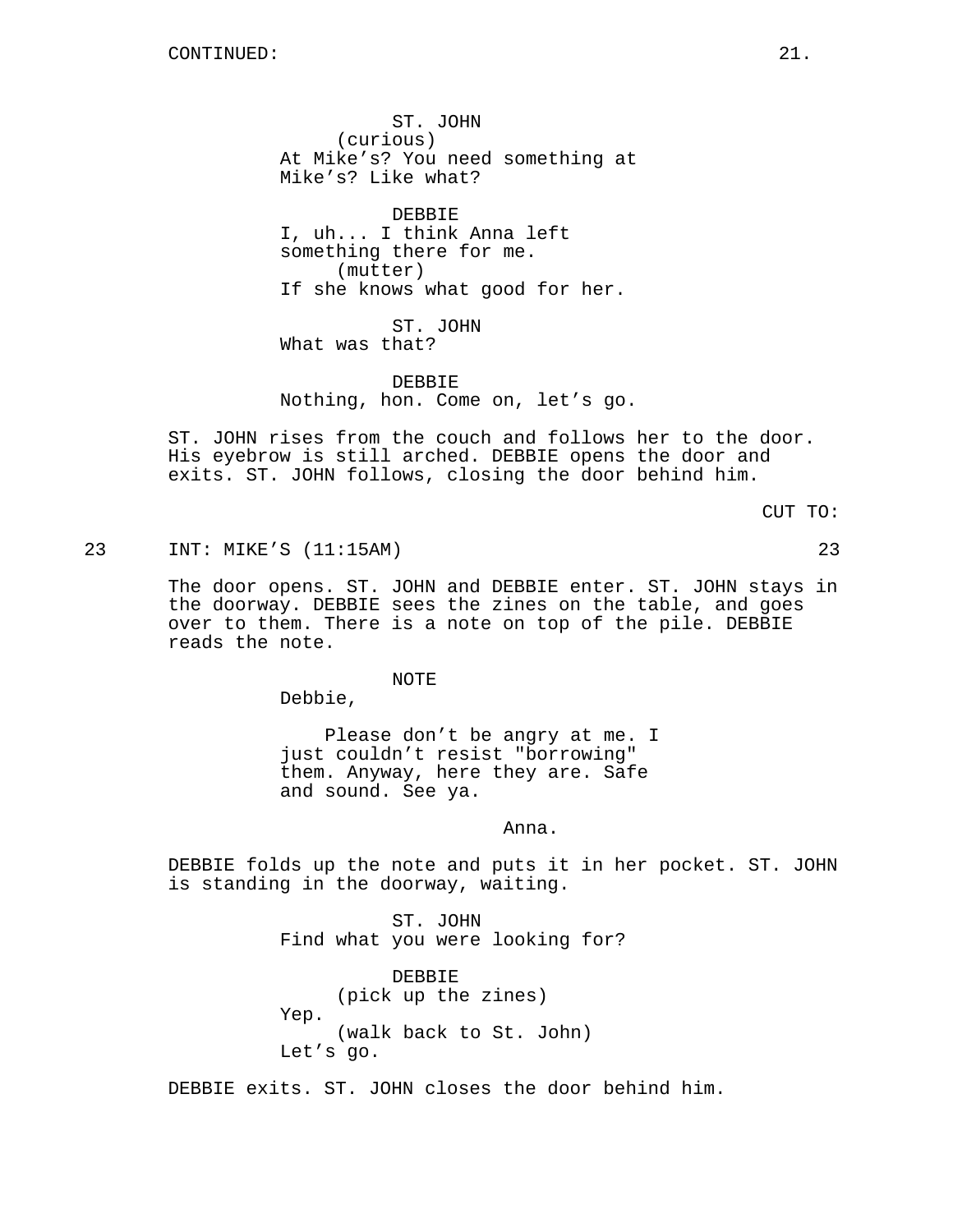#### CUT TO:

# 24 INT: SANTINI AIR PLANE - CESSNA - DAYTONA BEACH (2:40PM EST) 24

The plane lands at a small airfield. MIKE and ANNA exit the plane. There is a rent-a-car waiting for them. It is a fire-red convertible. MIKE and ANNA unload the plane into the car. Then, they enter the car, and MIKE drives off.

CUT TO:

25 INT: CAR 25

After driving for a while, MIKE turns to ANNA.

MIKE Let's hit the nearest mall. We both need some, appropriate, clothes.

ANNA Yeh? With what money, Mike? I'm broke remember?

**MTKE** (smile) It'll be on The Company.

ANNA (smile) In that case...

CUT TO:

26 INT: ST. JOHN'S (1:00PM MST) 26

The phone is ringing. The door opens. ST. JOHN runs for the phone. DEBBIE closes the door. ST. JOHN answers the phone. DEBBIE places the zines on the table by the door.

ST. JOHN

Hello?

# JASON (VO)

I'm at the lair. I need you here. Pronto. We've got a possible lead on Malduke, but the contact will only talk to you, and Jo.

ST. JOHN I'm on my way.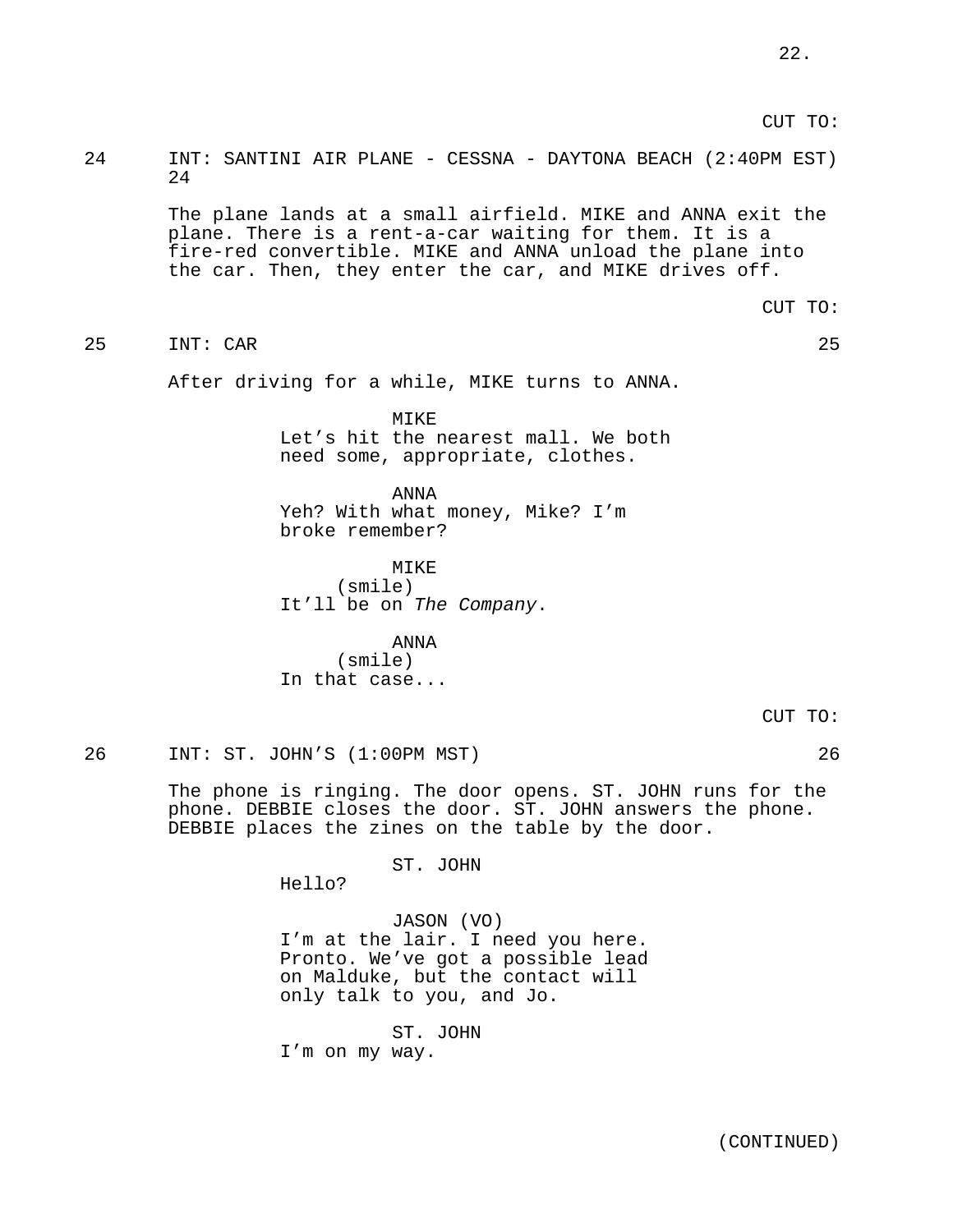ST. JOHN hangs up the phone. He turns to DEBBIE. She has her arms crossed across her chest. ST. JOHN gives her a look, as he walks over.

> ST. JOHN Sorry. I've got to go. You know...

DEBBIE ...business. Yeh, I know.

ST. JOHN (place hands on her shoulders) You gonna be all right here?

**DEBBIE** (smile) Sure. I mean, what could possibly happen here.

Momentary pause as they both remember the last time DEBBIE was alone in the apartment.

> DEBBIE I won't open the door for anyone. Promise. (beat) Besides, I've got some reading to do. (beat) When will you be back?

ST. JOHN That's just it. I don't know. Look, I'll talk to Jason, and...

He walks past her, towards the door. She looks sad.

ST. JOHN ...have him phone you when...

ST. JOHN stops. His hand is on the door knob. DEBBIE has turned away from him. He walks back over to her, and turns her to face him. He kisses her passionately. After a few seconds, he releases her. He raises his hand to her chin.

ST. JOHN

See ya.

DEBBIE (smile) Be careful.

ST. JOHN winks and kisses her again. Then he exits. DEBBIE sits on the couch, and picks up GOOD GUYS WEAR FANGS I.

(CONTINUED)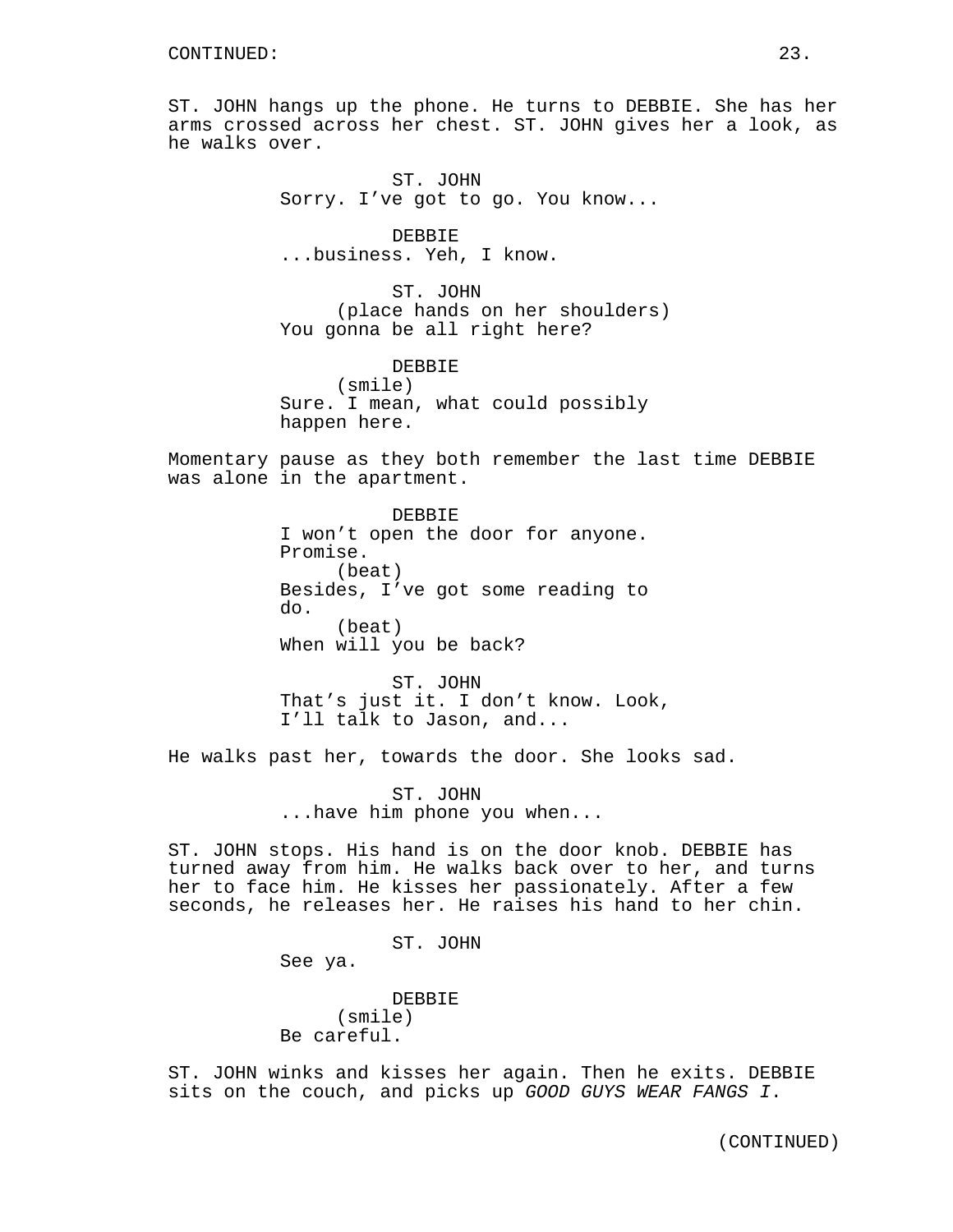JUMP TO:

| 27 | 27<br>INT: LAIR (1:37PM)                                                                                                                                                                |
|----|-----------------------------------------------------------------------------------------------------------------------------------------------------------------------------------------|
|    | JO and JASON are at the computers. ST. JOHN enters and walks<br>over.                                                                                                                   |
|    | ST. JOHN<br>Who's the contact?                                                                                                                                                          |
|    | JASON<br>Arkov.<br>(beat)<br>He, wants to see you both. In<br>person.                                                                                                                   |
|    | ST. JOHN<br>Where?                                                                                                                                                                      |
|    | JASON<br>Berlin.                                                                                                                                                                        |
|    | ST. JOHN<br>Berlin? What's he                                                                                                                                                           |
|    | <b>JASON</b><br>Don't know. That's what you're<br>gonna find out.                                                                                                                       |
|    | JASON holds out a piece of paper.                                                                                                                                                       |
|    | <b>JASON</b><br>Here's the address where he'll meet<br>you.                                                                                                                             |
|    | ST. JOHN takes the paper. It reads: "8 Bergenstrasse.<br>Berlin, Germany". ST. JOHN turns to JO, and they head<br>towards AIRWOLF. JASON walks over to the railing, and leans<br>on it. |
|    | JASON<br>Good luck.                                                                                                                                                                     |
|    | ST. JOHN<br>Thanks.<br>(open door)<br>Oh, Jason?                                                                                                                                        |
|    | JO opens her door and gets in.                                                                                                                                                          |

JASON

Yeh?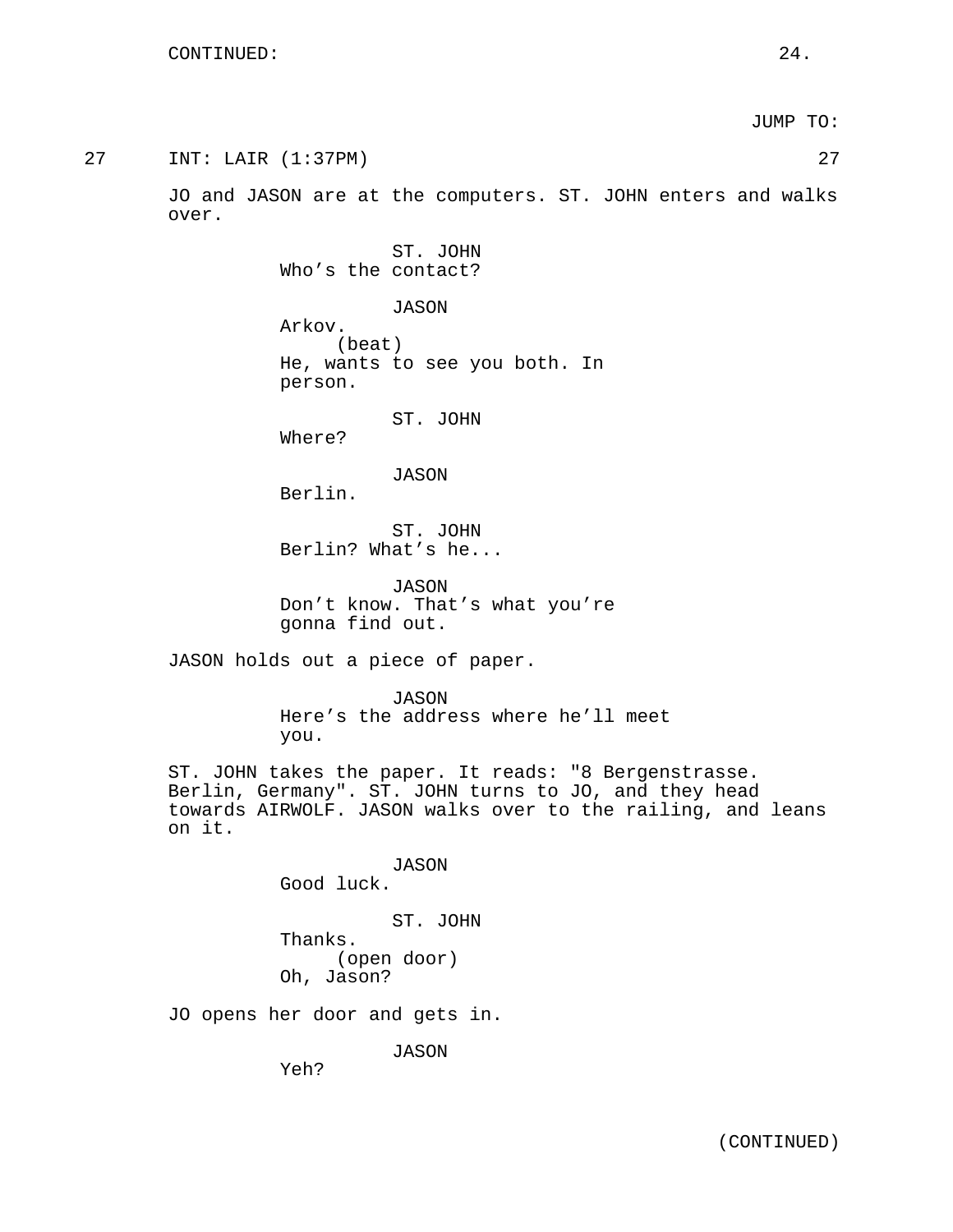CONTINUED: 25.

ST. JOHN Tell Deb that I, uh, that I...

JASON

Yeh.

ST. JOHN gets in.

CONTINUE TO:

28 INT: AIRWOLF 28 ST. JOHN closes his door, and starts up AIRWOLF. JO

activates the back computer systems.

CONTINUE TO:

29 INT: LAIR / EXT: AIRWOLF 29 Then, when she is ready, ST. JOHN takes her up, and out of the lair.

CONTINUE TO:

30 EXT: LAIR / EXT: AIRWOLF 30 AIRWOLF flies off.

CONTINUE TO:

31 INT: AIRWOLF 31

ST. JOHN Why's Arkov supplying us with information on Malduke?

JO Hey, you know as much as I do.

ST. JOHN I wonder what he's been up to since...

JO I heard he got a promotion.

ST. JOHN Where'd you hear that?

JO Nikoli told me.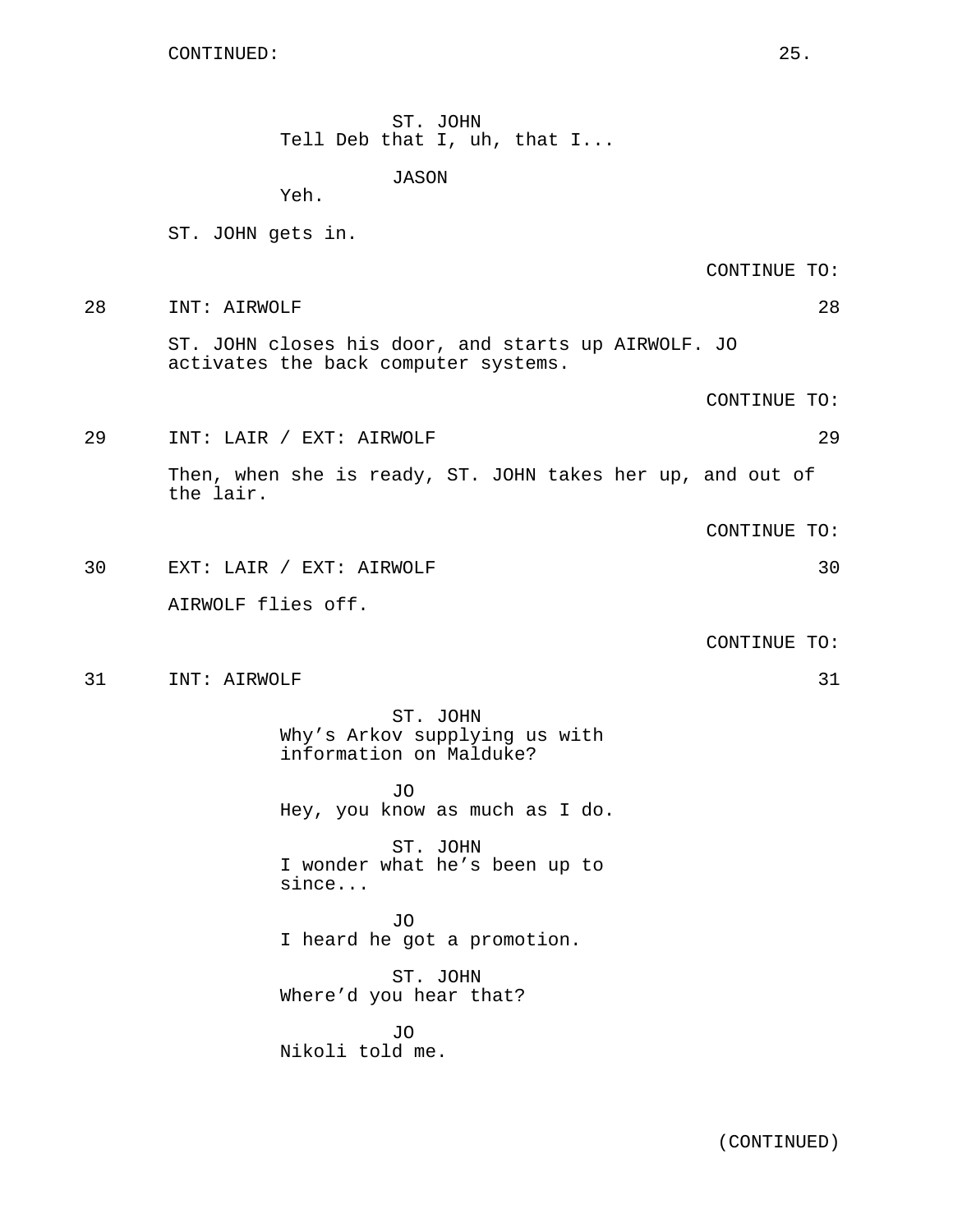# ST. JOHN

Nikoli?

32 INT: SHOPPING MALL (4:20PM EST) 32

MIKE has his hands full with bags. They are heading to the mall's exit. ANNA spots a bookstore. She turns to MIKE.

> ANNA Just one more stop...

MIKE gets an exasperated look on his face. He is about to protest, but she's not there any more. She's entering the bookstore. MIKE follows her.

CONTINUE TO:

33 INT: BOOKSTORE 33

ANNA heads straight to the Sci-fi / Fantasy section. MIKE follows her.

> MTKF. What do you need in a book store?

ANNA gives him a "duh" look.

ANNA Running shoes. What do you think? Books of course. I'm running low. (scan the book titles) Besides there are a few specific authors I'm looking for. (find one of the books) Aha!

She pulls out the book. It is the new Mayer Alan Brenner book. (It is the conclusion to the previous books.) She continues scanning, and finds the new Tanya Huff novel, and "Lady Slings the Booze" by Spider Robinson. MIKE gives her a "When are you gonna find the time to read all them?" look. ANNA turns to him, and smiles.

> ANNA Please. Can we just get these three?

MIKE But what do you need books for? I'm going to be with you!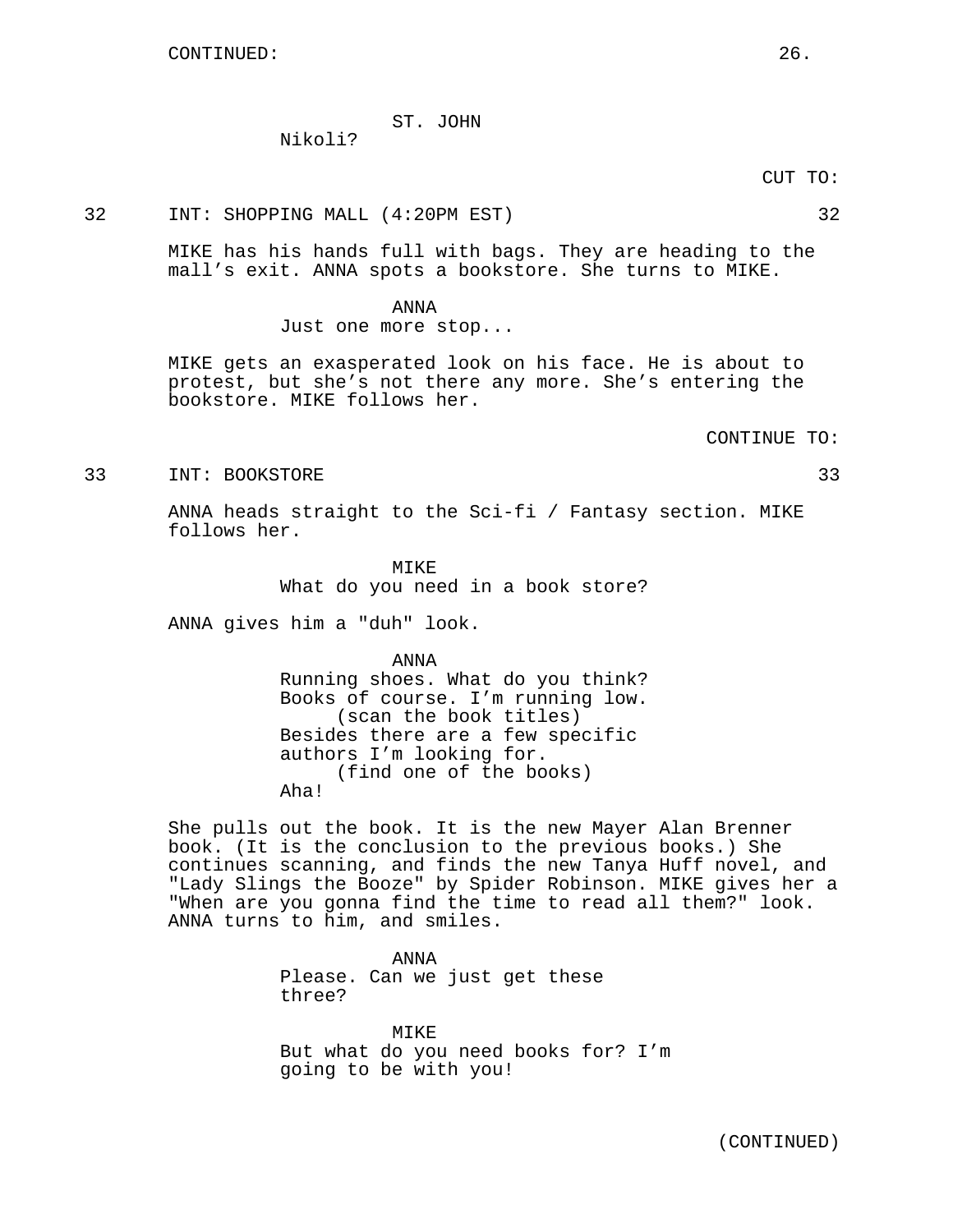ANNA I know that silly. I just like to read before I go to sleep.

MIKE You can always read me. I think I'd be more entertaining than a book.

ANNA

Mike!

ANNA playfully slaps the books against his arm.

MIKE (teasingly) Ow!

ANNA Sorry. Look, I know how much you enjoy watching sports. This... (raise the book) ...will give me something to do, in the same room, if you decide to watch a game. Please?

MIKE O-kay. But you're carrying them.

ANNA

Thanks.

ANNA kisses him on the cheek. They head to the cashier.

34 EXT: MALL - PARKING LOT 34 They walk to the car.

CONTINUE TO:

35 EXT: CAR 35

MIKE throws the bags in the back seat. They get in the car. MIKE starts it up and they drive off.

CONTINUE TO:

CUT TO: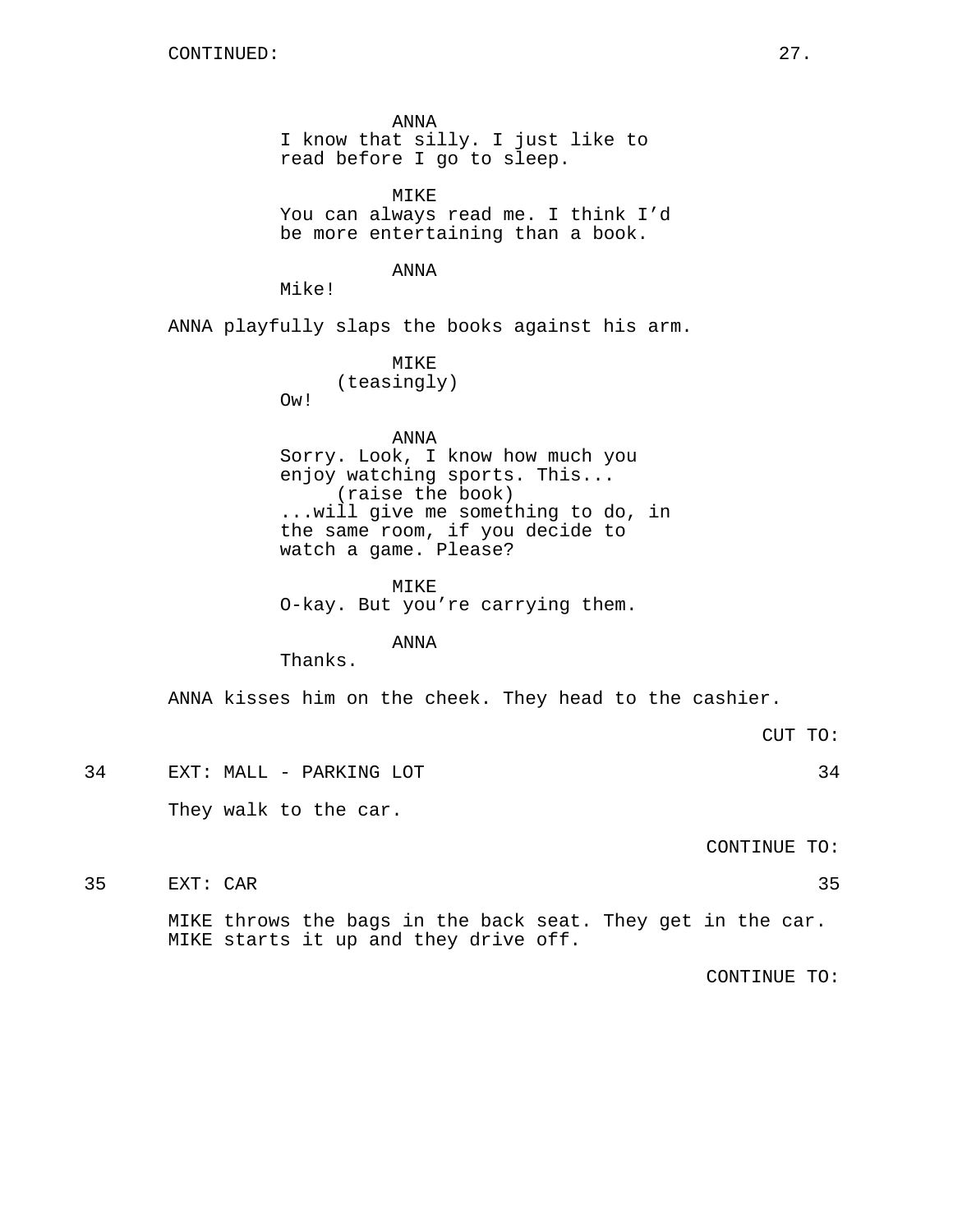# 36 INT: CAR 36

The car is driving down the road.

ANNA What's your cabin...

MIKE It's not my cabin.

ANNA Oh? Whose is it?

MIKE It belongs to The Company.

### ANNA

I see. (beat) So, tell me, what's it like?

#### MIKE

Well, it has a satellite dish, a telephone, electricity, running water, a television. You know, all the luxuries in life.

ANNA What, no bartender?

#### MIKE

Yeh, well... (put arm around her shoulder) ...that's what I brought you for. To mix my martinis.

ANNA (rest head on his shoulder) You'll have to show me how first.

MIKE smiles, and drives on.

JUMP TO:

### 37 EXT: THE CABIN (5:00PM) 37

The cabin is isolated. It's surrounded by all kinds of trees. There are leaves of many colors on the ground. The forest, around the cabin, looks very forbidding. The car pulls up. MIKE parks it, and he and ANNA exit. They take the bags out of the back seat and trunk. They walk to the cabin.

CONTINUE TO: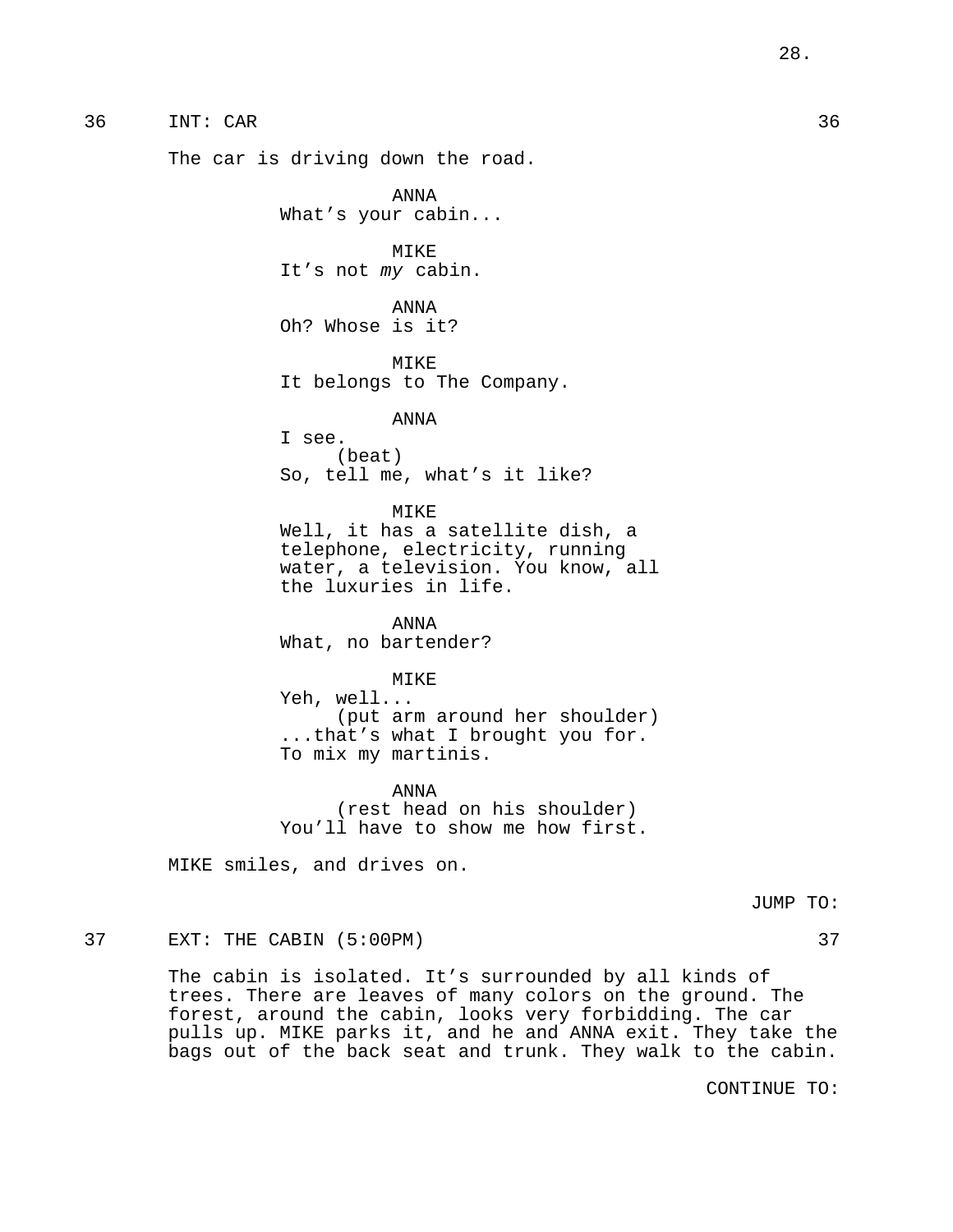38 INT: THE CABIN 38

The door opens. MIKE and ANNA enter.

CONTINUE TO:

39 TIME FLIES 39

MIKE turns on the electricity. ANNA takes her bags to one of the bedrooms. MIKE unpacks the groceries they bought at the mall.

CONTINUE TO:

# 40 TIME RESUMES (6:00PM) -- MAIN ROOM 40

MIKE is cooking dinner. There is a garden salad, in a big salad bowl, in the center of the table.

PAN TO:

41 INT: "ANNA'S" ROOM 41

ANNA is still unpacking. Her ear feels sore. Probably from the way she was leaning on it in the car. She rubs her ear.

> ANNA (mutter) Well, at least it's almost time to take these studs out and... Damn! I knew I forgot something. (exiting room) Mike?

> > CONTINUE TO:

42 INT: MAIN ROOM 42

MIKE

Yeh?

ANNA (walk over to him) Mmm, something smells good. I didn't know you could cook?

MIKE (flash her a smile) Nothing fancy. Just steak and fries. (beat) What were you going to say?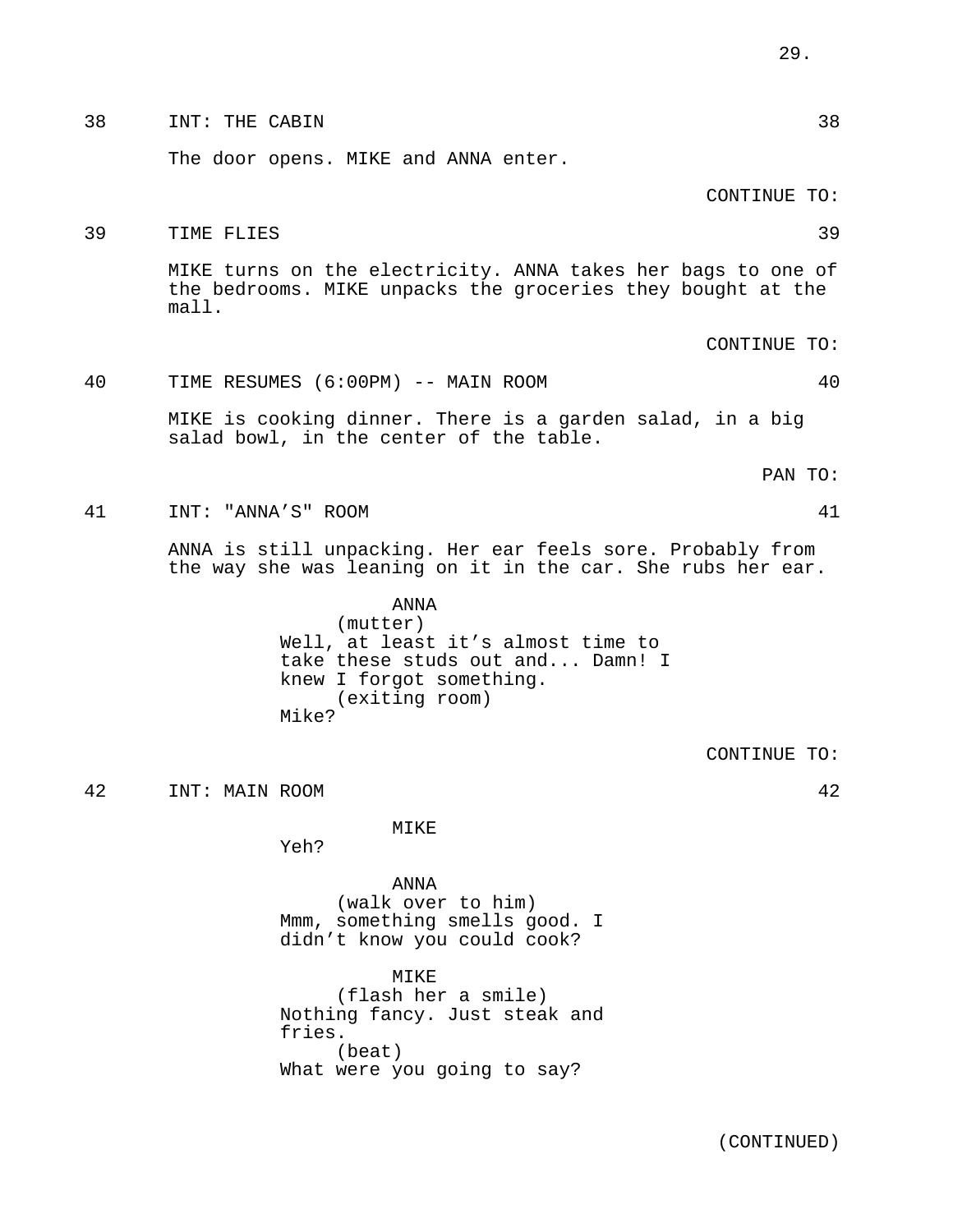ANNA Oh right. (beat) Where is the nearest store? MIKE The mall was the nearest store. Why? Don't tell me you forgot something? ANNA Well... MIKE What could you have possibly forgotten? ANNA (mutter) Earrings. MIKE Earrings? ANNA I just remembered that tomorrow is the first day I can wear real earrings. You know, instead of these studs. I didn't bring any with me, cause I assumed I'd be home, and I could have borrowed Chrissy's. But... (sit in chair, sulk) ...but now that plan has gone right out the window. MIKE (look at her) Not, necessarily.

ANNA

What?

MIKE I think, there might be some, Company toys, in here that you could borrow.

ANNA

Toys?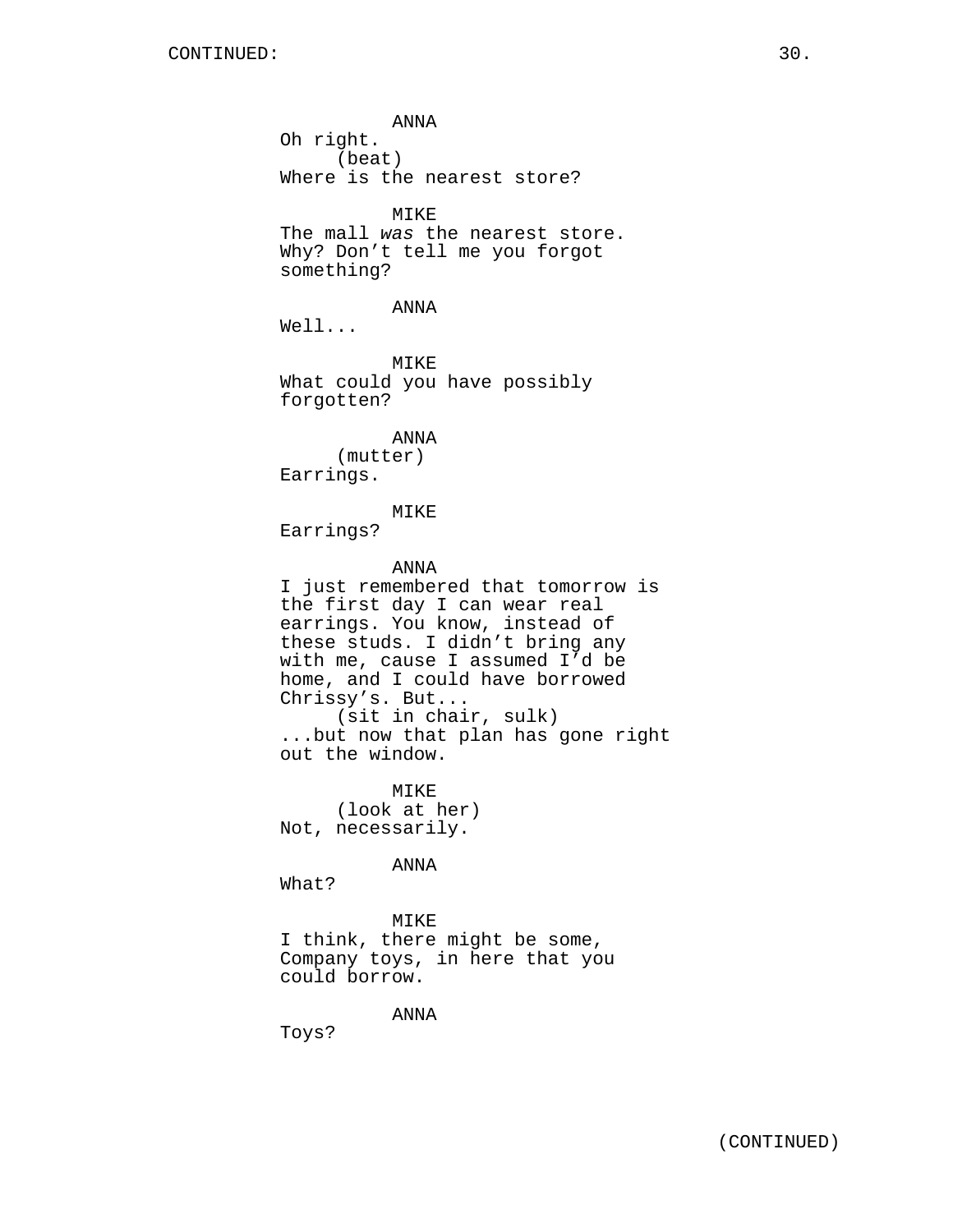MIKE I'll show you after dinner. (beat) Now, if you you'll help me set the table, we can eat.

ANNA smiles. She rises from the table and goes to him.

CONTINUE TO:

43 TIME FLIES 43

They set the table. They eat. They do the dishes.

CONTINUE TO:

44 TIME RESUMES (7:00PM) 44

MIKE sits ANNA on the couch, then disappears into his room. In a few moments, he is back. He has two small boxes in his hands. He hands her the boxes.

**MTKE** 

Here. You can borrow these.

ANNA takes the boxes. She places them on the table, and opens them. She looks at MIKE with a raised eyebrow.

ANNA

You just happen to have two pairs of earrings, laying around the cabin?

MIKE

Hey, I told you, it's a Company cabin.

ANNA That doesn't explain how you knew where to find them.

MIKE

Well, uh... Jason asked me to give them to Jo. I, uh, just never had the time last weekend. That's all.

ANNA Yeh sure, right Mike.

MIKE

Honest.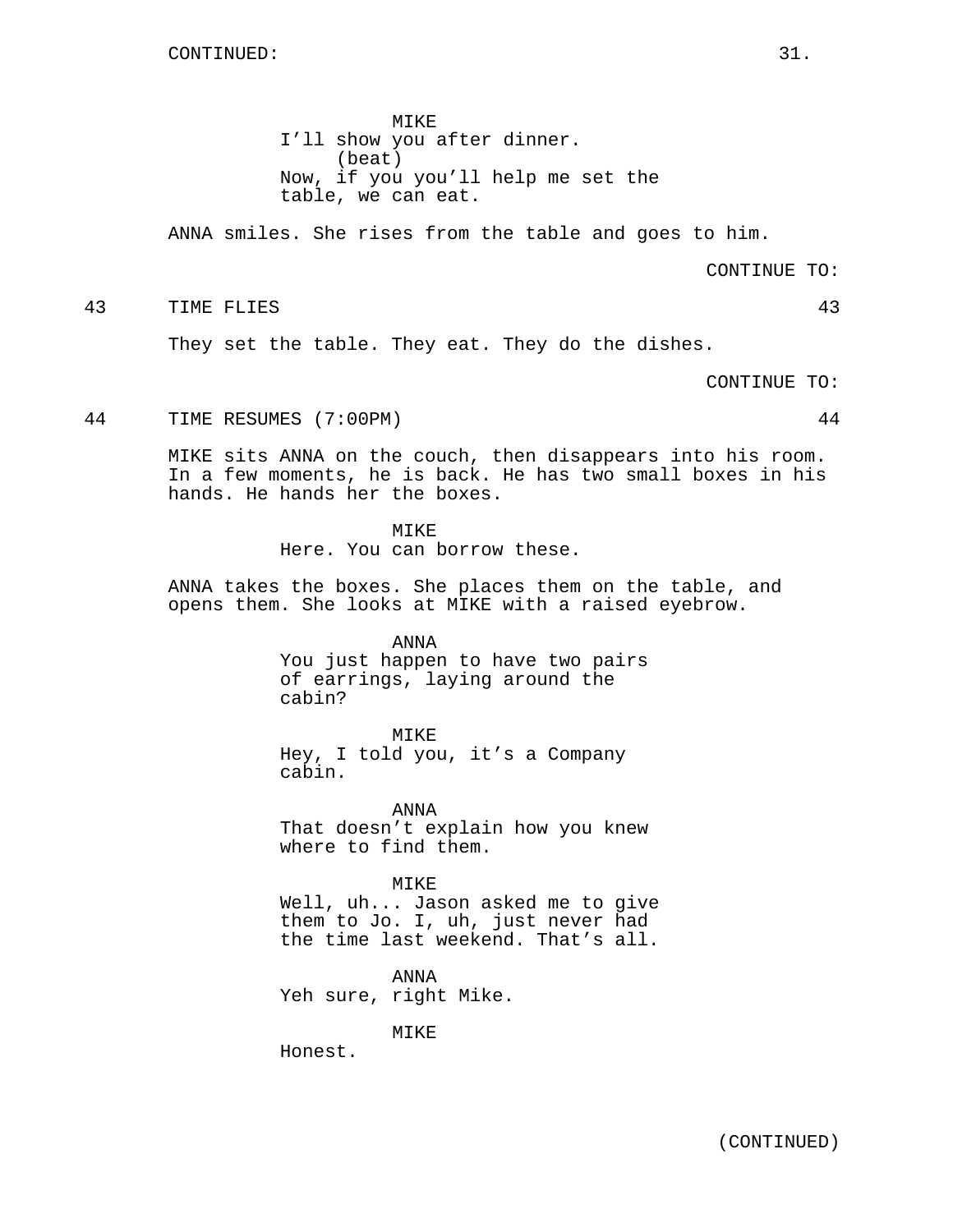ANNA looks at them again. They look like ordinary earrings. One set is a pair of pearl drop earrings. The other set is a pair of small golden balls.

> ANNA You said these were Company "toys"?

MIKE nods affirmatively.

ANNA What do they do?

MTK<sub>E</sub> (smile) Ah... That would be telling.

ANNA remembers DEBBIE mentioning that MIKE was very ticklish. So, she slides up closer to him, and starts to tickle him. MIKE starts laughing.

> MIKE Okay, okay. I give. Just stop!

ANNA stops. MIKE looks at her.

MIKE How did you know I was ticklish?

# ANNA

Debbie told me.

MIKE raises his eyebrow. ANNA thinks: "And, until this weekend. I didn't know how she knew that."

MTKF.

What else did Deb tell you?

ANNA What do you mean?

MIKE just gives her a look, and picks up the golden balls.

MIKE These contain a bug detector in one, and a homing device in the other.

He puts them down, and picks up the other pair.

MIKE And these, can transmit a signal to, or receive a signal from, The Wolf, anywhere within a ten mile radius.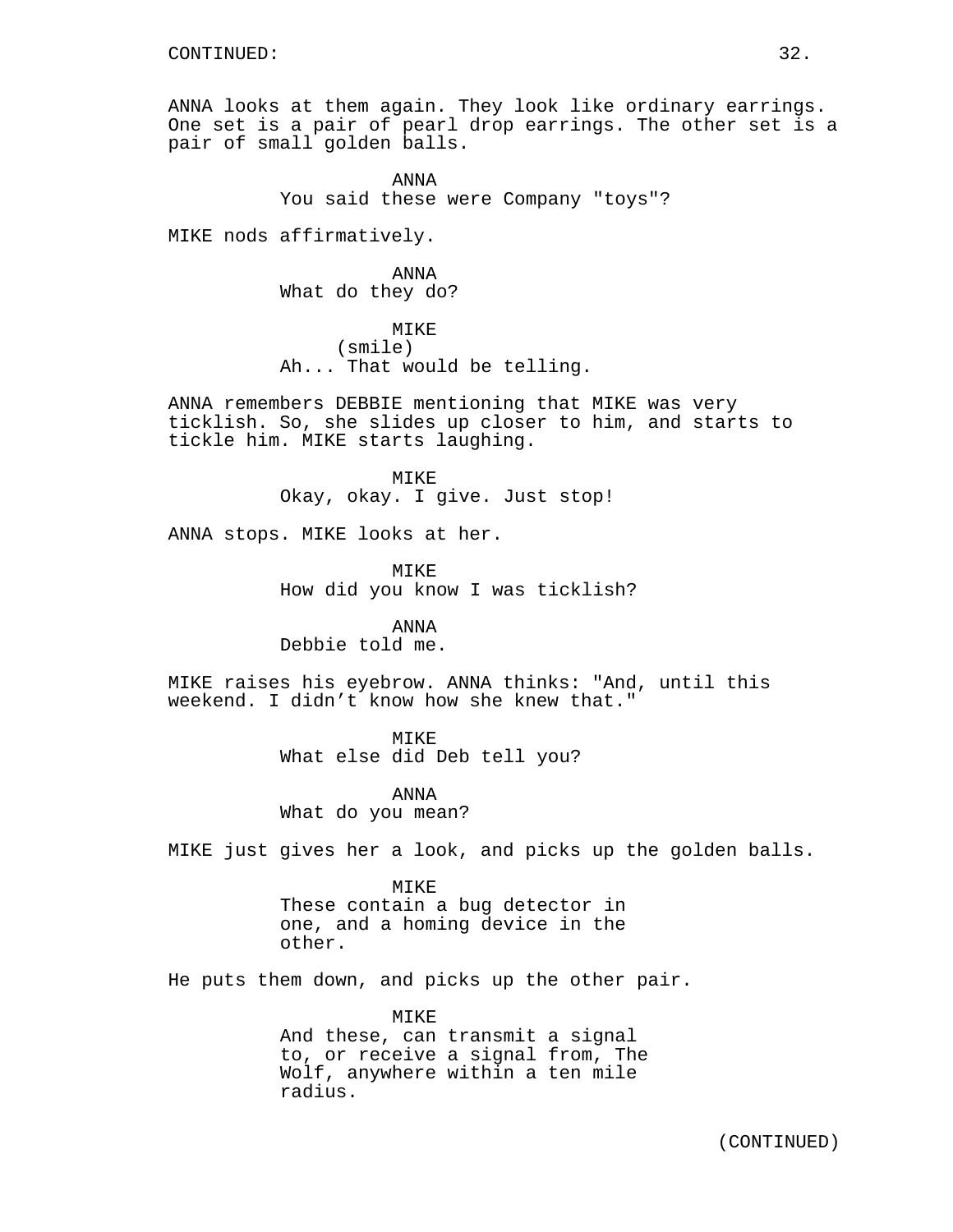ANNA Ten miles? That's wild. And you're really gonna let me wear them?

MIKE nods.

ANNA That's cool.

MIKE flashes her a smile.

ANNA So, what do you want to do?

MIKE

Honestly?

ANNA Yeh, honestly.

MIKE puts an arm around her and reaches for the remote on table behind her.

MIKE

Watch the game.

ANNA

The game?

MIKE Yeh. The game.

MIKE turns on ESPN and watches the game.

CONTINUE TO:

45 TIME FLIES 45

ANNA rises from the couch and goes to her room. She gets her Mayer Alan Brenner book and returns to the couch. She curls up on the couch beside MIKE. MIKE watches the game, and she reads.

CONTINUE TO:

46 TIME RESUMES (11:00PM) 46

The game is ending. ANNA is 1/2 way through the book. MIKE turns off the TV and looks at her.

> MIKE (raise eyebrow) Didn't you just start that?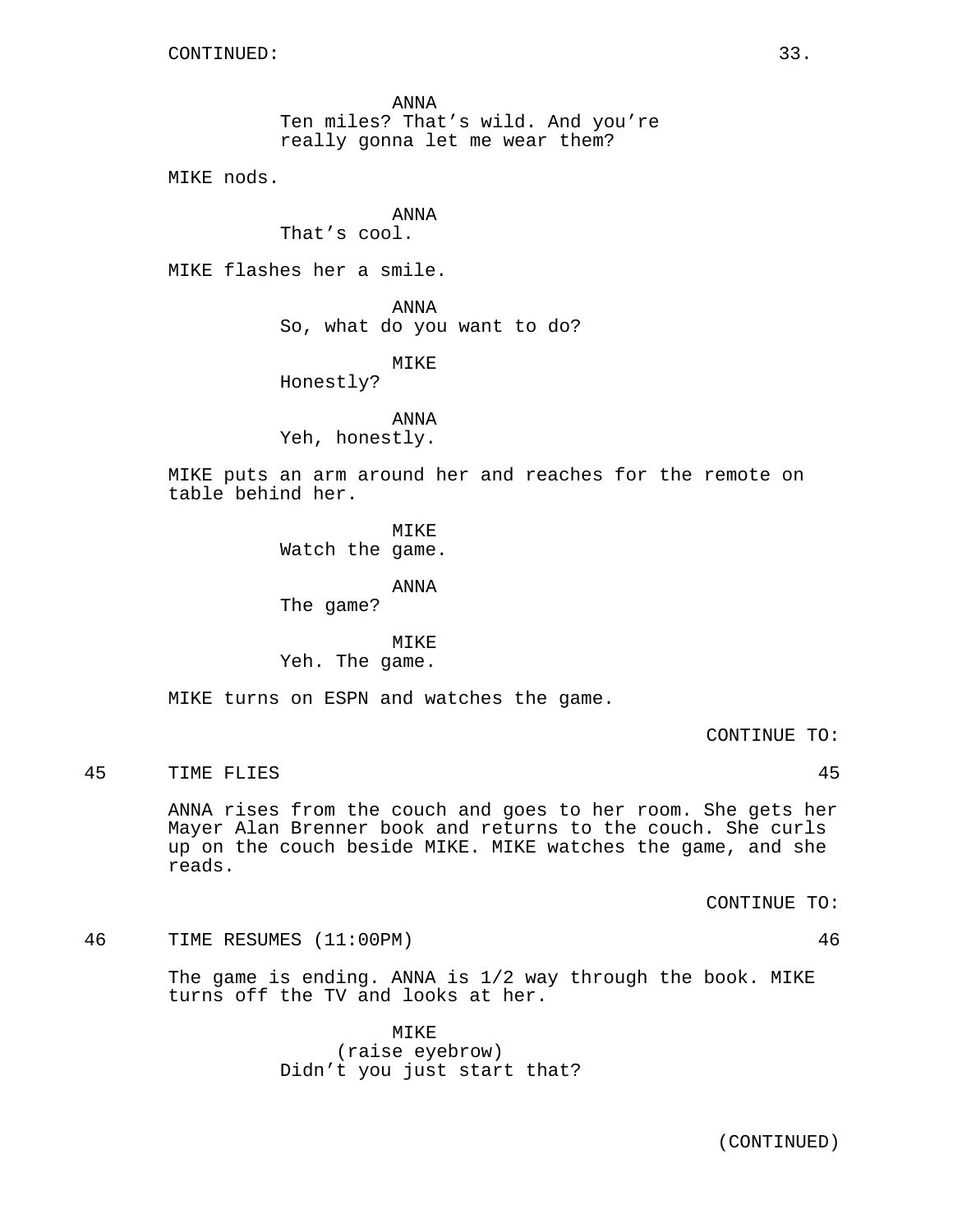ANNA Yeh... what's your point?

MIKE You must be a speed reader to have gotten that far into it already.

ANNA Not really. You've just lost track of time. You put the game on, over, 4 hours ago. (yawns) I guess I'll finish it later. I'm tired. I think I'll just go to bed. (kiss Mike) Night Mike. (rise) See ya in the morning.

MIKE

Yeh. Night.

She walks toward her room. She opens the door. MIKE rises off the couch and calls to ANNA.

**MTKE** 

Anna?

ANNA stops in the doorway and looks at the approaching MIKE.

ANNA

Yeh?

MIKE I was thinking... (beat) would you like to go to DisneyWorld tomorrow?

ANNA (smile) I'd love to.

MIKE (lean on wall beside her) Great.

# ANNA

Night Mike.

ANNA enters the room, and closes the door. MIKE looks at the door. He is still leaning against the wall. He's half expecting her to re-open the door and invite him in.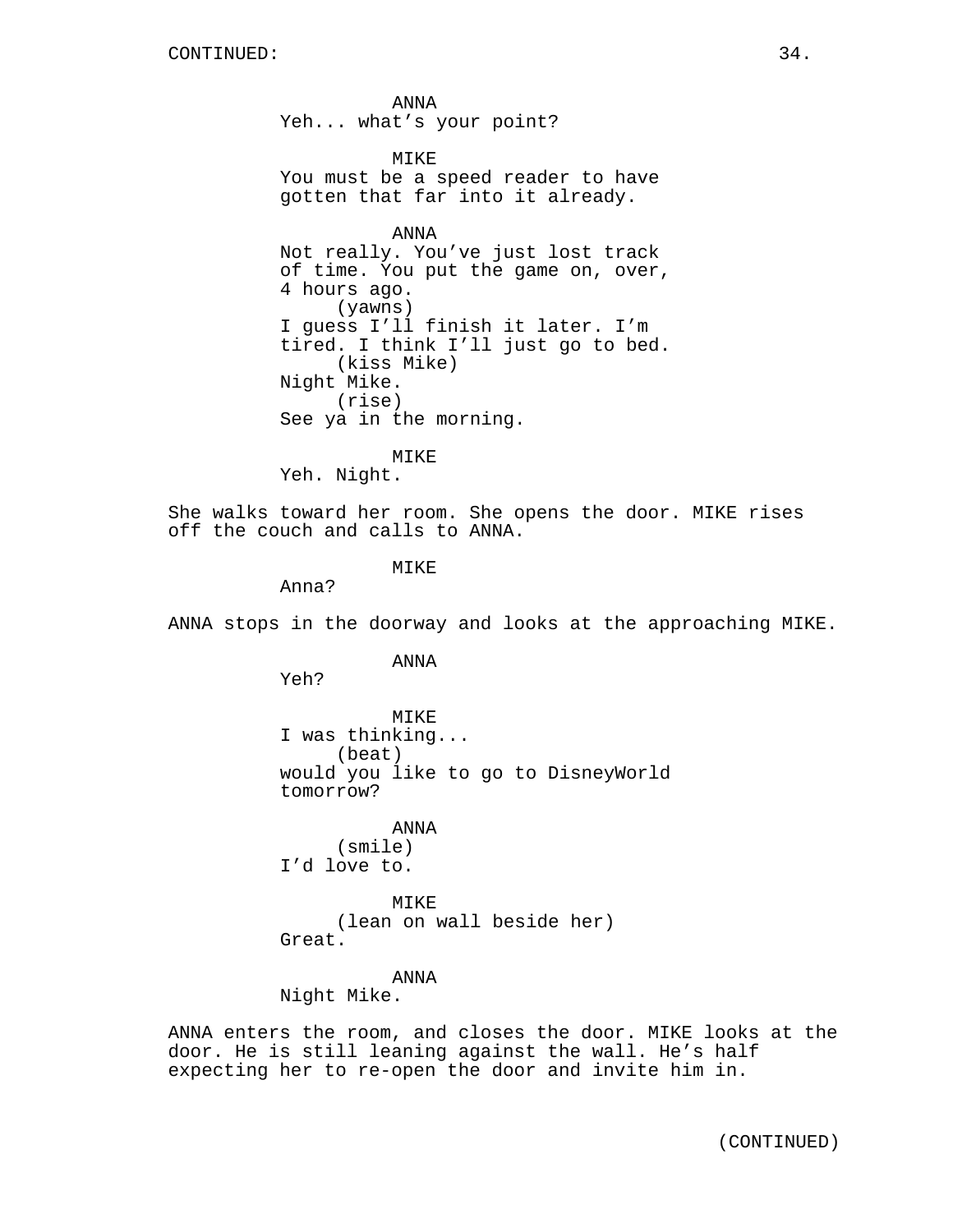MIKE See ya in the morning. Bright and early. It's a long drive to Orlando.

ANNA (VO) I'll set the alarm. Night.

MIKE (raise finger, point to door) Ah, yeh, right.

MIKE heads to his room.

MIKE

Night.

JUMP TO:

#### **WEDNESDAY NOVEMBER 24th 1993**

47 EXT: FIELD - BERLIN, GERMANY (6:00AM LOCAL TIME) 47

AIRWOLF lands. ST. JOHN and JO shut her down. ST. JOHN sets the security systems, and they exit. They camouflage AIRWOLF by hiding her, covering her up. They walk to the roadside.

CONTINUE TO:

48 EXT: ROADSIDE - CAR 48

They find a car waiting for them. There is an envelope on the car. ST. JOHN opens the envelope. He finds two things -- A set of keys and a note.

> NOTE There has been a change of plans. I can no longer meet you at the address I supplied earlier. Will explain when I see you. You shall find a map, with the appropriate directions highlighted, in the glove compartment. There's a change of clothes in the trunk.

> > Your friend, A.

ST. JOHN opens the trunk and takes out the clothes. They change out of their flight suits into the clothes provided. Then, they get into the car and drive off.

CUT TO: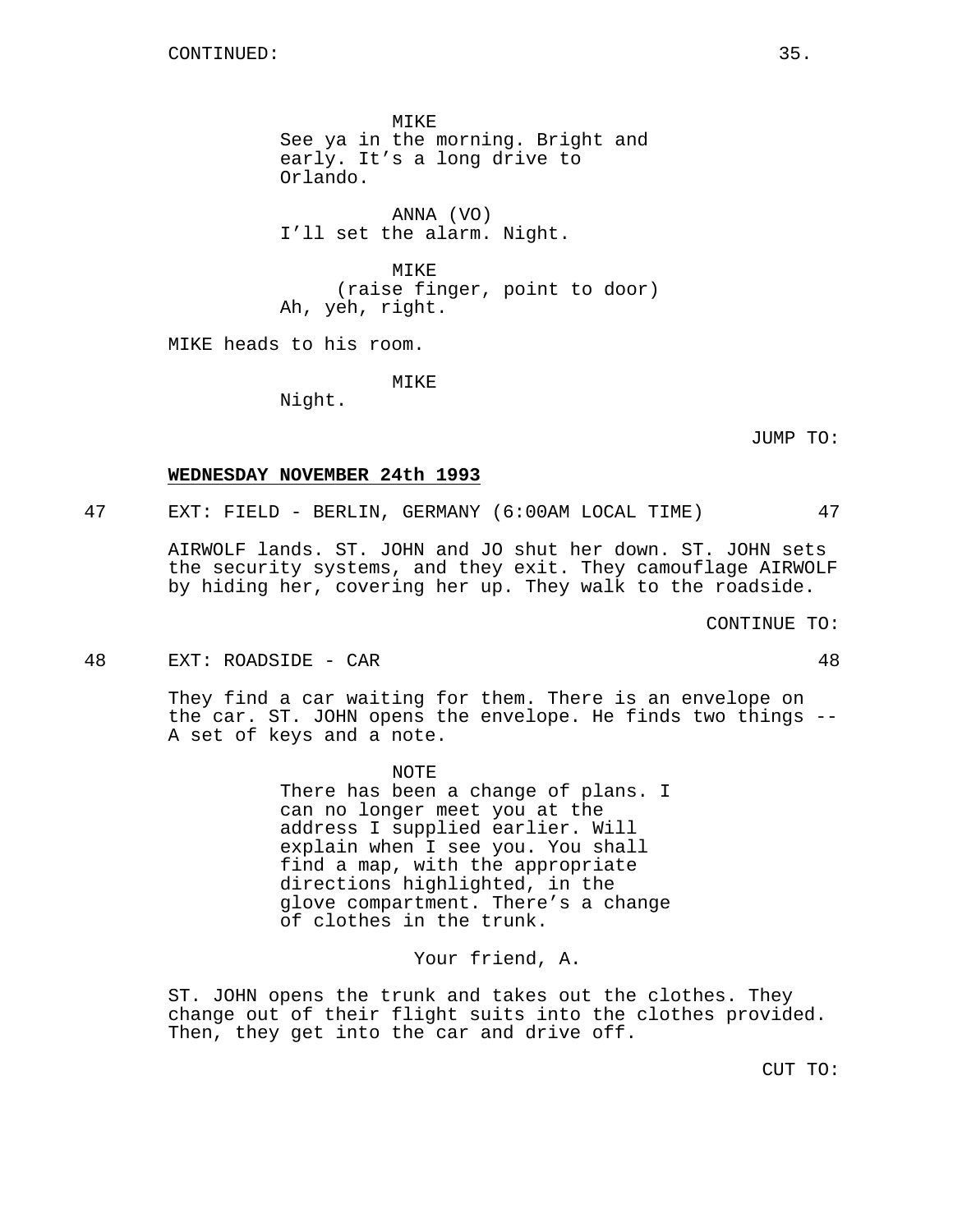ST. JOHN, JO, and ARKOV, enter a room.

ST. JOHN I'll be right with you. I just have to make a quick call.

JO and ARKOV nod. They head for the couch. ST. JOHN heads for the phone. He calls The Lair.

> ST. JOHN Hi, it's me. (beat) Yes we did. (beat) Don't know yet. (beat) Look, tell Deb that I should be back by midnight tomorrow. (beat) Our time. (beat) Yes, MST. (beat) Bye.

ST. JOHN hangs up the phone and joins JO and ARKOV in the living room. ST. JOHN sits on a chair.

> ARKOV I hear you are again looking for Malduke.

ST. JOHN can tell from the way that ARKOV says Malduke's name, that they have recently crossed paths. Again.

> ST. JOHN Yeh. Why? What do you know?

#### ARKOV

Only that he's been in Russia for a few months. Recruiting. He was responsible for an, accident, that severely injured Katrine and killed her mother.

ST. JOHN (look to floor) I'm sorry. (look at Arkov) We'll get him Arkov. Don't worry.

JO places her hand on ARKOV's shoulder.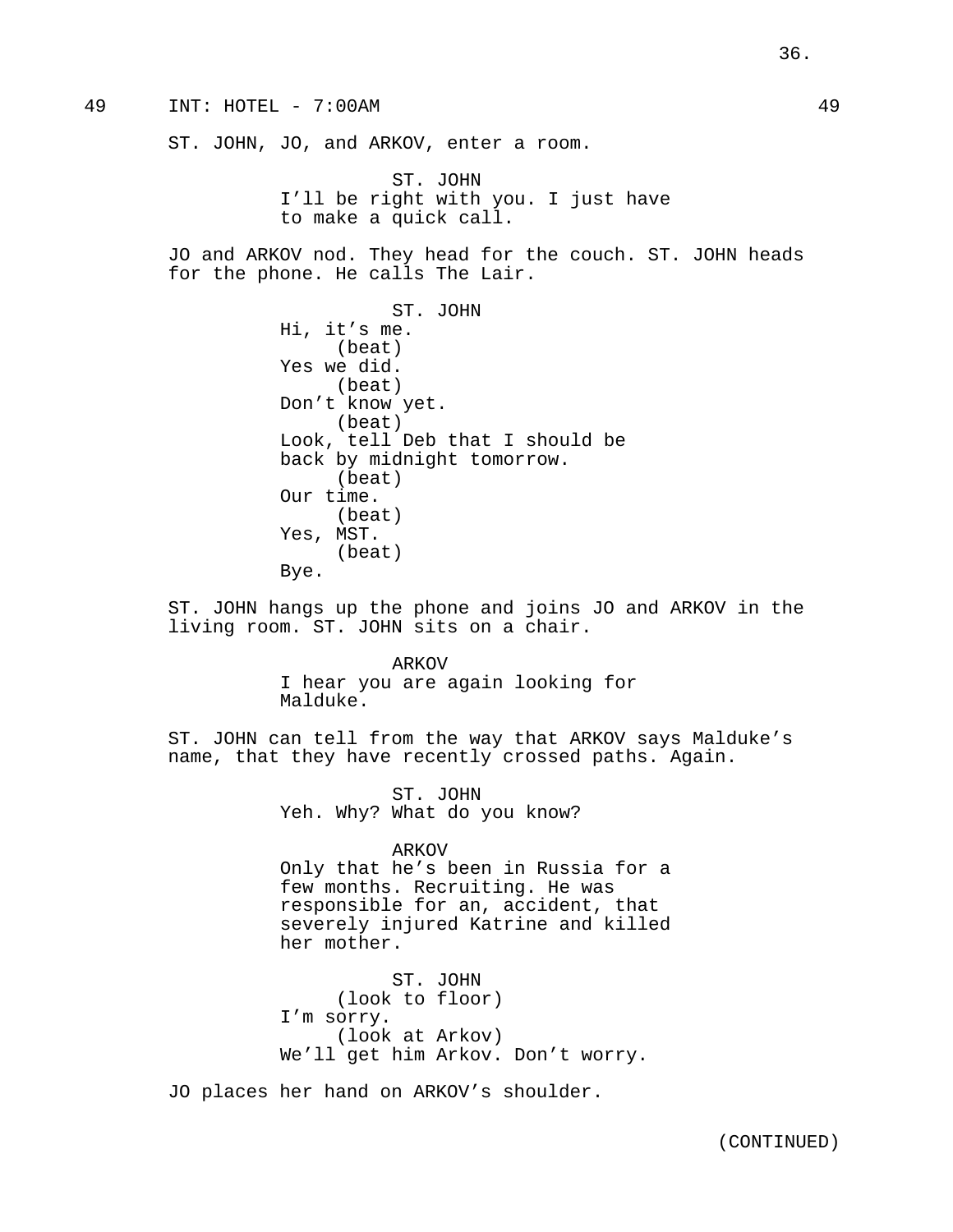JO I'm sorry about your loss, Nikoli. (beat) Please, let me know if there is anything I can do. Anything.

JO flashes ARKOV a smile. He turns and hugs her tightly for a few seconds. Then he releases her.

ARKOV

Thanks. Both of you. I will tell you all that I have learned. But, you must give me your word that I will be included in whatever plan of action you take. I want to be there when... when you capture that guy.

ST. JOHN We'll do our best. But he always manages to be one step ahead of us.

ARKOV You two look tired. Why don't you get some rest, and we can discuss this later.

ST. JOHN (yawn) You're right. We'll see you in 8 hours then?

ARKOV (nod)(rise from couch) 8 hours.

ST. JOHN and JO rise. ARKOV walks to the door, and exits. ST. JOHN and JO walk to the two bedrooms, and close the door.

CUT TO:

50 INT: COMPANY CABIN - ANNA'S ROOM (6:00AM EST) 50

ANNA awakes abruptly, and raises her hand to her forehead. She just had another nightmare about Malduke and his android copies of Mike. She flicks on the light, and looks at the clock. It reads: 6:00am.

> ANNA Why do I keep waking up so early?

ANNA rises, gets out of bed and heads for the door.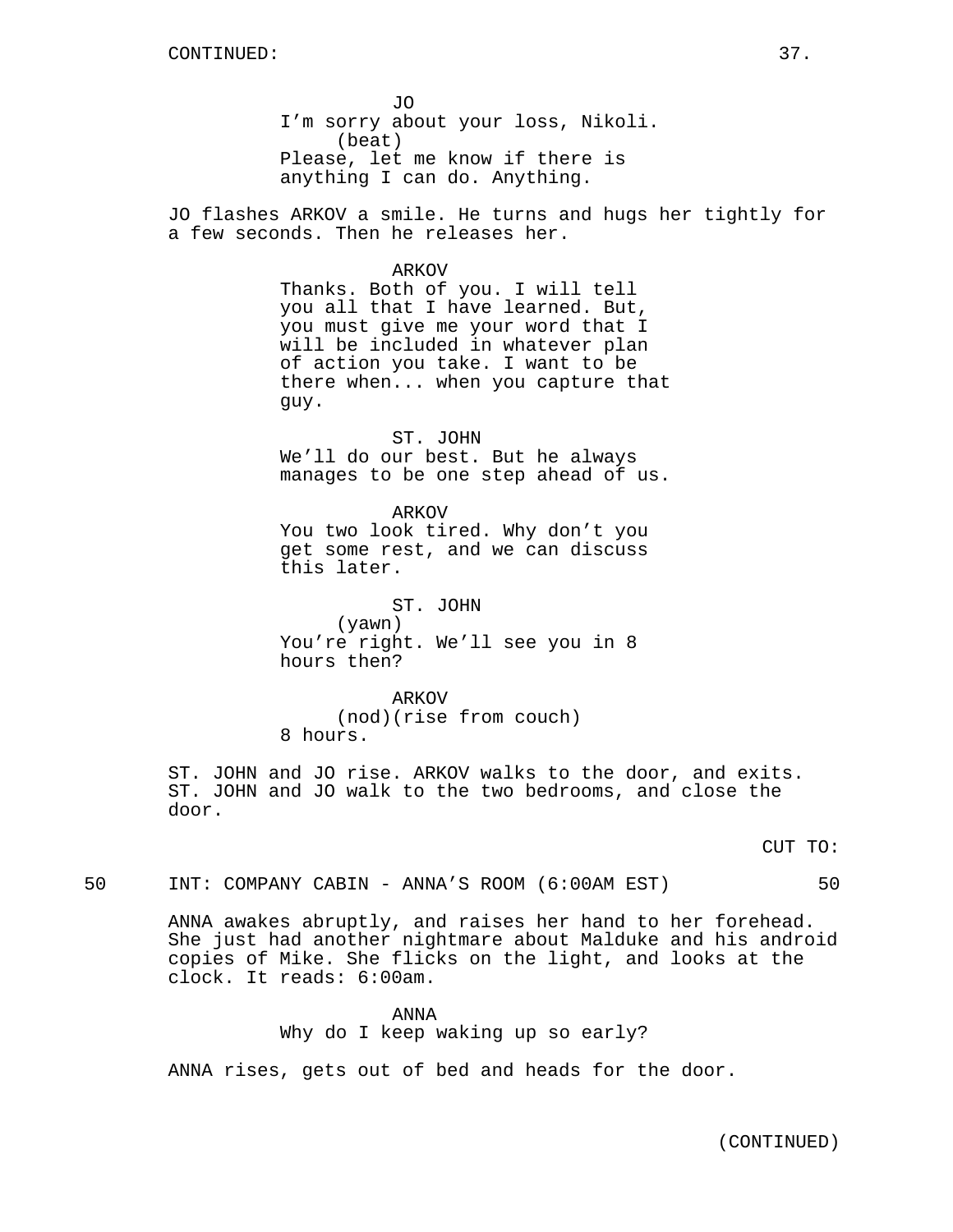ANNA Because, Mike said I have to be up early, that's why.

ANNA exits bedroom.

51 INT: MAIN ROOM 51

ANNA heads to the kitchen, talking to herself.

ANNA And if Mike told you to jump off a bridge, would you? (beat) If we were bungie jumping. (beat) Stop it, Anna. Just stop it. Stop talking to yourself.

ANNA makes a cup of tea.

ANNA You know how you are before you've had your first cup of tea. (sip it) Ah, that feels better. (finish it) I think I'll go have a shower.

ANNA heads for the bathroom.

CONTINUE TO:

52 TIME FLIES 52

ANNA has a shower, then she gets dressed. She makes herself another cup of tea. Then she walks out of the cabin onto the porch. She sits on the porch steps and watches the sun rise. Once the sun is up, she rises off the steps, stretches, and walks off into the woods. She leaves her mug on the stairs. It is half full. She follows a few of the trails, and loses track of the time. She watches the sun shine through the trees.

CONTINUE TO: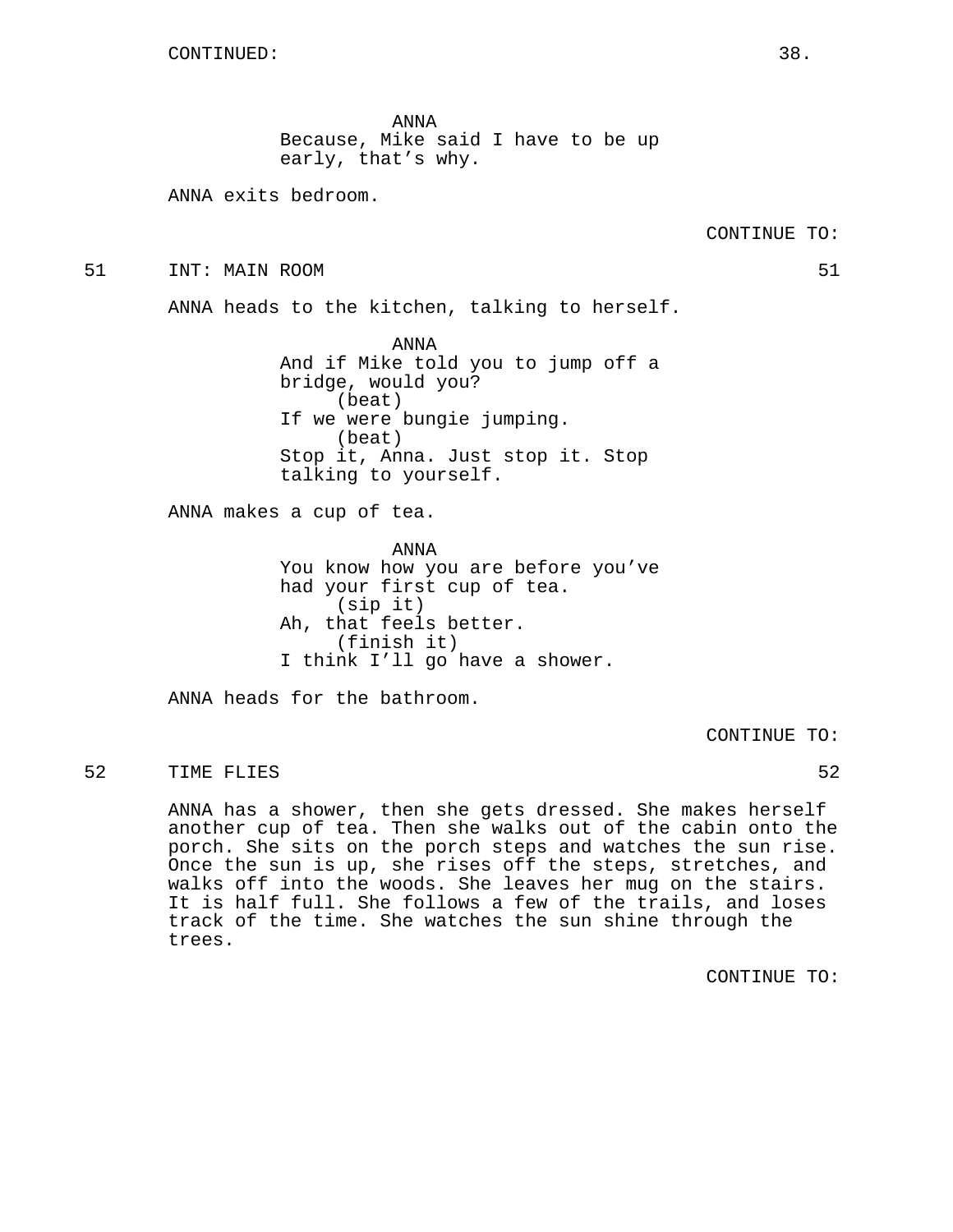53 TIME RESUMES 53

ANNA is exiting the woods. MIKE sees her and runs to her. He looks mad, upset.

> MIKE Where the hell have you been? ANNA I went for a walk. MIKE Didn't you hear me calling you? ANNA No. I was... MIKE Don't ever do that again. You hear... ANNA Mike, calm down. I... MIKE Calm down? Calm down! (beat) Do you know what I've been thinking, feeling? Do you? (beat) I woke up and you weren't in the cabin. There was no note, nothing. I came outside and found a half full coffee mug on the steps. For all I knew, you could have been kidnapped by space aliens, or worse.

ANNA holds up hands in an "I surrender" gesture.

ANNA

Sorry. I didn't think to leave a note. I figured I'd be back before you woke up.

MIKE

Didn't you realize I'd worry? I mean if...

ANNA No. No, I didn't. Actually, I thought you'd still be sleeping. In the future, I'll be sure to leave a note, Major!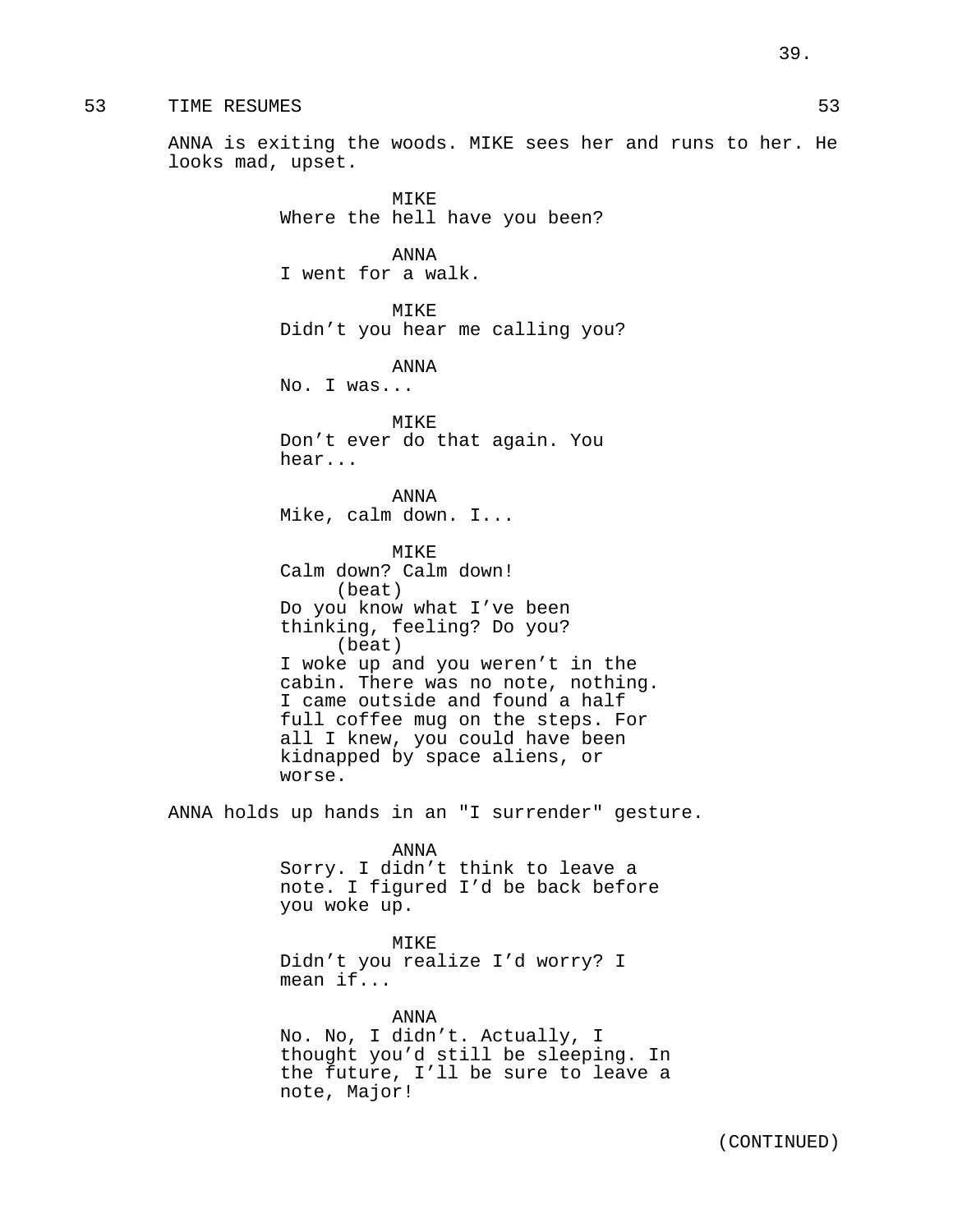ANNA walks to the cabin in a huff. MIKE takes a deep breath, turns, and walks after her. He catches up to her, a puts a hand on her shoulder. She stops. He turns her, to face him.

> MIKE Look, maybe I should say sorry, but... in my line of work, you never know when someone will come looking to settle a score. I...

> > ANNA

No. You were right. I screwed up. I wasn't thinking. I'm still not used to all this cloak and dagger world of yours. (beat) I'm sorry, Mike. It's just that... (beat) I woke up so early and decided to watch the sun rise. Then I felt like going for a walk. So I followed one path into the woods. (beat) I'm sorry. But hey... Here I am. Safe and sound.

MIKE Just promise me you won't wander off again?

ANNA Okay, I promise.

MIKE lets go of her, and she turns and walks back to the cabin. MIKE looks at a pile of leaves on the ground, and picks up some of them. He throws them at her. She stops, dead.

ANNA

What the...?

She spins around, and gets another pile in the face. She looks at MIKE.

> ANNA Of course, you realize, that this means war, Major.

> > CONTINUE TO: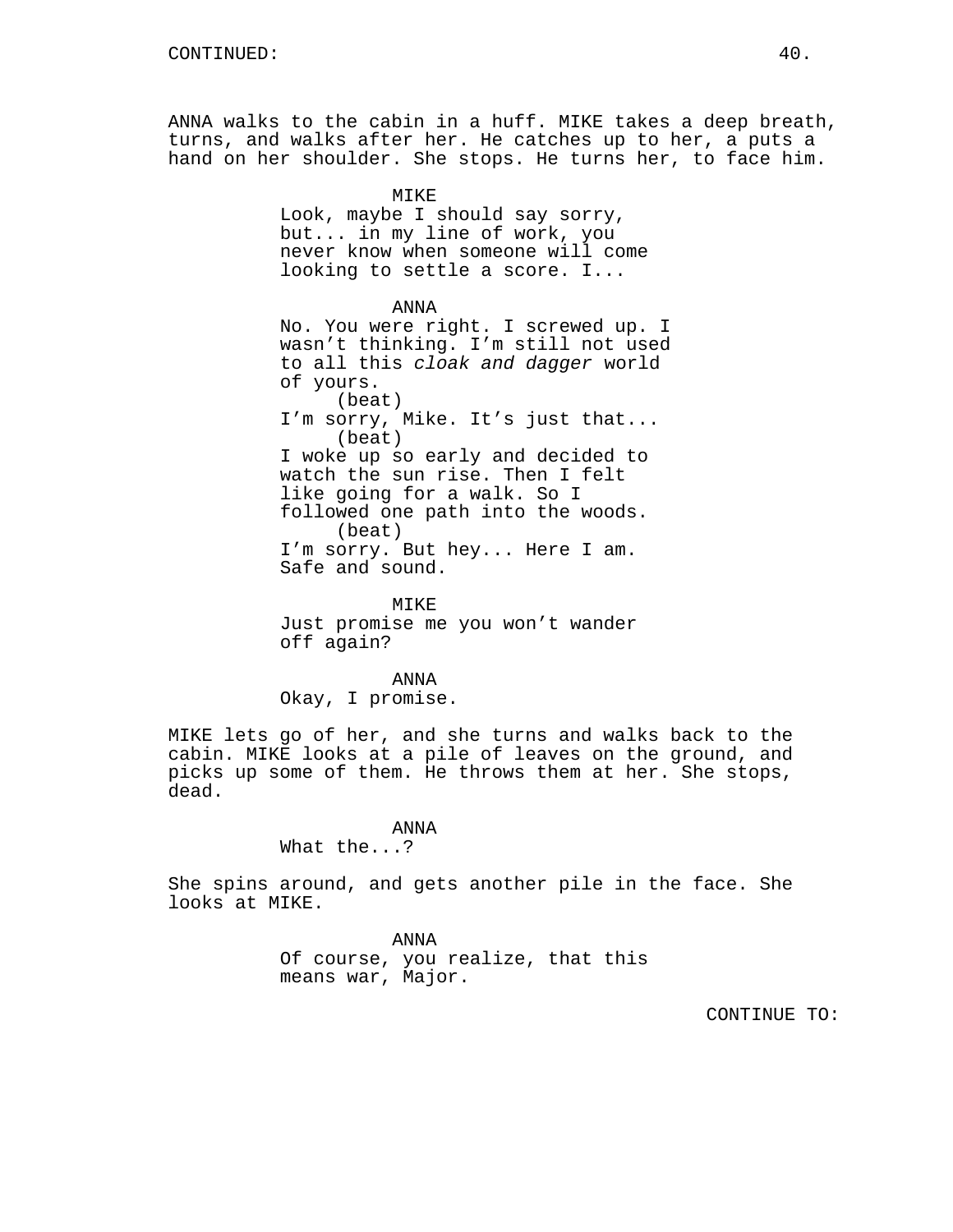# 54 TIME FLIES 54

ANNA picks up a pile of leaves and throws them at MIKE. They have a no-holds-barred leaf fight. They finally stop, but can't stop laughing. They walk up the steps of the cabin, shaking the leaves off themselves. They enter the cabin.

# CONTINUE TO:

### **INT: CABIN**

MIKE heads to his room. ANNA goes to the kitchen and makes herself a cup of tea. She takes the cup into the living room, and flicks on the TV. She flips through the channels, and stops on The Rat Patrol. The episode is half over. MIKE exits his room, all set to go, as the episode ends. They exit the cabin.

CONTINUE TO:

### **EXT: CABIN**

They walk over to the car.

CONTINUE TO:

# **INT: THE CAR**

They enter the car, and drive off. ANNA puts on a personally dubbed tape. (Contains: Spandau Ballet, Chicago, Modern English, Golden Earring, Kansas, Billy Joel, Blue Oyster Cult, Blancmange, The Jam, Savage Progress, Big Country, Simple Minds, and U2.) She bops along to the beat.

CONTINUE TO:

# 55 TIME RESUMES 55

ANNA cranks up the volume. MIKE looks at her.

MIKE You're so full of energy. How many cups of caffeine did you have before we left?

ANNA smiles and leans back her head, as the wind blows through her hair. She takes a deep breath.

> ANNA Ah, it's so great to be alive.

A shadow passes over MIKE's face.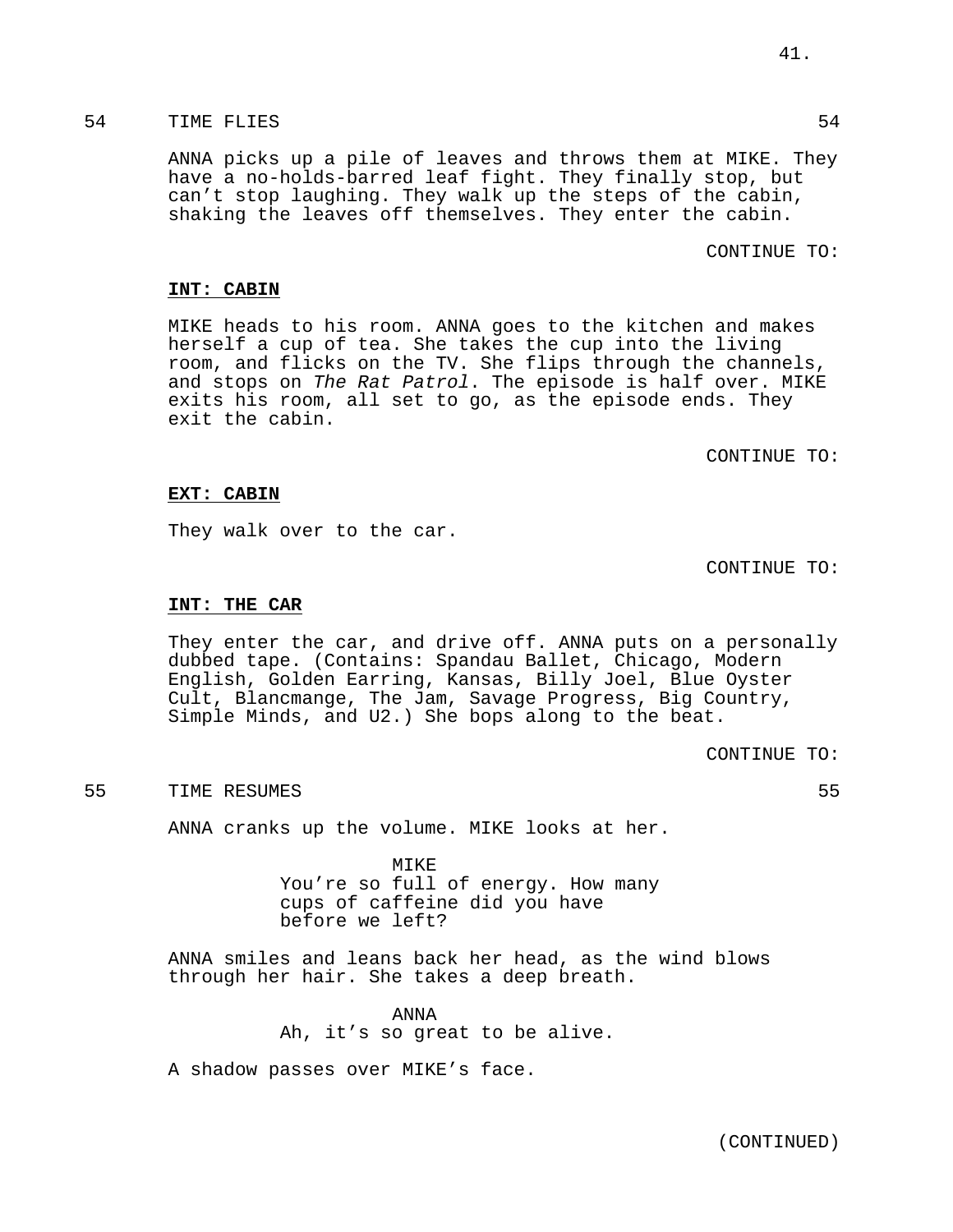ANNA Hey, it wasn't meant as a dig, Mike. It just, it's so sunny, and warm, and it feels like it's gonna be a great day, and... (turn to him)(smile) ...I'm glad I'm spending it with you. MIKE Well, I'm glad I was in there somewhere. (beat) What do you want to do the minute we get inside the park? ANNA The coasters. She no sooner says her line, then she remembers the trip to Wonderland last July. She flashes back to Wonderland. FADE TO: 56 FLASHBACK (ANNA'S POV) 56 Chapter 5: Scene 48 and 50. FADE TO: 57 INT: CAR 57 MIKE looks over at her. She is smiling. MIKE What are you smiling about?

> ANNA I was just remembering the first coaster ride we went on together.

MIKE (raise eyebrow) When...

ANNA Wonderland. Last July.

MIKE Oh right The Wilde Beast, right?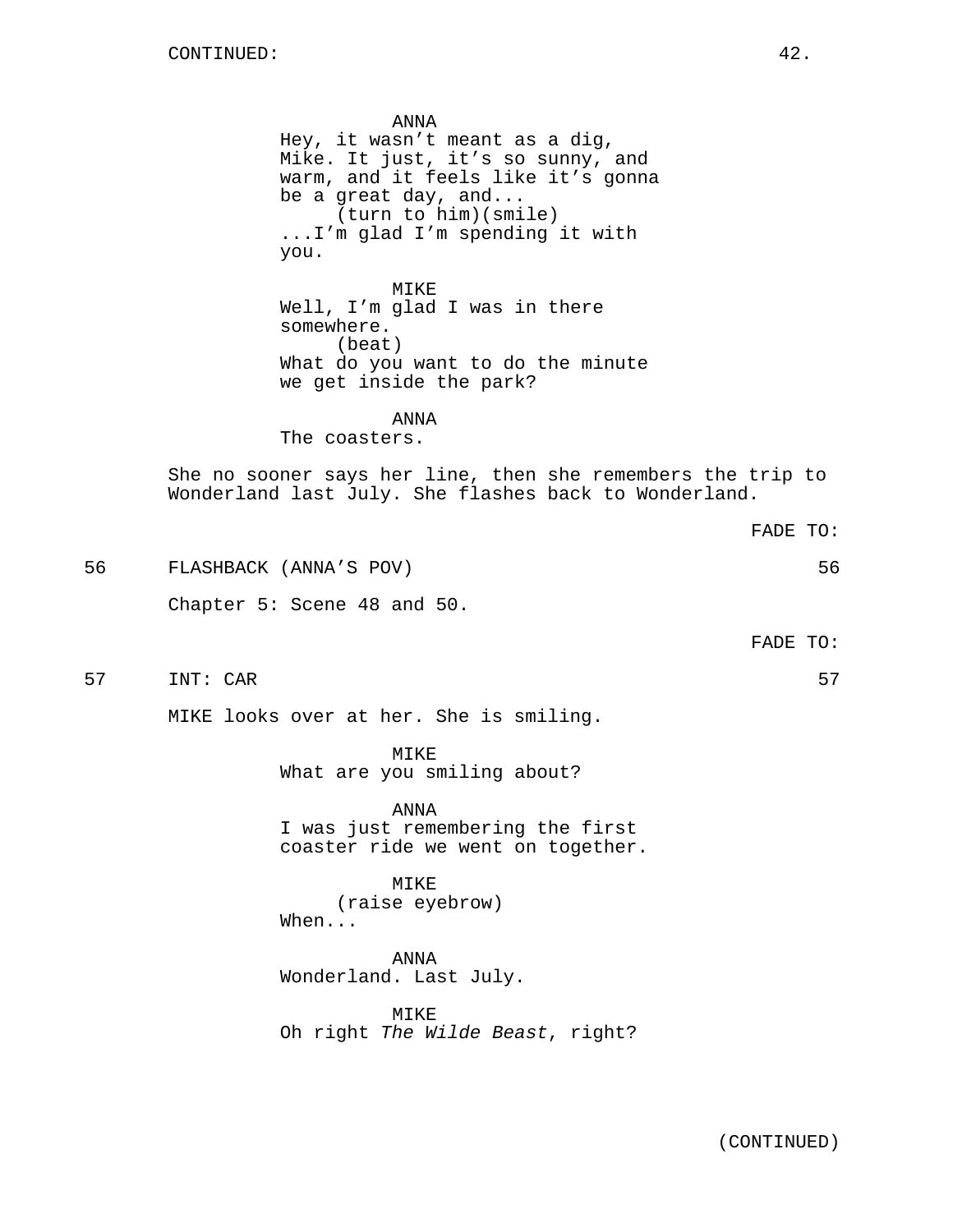ANNA Was it? Oh that's right. We rode the Beast, then the Bat, then the Minebuster. MIKE And, as I recall, we were stuck at the top of that one for quite some time. ANNA That's not what I was smiling about. MIKE Oh? ANNA Remember, after we got off, and I told you its nickname? MIKE Oh, yeh. I remember. MIKE smiles. ANNA leans back in her seat, and lets the wind blow through her hair. She shuts her eyes and drifts back to Wonderland again. FADE TO: 58 FLASHBACK (ANNA'S POV) 58 Chapter 5: Scene 51, 53, 57-59, 61, 63, 65, and 68. FADE TO: 59 INT: CAR 59

The car has stopped. MIKE is shaking ANNA awake.

MIKE Come on sleepy-head wake-up. We're here.

ANNA opens her eyes, and is almost blinded by the sunlight. She puts on her sunglasses. They exit the car.

CONTINUE TO: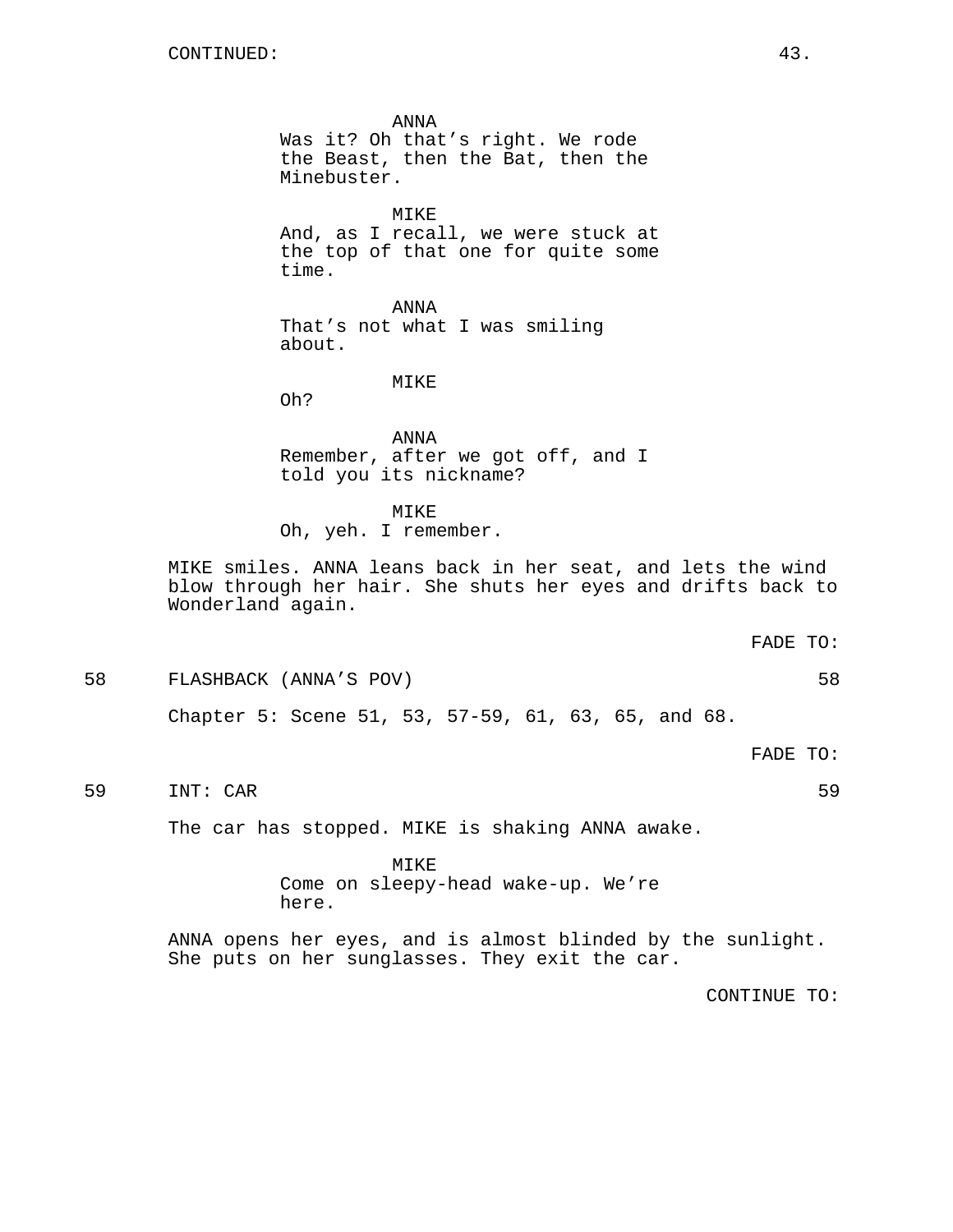# 60 EXT: CAR 60

They walk toward the gate.

ANNA So, this is Disneyworld, eh? Hm... Not bad.

MIKE laughs, and puts his arm around her. They continue toward the front gates.

CUT TO:

61 INT: HOTEL ROOM - BERLIN (3:30PM LOCAL TIME) 61

ARKOV lets himself in, and, seeing that ST. JOHN and JO are not up yet, turns on the stereo real loud. ST. JOHN and JO both come running out of their rooms.

> ST. JOHN / JO What the...?

They notice ARKOV standing beside the stereo, smiling. ARKOV turns the stereo off.

> ARKOV You requested a wake-up call. I gave you one, my friends.

ARKOV sits in a chair. ST. JOHN heads to the bathroom to have a shower. JO goes back to her room, to put herself together. ARKOV orders room service.

CONTINUE TO:

62 TIME FLIES 62

They eat lunch. ARKOV tells them everything he has to tell them.

CONTINUE TO:

63 TIME RESUMES 63

JO is finishing off her piece of Black Forest Cake.

JO Nikoli?

ARKOV looks at her.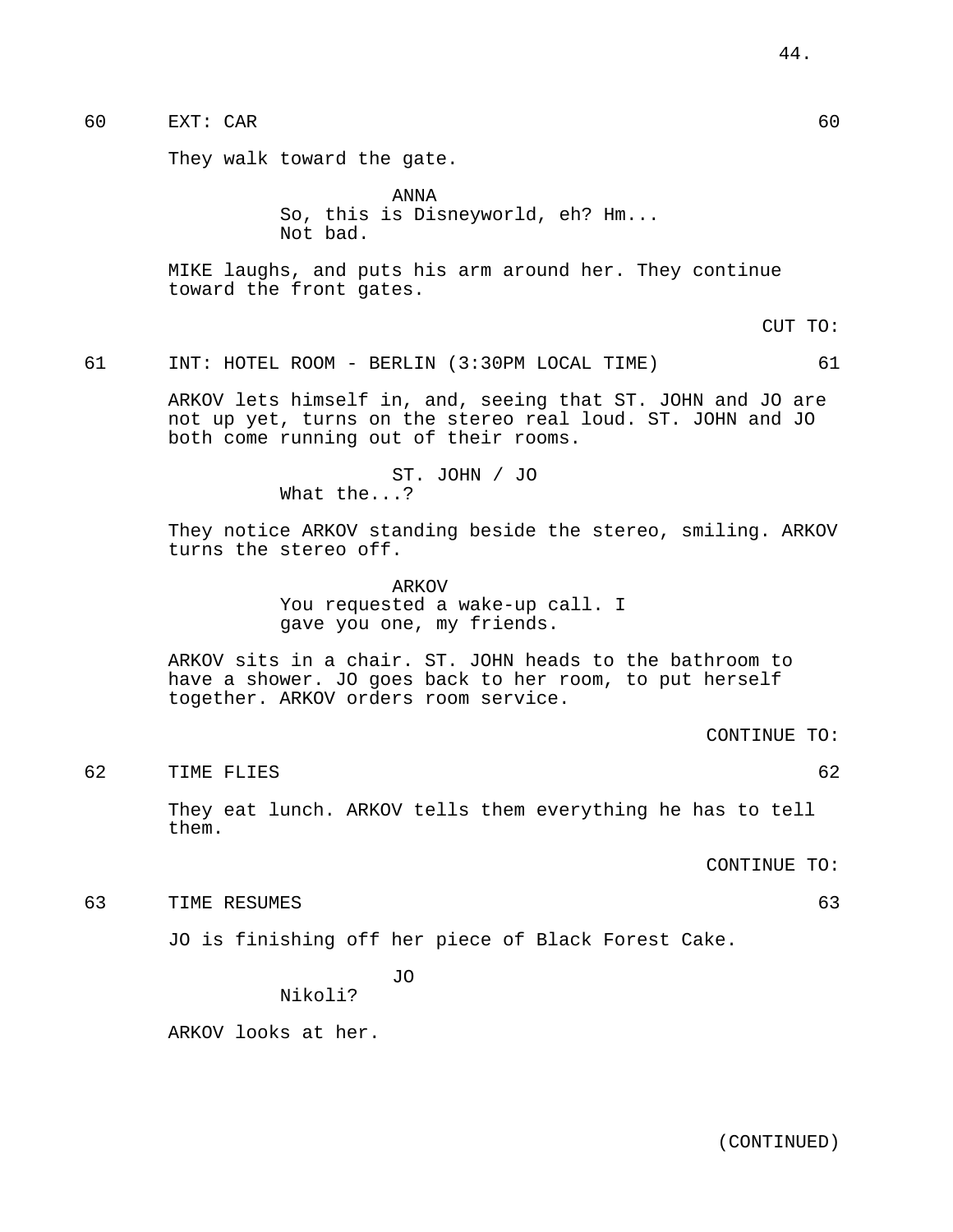JO Do you have idea where Malduke is now?

ARKOV I spent the morning trying to confirm that with my contacts.

BEAT They believe, that he is either headed for your state of Utah, or Arizona. They couldn't be any more specific.

ST. JOHN and JO exchange an "uh-oh" look. ARKOV notices.

ARKOV Does this have particular meaning to you?

ST. JOHN It, might. I have to talk to Jason.

ST. JOHN rises and walks over to the phone. He calls The Lair. No answer. He calls Santini Air, and gets the machine. He calls JASON at DNS HQ.

JASON (VO)

Locke.

ST. JOHN

It's me.

JASON (VO) St. John! I've been...

ST. JOHN Word has it that Malduke is headed for either Arizona or Utah.

JASON (VO)

The Lair!

ST. JOHN My thoughts exactly.

JASON (VO) I'll go check The Lair, and Santini Air, and make sure that...

ST. JOHN You'd better check on Deb too.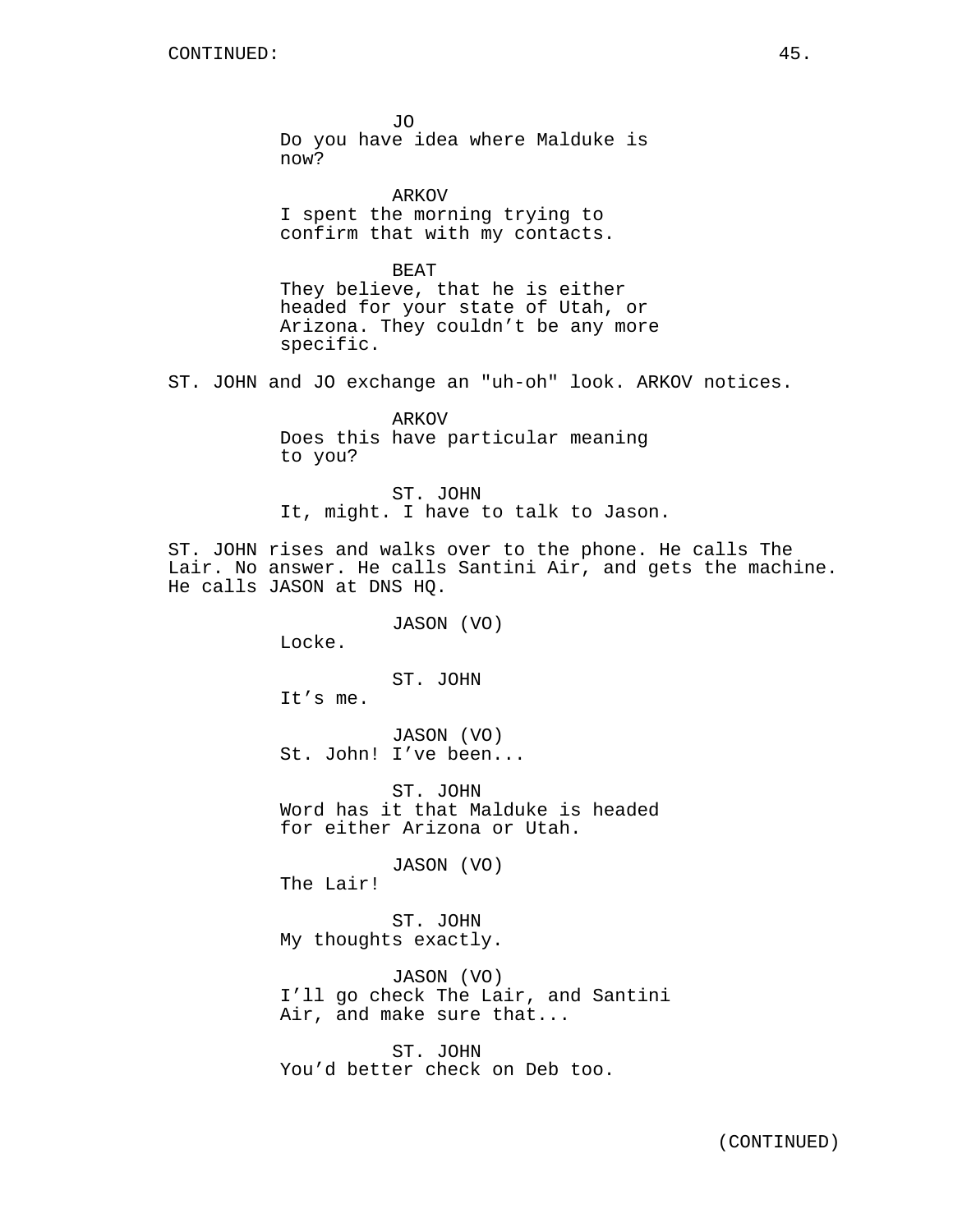JASON (VO) Speaking of Deb, she told me to tell you to... hurry back. ST. JOHN (smile) Tell her... I'll try. JASON (VO) Can I reach you there? ST. JOHN We'll be leaving shortly. You can reach us in The Wolf. Oh, and, uh, Arkov is going to be coming back with us. JASON (VO) Is that wise, St. John? I mean... ST. JOHN He has a stake in this as well, Locke. Besides, I promised him he... JASON (VO) All right. Bye, St. John. ST. JOHN

Bye Jason.

ST. JOHN hangs up the phone. He looks over at ARKOV and JO. They seem to be in a deep conversation over something.

> ST. JOHN Yo, guys.

They look at him.

ST. JOHN We ready to go, or what?

ARKOV I just have to grab my briefcase from my room.

ST. JOHN Okay. Let's get a move on then.

CUT TO: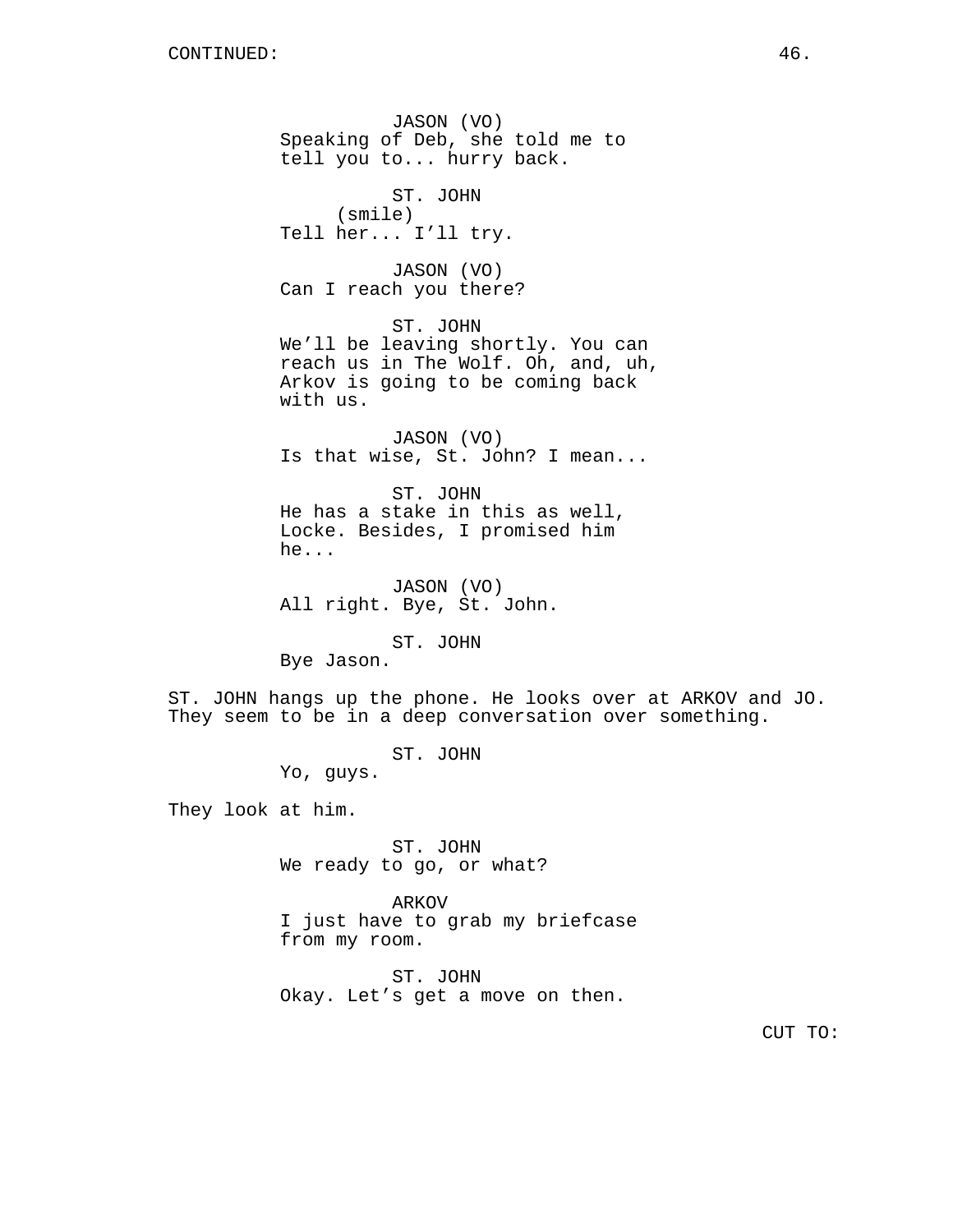# 64 EXT: DISNEYWORLD - INSIDE THE PARK (NOON EST) 64

### **TIME FLIES**

MIKE and ANNA ride the rides. (Coasters. Bumper Cars. Water Rides. etc.) They watch some of the shows. They have dinner. They play some of the games. MIKE wins a big blue bunny rabbit, and hands it to ANNA. They ride one more coaster, then exit the park. They drive back to the cabin.

65 TIME RESUMES (10:00PM) 65

The car pulls up outside the cabin. They exit the car. ANNA removes her rabbit. They walk to the cabin. MIKE opens the door, and they enter.

CONTINUE TO:

# 66 INT: CABIN 66

ANNA enters and heads to her room, to put the bunny away. MIKE throws the keys on the table beside the door, and turns on the lights. MIKE closes the door.

### MIKE

Want something to drink?

ANNA reaches her room, and throws the bunny on the bed. She turns and walks into the living room.

# ANNA

Sure. A cup of tea would be nice.

#### MIKE

One cup of tea, coming up.

ANNA sits on the couch and yawns. She is drifting to sleep as MIKE sits on the couch. The smell of caffeine, perks ANNA awake. He hands her, her cup.

**MTKE** 

Here.

ANNA (take it) Thanks.

ANNA sips her tea. MIKE picks up the remote, and turns the TV to CNN. She snuggles up, on the couch, beside him.

> ANNA Isn't there anything good on tonight?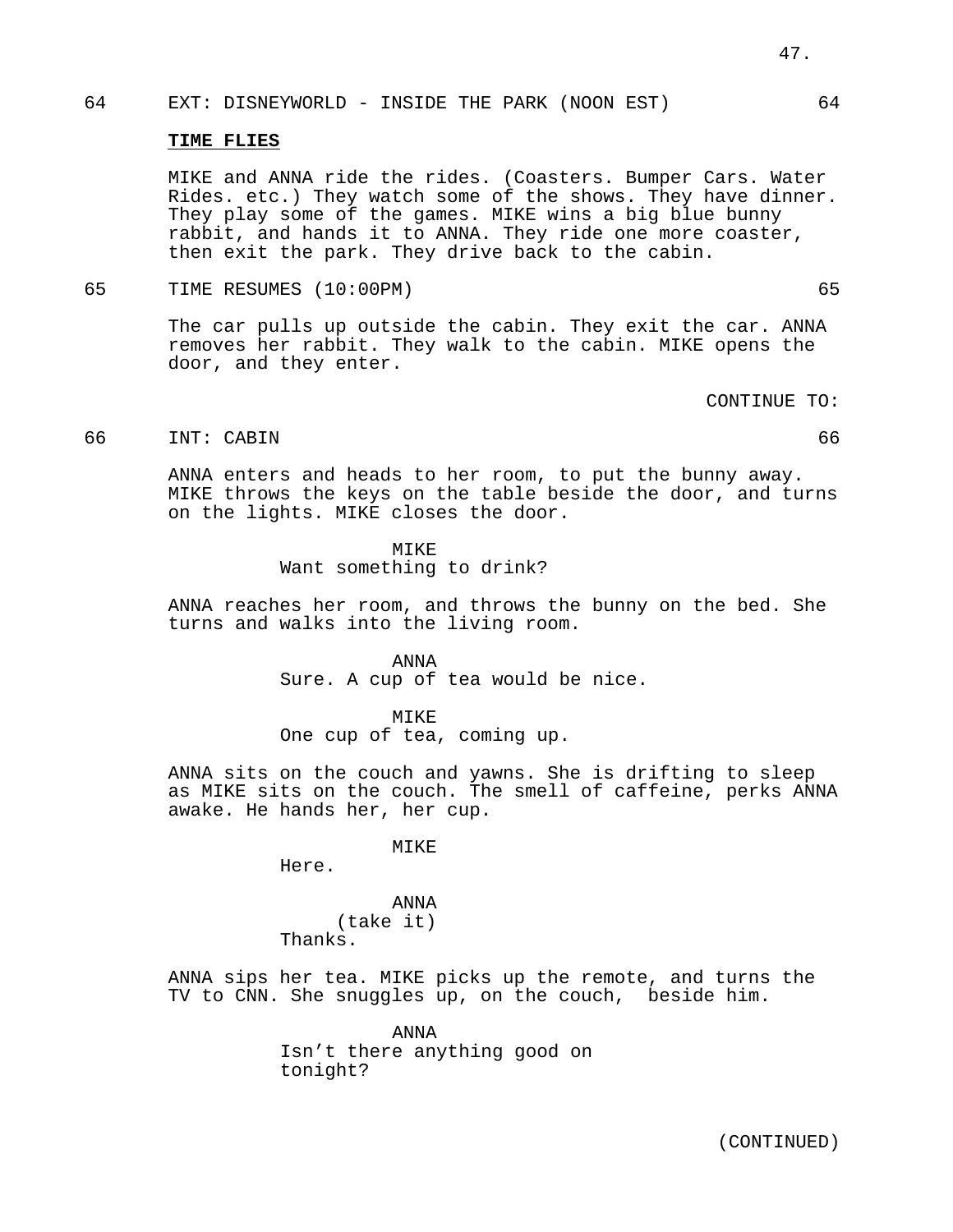MIKE I don't know. The guide is on the table beside you. Take a look.

ANNA straightens up, and picks up the guide. She turns to today's date, and reads the listings. She finds something.

> ANNA How about Nick Knight?

MIKE What's that about?

ANNA reads out the listing.

MIKE Oh puh-lease! A vampire cop? Really. Who thinks up these things?

ANNA

(playing along) Yeh, you're probably right. It sounds silly. Besides, Rick Springfield is in it. That's a good enough reason not to watch it. (beat) Although, I do wonder who played LaCroix and Janette?

MTKE<sup>1</sup> (raise eyebrow)(turn to her) LaCroix? Where do I know that name from?

ANNA looks at him for a few moments, then let's him off the hook.

> ANNA The convention, remember. Nigel Bennett?

MIKE Right. But, I thought his show was called Forever Knight?

ANNA It is. This is the movie that the series is based on.

MIKE

Oh. (beat) I think I've, we've, had enough vampires for now. What else is on?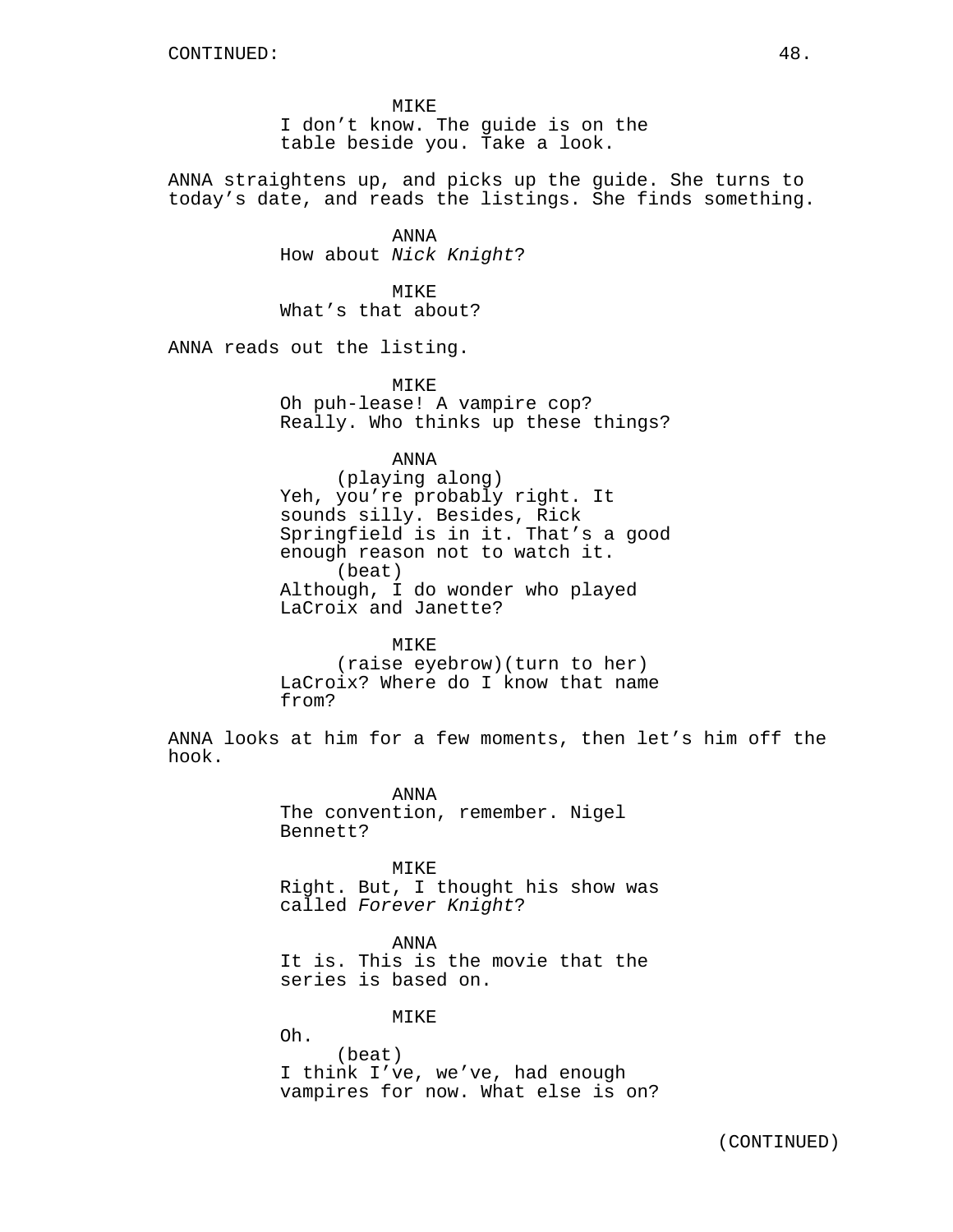ANNA continues to read the listings.

ANNA The Bionic Showdown. (beat) It was filmed in TO and Hamilton. Might be nice to see some familiar landmarks. MIKE Nah. I never did like Col. Steve Austin. Or Jamie Summers. ANNA Can I tape it then? MIKE Sure. ANNA (smile) Thanks. (notice one more movie) Oh. What about Casablanca? I hear it's suppose to be a real good movie. MIKE (surprise) You hear it's suppose to be good? ANNA Yeh. I've never seen it. MIKE You've never seen it? ANNA What, is there an echo in here? No. I've never seen it. MIKE (put on a Bogart accent) Well then sweetheart, I guess we'll just have to fix that now. Won't we? ANNA laughs. MIKE drops the accent. MIKE

When is it on?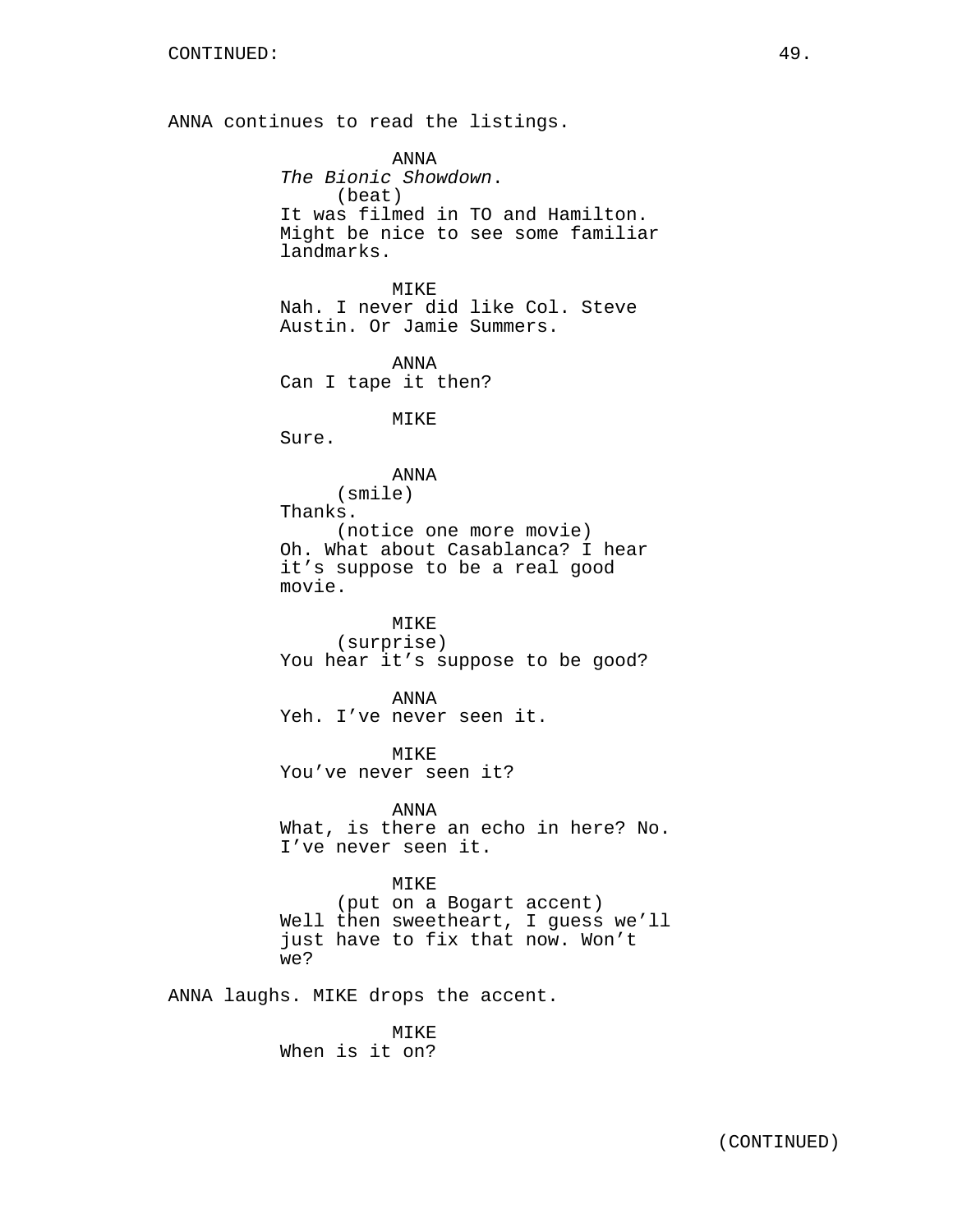ANNA Half an hour. MIKE (sinister look on face) You know what I feel like? ANNA (out loud) No. (think) But Debbie does! MIKE Popcorn! ANNA (lean over, touch his face) Nope. Sorry. You still feel like Mike to me. MIKE Ha, ha, ha. Very funny. (rise) Want some?

ANNA Sure, why not.

CONTINUE TO:

67 TIME FLIES 67

MIKE goes to the kitchen. ANNA sets the VCR to tape The Bionic Showdown. Then she follows MIKE into the kitchen. MIKE is popping the popcorn in an air popper. ANNA leans on the counter and watches him.

CONTINUE TO:

68 TIME RESUMES 68

MIKE is reaching for the salt shaker on the top shelf, and pulls his back. He puts his hand on his lower back, as he says the next line.

MIKE

Ow.

ANNA (go over to him) What's wrong?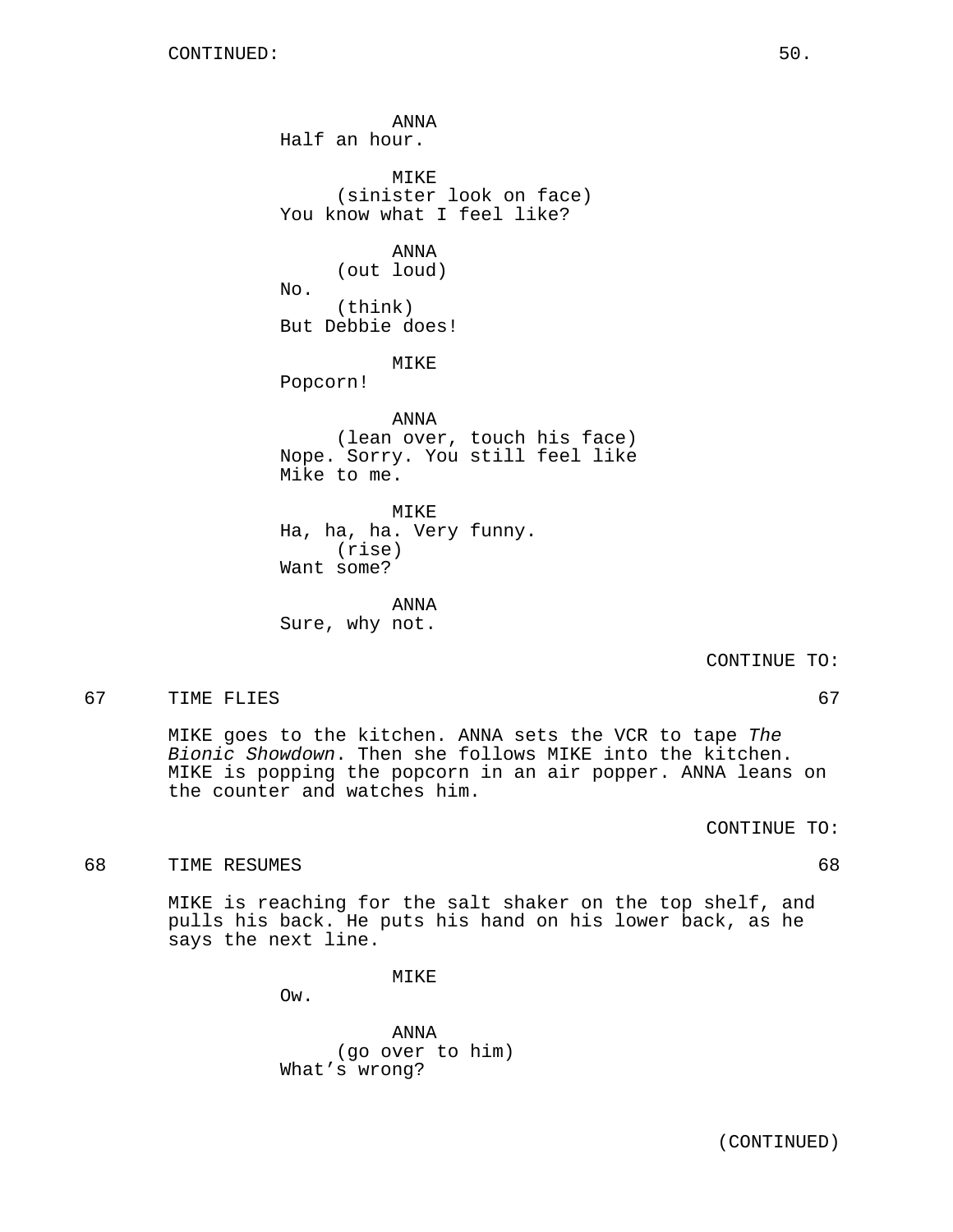MIKE I think I pulled something.

ANNA

Where?

MIKE Right... (point to spot) ...here.

ANNA (place hand on spot) Here?

# MIKE

Yeh.

ANNA (massage it) How's that feel?

MIKE

Wonderful.

ANNA continues massaging the spot, until the popcorn stops popping. Then she stops.

> MIKE Don't stop.

ANNA The popcorn's ready, Mike.

MIKE

Oh.

MIKE picks up the popcorn bowl, and they head back to the couch. MIKE sits, and puts the bowl on the coffee table. He turns to ANNA.

> MIKE You may continue that massage now.

ANNA (sitting) Oh, gee, thanks. That's so nice of you, Mikey.

MIKE

My pleasure.

ANNA takes a handful of popcorn and eats it. MIKE looks at her.

(CONTINUED)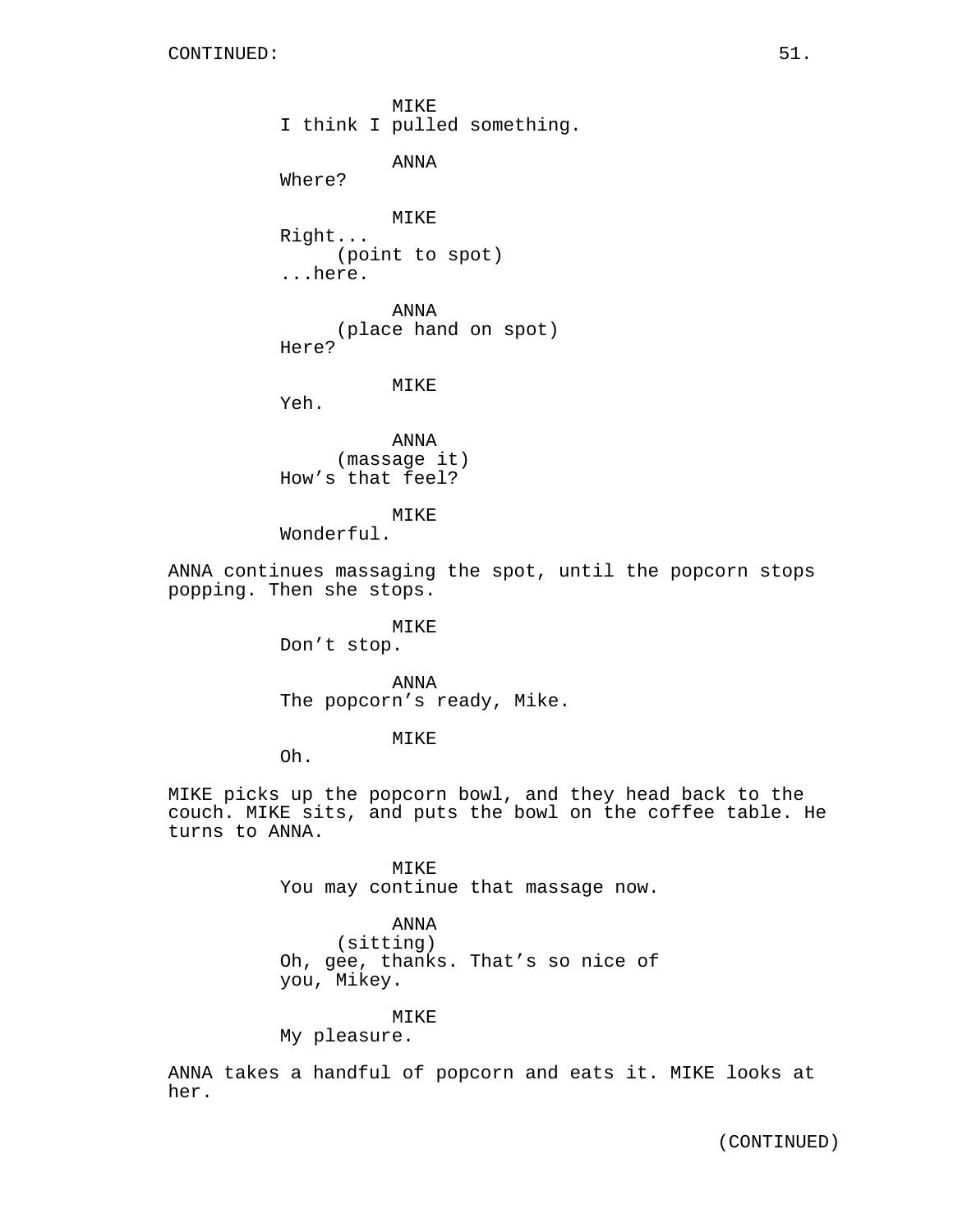MIKE Well? ANNA Now? MIKE Yeh, now. ANNA Is that an order, Major? MIKE (smile) It can be. ANNA (sit back on couch, face Mike) Okay then. Off with your shirt. MIKE (raise eyebrow) Excuse me? ANNA It'll be easier that way. MIKE takes off his shirt. ANNA Turn around. MIKE Why? ANNA Do you want me to massage your back or not?

MIKE

Okay, okay.

MIKE turns around. ANNA massages his shoulders, then his back. Then, after a while, she moves her hands to his chest. MIKE takes her hands in his, and turns to face her.

ANNA

What?

He kisses her, passionately, and deeply. He leans forward, and she falls back. He kisses her neck.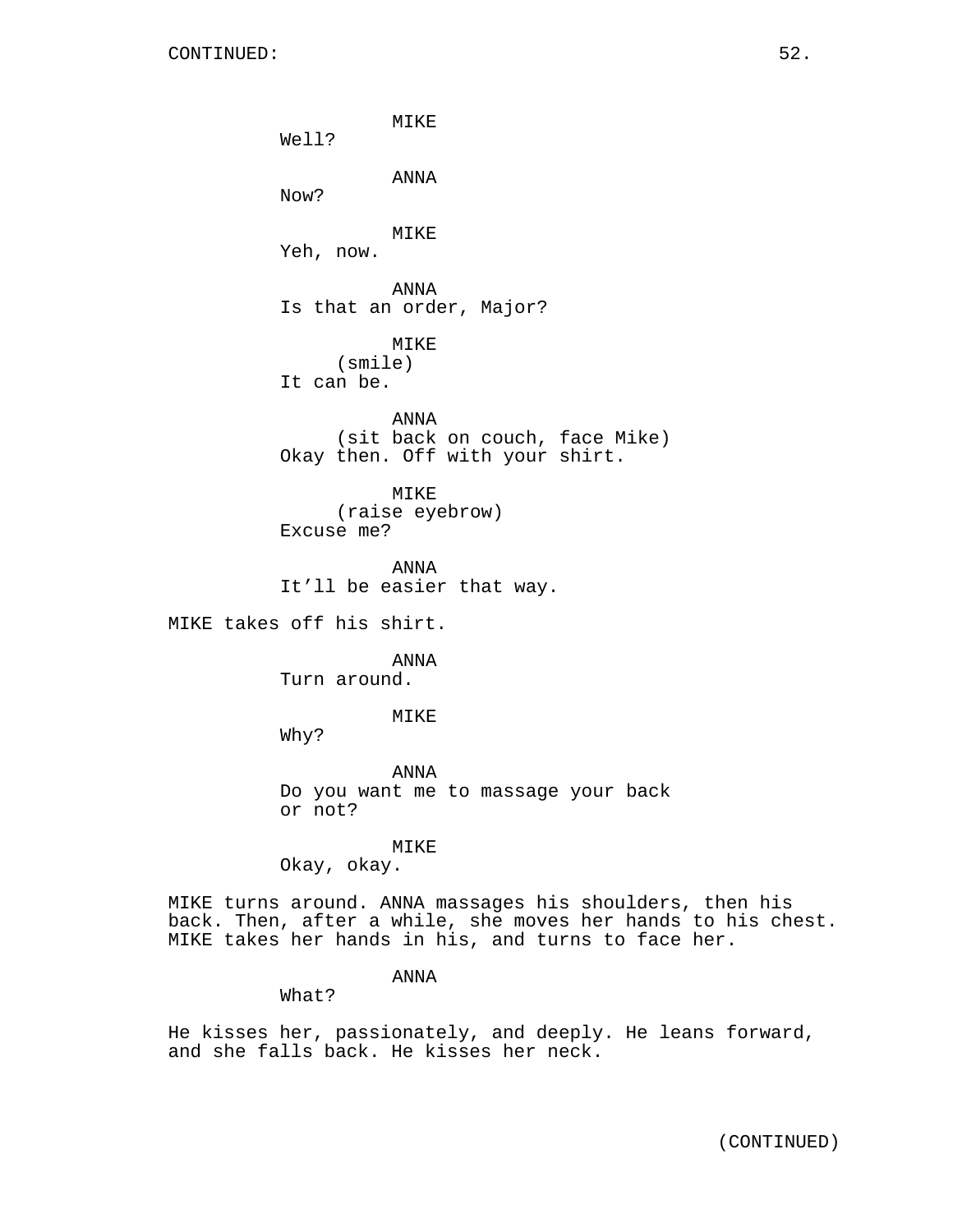ANNA (gasps) Mike?

MIKE

Hm.

ANNA lifts his head and looks into his eyes.

ANNA Do you have... MIKE (smile) Of course.

He kisses her again. Her arms go around his neck. He brings his hands, to the buttons on her shirt, and undoes them. Then he moves his hands down to her waist, and undoes her jeans.

JUMP TO:

#### **THURSDAY NOVEMBER 25th 1993**

69 INT CABIN - LIVING ROOM (MIDNIGHT EST) 69

ANNA is resting her head on MIKE's chest. He is running his fingers through her hair.

ANNA

Mike?

MIKE

Hm.

ANNA (look at him) How long have you... liked me?

MIKE is not sure how to answer her. He's always liked her, he just hasn't always liked her, liked her. In fact, it wasn't until a few days ago that he actually saw her as anything other than a friend.

> MIKE Ah, A while.

> > ANNA

Really?

(CONTINUED)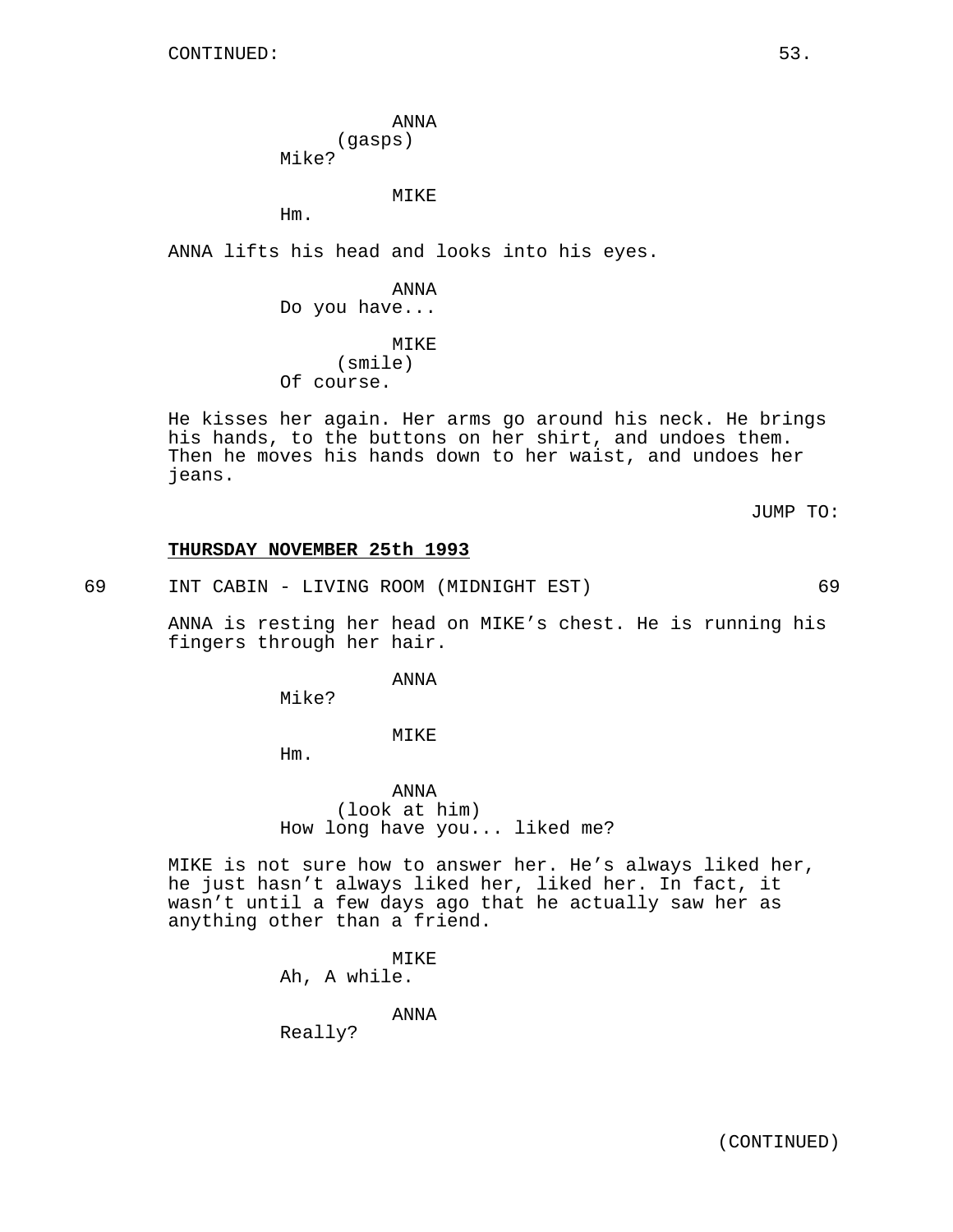MIKE

Yeh.

ANNA What took you so long to do something about it?

MIKE A few things.

ANNA

Like?

MIKE thinks about DEBBIE, and his feelings for her. He wonders if ANNA knows, or suspects.

# ANNA

Mike?

#### MIKE

Sorry. (beat) I guess the main reason was Deb. And St. John.

MIKE almost just said "Deb", but quickly added "and St. John" and hopes ANNA didn't notice.

> ANNA Debbie and St. John?

# MIKE

Yeh.

MIKE realizes he has to think fast. He has to cover his tracks.

> MIKE They... warned me.

ANNA Warned you? About what? Why wou...?

# MIKE

I guess Deb thought I might wind up hurting you. I mean... my track record with relationships isn't really great, you know.

ANNA Yeh, I know. But, that's something we can work on together, right?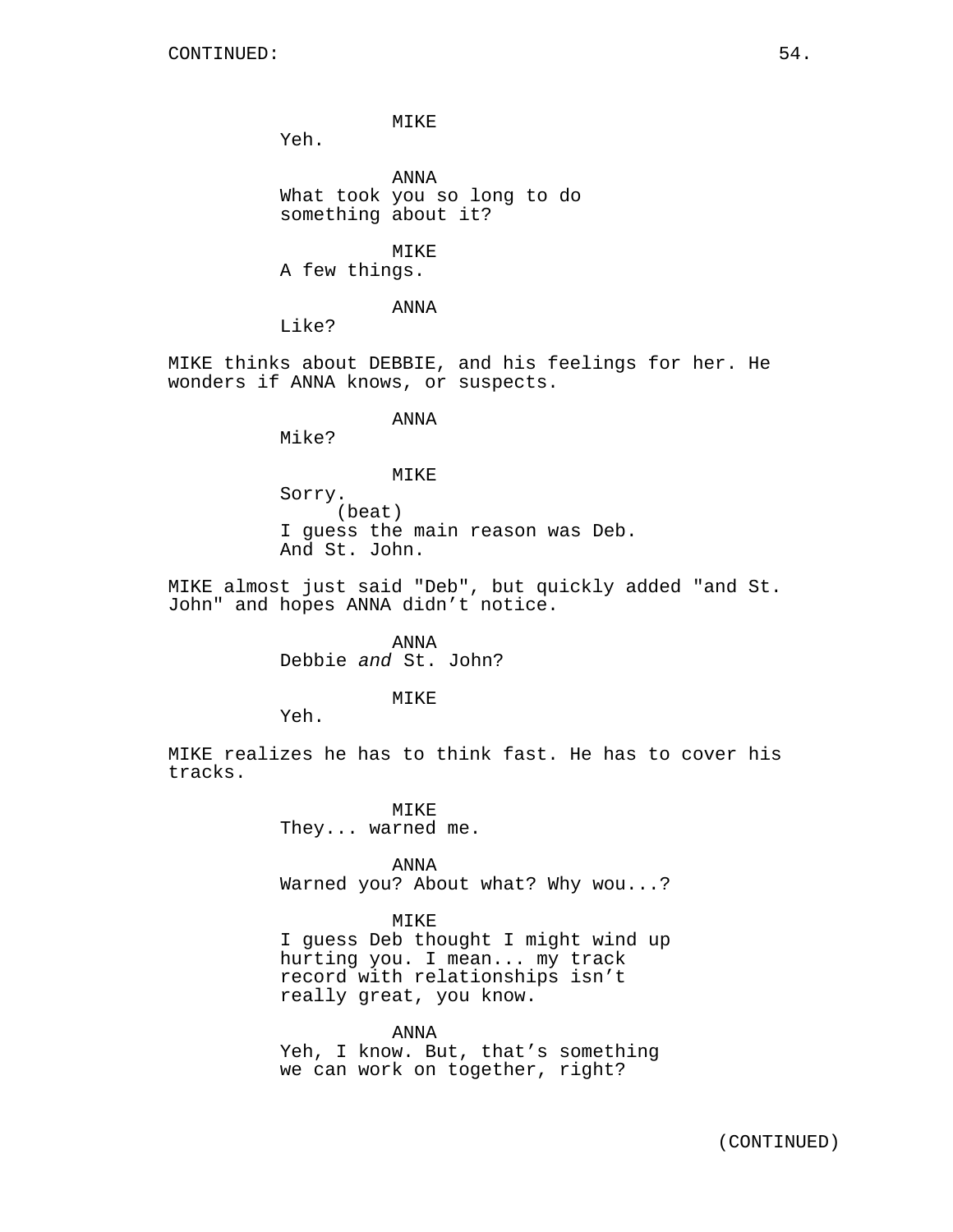MIKE Right. (beat) So, how come you never made a move on me? ANNA Most of the time you were with someone. Of course every time it was a different someone. But you always had someone. (beat) Sometimes I thought they were right. That it wouldn't, couldn't, last. (beat) Then there were times that I didn't care what they thought. Times that you didn't have someone, and I thought I was ready to chance it. (beat) ..and then, good ole Jason would come along and take you away from me. MIKE Yeh. Good ole Jason. (beat) I wonder how much of this is his fault? How much can be blamed on The Company? And how much is really my problem? ANNA laughs and rests her head back on his chest. After a few moments, she looks at him. ANNA I was wondering... (beat) Do you hand out numbers to every girl you meet? MIKE (confused) Hunh? ANNA You know, like at a supermarket. (beat) Now serving number 107. 107? I can see you standing with a megaphone, yelling next!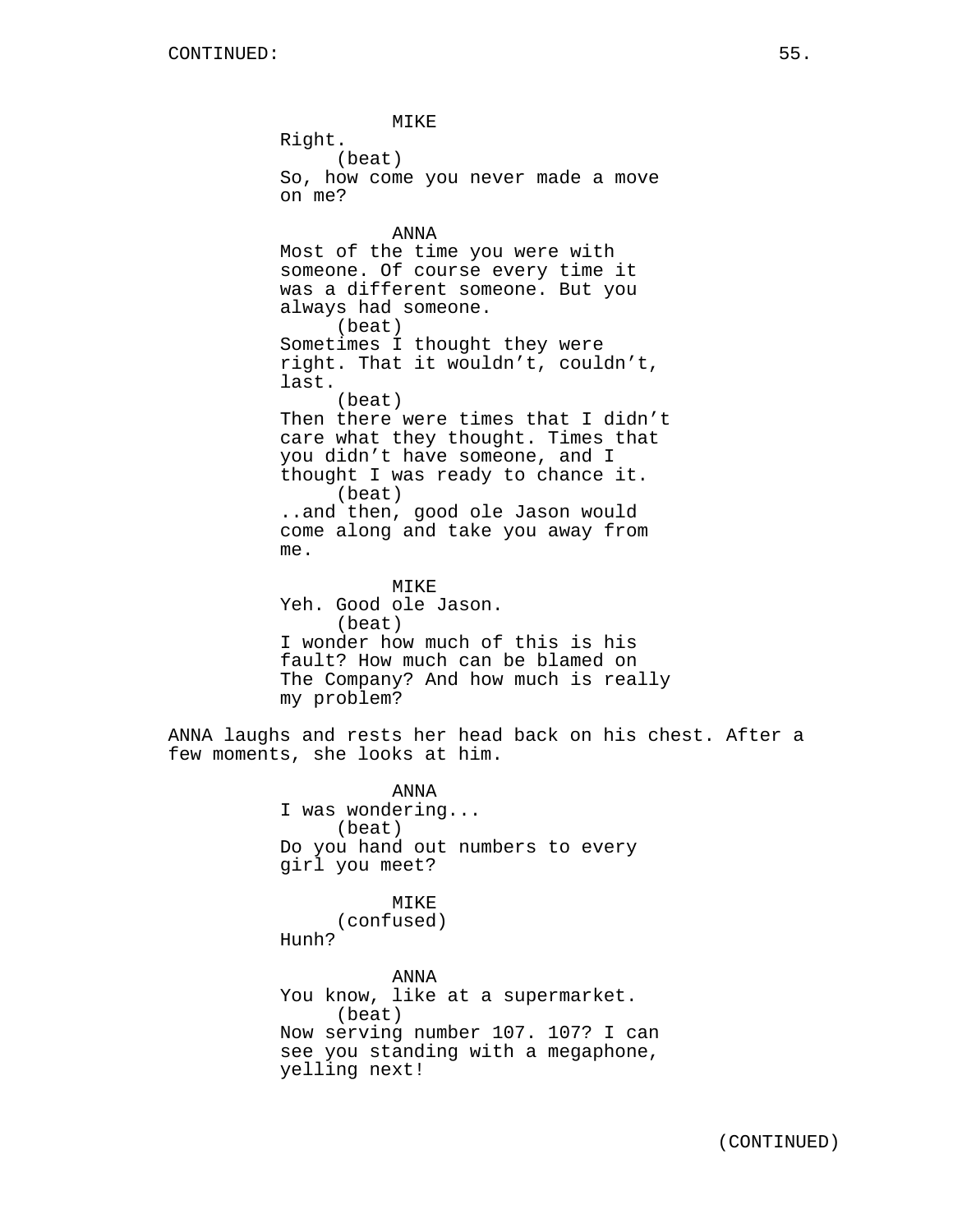MIKE laughs. ANNA rests her head back on his chest. All is quiet for a while. MIKE So, what made you change your mind? ANNA About what? MIKE Me. ANNA (think) Malduke. MIKE (surprise) Malduke? ANNA Yeh. When we were being held captive, I realized... (beat) ...and I know this is going to sound like a line from a really pathetic B-movie, but... (beat) I realized that I really didn't care what they thought. I just wanted to be with you. At least once before I died. It didn't matter if it lasted. As long as I tried. I mean, if I'd died, without... MIKE puts his hand under her chin, and raises her head. MIKE Hey, hey, c'mon now. (beat) You know I wouldn't have let you

die. They wouldn't have let us die.

ANNA (smile) Thanks Mike.

She kisses him. He releases her, and they snuggle on the couch.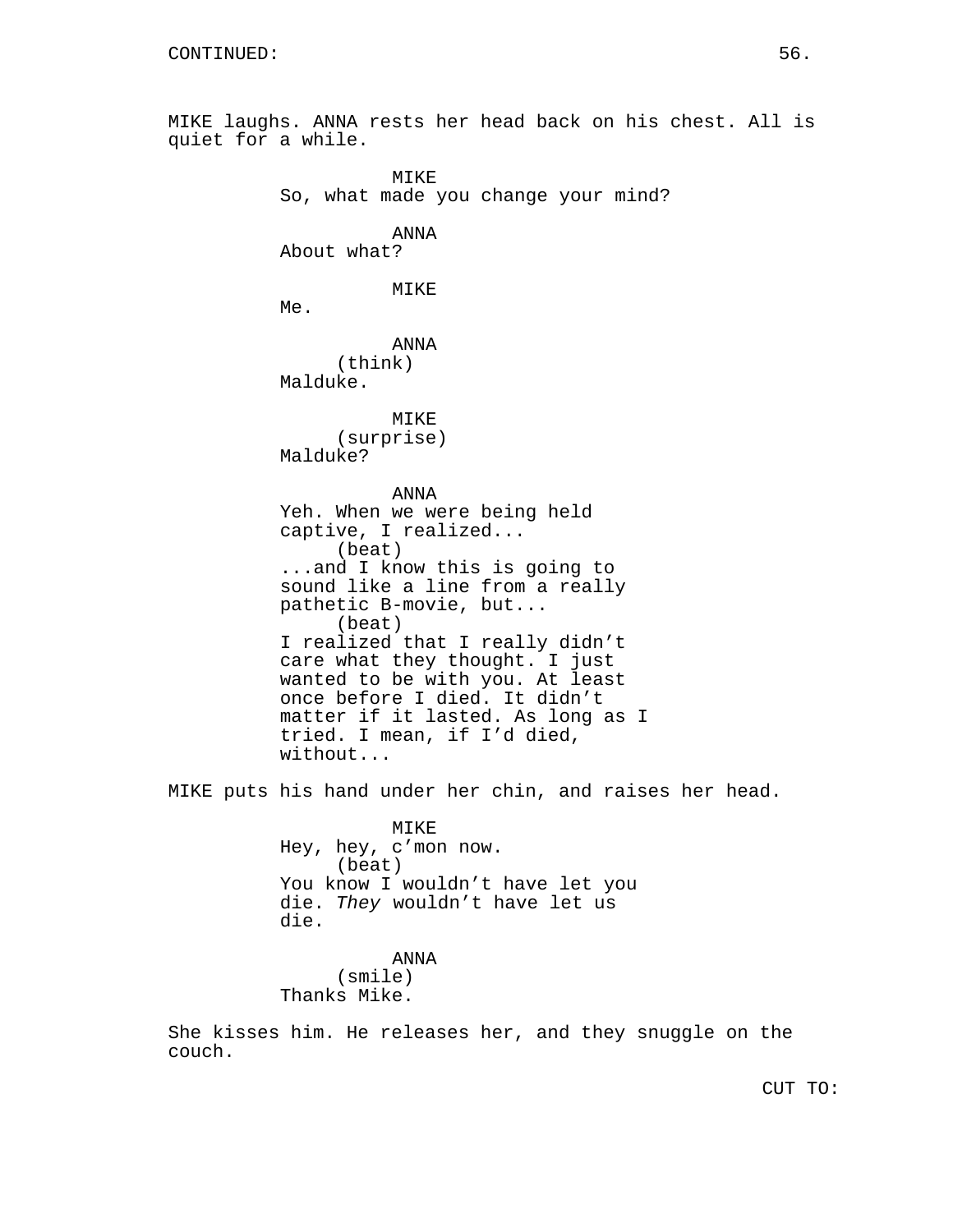| 70 | INT: THE LAIR (MIDNIGHT MST)                                                                                                                      | 70           |
|----|---------------------------------------------------------------------------------------------------------------------------------------------------|--------------|
|    | AIRWOLF descends into The Lair.                                                                                                                   |              |
|    |                                                                                                                                                   | CONTINUE TO: |
| 71 | INT: AIRWOLF                                                                                                                                      | 71           |
|    | ST. JOHN lands AIRWOLF, and shuts down her systems. ST. JOHN<br>activates the onboard security systems. ST. JOHN, JO, and<br>ARKOV, exit AIRWOLF. |              |
|    |                                                                                                                                                   | CONTINUE TO: |
| 72 | INT: THE LAIR                                                                                                                                     | 72           |
|    | They walk to the tunnel, and exit.                                                                                                                |              |
|    |                                                                                                                                                   | CONTINUE TO: |
| 73 | EXT: THE LAIR                                                                                                                                     | 73           |
|    | ST. JOHN walks over to his jeep. JO and ARKOV walk to her<br>car. ST. JOHN turns to JO.                                                           |              |
|    | ST. JOHN<br>Take Arkov to Jason's office. I'll<br>meet you there shortly.                                                                         |              |
|    | JO<br>Where are you going?                                                                                                                        |              |
|    | ST. JOHN<br>(getting in Jeep)<br>I have to go explain things to Deb.                                                                              |              |
|    | .TO<br>Okay. But, for what it's worth I<br>don't think she's going to be to<br>thrilled about this.                                               |              |
|    | ST. JOHN<br>Neither do I. I guess I'll just<br>have to be firm with her. Bye.                                                                     |              |
|    | JO / ARKOV<br>Bye.                                                                                                                                |              |
|    | ST. JOHN drives off. ARKOV opens his door. JO opens her                                                                                           |              |

door. ARKOV looks at her.

(CONTINUED)

57.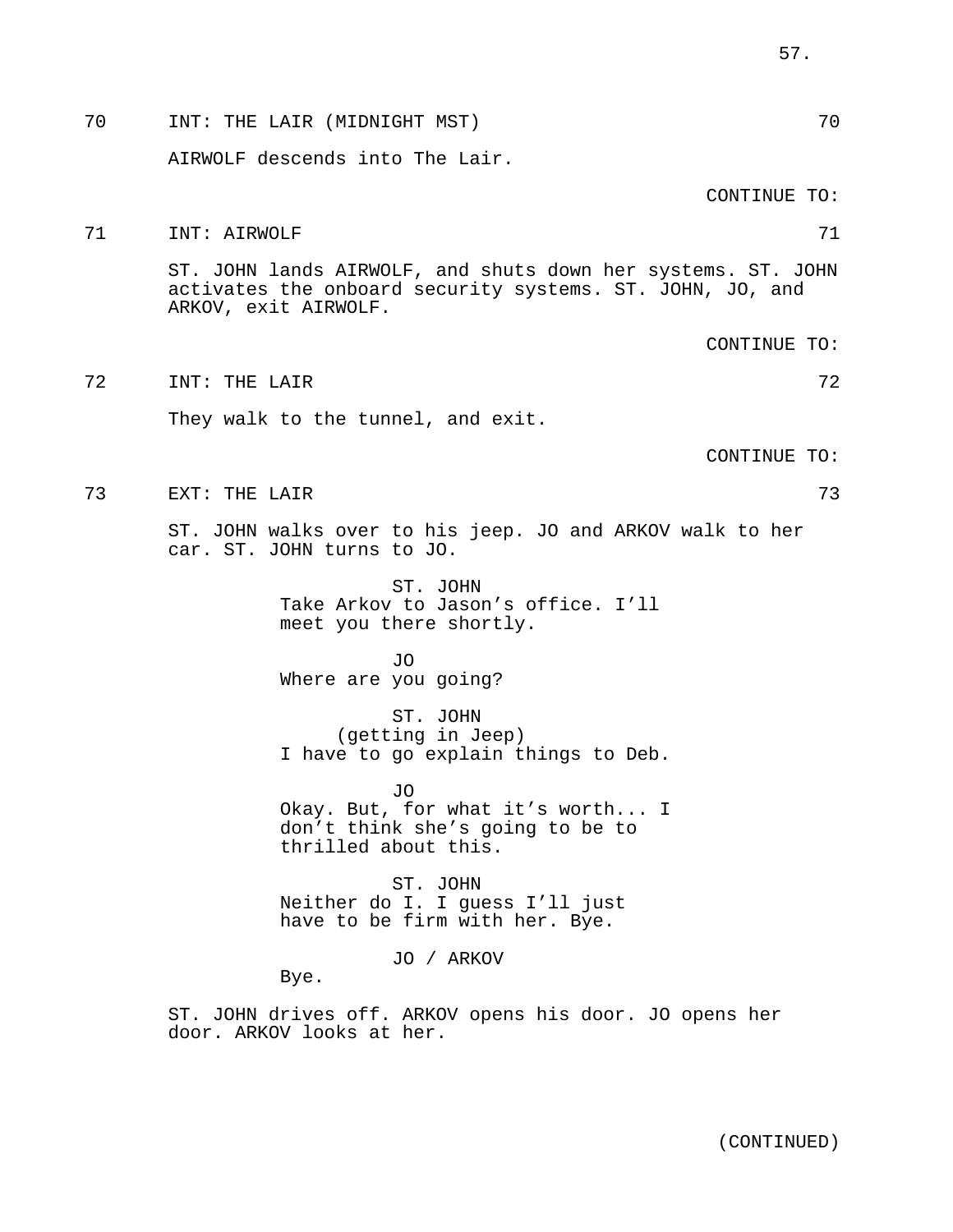ARKOV St. John and Deborah are... back together?

JO

Yeh.

# ARKOV

Hmp.

JO gets in the car, and closes the door. ARKOV looks at ST. JOHN's retreating jeep. Then, he too, gets in the car. JO drives off.

JUMP TO:

# 74 INT: ST. JOHN'S (1:00AM MST) 74

The door opens. ST. JOHN enters. There is a roaring fire in the fireplace. There are two lit candles on the coffee table. He notices the fire and the candles. He sees DEBBIE rise from the couch. She is wearing nothing but a short, short, bathrobe. ST. JOHN looks at her, as she walks over.

> ST. JOHN Um... Deb... Sweetheart... I...

> > DEBBIE

Yes?

ST. JOHN

I... I...

She stops a few inches in front of him. She opens the belt on her bathrobe, and lets it fall to the floor. He looks at her. She walks up to him. She wraps her arms around his neck. She kisses his neck. He is trying to resist her.

> ST. JOHN Deb... stop it...

As she says the next line, she is kissing his neck, and undoing his shirt.

> DEBBIE (seductively) Why? Don't you... want me.

ST. JOHN That's... not... it.

ST. JOHN is trying to think straight. But it is getting harder, and harder.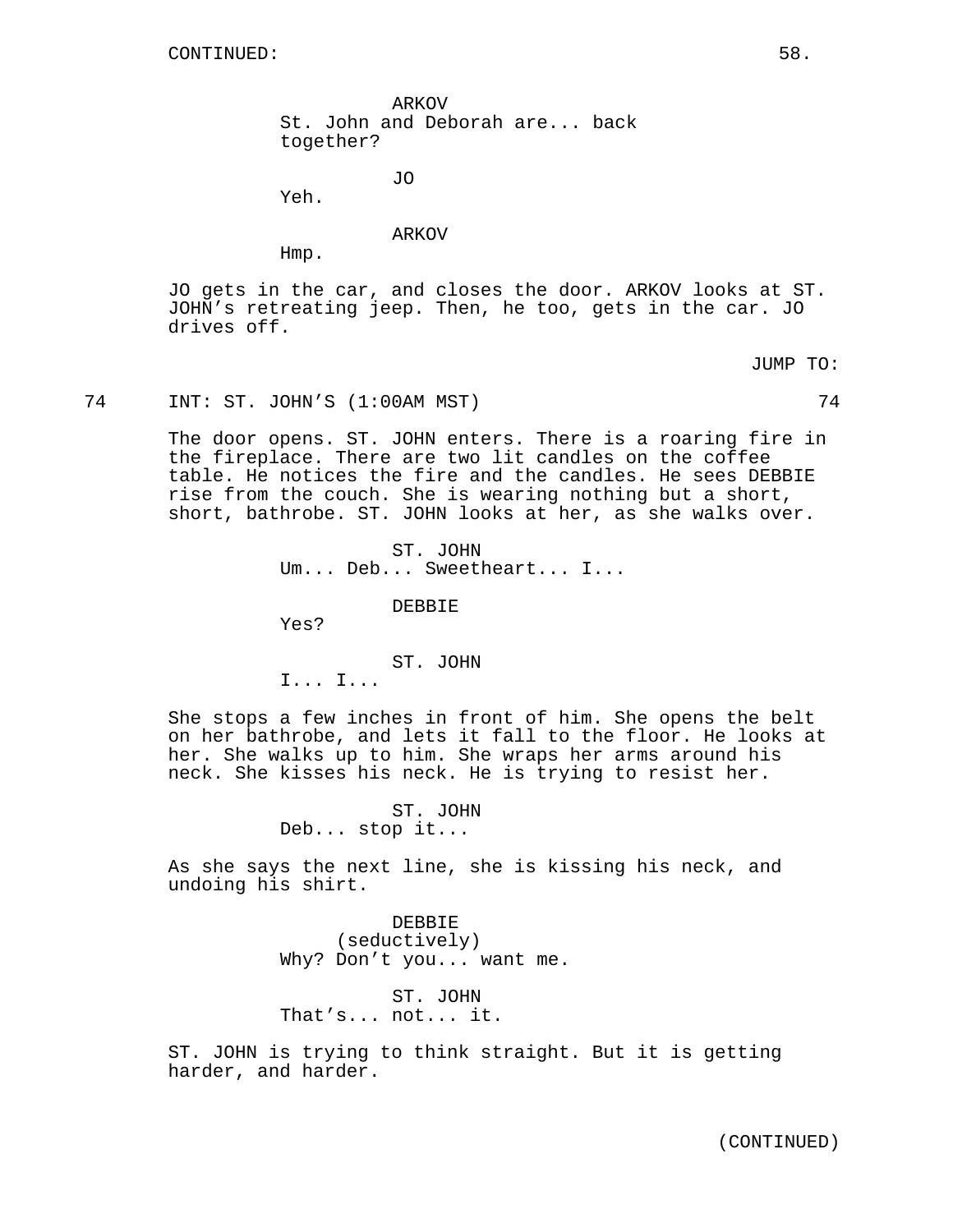ST. JOHN I just... came home to... to tell you... not to... wait up.

DEBBIE has his shirt open, and is running her hands up his chest. She presses up against him.

> DEBBIE I'm sure that whatever it is can... wait a while.

> > ST. JOHN

I...

DEBBIE (look at him) Can't it?

ST. JOHN

I...

DEBBIE kisses him. He tries to break the kiss, but can't. He wants her too much. He gives into her. He picks her up, and carries her to the bedroom.

CONTINUE TO:

# 75 INT: BEDROOM 75

He lays her on the bed. Then, he breaks the kiss. He stands, and finishes undressing himself. DEBBIE is waiting for him. He smiles at her. She smiles back. Once undressed, he joins her on the bed. They make love. She rests her head on his chest, and he runs his fingers through her hair. He gathers her hair in his hand, and gently lifts her head. She looks at him. He kisses her. She rolls on top of him, and presses herself against him. The phone rings. They break the kiss. DEBBIE looks at him.

# DEBBIE

Let it ring.

She kisses his neck, and throat, as he says the next line.

ST. JOHN I can't. You know that. It could be important.

She stops, but stays on top of him. He answers the phone.

ST. JOHN

Yeh?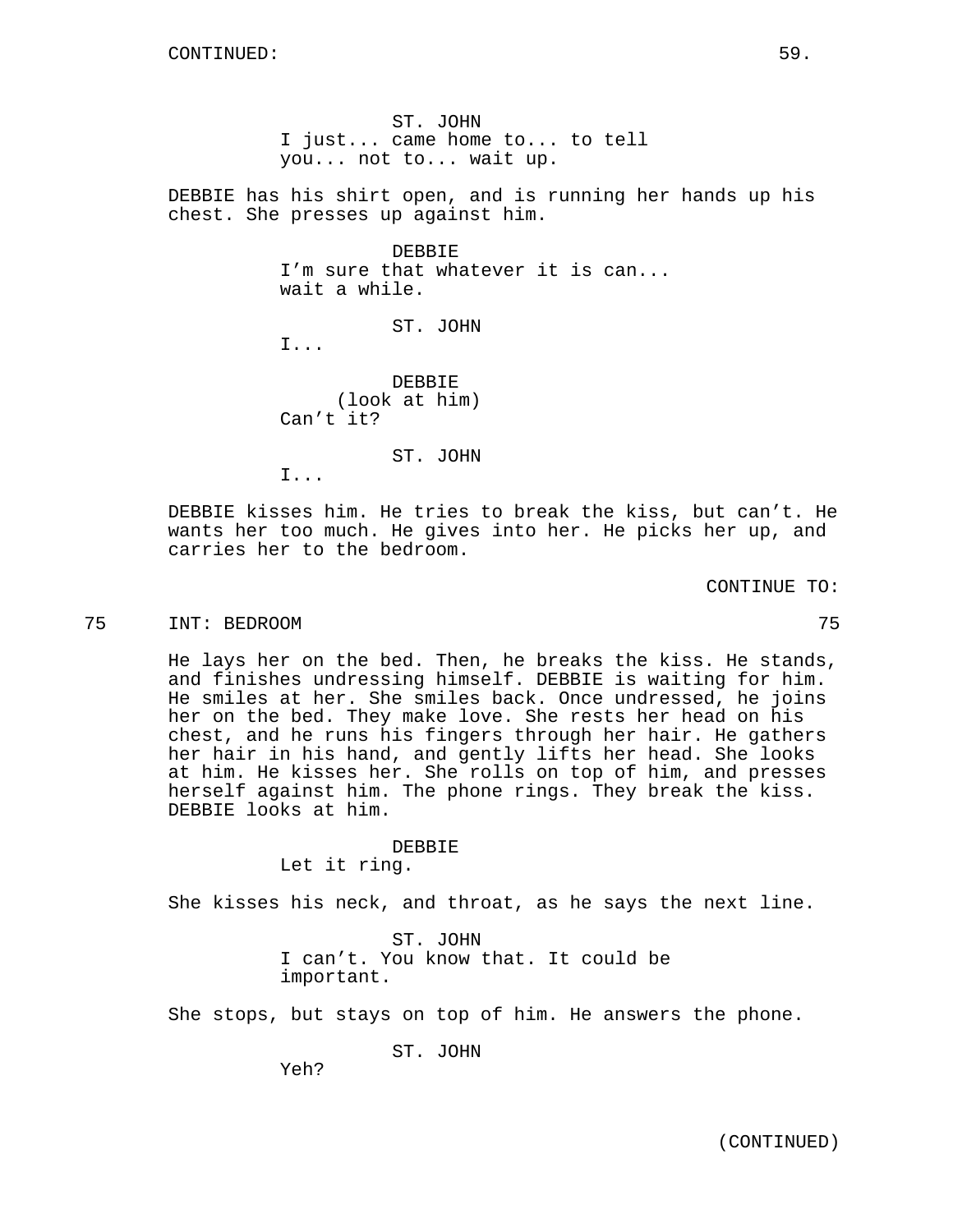JASON (VO) (surprise) St. John?

DEBBIE recognizes JASON's voice, and starts kissing ST. JOHN's chest, throat, and neck.

> JASON (VO) You still there? We thought something had happened to you!

ST. JOHN Well... something came up.

ST. JOHN lifts DEBBIE's head, and smiles at her. She smiles back.

> ST. JOHN I'll be in first thing in the morning. Bye Jason.

They both hear JASON yelling as ST. JOHN is hanging up the phone.

> JASON (VO) St. John. (beat) St. John. (beat) HAWKE!!!

ST. JOHN hangs up the phone. He rolls DEBBIE over, and looks at her.

> ST. JOHN Now... (smile) Where, we're, we.

DEBBIE smiles at him, and pulls him close. She kisses him. They make love.

JUMP TO:

76 INT: DNS HQ - JASON'S OFFICE (2:00AM) 76

JASON slams down the receiver of the phone.

JASON

Damn.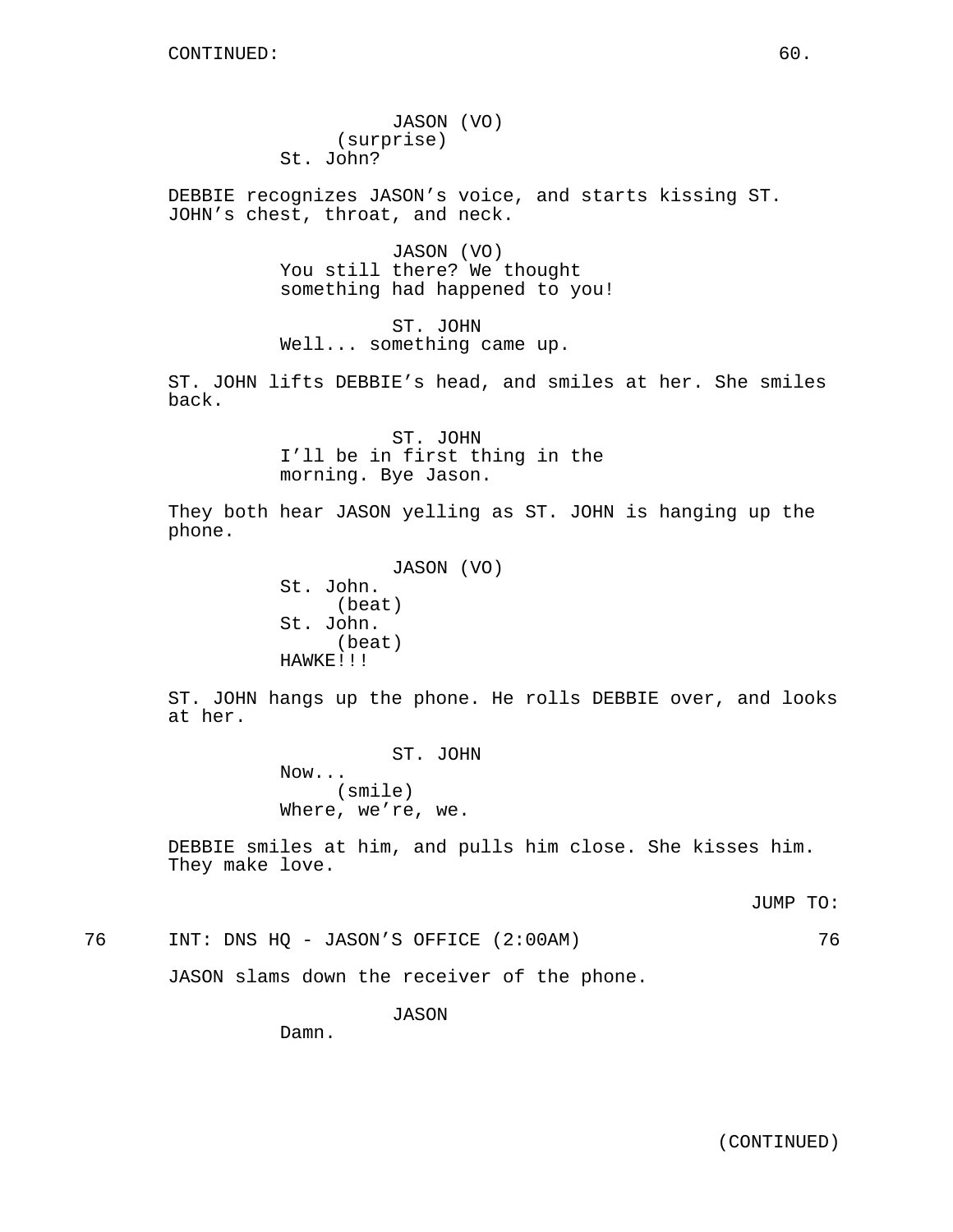job.

JO What's wrong? JASON (face Jo) He... He hung up on me! JO Did he say... JASON All he said was "something came up". JO stifles a giggle. ARKOV looks puzzled. JASON explains. JASON He's, uh, busy, with Debbie. ARKOV gets an "oh" look on his face. JASON takes a deep breath, calms down, then addresses JO and ARKOV. JASON Now. Where were we? JO Maybe St. John has a point. JASON What? JO Maybe we should call it a night. Get some sleep and... (beat) Start fresh, in the morning. ARKOV (look at JO) I was hoping that... you might show me a bit of the city. JO Nikoli, it's two in the morning! There's not much to see at two in the morning. ARKOV Oh right. I forgot about the time difference. ARKOV says his line, while trying not to let JO see how disappointed he really is. But he doesn't do a good enough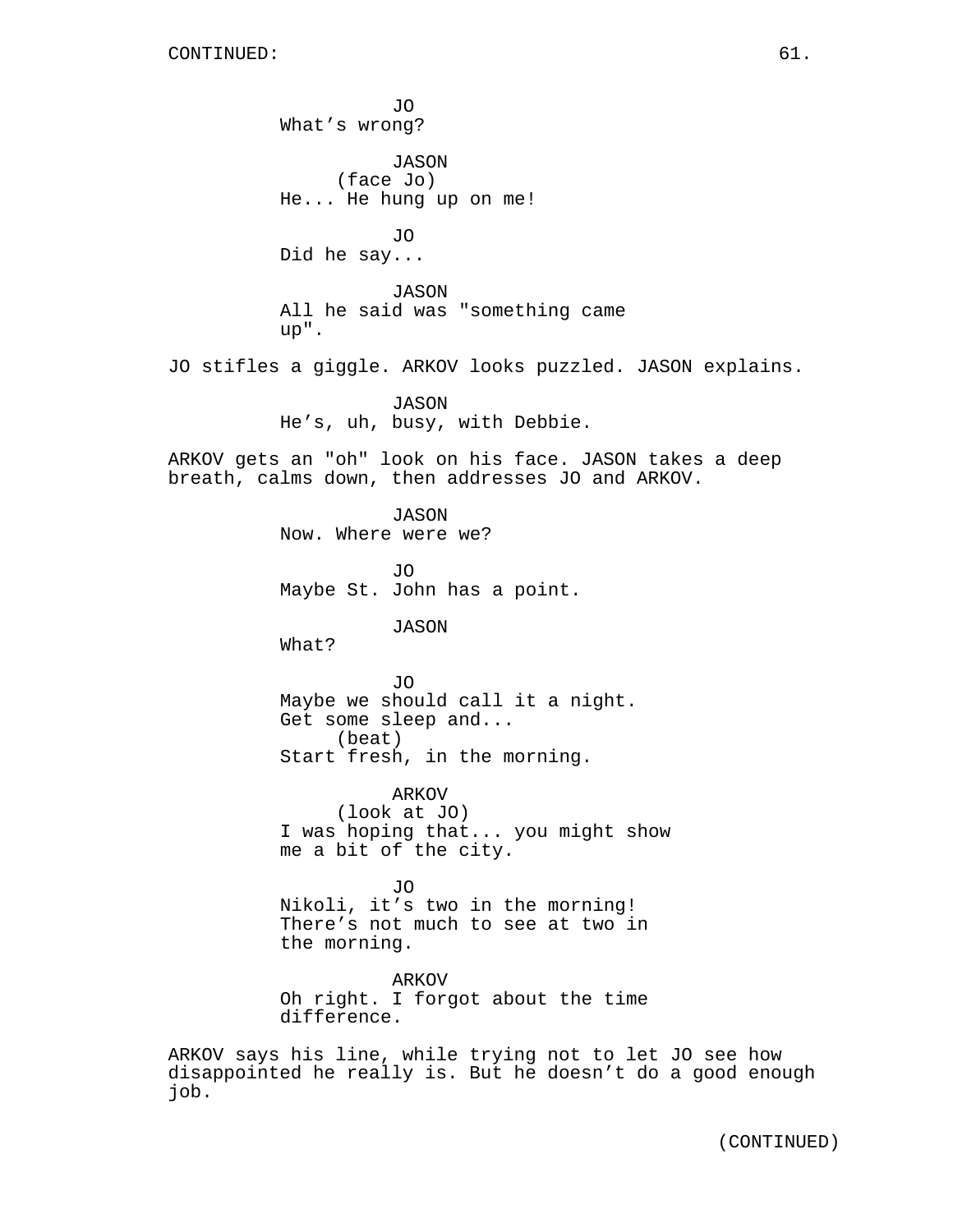JO But, once this is over, I'd love to show you the sights.

ARKOV looks a little happier.

JO And you can meet Frank.

ARKOV (raise eyebrow) Frank?

JO (show Arkov ring) My fiancee.

ARKOV tries not to let his disappointment at that statement show. He does a better job this time.

> JASON You can stay with me, I... have a spare room you can use.

ARKOV replies to JASON, while looking at JO.

ARKOV

Thank-you.

JASON It has been a long day. (beat) Let's go.

ARKOV (take Jo's hand, kiss it) I shall see you tomorrow, Miss Santini.

ARKOV lets go of her hand and exits. JO looks at JASON. JASON gives her a "I think he likes you" look. JO turns and follows ARKOV out. JASON follows JO.

CUT TO:

77 INT: CABIN - DAYTONA - BEDROOM (7:00AM EST) 77

ANNA awakes with a start. She turns and sees MIKE asleep beside her.

> ANNA Well, at least that part wasn't a dream.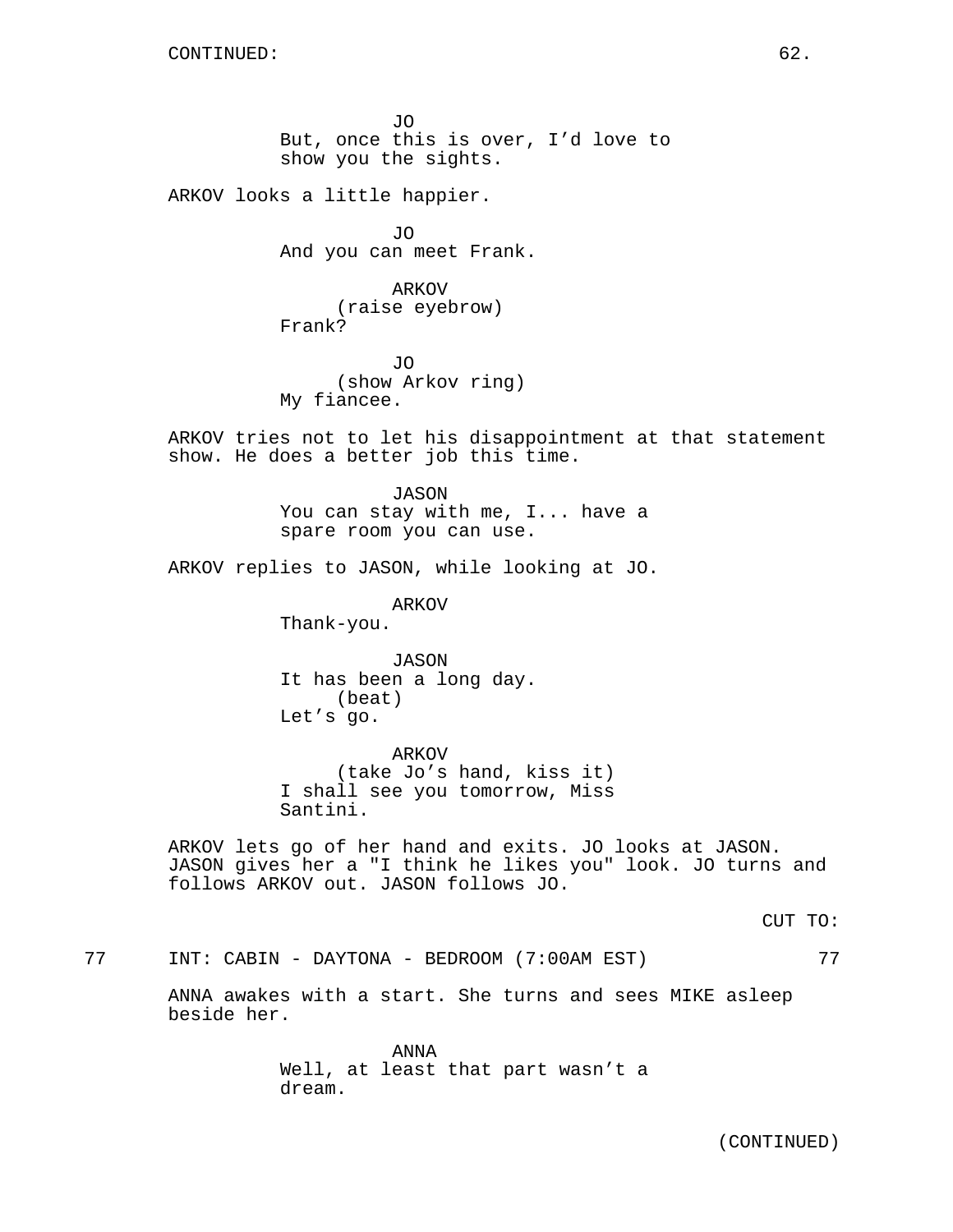ANNA snuggles close to him, waking him up.

ANNA Sorry, Mike, I... I didn't mean to wake you.

MIKE glances at clock and then looks at ANNA.

MIKE The alarm would have gone off in half an hour anyway.

ANNA thinks to herself, "Boy, he looks good in the morning". She runs her fingers through his hair. MIKE senses something.

> MIKE What's wrong?

ANNA What makes you think...

MIKE You're shaking like a leaf!

ANNA

I am?

MIKE Yeh, you are.

ANNA (stop playing with his hair) Nothing. Just another nightmare, that's all. Nothing for you to...

MIKE (concern) Another nightmare? How many have...

ANNA

A few.

MIKE

How long...

ANNA lays back down, on her back. MIKE, turns onto his side, and looks at her.

> ANNA Since we got away from Malduke.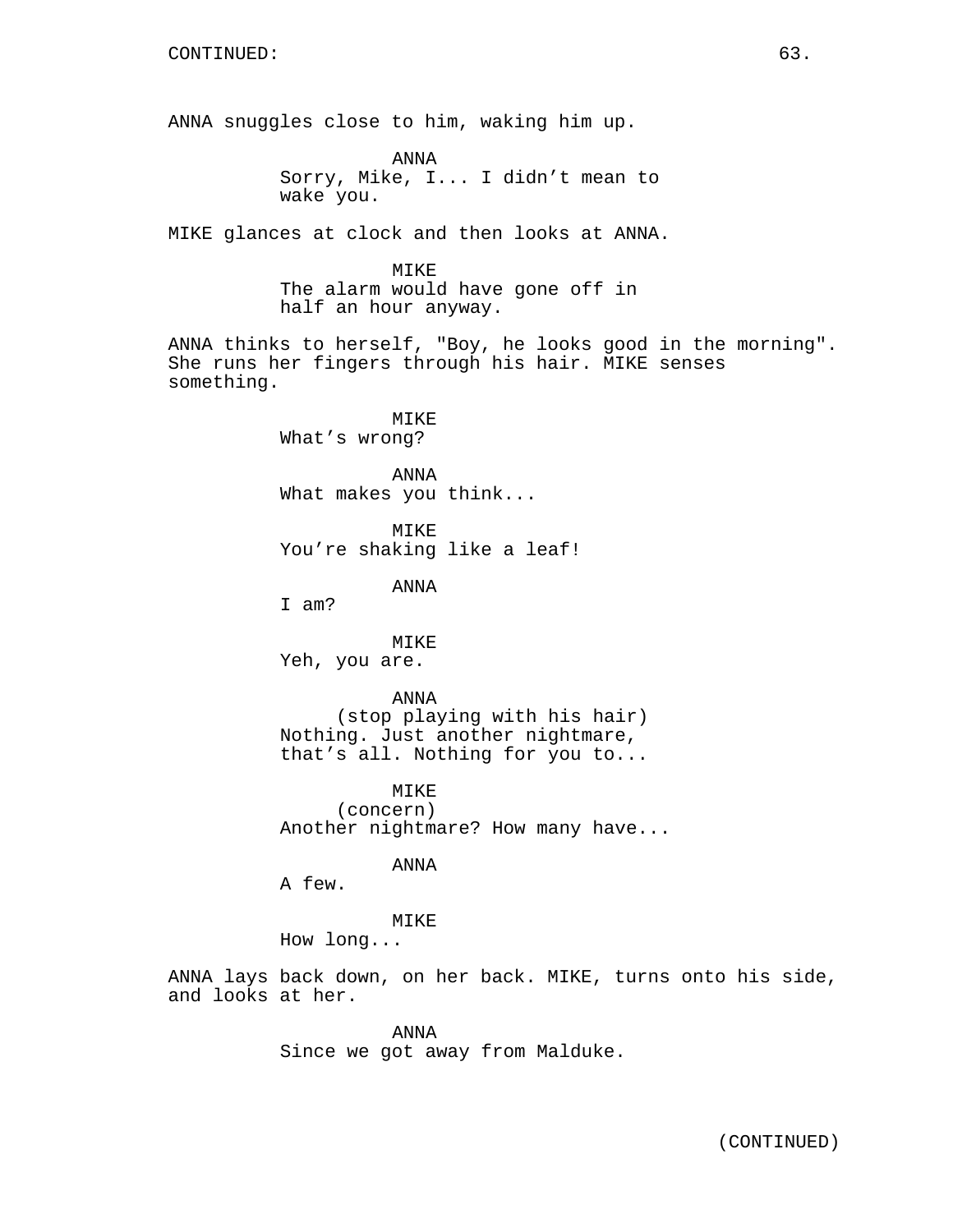MIKE Look, I won't let anything happen to you, okay?

ANNA

Promise?

MIKE brushes some hair out of ANNA's eyes.

MIKE

Promise.

He leans over and kisses her.

ANNA I'm sure once Malduke is caught... the nightmares will stop...

MIKE

St. John, Jo, and Jason, should have some idea where he is by now. I bet they're closing in on him, even as we speak.

ANNA smiles. MIKE hopes she believes what he is saying. Because he's not sure he does.

> ANNA Are you as hungry as I am?

# MIKE

# (smile)

More.

MIKE kisses her. She breaks the kiss.

ANNA That's not what I meant. (beat) I meant, hungry for food.

MIKE

Oh. (stomach growls) I guess I am. (beat) So, what shall it be? Pancakes or French Toast?

ANNA (think) Umm... What about... both?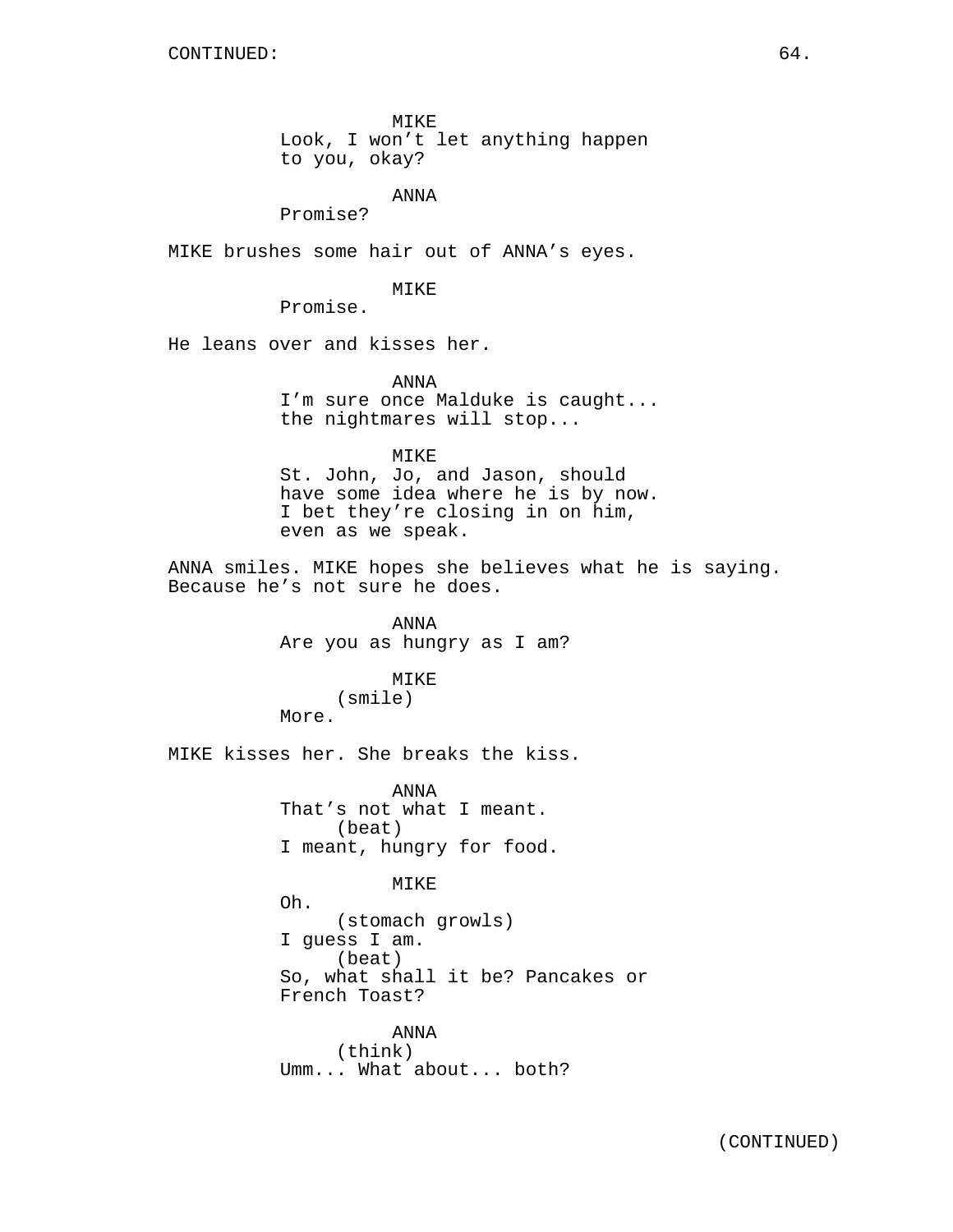MIKE

Both?

ANNA Hey, I said I was hungry.

**MTKE** Right. Okay, both it is.

ANNA turns to get up. MIKE pushes her back down.

MIKE Ah, ah, ah. Stay put. I'm gonna serve you breakfast in bed.

ANNA (mock salute) Yes sir, Major, sir.

MIKE smiles and grabs his robe. He puts it on and exits the room. ANNA gets comfortable on the bed.

CONTINUE TO:

# 78 TIME FLIES 78

MIKE goes to the kitchen and makes breakfast. He puts it on a large serving tray. On the tray, are two plates of pancakes, 2 plates of French Toast, a pot of tea, a sugar bowl, a small milk jug, some silverware, 2 mugs, and two glasses of OJ. He is about to pick up the tray and return to the bed room, when he thinks of something. He grabs a small glass, and fills it with water. Then, he pulls a flower off a plant in the kitchen window. He puts the flower in the glass of water, and adds glass to the tray. He returns to the bed room.

CONTINUE TO:

79 TIME RESUMES (7:45AM) 79

MIKE enters the room. He goes over to the bed, beside ANNA. ANNA has put on her robe.

MIKE (strong French accent) Le petit déjeuner est servi, mademoiselle... DISPLAY SUBTITLE Breakfast is served, miss.

| ANNA                    |                           | DISPLAY SUBTITLE |
|-------------------------|---------------------------|------------------|
| Merci, Monsieur Rivers. | Thnak you, Mister Rivers. |                  |
| Mais, où est le sirop.  | But, where is the Syrup.  |                  |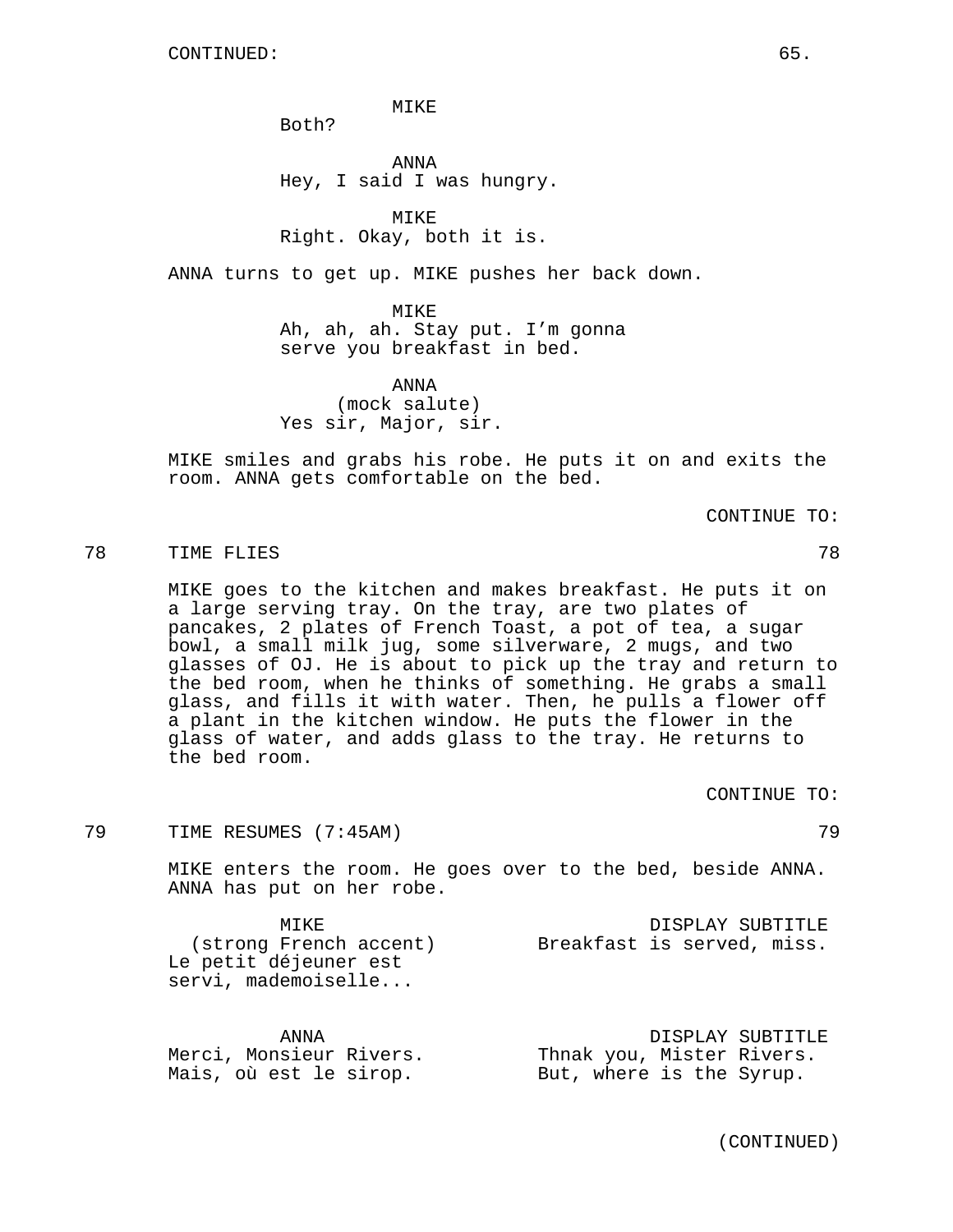MIKE runs out of the room. She smiles. He returns, and hands her the syrup. She pours some on hers. MIKE watches as she tries it.

# MIKE

Well?

ANNA Mmm. These are terrific!

MIKE (smile, dig in) Thanks. It's an old family recipe. Glad you like them.

ANNA

Very much.

CONTINUE TO:

80 TIME FLIES 80

They eat breakfast.

CONTINUE TO:

81 TIME RESUMES (8:00AM) 81

They have finished everything.

ANNA Thanks Mike. That's just what I needed.

MTK<sub>E</sub> Don't mention it.

ANNA Debbie never told me you were such a great cook.

MIKE (smile)(lean in to her) Deb, doesn't know everything about me.

He gives her a short kiss.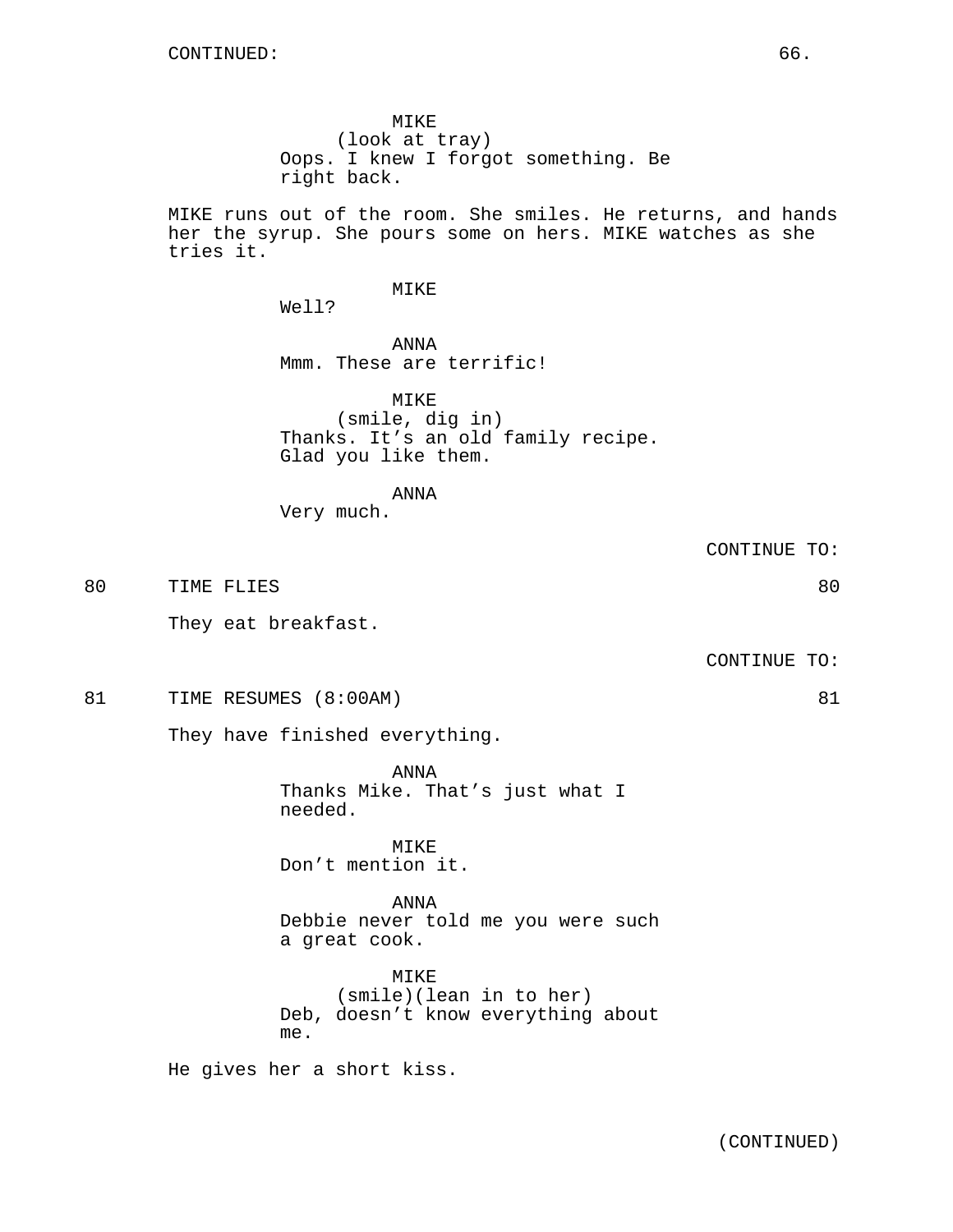ANNA What time are we leaving to visit your uncle? MIKE Around 9:30. ANNA What did he say when you told him we were... MIKE I haven't told him. ANNA What? MIKE I want to surprise him. He loves surprises. Which reminds me, I want to stop at the mall on the way. ANNA The mall? MIKE Yeh. I want to pick him up some books and maybe a model plane or two. ANNA Oh. (beat) Hey, has he seen Airwolf? I bet he'd get a real kick out of it! MIKE frowns slightly when she calls AIRWOLF an it. ANNA doesn't notice. MIKE He's seen her. A couple of times, actually. ANNA I bet he fell in love with it. MIKE

Just like I did when I first saw her.

ANNA Has he ever, flown...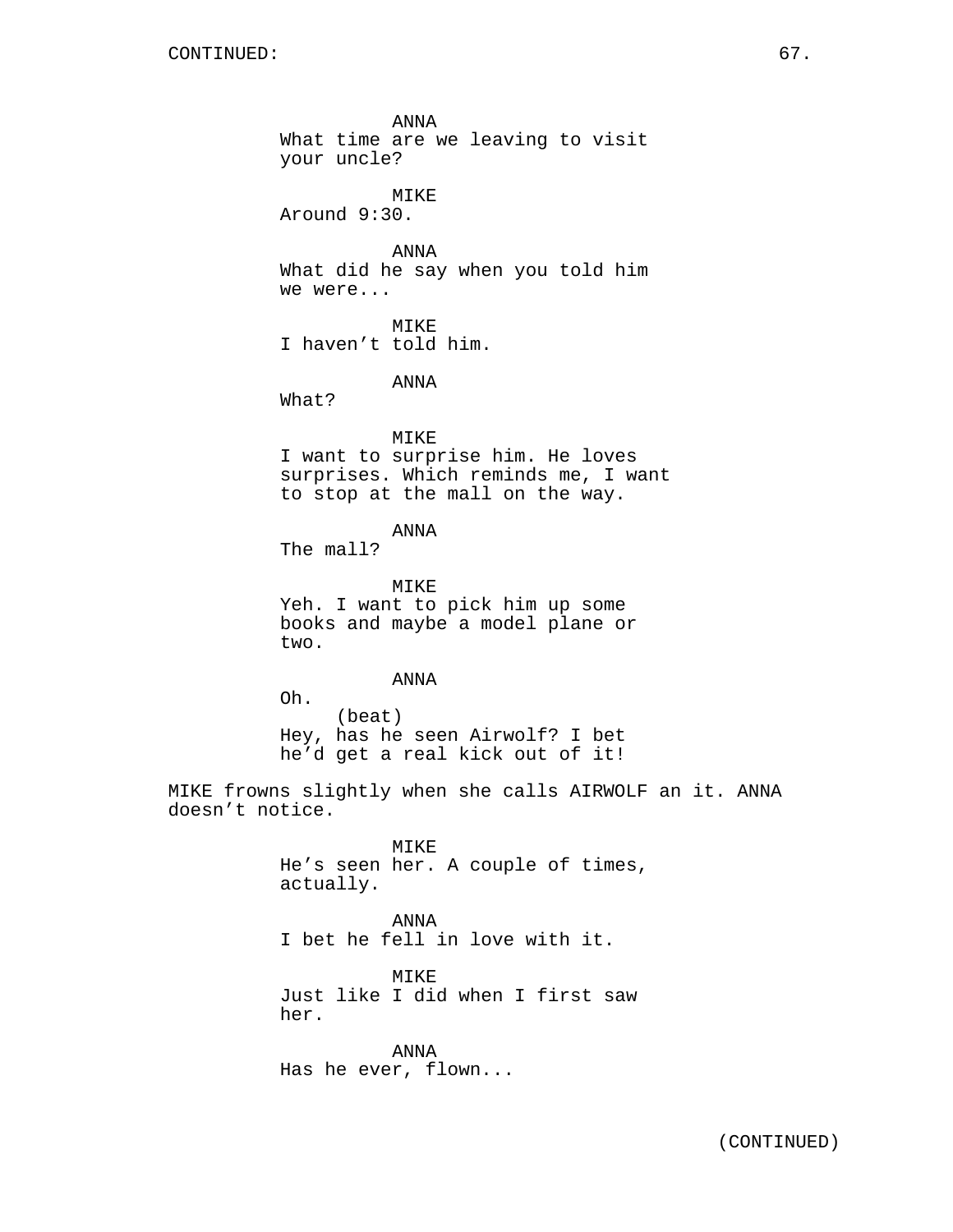MIKE Now that is a long story.

ANNA Oh? Tell me?

MTKE<sup>®</sup>

Later.

ANNA (beat) I think I'll go have a shower.

MIKE (smile) I'll join you.

ANNA gives him a "stay" look. She rises and walks out of the room. MIKE watches her leave. Once she has left, he puts everything on the tray. He picks up the tray, and exits.

CONTINUE TO:

# 82 TIME FLIES 82

ANNA goes to the bathroom to have a shower. MIKE does the dishes, and puts them away. MIKE makes up a picnic basket. ANNA exits the bathroom, and heads to her room to get dressed. MIKE finishes fixing up the basket, then he goes and has a shower. ANNA exits the room, fully dressed, and sits on the couch. She picks up the Monthly Satellite TV Guide. She turns to today's date. She notices there is a 24 hour marathon of The Return of The Saint that starts at 9:00am.

CONTINUE TO:

# 83 TIME RESUMES 83 83

MIKE exits the bathroom. He is towel drying his hair. He heads to his room.

ANNA

Mike?

MIKE stops in the bedroom doorway and turns to her.

MIKE

Yeh?

ANNA Is it okay if I tape a show while we're out?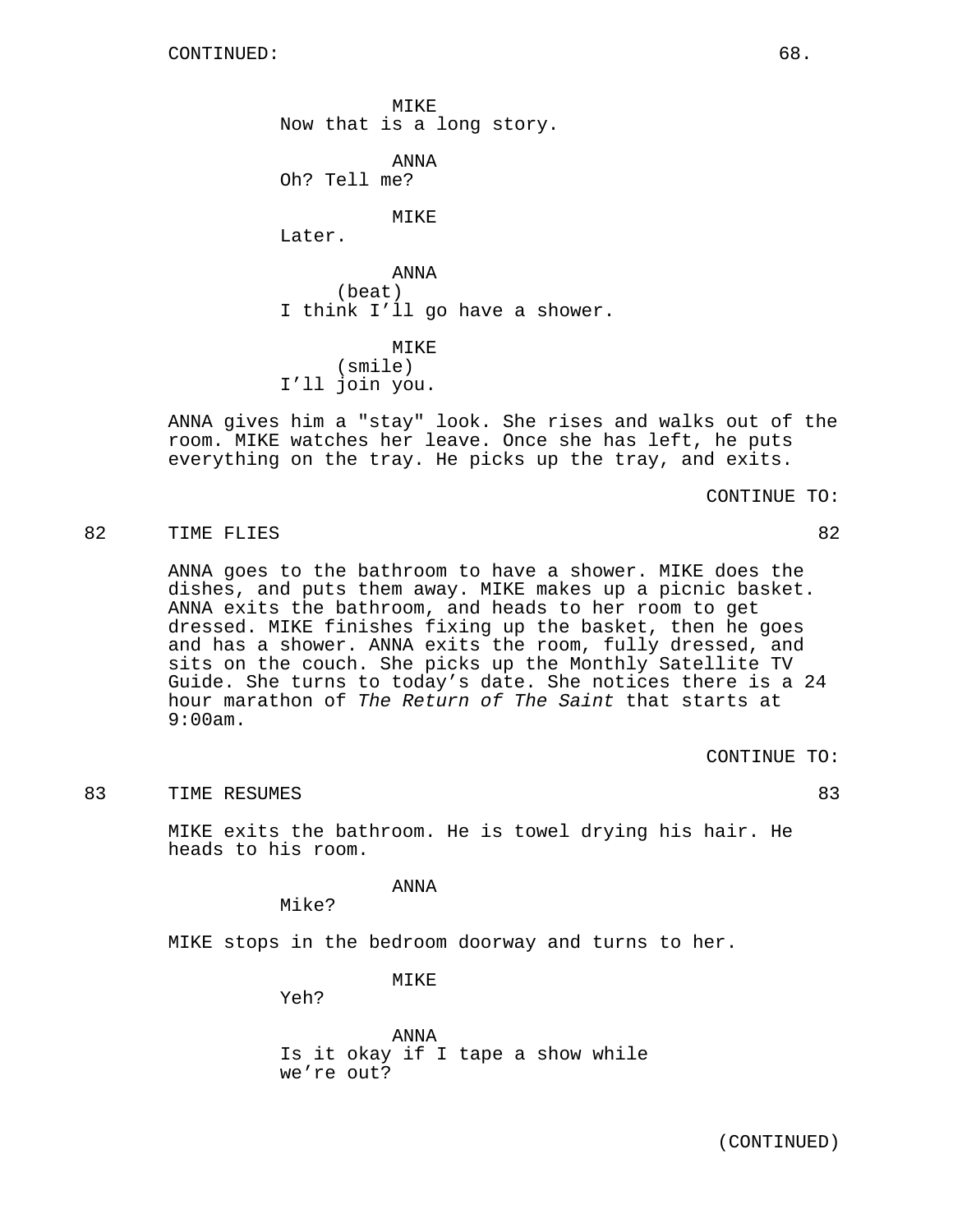MIKE Another one? When are you going to find the time to watch them all?

ANNA Please. I haven't seen this show in, oh., 12 years? I want to see if it's as good as I remember.

MIKE

(smile) Sure, go ahead.

CONTINUE TO:

# 84 TIME FLIES 84

MIKE enters his room. There are two VCR's in the cabin. Both are connected to the Satellite. So, ANNA breaks the 24 hours into three 8 hour installments. (Program #1: 9:00am - 5:00pm. Program #2: 5:00pm - 1:00am. Program #3: 1:00am - 9:00am.) She programs the first and third installment on the first VCR, and the middle installment on the second VCR. She puts a blank T-160 tape in each VCR. (NOTE: The Tape Speed was set at SLP. Therefore, the tape can record 8 hours.) She figures they should be back before 1:00am, giving her plenty of time to change tapes in the first VCR. (NOTE: She programs the first VCR, then the second. It is 8:59am when she turns off the first VCR, to start the second.) She finishes programming the VCR. She picks up the book she has been reading, and puts it in her purse. She sits on the couch, and waits for MIKE.

CONTINUE TO:

# 85 TIME RESUMES (9:28AM) 85

ANNA is thinking to herself, "I wonder what his uncle is like. Is he going to be just like Mike? Or the total opposite?" MIKE re-enters the room, wearing a light blue dress shirt, and a pair of white slacks. ANNA stares at him.

MIKE

What?

ANNA

Nothing.

MTK<sub>E</sub> (walk to kitchen counter) Ready?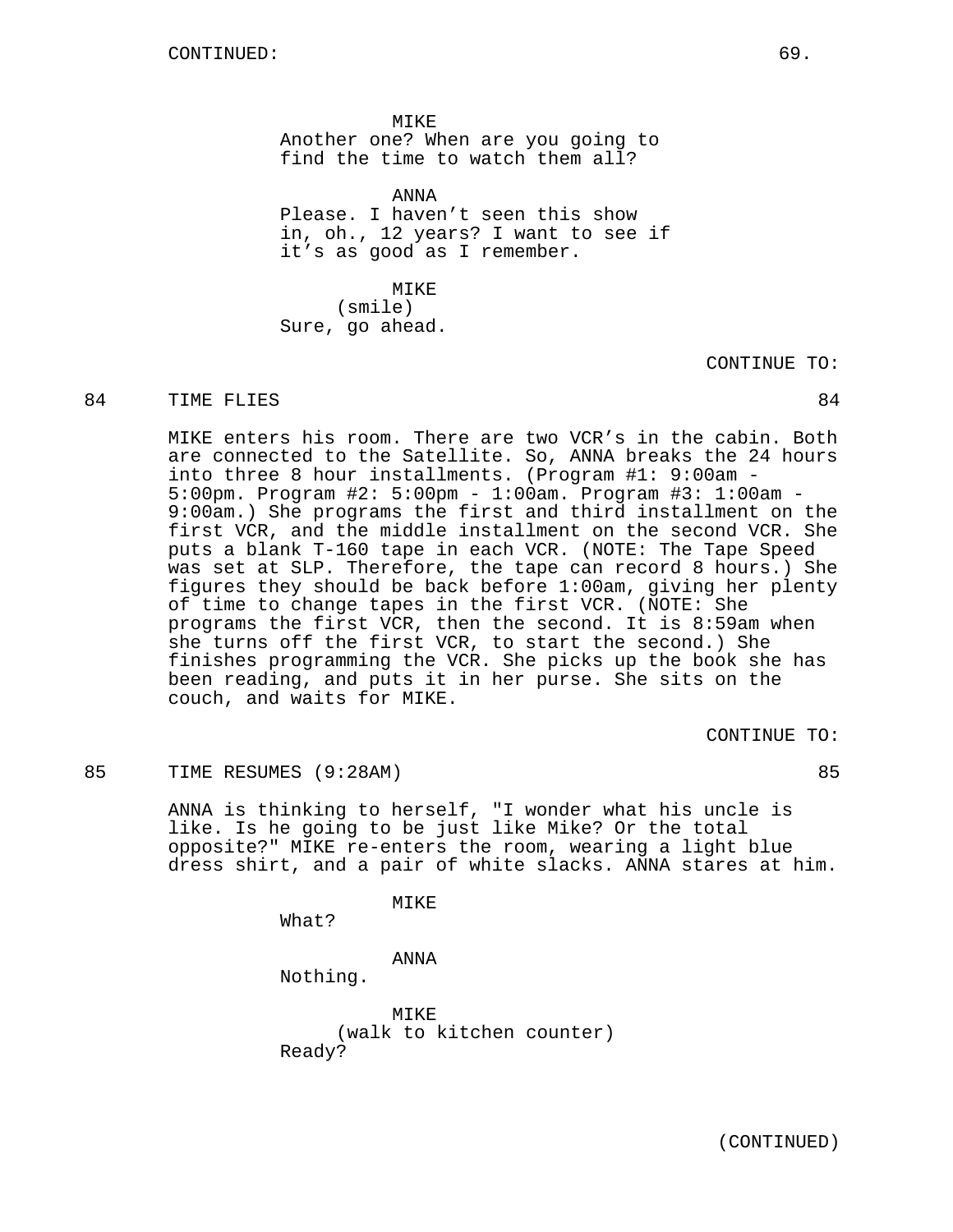ANNA Yep. After you.

ANNA picks up her purse. MIKE grabs the picnic basket from the counter. They exit the cabin.

86 INT: CAR 86

They get into the car. (NOTE: The roof, of the car, is up.) MIKE places the picnic basket in the back seat. MIKE starts up the car, and drives off. After a while, ANNA turns to him.

> ANNA We have a nice long drive ahead of us, right?

MIKE (look at her)(raise eyebrow) Yeh. So?

MIKE looks back at the road.

ANNA Why don't you tell me the story?

MIKE What story?

ANNA The story about Uncle Steve and The Wolf.

MIKE (innocently) Wolf? What wolf?

ANNA playfully punches him in the arm.

MIKE Oh, **THE** Wolf. Well... (deep breath) It all started like this...

CUT TO: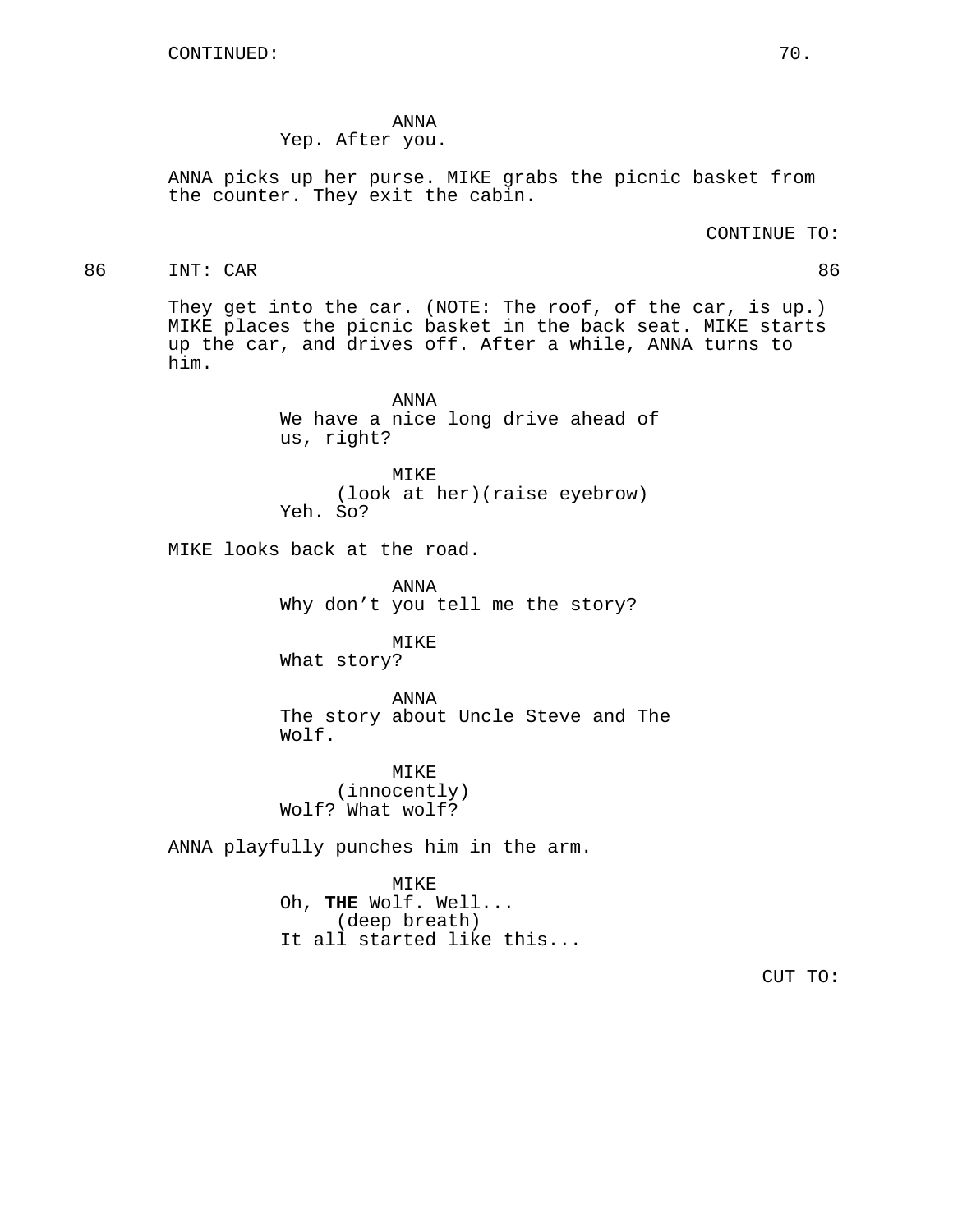# 87 INT: ST. JOHN'S - LIVING ROOM (7:30AM MST) 87

ST. JOHN is standing by the open apartment door. He is fully dressed and about to leave. DEBBIE is wearing only her bathrobe. They are embraced in a passionate kiss. ST. JOHN, breaks the kiss, but keeps his arms around her waist. Her arms, are draped around his neck. He looks into her eyes.

> ST. JOHN C'mon Deb. I really have to leave. Right now.

ST. JOHN is having a hard time extracting himself from her embrace. They look at each other for a few more moments, then DEBBIE reluctantly lets him go.

> DEBBIE What time do you think...

ST. JOHN raises his hand to side of her face and runs his fingers down it.

> ST. JOHN It won't be late. Honest.

He rests his hand under her chin, and brings her lips to his. He gives her a short goodbye kiss.

ST. JOHN

Bye.

DEBBIE

Bye.

ST. JOHN exits, closing the door behind him.

JUMP TO:

88 INT: DAYTONA - CAR (10:00AM EST) 88

MIKE is driving, and telling his story. ANNA is intently listening to his every word. They are heading north on the road.

> MIKE So, there he was, flying her. Swooping down out of the sky like a huge whale. AND, firing her machine guns. Well the guys who'd captured me, thought he was nuts.

The car pulls off the road, into the Mall parking lot. MIKE looks for a spot to park.

(CONTINUED)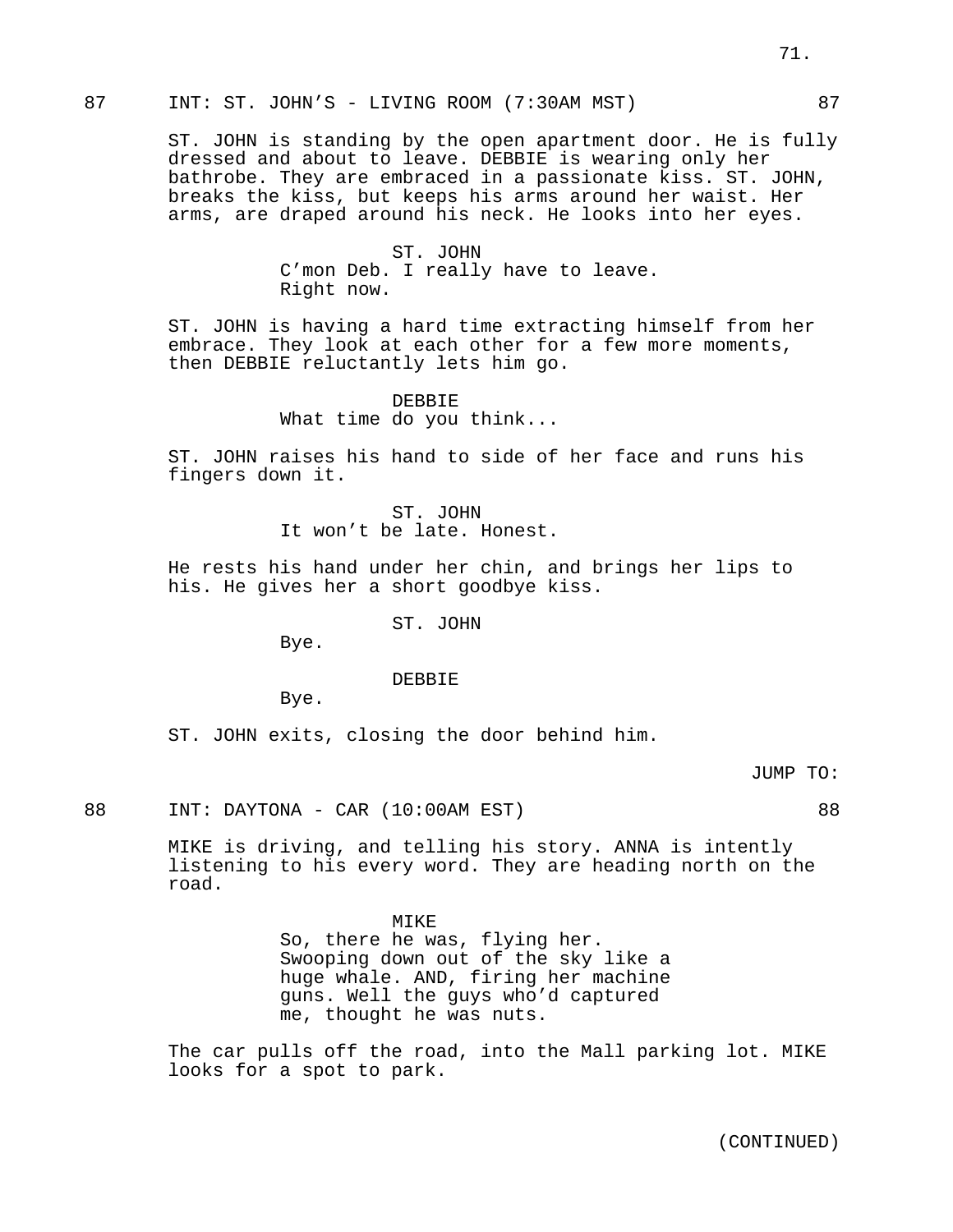#### MIKE

Anyway, he landed her and let Jo out to spring me. Then he flew her back up to distract them and draw their fire. Jo found me quickly enough and cut me loose. Then, we got the hell out of there. By the time they noticed I was gone, it was too late. Jo and I had meet up with Steve. I suppose, if I wasn't so out of it at the time, I would have wondered why he was even there at all.

MIKE finds a spot and pulls into it.

## MIKE

Anyway, the cops arrived and, arrested them on charges of possession with the intent to sell, kidnapping, and a few other things. And I, I spent the next three days recovering in the hospital.

MIKE and ANNA exit the car.

CONTINUE TO:

89 EXT: PARKING LOT 89

MIKE and ANNA walk toward the mall.

ANNA How many of your women visited you while...

MIKE stops, and gives her a strange look. She stops.

MIKE I don't even want to get into that. Okay?

MIKE turns and walks off. ANNA gets an "O-kay" look on her face. She turns and runs to catch up with him.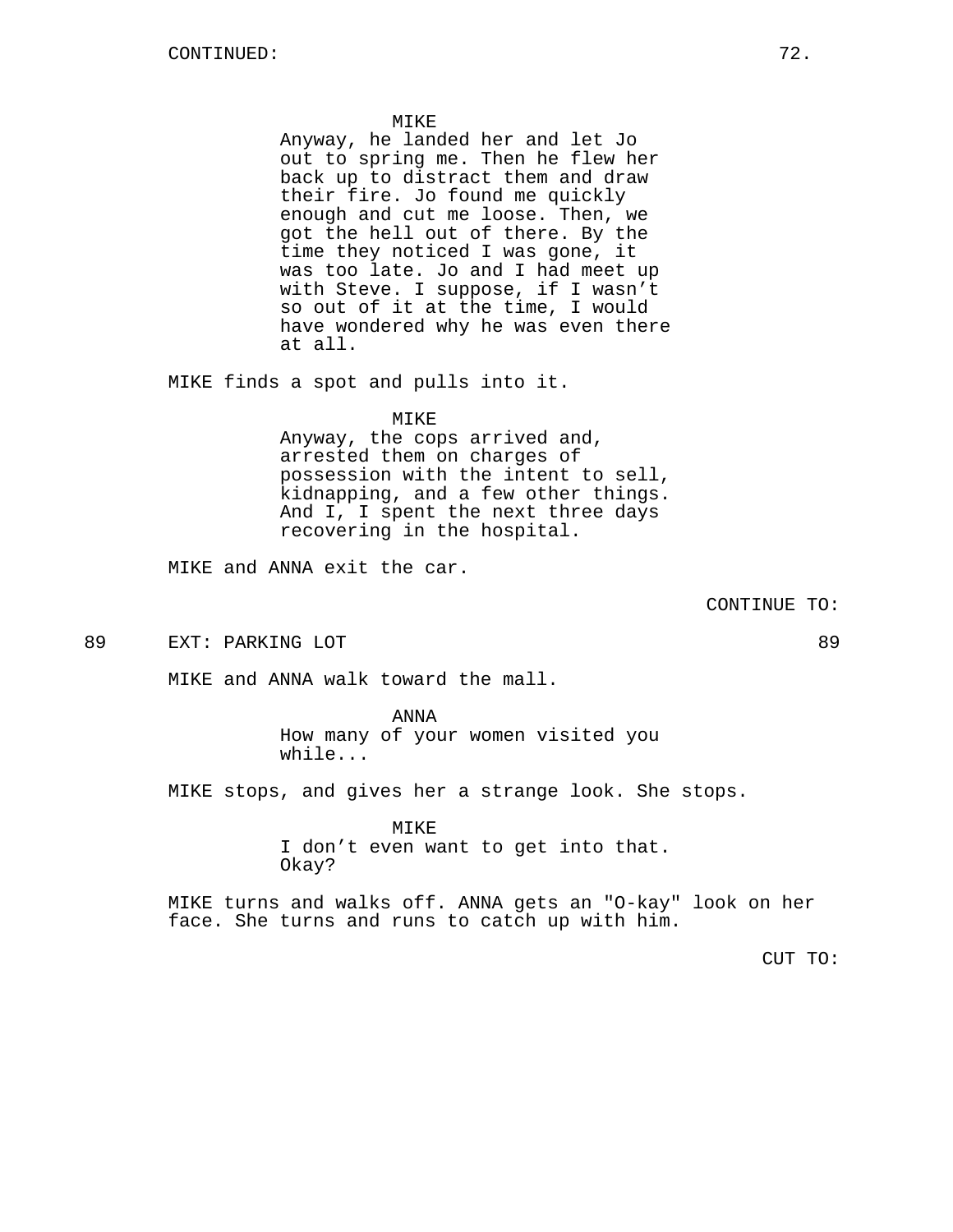ST. JOHN, JO, JASON, and ARKOV, are all sitting around a table. They are formulating a plan. On the table, is a map of the Continental United States. ARKOV is highlighting the Central Time Zone. (CTZ)

#### ARKOV

All we could learn for certain, was that he was centered somewhere within your CTZ.

JO

How...

ARKOV

One of our... friends... intercepted a phone call between two of Malduke's... associates... They made reference to the time differences between them.

ST. JOHN A whole time zone. That's a lot of ground to cover. Do you have a copy of that call?

ARKOV shakes his head negatively.

ARKOV

Unfortunately, our friend did not think it wise to record it.

ST. JOHN

Damn!

ARKOV

Why? What...

ST. JOHN We could have run it through the computers. Amply the background noises, and thereby, possibly, eliminate some of the states.

There is a momentary silence.

JASON (idea) Did your friend at least make a transcript of the conversation?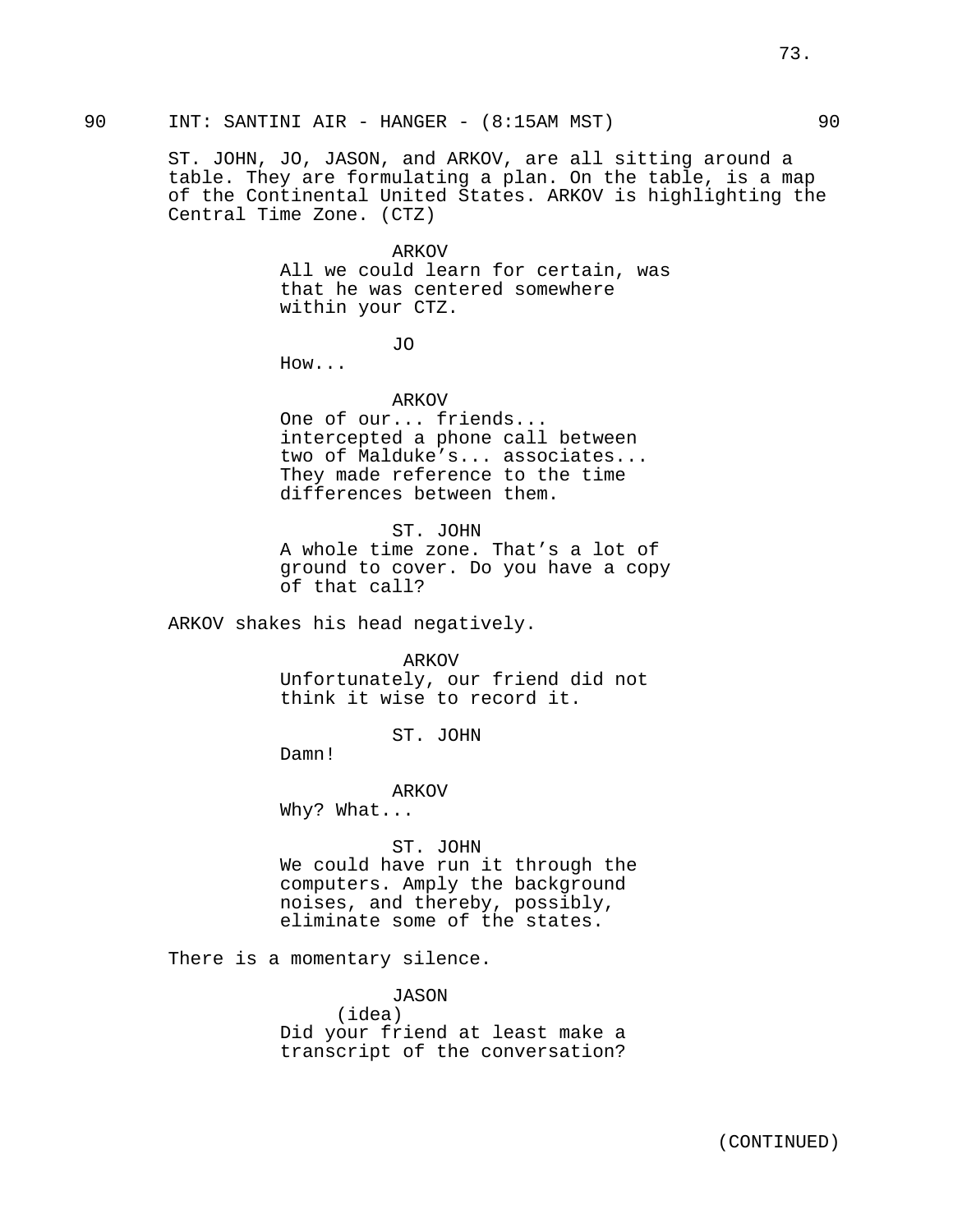ARKOV Yes, he did.

JASON

Well, it's a start. Maybe we can find something in the dialogue. Something your guys overlooked.

ARKOV searches through a pile of papers on the table.

JUMP TO:

### 91 INT: MALL - DAYTONA (10:30AM EST) 91

MIKE and ANNA are exiting the model shop. MIKE has a bag in his hand. In the bag are three models. One is A WWII British Plane. One is a WWII American Plane. And one is a Red Lamborghini. They walk over to the book store, and enter. A book catches ANNA's eye, and she stops at the front of the store to look at it. MIKE keeps on going. MIKE is in front of her, and doesn't know she has stopped.

MIKE

Now, I don't want you...

He stops to look at her, and realizes she isn't there. He turns around, and sees her at the front of the store. He goes to her. She is looking at the re-released Nero Wolfe book by Rex Stout called, The Silent Speaker. MIKE leans on her shoulder and whispers.

> MIKE Uh-uh. Not this time.

ANNA gives him a puppy-dog look, and he gives in. She smiles a "thanks" and they continue to the back of the store.

JUMP TO:

92 EXT: PARKING LOT 92

ANNA is carrying a bag with five books in it. (The Nero Wolfe book, two books on The Saint, and two sci-fi books.) MIKE is carrying two bags. One contains the models, and the other contains three books. They are walking to the car. ANNA flashes MIKE a smile.

> ANNA Thanks Mike. I really appreciate it.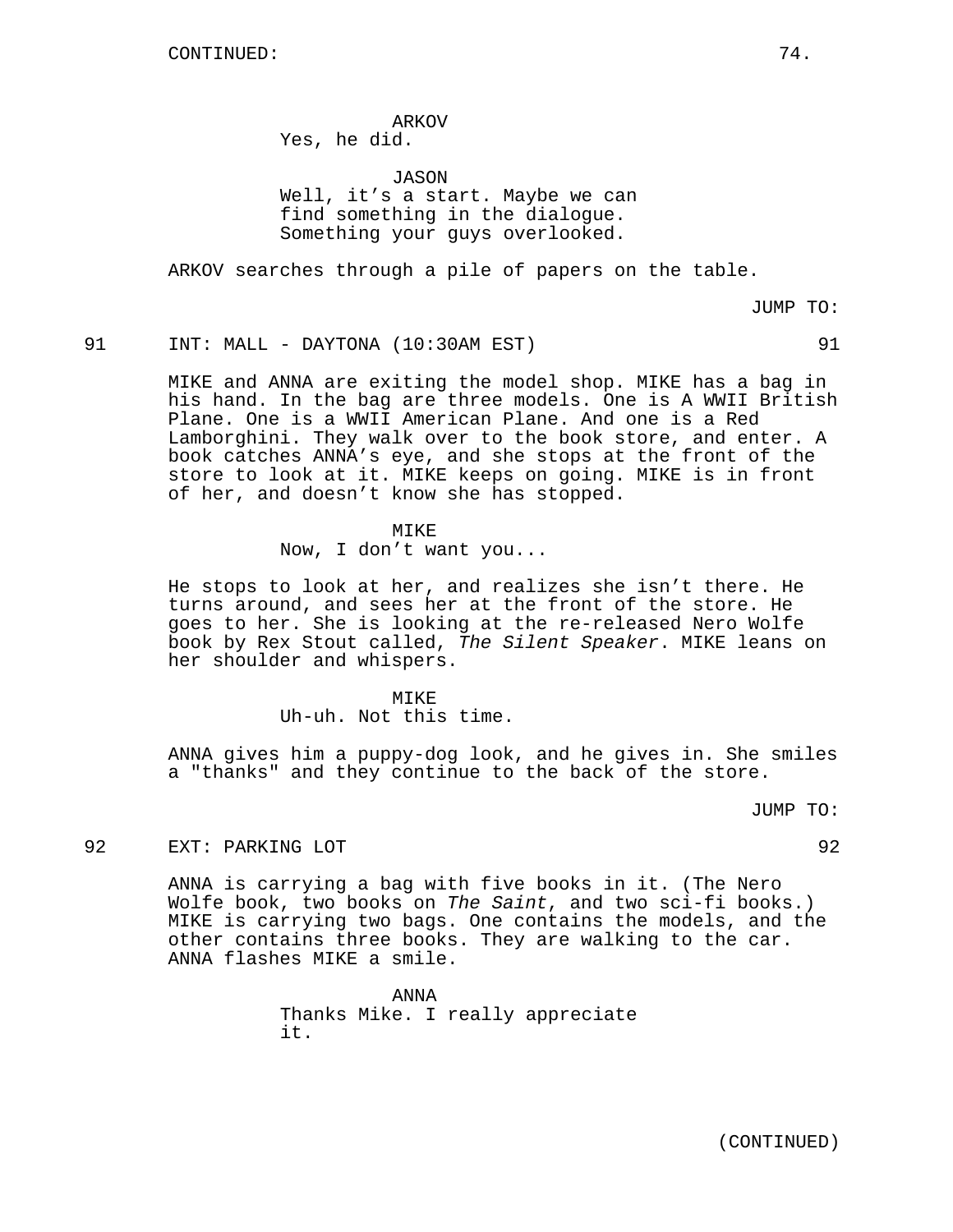MIKE

I don't know how you manage to talk me into buying you books.

ANNA Just lucky I guess.

ANNA smiles again. They reach the car.

CONTINUE TO:

93 INT: CAR 93

They enter the car. They put the bags in the back seat. MIKE starts up the car, and backs out of the parking spot. ANNA turns on the radio. They exit the parking lot, and turn right, heading north, on the road.

ANNA

How much further is it?

MIKE Not far. About 15, 20 minutes.

ANNA removes a tape from her purse, and inserts it into the tape deck. Then settles back into her seat, and drifts off into dreamland.

JUMP TO:

94 EXT: RETIREMENT HOME (11:00AM) 94

MIKE parks the car. ANNA is now awake.

MIKE Pass me the bags from the back.

ANNA turns and grabs the bags. She hands them to MIKE.

**MTKE** 

There should be a small box, with some brown bag wrapping paper, and tape, in it back there too.

ANNA looks. She sees the box, and picks it up. She hands it to MIKE.

ANNA

Here.

MIKE

Thanks.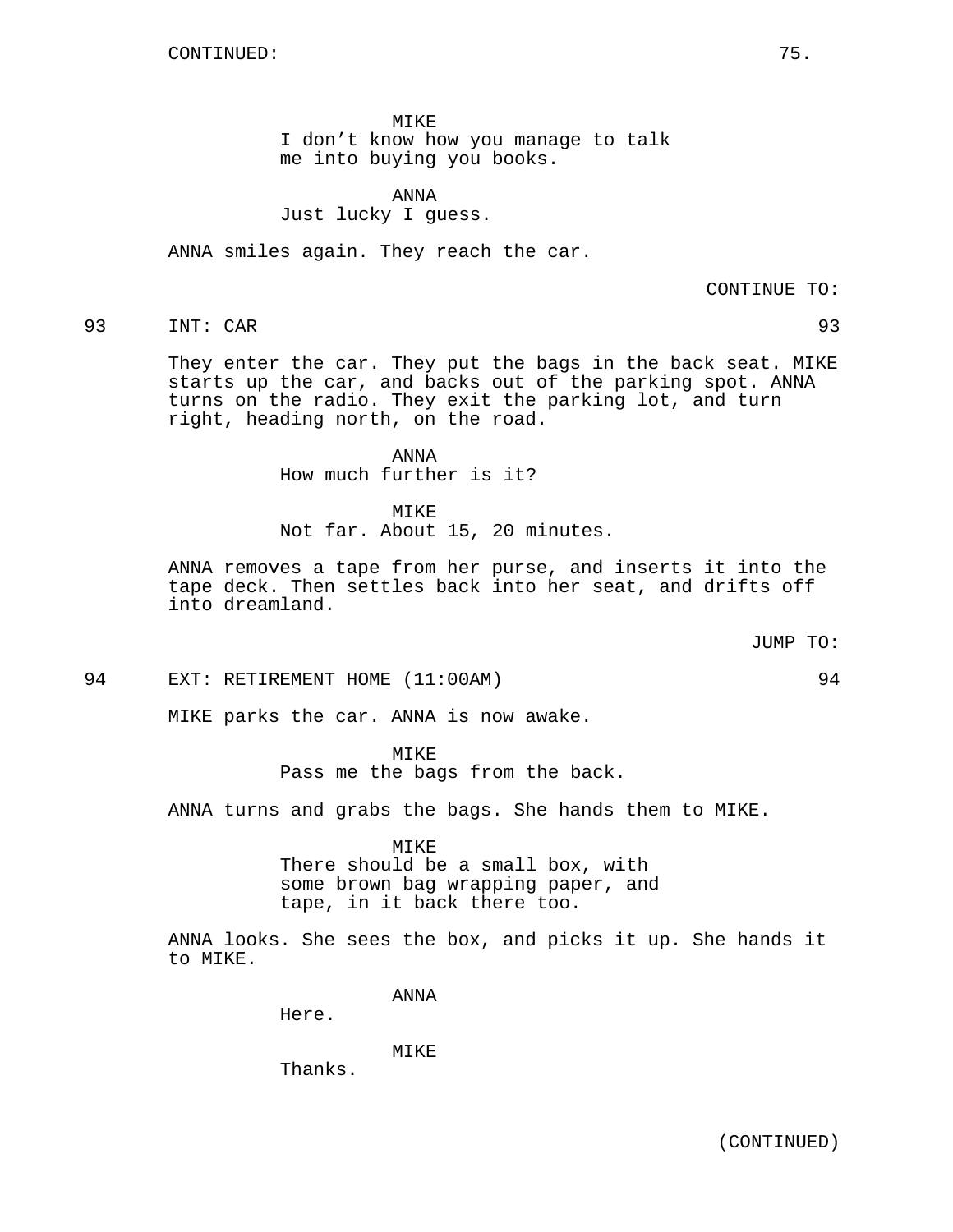MIKE puts the models and books in the box. Then he wraps the box. ANNA watches him.

> **MTKE** Hold this.

ANNA holds the paper joint together, as MIKE tapes it. MIKE then fills out an address label, and sticks it on the box.

> MIKE There. How does it look? Convincing?

### ANNA

I guess so.

MIKE (smile) Good. (beat) Come on then, let's go surprise him.

MIKE exits the car, package in hand. ANNA exits the car too.

CONTINUE TO:

95 INT: RETIREMENT HOME - LOBBY - FRONT DESK 95

MIKE and ANNA enter. MIKE looks at the room assignment chart, to make sure STEVE hasn't been moved. "STEPHEN RIVERS Room 205." MIKE and ANNA head to the elevator.

JUMP TO:

96 INT: SECOND FLOOR 96

MIKE and ANNA exit the elevator. They head for room 205.

MIKE You know what you have to do?

ANNA Yes Mike. I know.

They get to 205. MIKE hands her the package, then knocks on the door.

> STEVE (VO) Who's there?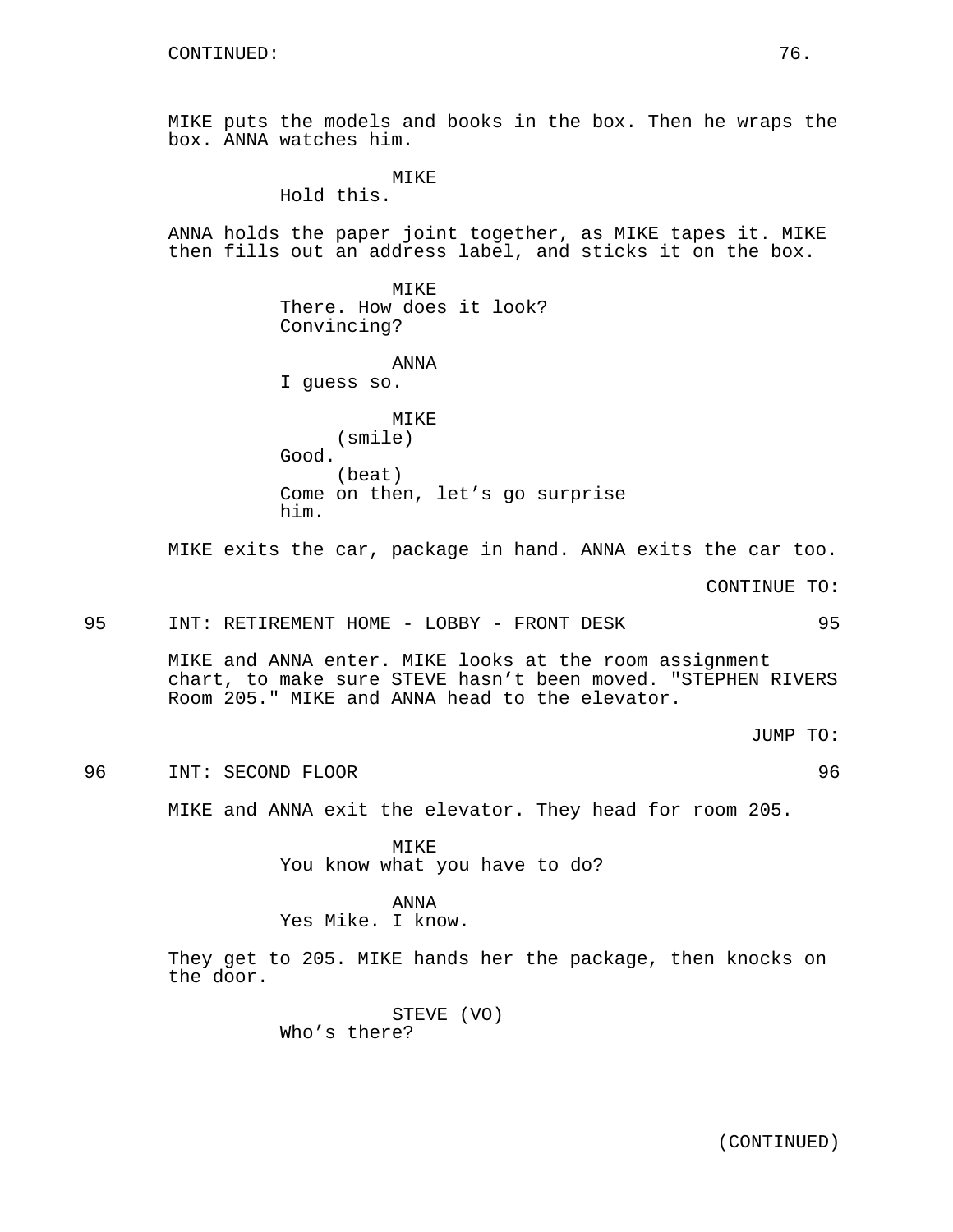ANNA Special delivery for a Mr. Stephen Rivers. STEVE (VO)

(beat) Come in.

MIKE moves from the door view, and leans against the wall. ANNA opens the door.

CONTINUE TO:

97 INT: ROOM 205 97

ANNA enters and leaves the door open. ANNA is amazed at the resemblance.

> ANNA (VO) (thought) So this is how Mike'll look when he's 78.

ANNA Mr. Rivers?

STEVE

Yes.

ANNA This is for you.

She hands him the package. STEVE takes it. Since she isn't wearing a postal uniform, or carrying a carriers clipboard, he realizes she isn't really a delivery woman. STEVE puts the box on the side table.

> STEVE I see my nephew's taste in women has...

ANNA (play dumb) Your nephew, sir? I...

STEVE Don't try denying it. (beat) You're not a delivery woman. If you were you'd be wearing a uniform, and carrying a clipboard.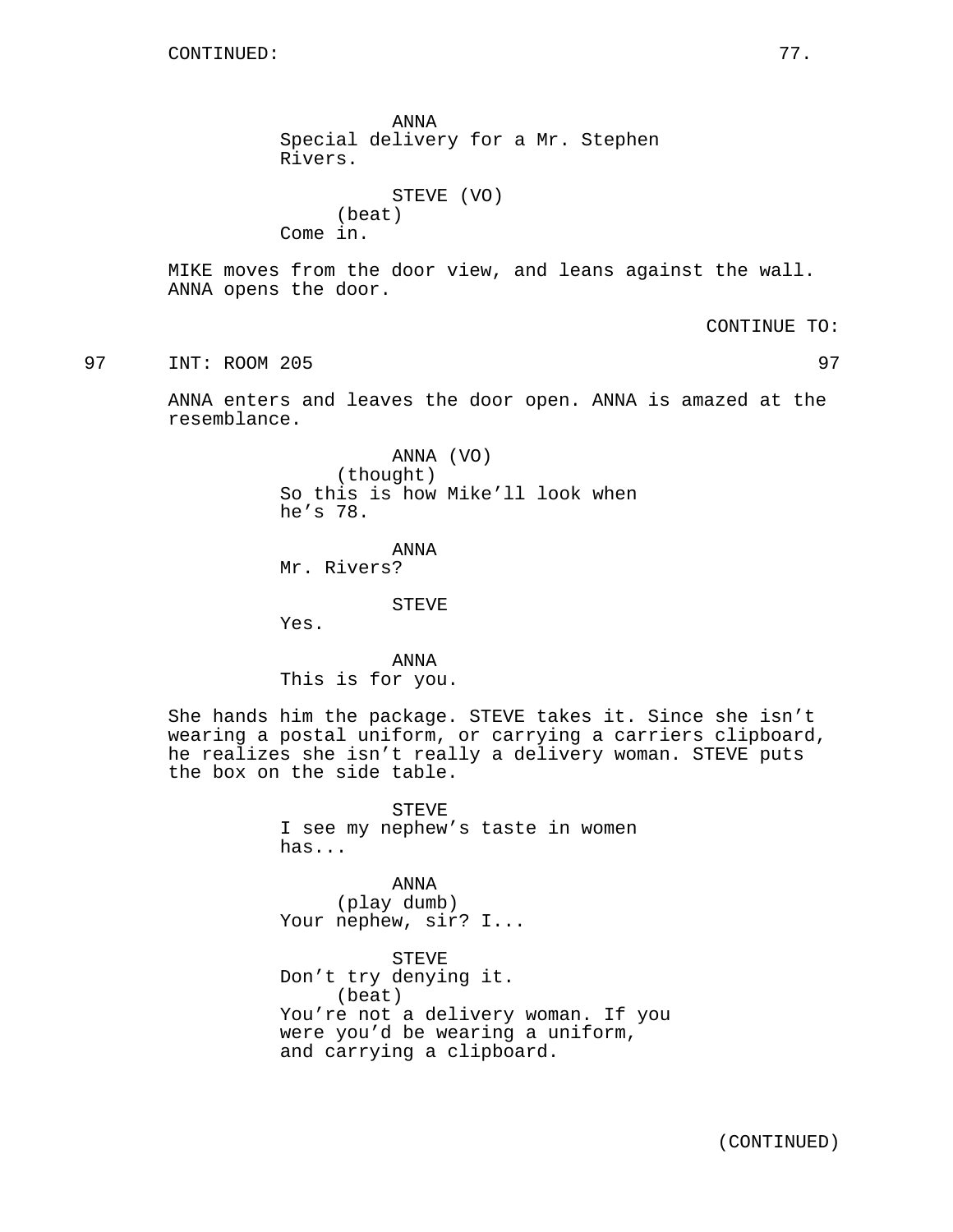ANNA

I...

STEVE So, where is he anyway? It's not like him to leave me alone with one of his...

ANNA Oh? And why is that?

STEVE Because I steal them away from him, that's why.

ANNA laughs.

STEVE Please, have a seat.

ANNA

Thanks.

ANNA sits on the chair beside him.

STEVE By the way, what's your name?

ANNA

Anna.

STEVE (take her hand, kiss it) What a delightful name. So tell me, how did you meet my no good nephew, anyway?

ANNA We meet at my friend Debbie's cousin Frank's Halloween...

MIKE takes that moment to enter. He was flirting with one of the nurses in the hall, but at the mention of DEBBIE's name, he rushes in. STEVE knows all about DEBBIE, and MIKE doesn't want him to accidentally say something he shouldn't.

> MIKE What do you mean no good nephew? I'll have you know...

> > **STEVE** (smile)

> > > (MORE)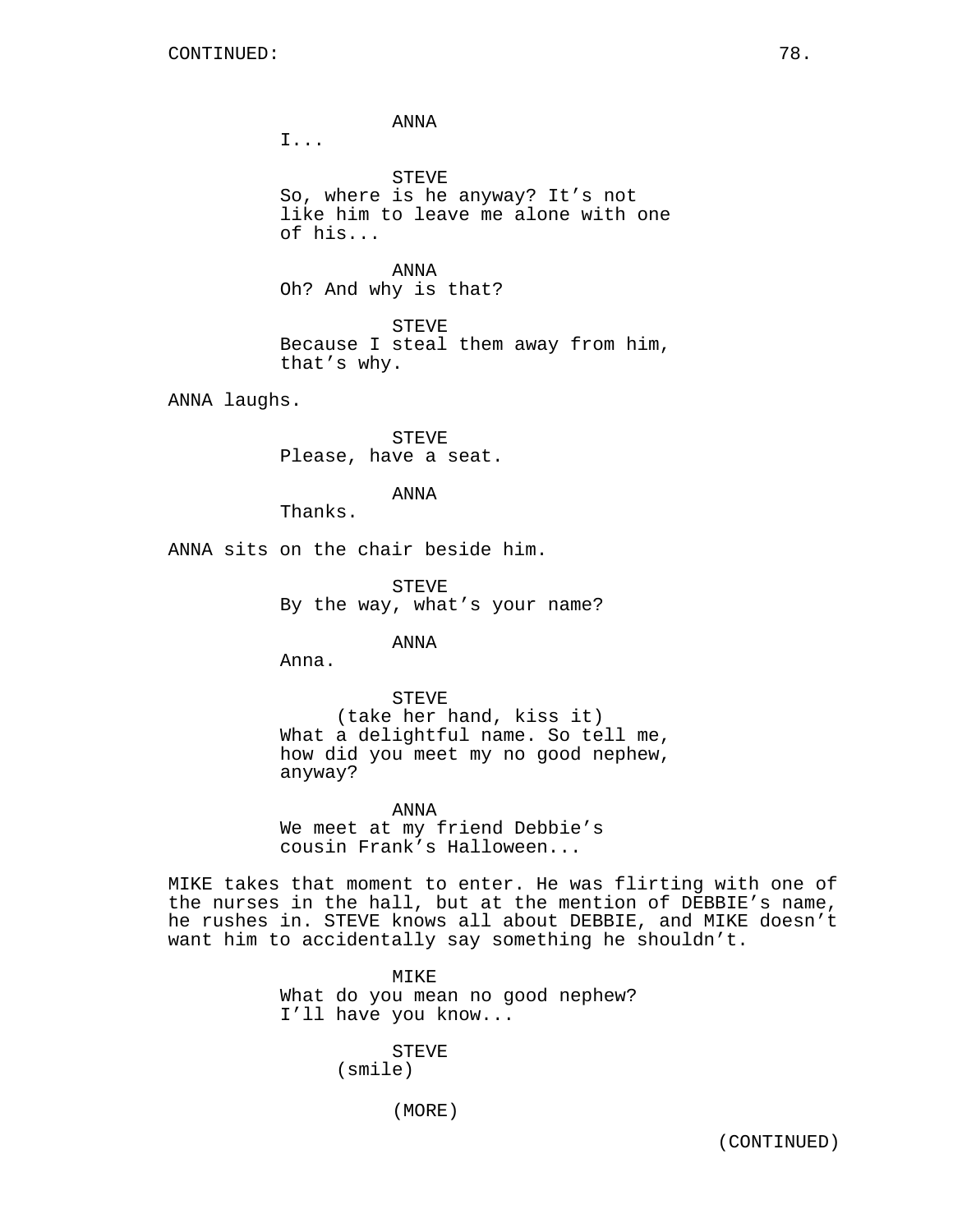STEVE (cont'd) I knew you were around somewhere. It seemed like as good a way as any to get you to appear.

MIKE goes over to STEVE, who rises off the couch. MIKE gives STEVE a hug.

> STEVE And it worked, didn't it?

MIKE and STEVE break the hug. MIKE shakes his head from side-to-side.

MTKE<sup>®</sup>

(thick gangster accent) C'mon unc, I'm springin' ya from this here joint. Me and the doll are takin' ya on a picnic, see?

Now it is ANNA's turn to shake her head from side-to-side. STEVE laughs. ANNA rises from the chair. They exit the room. ANNA closes the door behind her.

JUMP TO:

98 EXT: PARK (12:00PM) 98

The park is located behind the retirement home. It is about a five minute walk. MIKE, ANNA, and STEVE, are sitting at a picnic table. The table is facing east-west. MIKE is sitting on the east side, and STEVE and ANNA are on the west side. There is a cooking grill to the left of the table. The picnic basket, is on the table. A short distance away from them, there is a volleyball game in progress. ANNA and STEVE are facing the game. MIKE's back is to the game. ANNA is about to same something, when the volleyball flies over. It lands at MIKE's feet. MIKE picks it up. One of the players, a gorgeous, knock-out, blond bombshell, waves to MIKE in a "throw us the ball" way. MIKE looks at ANNA and STEVE.

### MIKE

Excuse me.

MIKE rises from the table, and walks over to the players. He hands the ball, to the blond, and she starts talking to him. ANNA and STEVE watch MIKE talk to her, and the other players. (The players are a mix of guys and gals.)

> ANNA I wonder what he's saying?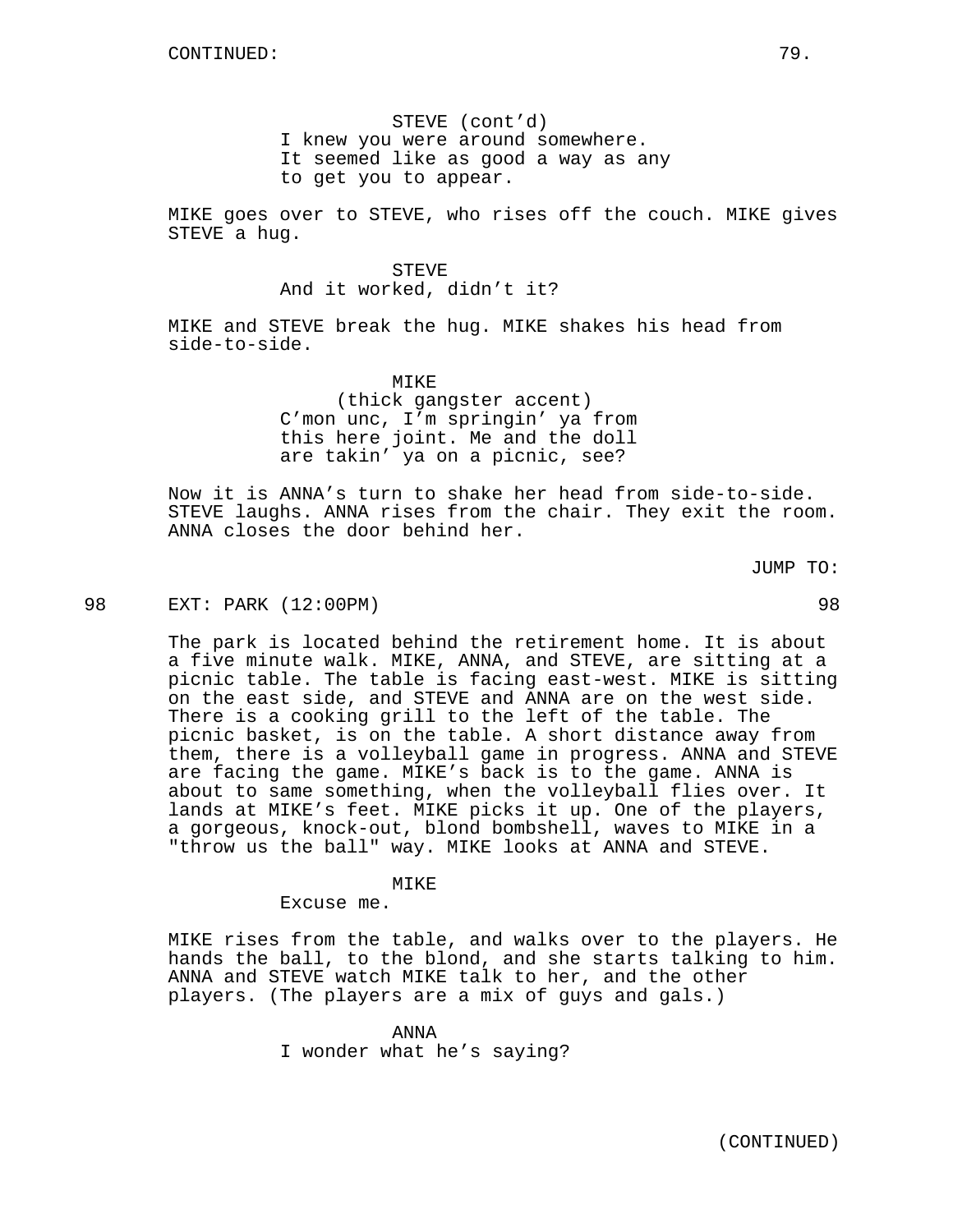STEVE He's saying, "Can I play?"

ANNA laughs. But sure enough, that is what MIKE is discussing with them. MIKE turns and waves to ANNA and STEVE. They wave back. Then MIKE joins the game. ANNA gets an "I don't believe he's doing this" look on her face. STEVE turns to her.

### STEVE

Well, he'll be busy for a while.

ANNA glances around, to make sure no one is within earshot. STEVE wonders what she is looking for.

> ANNA (turn to Steve) So, I hear you flew The Wolf. How...

STEVE (raise eyebrow) The wolf?

### ANNA

Airwolf.

STEVE Airwolf? What's an Airwolf?

ANNA

Don't pull that "I don't know what you talking about" stuff with me.

STEVE laughs. He looks at her. He can't believe MIKE actually told her about AIRWOLF.

> STEVE He told you about her?

> > ANNA

Her?

STEVE Yeh, her. The Wolf, The Lady...

ANNA Well, actually, I kinda just accidentally discovered it.

STEVE Don't ever let him hear you call her, it!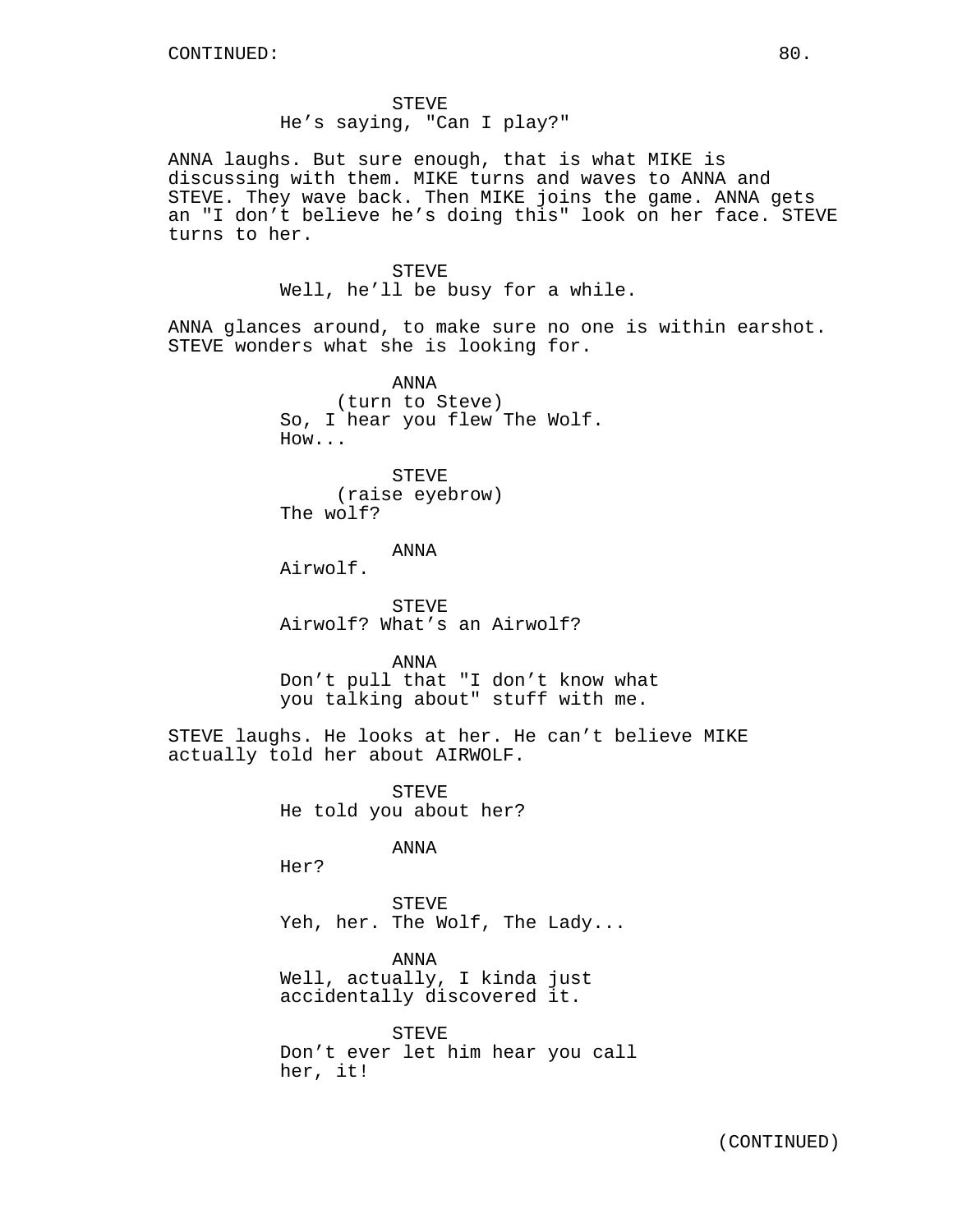ANNA

Why? It's just a helicopter, no big deal. It's just a machine.

STEVE Not to them she isn't. She's a lot more than just a helicopter.

ANNA

Sorry.

(beat)

So, I know you flew her. But Mike kinda glossed over how he got kidnapped in the first place. I was hoping that, maybe you could tell me. You know, fill in some of the blanks.

#### STEVE

I'm not surprised. He never likes to admit when he's wrong. And he's always been a sucker for a pretty face. Sometimes I think he was born in the wrong century. He'd have made a perfect knight. He always falls for that Damsel in distress routine.

ANNA

So, it was a woman?

#### STEVE

Oh, yeh.

ANNA

I figured as much.

#### STEVE

You see, her car had supposedly stalled at the side of the road. And Mike, just happened to drive by. He saw her, and stopped his car. He went over to see if he could help her. He looked under the car's hood and bamn. She closed the hood on his head. She then chloroformed him, threw him in the car, and took off.

ANNA So, how'd...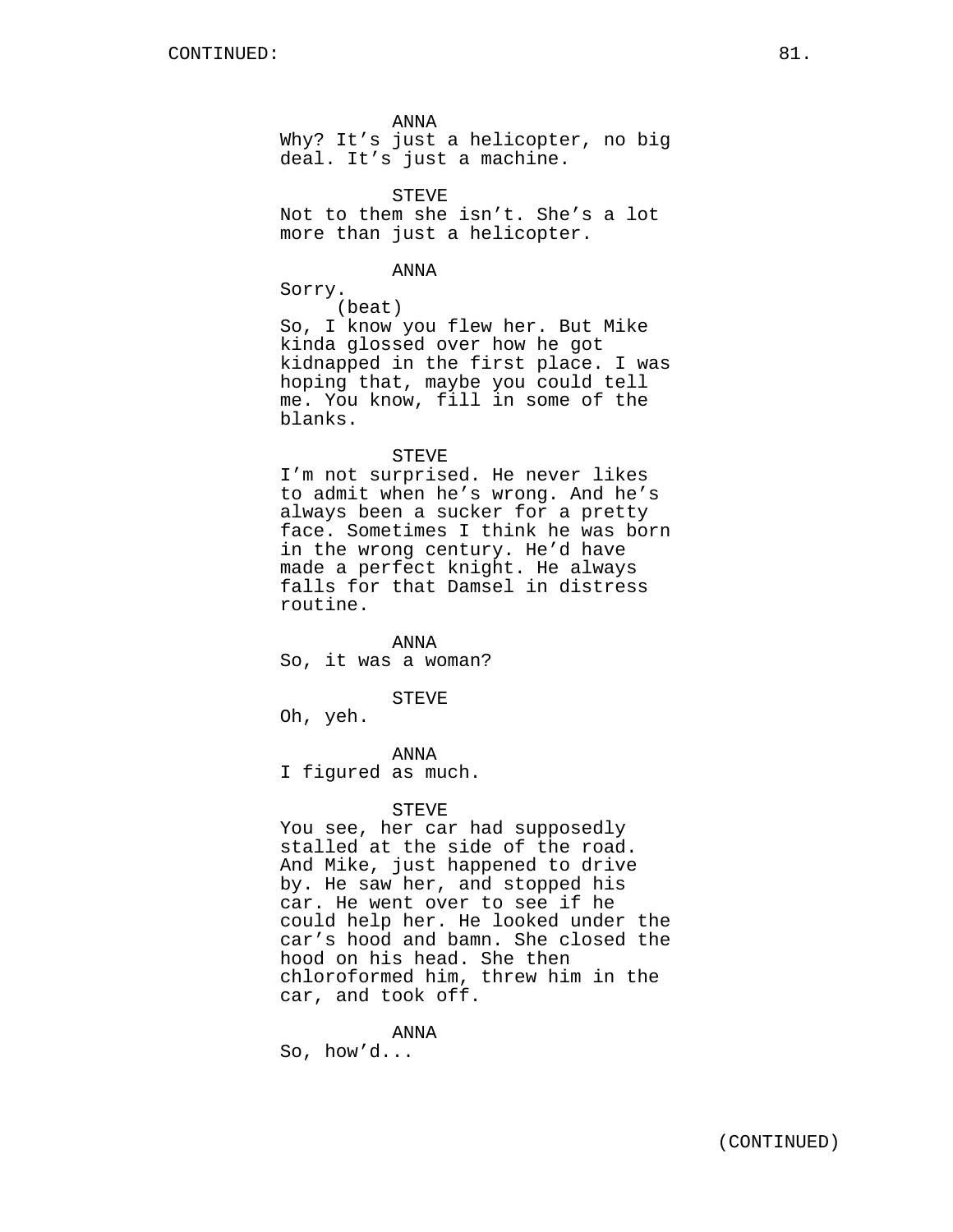STEVE How'd I get involved?

ANNA

(nod) Yeh.

STEVE

Well, St. John was unreachable. No one knew where he'd gone. Or when he'd be back. Jason knew that I used to work for the government, and had the proper clearance, so... he called and asked me to help them. So, I did. And I think you know the story from there.

ANNA looks over at the game and MIKE.

ANNA One more question.

STEVE

Shoot.

ANNA (turn to Steve) I bet his string of women all visited him while he was cooped up.

> STEVE (laugh)

Funny you should mention that.

ANNA

Oh? How so?

STEVE Well, you see...

ANNA Wait, let me guess... (beat) Every time one came to see him, they left with you.

STEVE What makes you say that?

ANNA Well, when I asked him...

ANNA looks at MIKE then back at STEVE.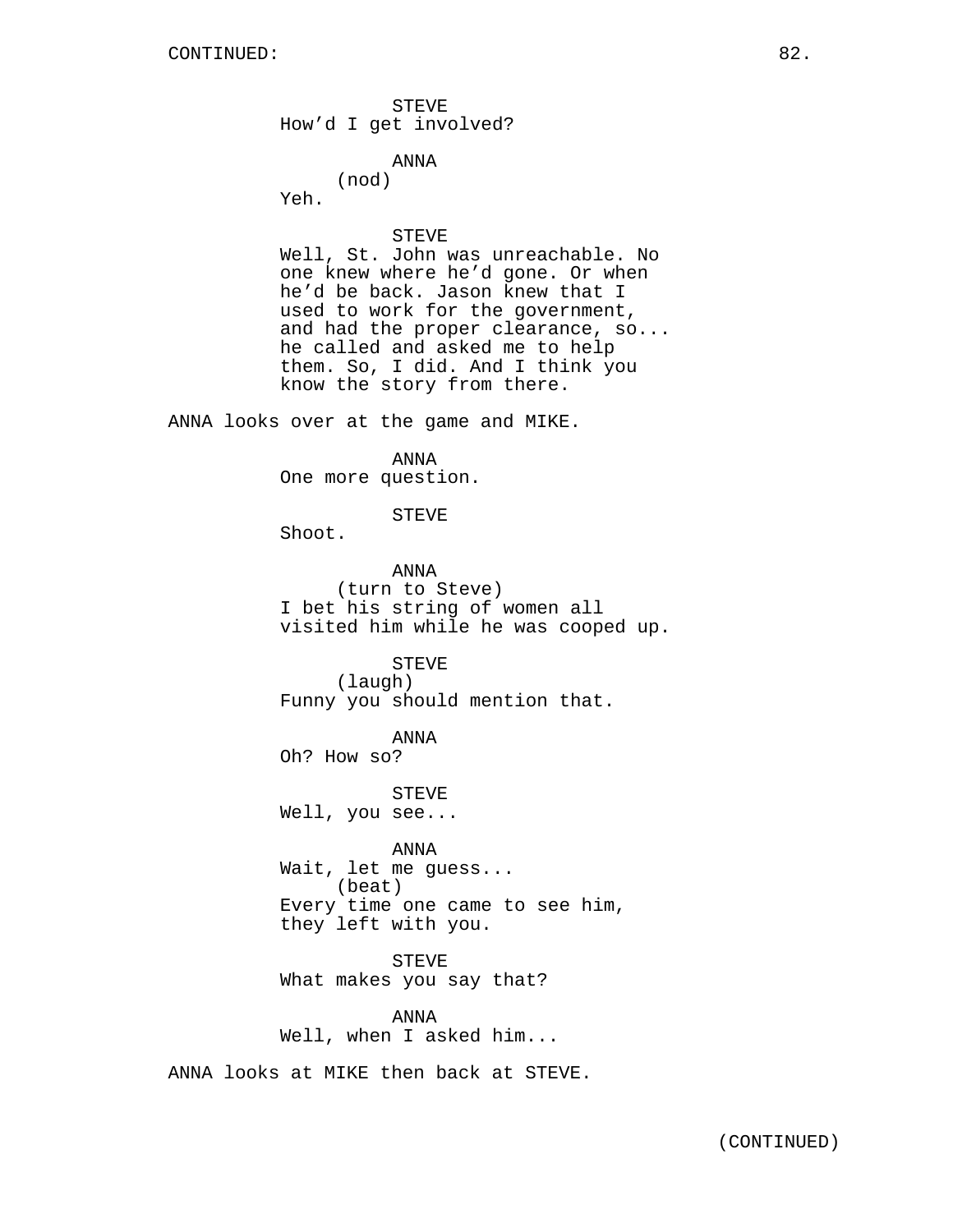ANNA ...about it, he said, and I quote: "I don't even want to get into that." (beat) And, you mentioned that you tend to steal his girlfriends. So, I put 1.25 and 2.75 together.

STEVE raises his eyebrow and looks at her.

ANNA Did I come up with four?

STEVE Yep. On both accounts.

STEVE flashes her a smile. ANNA turns her attention back to the game. She notices that it has just finished. MIKE runs to the table. He is limping a bit.

> STEVE Did you say you are friends with Debbie?

ANNA (look at him) Yes.

STEVE St. John's Debbie?

ANNA

Yes why?

MIKE, a little out of breath, reaches the table.

STEVE

No reason. (look at Mike) That was some workout you got.

ANNA wonders what STEVE was going to say. She looks at MIKE.

ANNA

Who won?

MIKE puffs out his chest, coughs, and looks at her.

MIKE Weren't you watching?

STEVE and ANNA exchange a look.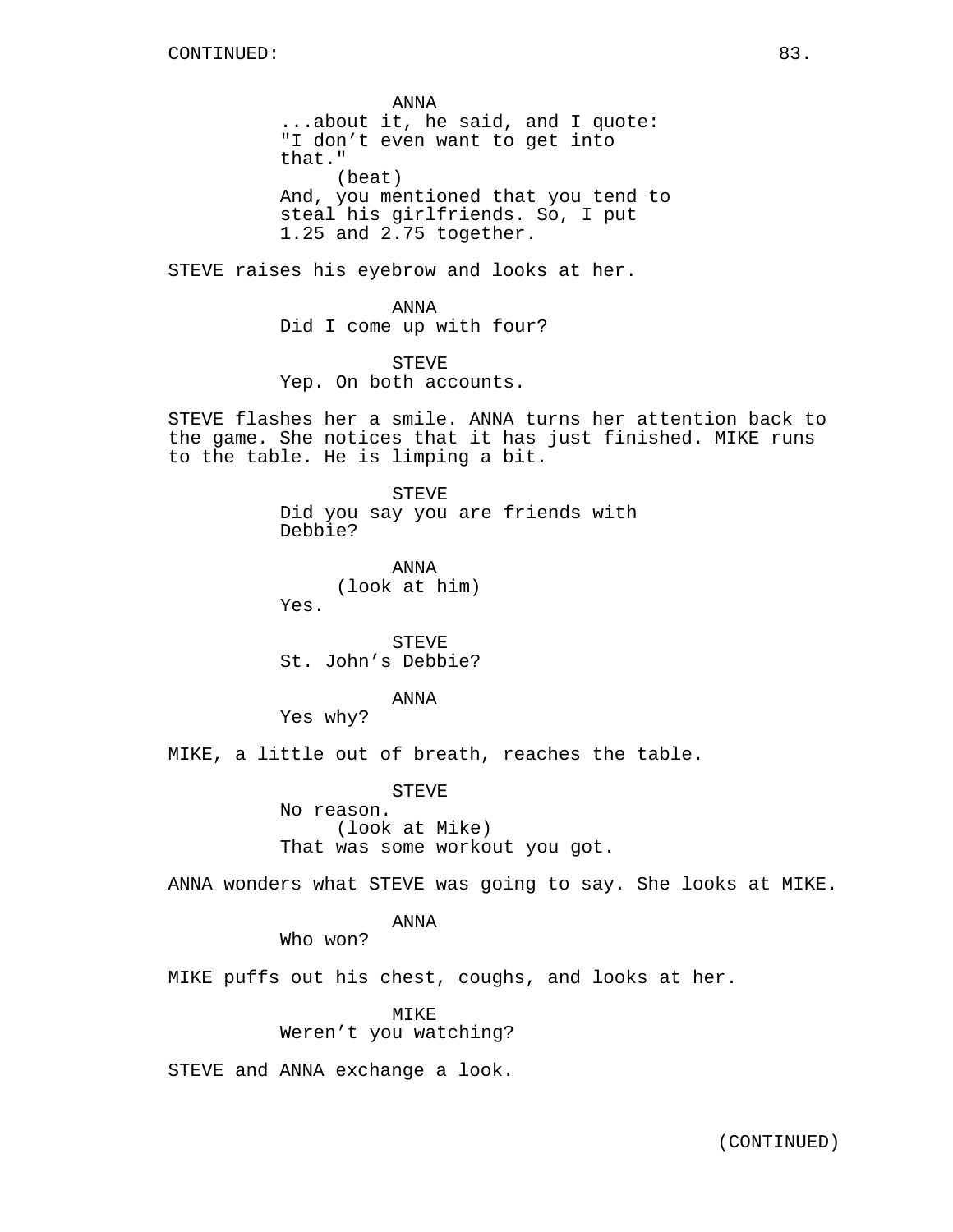MIKE We did! (beat) But, next time... (sit) Next time, I think I'll let you play. And I'll sit back and watch.

ANNA Uh-uh. V-ball ain't my game.

MIKE What is, hockey?

ANNA No. I like badminton and baseball more than hockey.

STEVE Baseball. I remember, in the war, how we use to play baseball, between missions. Made a lot of friends then. Lost a lot of them too.

ANNA places a hand on STEVE's shoulder.

ANNA

I'm sorry.

All is quiet for a few seconds.

MIKE

Hey, what do ya say we have some of your world famous River-Burgers, eh Uncle Steve?

STEVE I wouldn't call them world famous. Maybe Continental famous, but...

All laugh. STEVE and MIKE start to rummage through the picnic basket. MIKE takes the meat out, and looks at ANNA. STEVE takes the seasonings out of the basket.

MIKE

Why don't you, uh, go for a walk, while we uh, prepare these?

ANNA Oh, I get it. You just don't want me knowing what you're putting in them, right?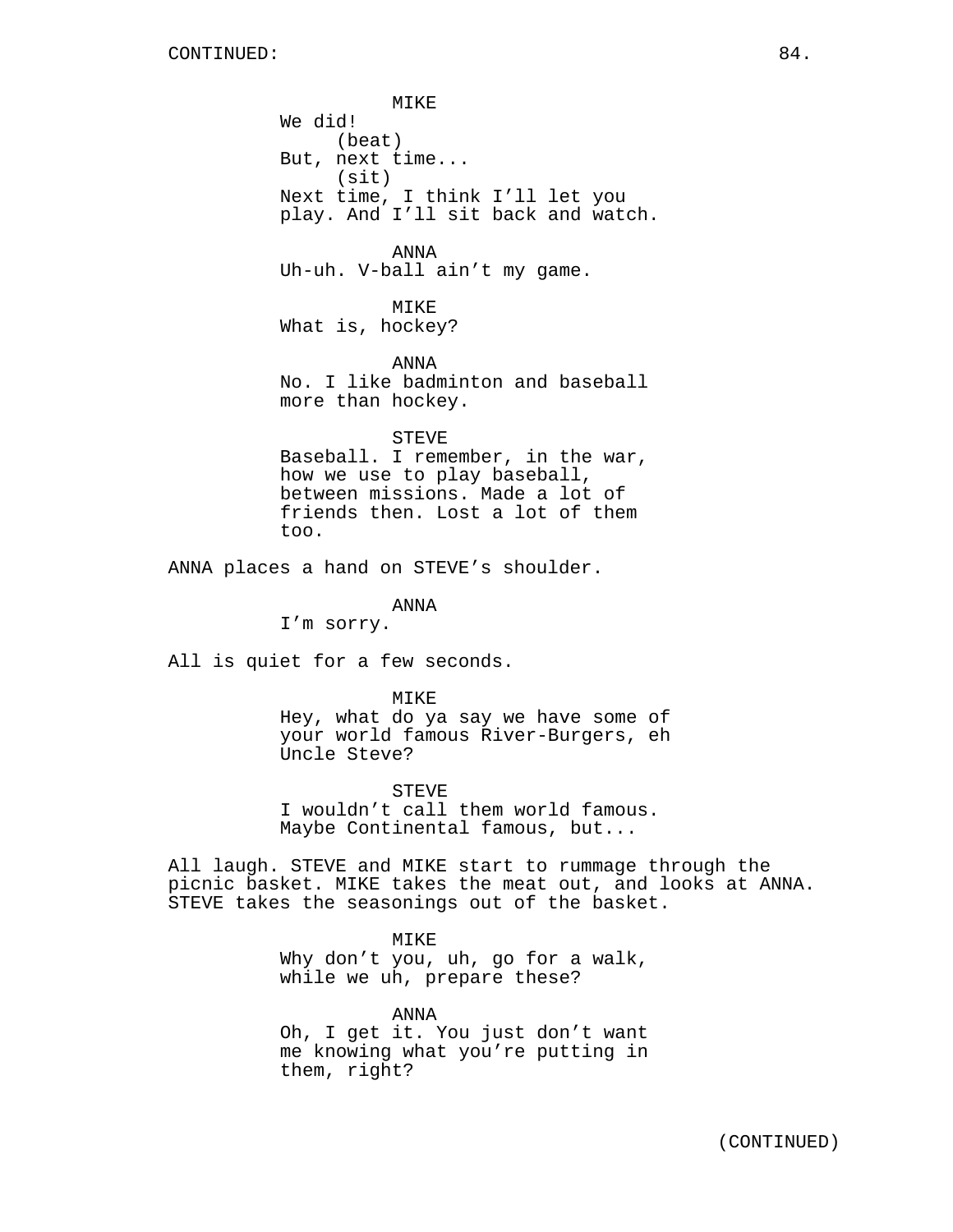MIKE (smile) They should be ready in about half an hour? ANNA (rise) Fine. I know when I'm not wanted. ANNA walks off. MIKE and STEVE start mixing the meat and seasonings together, in the bowl. STEVE (quietly) I'd watch out for that one if I were you, Casanova. She's seems a little... MIKE I know. STEVE She told me that she is friend's with Debbie. MIKE She is. STEVE Don't you think you are asking for trouble? MIKE What do... STEVE Last time we talked, you told me that you were in love with Debbie. MIKE I am. But, we can never be. At least not now. STEVE Mikey, be careful. You are asking for trouble. CUT TO: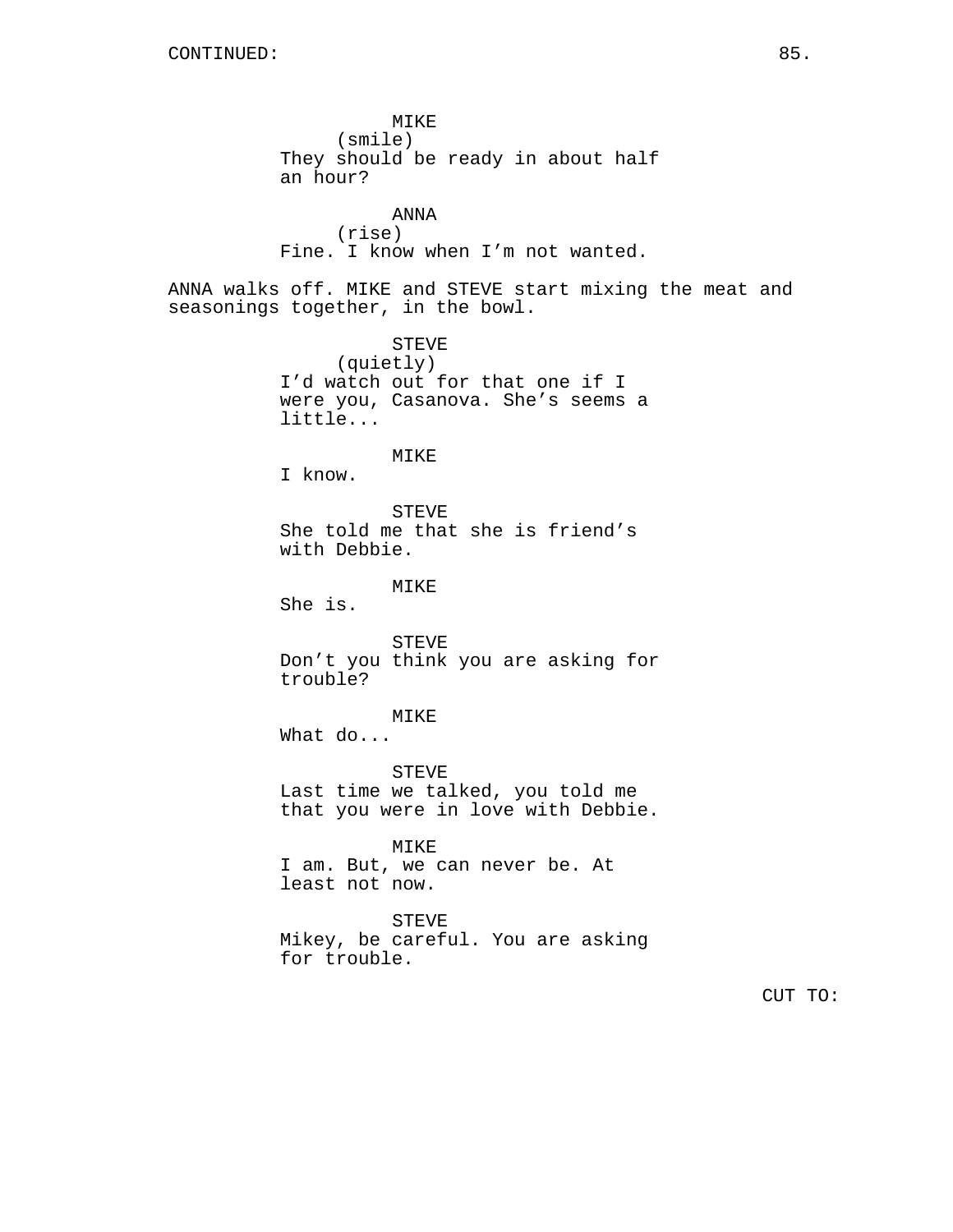## 99 EXT: FOREST PATH 99

ANNA glances at her watch. It reads: 12:30pm. She looks back at MIKE and STEVE. They seem to be deep in discussion over something. She enters the forest. She sets her watch alarm for 12:55pm.

> ANNA Okay. So I have to be back by 1:00. Not a problem.

ANNA walks down the path. After about 2 or 3 minutes, she finds a small stream. She sits by the bank. She dangles her feet in the water, and daydreams. Her mind takes her back to Wonderland.

FADE TO:

100 FLASHBACK (ANNA'S POV) 100

Chapter 5: Scene 79-81.

FADE TO:

101 EXT: FOREST PATH - STREAM 101 201

ANNA's watch is beeping. She stops the alarm, and rises. She walks along the stream for about a minute, then heads back to MIKE and STEVE.

JUMP TO:

102 INT: SANTINI AIR - HANGER (11:50AM MST) 102

JASON, ST. JOHN, JO, and ARKOV, are still trying to pinpoint MALDUKE's location.

> JASON Well, the transcript was no use.

JO We knew that an hour ago. We're re-hashing what we already know.

### JASON

Why don't we just take Airwolf up? You know, do a once over? Run every scan we can, maybe she'll turn up something?

ST. JOHN Sounds like a plan.

JUMP TO: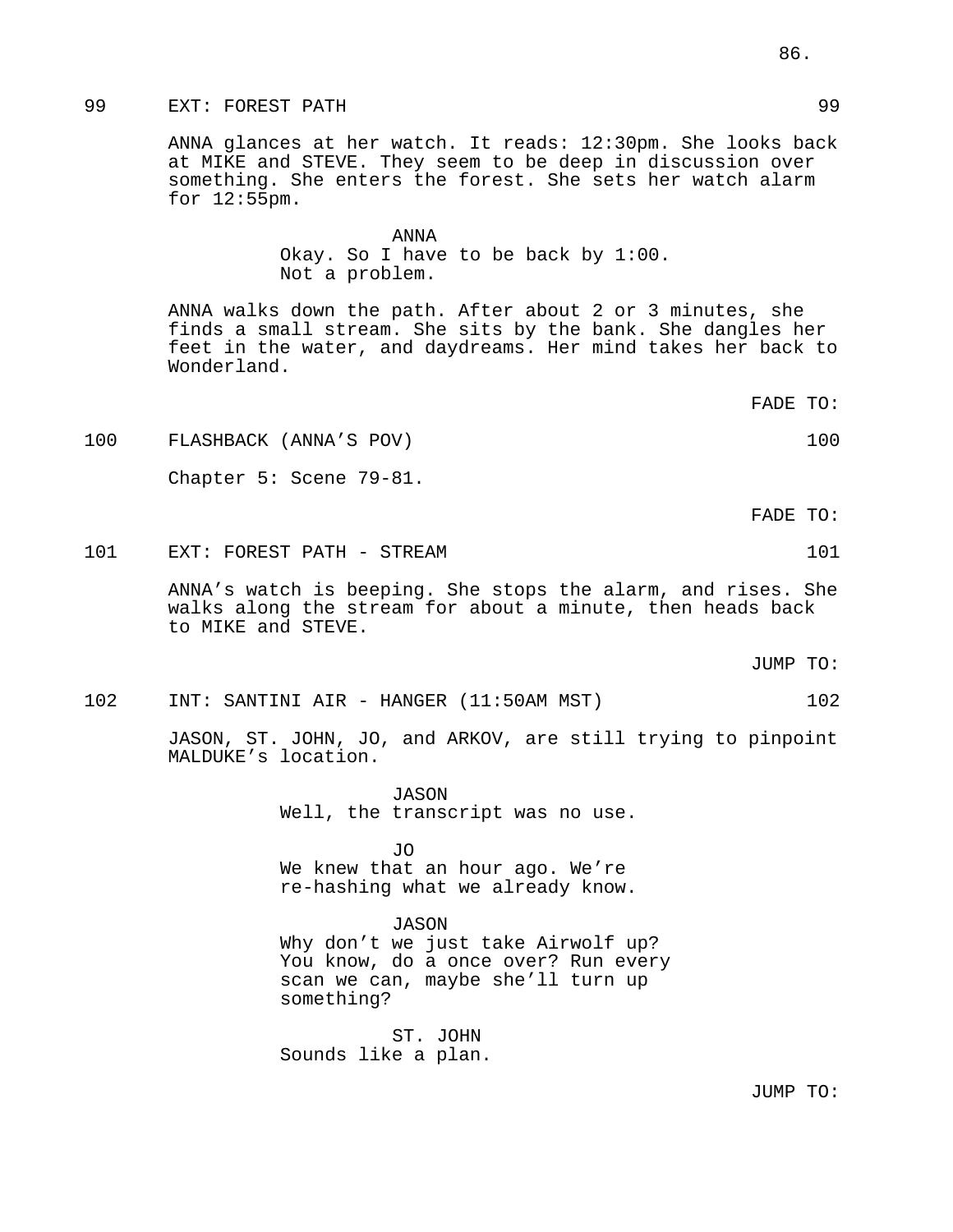103 INT: CABIN - DAYTONA (7:57PM EST) 103

MIKE and ANNA are sitting on the couch. They've just finished watching The Return of The Saint: The Judas Game. They are sharing a bowl of popcorn. The episode's credits are rolling.

ANNA

Now that was very typical. Simon flirting with two women. Although, I liked the line, "I hope the mermaids are friendly" that he said as he was about to dive into the sea. (turn to Mike) What did you think?

## MIKE (think) Well, on the whole, it was pretty good, but those 70s fashions, ugh!

ANNA laughs, and the next episode starts.

CONTINUE TO:

104 TIME FLIES 104 104

They watch the 8:00 episode, and the 9:00 episode, and the 10:00 episode.

CONTINUE TO:

105 TIME RESUMES (11:00PM) 105

ANNA ejects the tape in VCR1, and inserts a blank T-160 tape into it. ANNA returns to the couch. MIKE notices that she doesn't look well.

> MIKE Hey, are you feeling okay?

ANNA Must have been something I ate.

MIKE

You sure?

ANNA If I still feel like this in the morning, then I'll worry it, okay?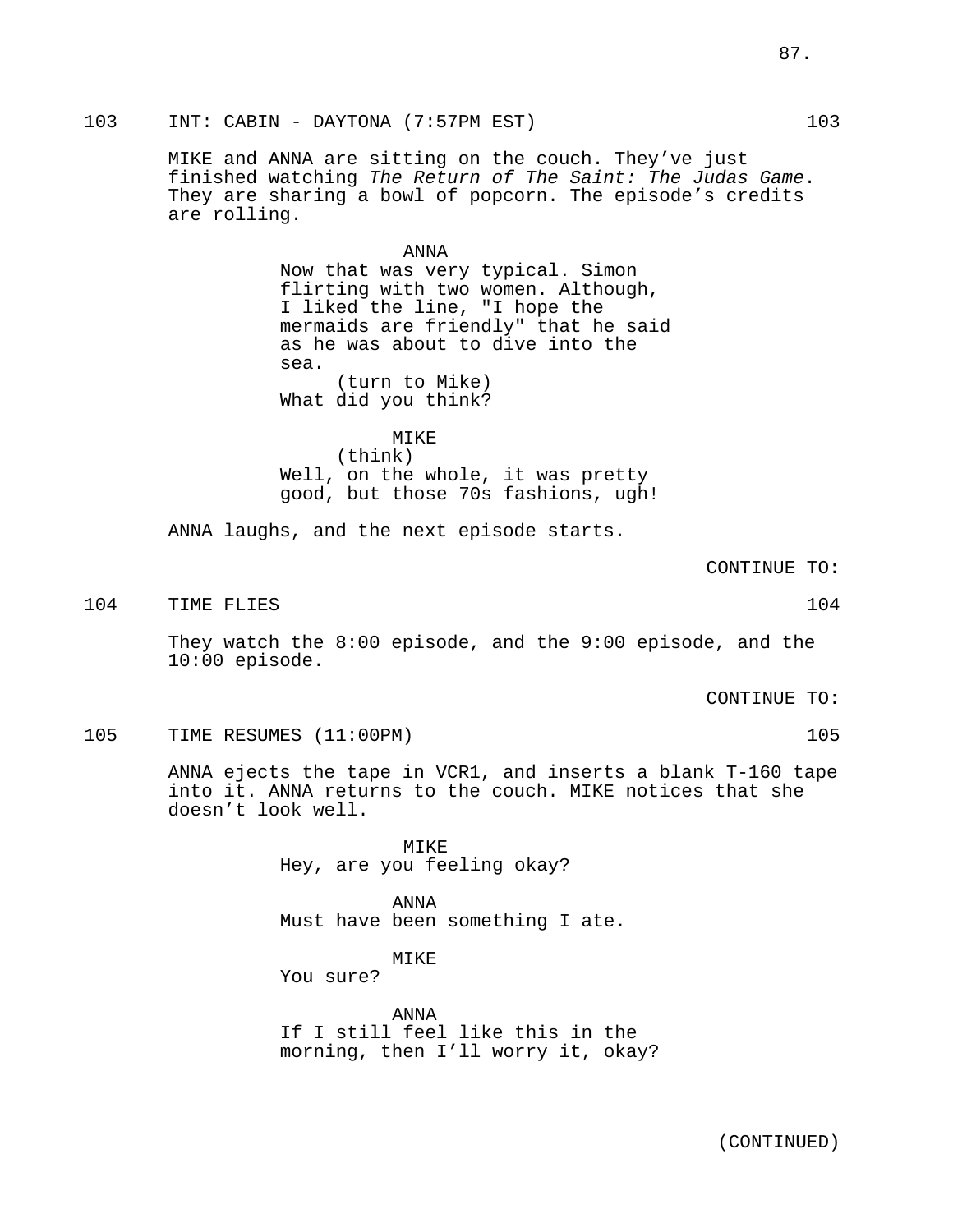O-kay.

ANNA (kiss him) Night Mike.

MIKE

Night.

ANNA rises and goes to her room. MIKE brings the popcorn bowl to the sink. He washes it, dries it, and puts it away. Then he goes to his room.

JUMP TO:

106 EXT: MALDUKE'S BASE - DODGE CITY, KANSAS (9:30PM CST) 106

The camera zooms into the main structure, an abandoned farm house. Behind the farm there are hills -- many, many hills. Directly behind the house, is a chopper.

PAN TO:

107 INT: FARM HOUSE 107 107

The camera focuses on the floor. The trap door is visible. The camera zooms in on the trap door, and goes straight through the floor.

PAN TO:

108 INT: UNDERGROUND BASE - GAME ROOM 108

MALDUKE is sitting in his chair, playing chess. There is a young man cowering in front of him.

YOUNG MAN

I regret to inform you, sir, that, we were unable to enter Santini Air, or the helicopter's secret base. It seems they've installed a new security system which... which we were unable to bypass.

MALDUKE is not happy with this news. He tightens the mechanical hand's grip on a pawn he was moving. The pawn shatters.

> MALDUKE Well, I guess we shall have to pay Mr. Hawke a visit. Won't we?

The young man nods.

(CONTINUED)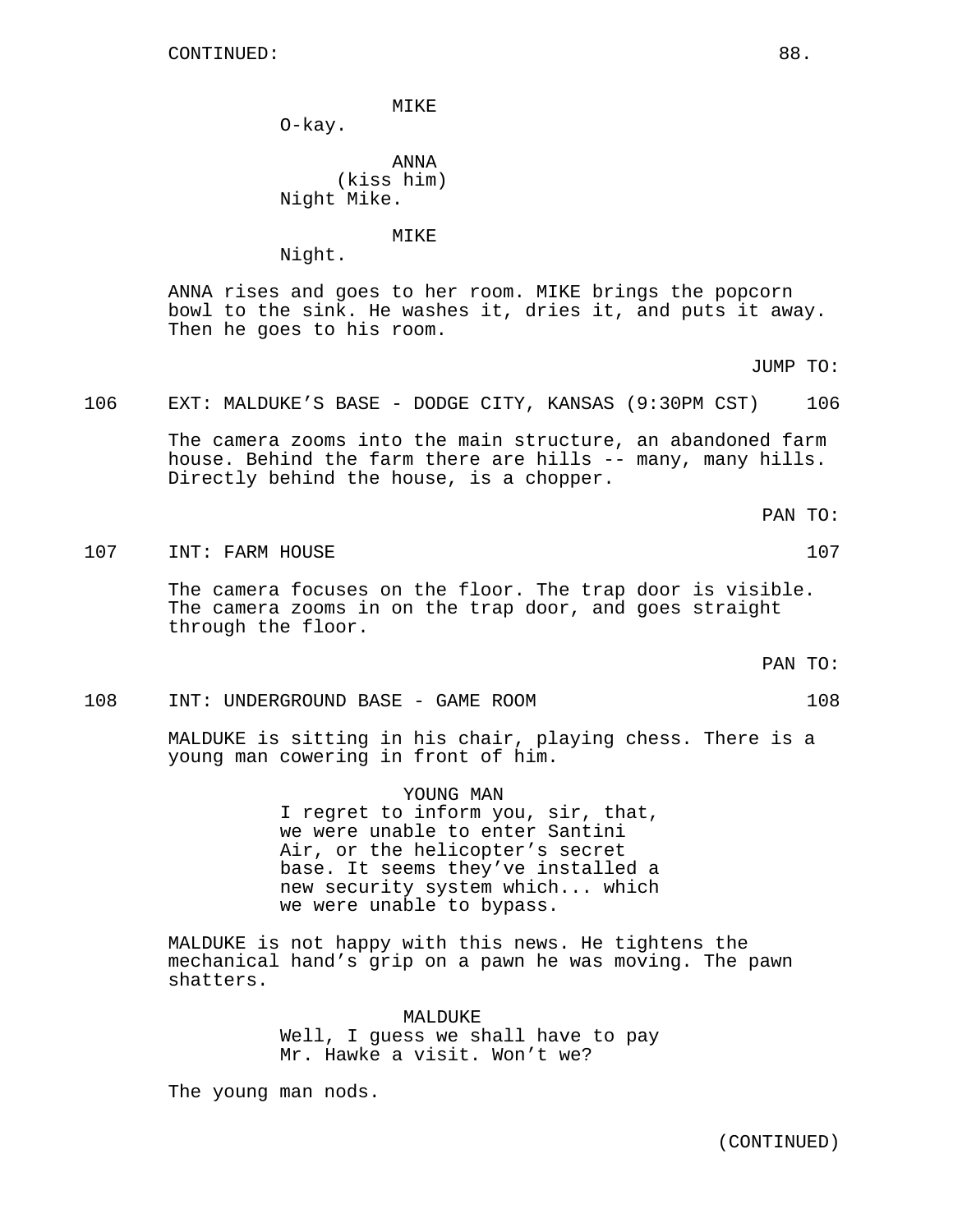MALDUKE Prepare the chopper. We leave in half an hour for Santini Air.

The young man exits. MALDUKE stares at the chess board, and talks to himself.

> MALDUKE And, if you are not there, Mr. Hawke, I shall have to call on you at home.

MALDUKE laughs.

CONTINUE TO:

109 TIME FLIES 109

MALDUKE and three of his men, board the chopper, and take off. They land at Santini Air, at 11:30pm MST. They find it locked up, tight. MALDUKE spots a van, parked outside the hanger. He, and his men, go to the van. They get in, and drive off. They head for ST. JOHN's apartment.

CONTINUE TO:

### **FRIDAY NOVEMBER 26th 1993**

110 INT: ST. JOHN'S BUILDING / EXT: APARTMENT (12:10AM MST) 110

ST. JOHN and DEBBIE are walking down the hall to his apartment. They stop outside his door. He inserts the key in the lock. DEBBIE is standing behind ST. JOHN. She wraps her arms around his waist, and rests her head on his shoulder. She says the following line, as he unlocks the door.

> DEBBIE I enjoyed watching Casablanca on the big screen. It felt different.

ST. JOHN (turn in her arms) I'm glad you liked it.

# DEBBIE

I'm glad you took the night off.

She kisses him. ST. JOHN blindly reaches for the door knob, and opens the door. Then he removes the key from the lock. He walks backwards into the apartment. He reaches for the light switch on the wall, and flips on the lights. (NOTE: He never, for one second, breaks the kiss.)

CONTINUE TO: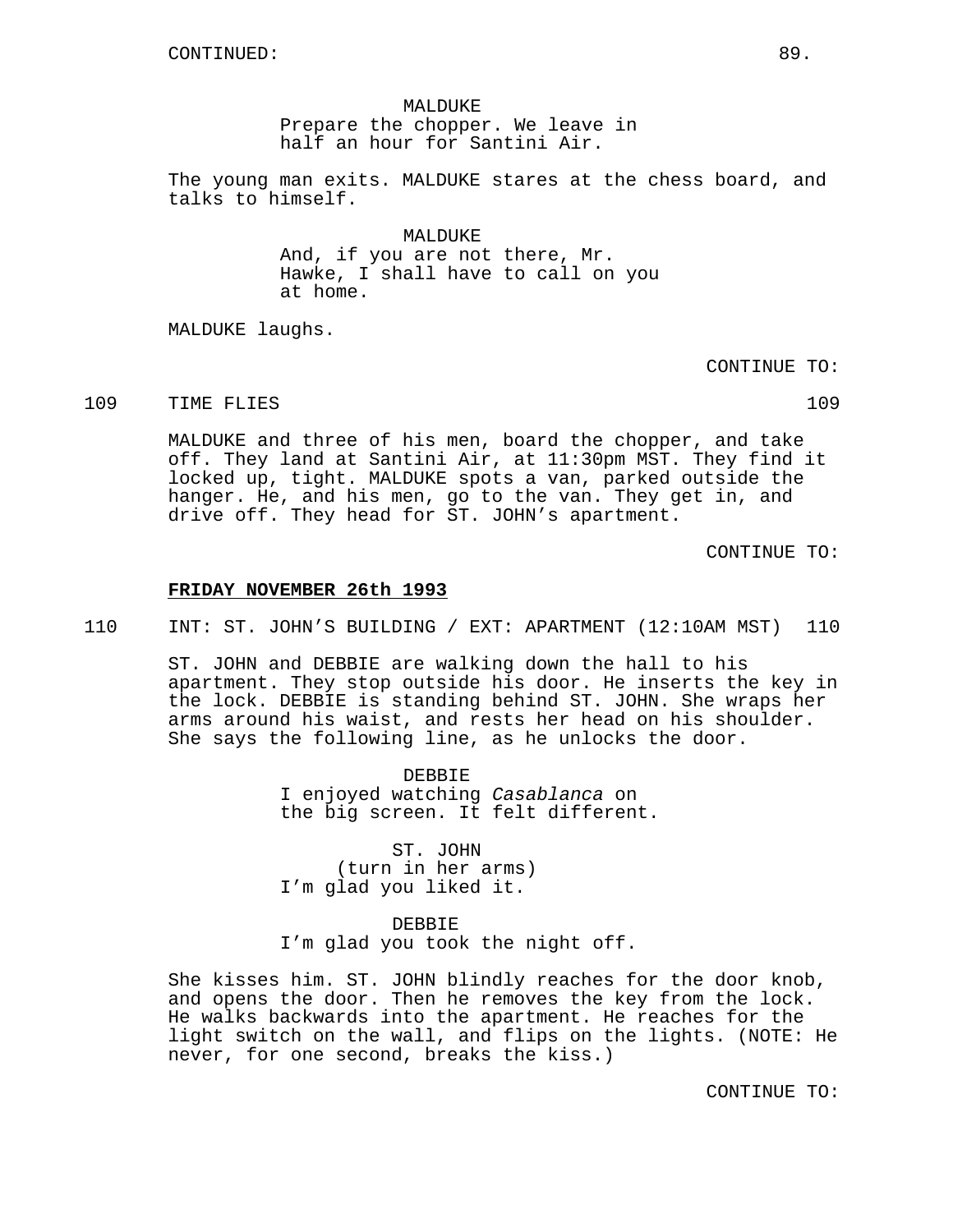111 INT: ST. JOHN'S 111

MALDUKE is sitting on the couch. There are two men, one on either side of ST. JOHN and DEBBIE, with guns raised.

> MALDUKE I hate to break you two up, but...

ST. JOHN breaks the kiss, at the sound of MALDUKE's voice. ST. JOHN turns to face him.

> ST. JOHN (mutter) Malduke.

**MALDUKE** Where are Major Rivers, and Airwolf?

ST. JOHN I don't know.

MALDUKE stands. He removes a small rectangular remote-like device, from his pocket. It kinda resembles a TV remote. Only it has one big red button, instead of a bunch of buttons. It also has a switch on the side. MALDUKE points the remote at ST. JOHN.

> MALDUKE I will ask you one more time, Mr. Hawke. (beat) Where, are, they?

ST. JOHN looks mad. He really, truly, honestly, has no idea, where MIKE is. Or Airwolf for that matter.

> ST. JOHN I told you. I DON'T KNOW!!!!

MALDUKE presses the red button. ST. JOHN raises his hands to his head, in pain, and lets out a scream. He falls to his knees.

### DEBBIE

St. John!

DEBBIE grabs a hold of him. MALDUKE releases the button. DEBBIE helps ST. JOHN up.

> MALDUKE That... was setting one... (flip the side switch) (MORE)

> > (CONTINUED)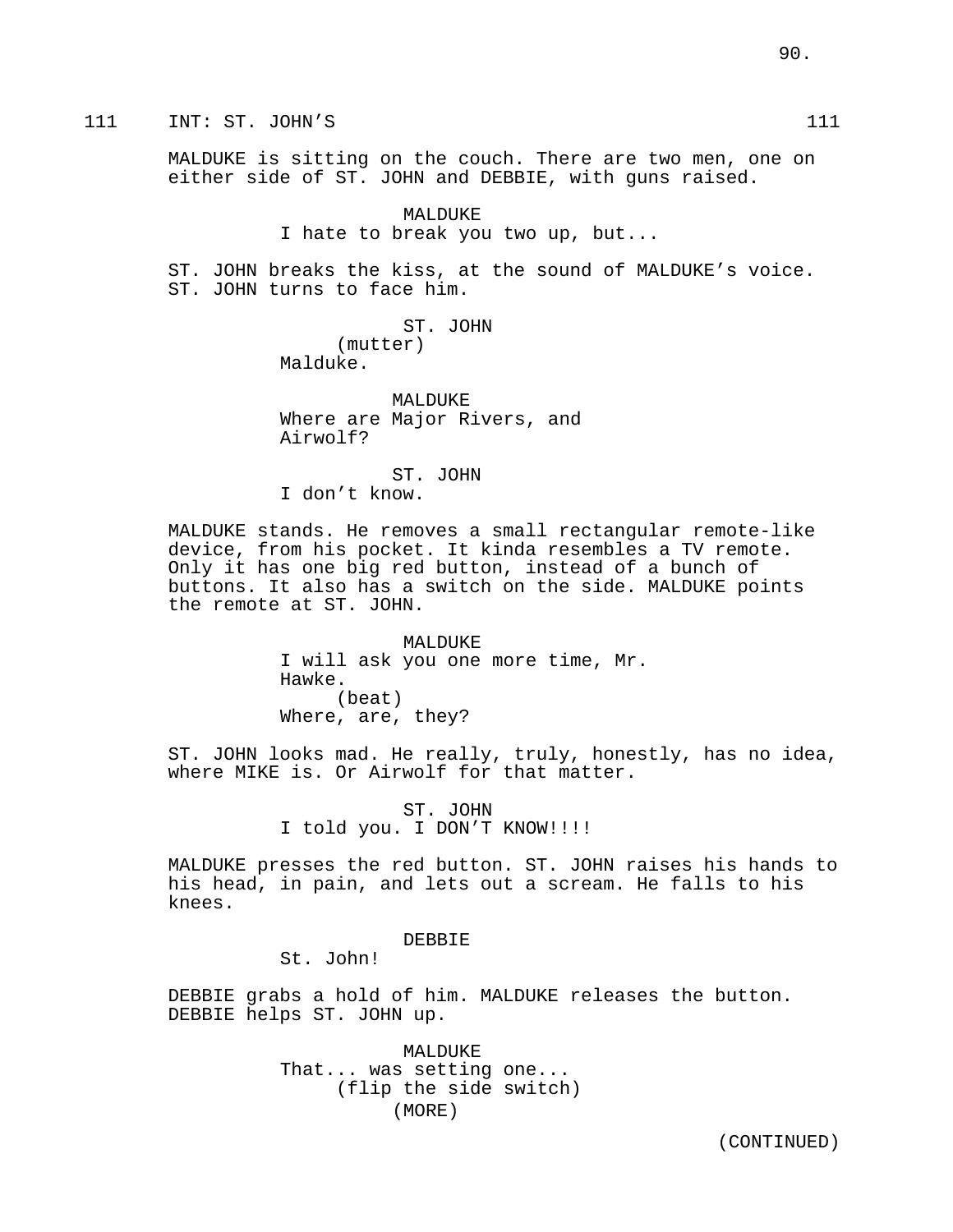MALDUKE (cont'd) Setting 2 is, of course, more severe. (beat) I suggest you talk.

ST. JOHN Look, I'm telling you the truth. I don't know where they are.

MALDUKE (not believing him) Wrong answer, Mr. Hawke.

MALDUKE presses the button again. ST. JOHN raises his hands to his head, and immediately falls to the floor, screaming in pain.

> DEBBIE Stop it, you'll kill him.

DEBBIE kneels beside ST. JOHN and turns to MALDUKE.

DEBBIE He's telling the truth. He doesn't know. But I do.

MALDUKE releases the button. ST. JOHN slumps to the floor, and passes out.

> **DEBBIE** St. John. (beat) Stj, honey. (turn to Malduke) Promise me you'll leave us alone, unharmed, and... (beat) I'll tell you.

MALDUKE considers this, and nods. He puts away the remote. DEBBIE stares at the floor.

> DEBBIE (quietly) You'll find Mike at, at the cabin. In the Florida hills.

MALDUKE And Airwolf?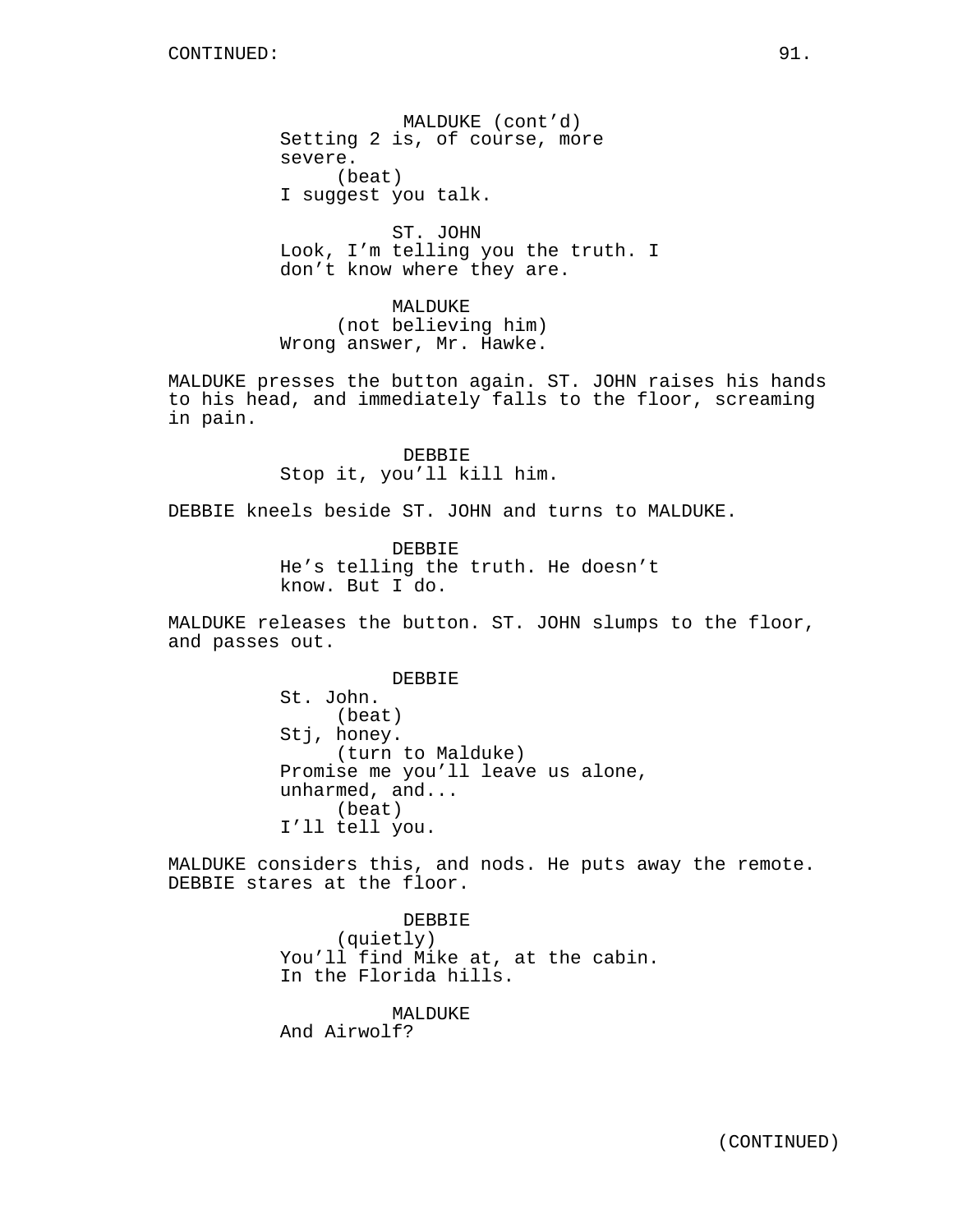DEBBIE She's in the lair. (mutter) I think.

MALDUKE smiles evilly. He turns to the man behind DEBBIE, MAN #1, and gives him a "now" nod. The man grabs DEBBIE and pulls her to her feet.

#### DEBBIE

Wh... but you...

MAN #2 approaches with a syringe full of some clear liquid. DEBBIE doesn't see him coming. DEBBIE struggles with MAN #1.

> DEBBIE You promised... You said... I should have known you wouldn't keep your word. I...

MAN #2 injects her, and she instantly slumps into the arms of MAN #1. MALDUKE looks at MAN #2. MALDUKE points to ST. JOHN.

#### MALDUKE

Take him.

### MAN #2

Yes Malduke.

MAN #2 picks up ST. JOHN. MAN #1 is now holding DEBBIE. She is slumped across his arms. He is carrying her in the same way that one would carry a stack of wood. They exit.

CONTINUE TO:

112 TIME FLIES 112

MALDUKE follows them out. He turns off the light, and closes the door behind him. They walk to the elevator. They exit the building. One of MALDUKE's men, MAN #3, is waiting by the van, smoking a cigarette. He sees them coming, and puts out the cigarette. He opens the van's sliding door, then walks around and gets in the driver's side. MALDUKE reaches the van first, and gets in the passenger's side. MAN #1 and MAN #2, get in the back with ST. JOHN and DEBBIE. MAN #1 closes the door, and they drive off. They reach Santini Air, at 12:47am MST. They exit the van, and board their chopper. They leave Santini Air, at 12:53am MST. They fly to Dodge City. They land at the farm at 4:20am CST. They exit the chopper, and enter the farm house. They go to the trap door. MAN #3 opens the trap door. They descend into the base. They reach the base.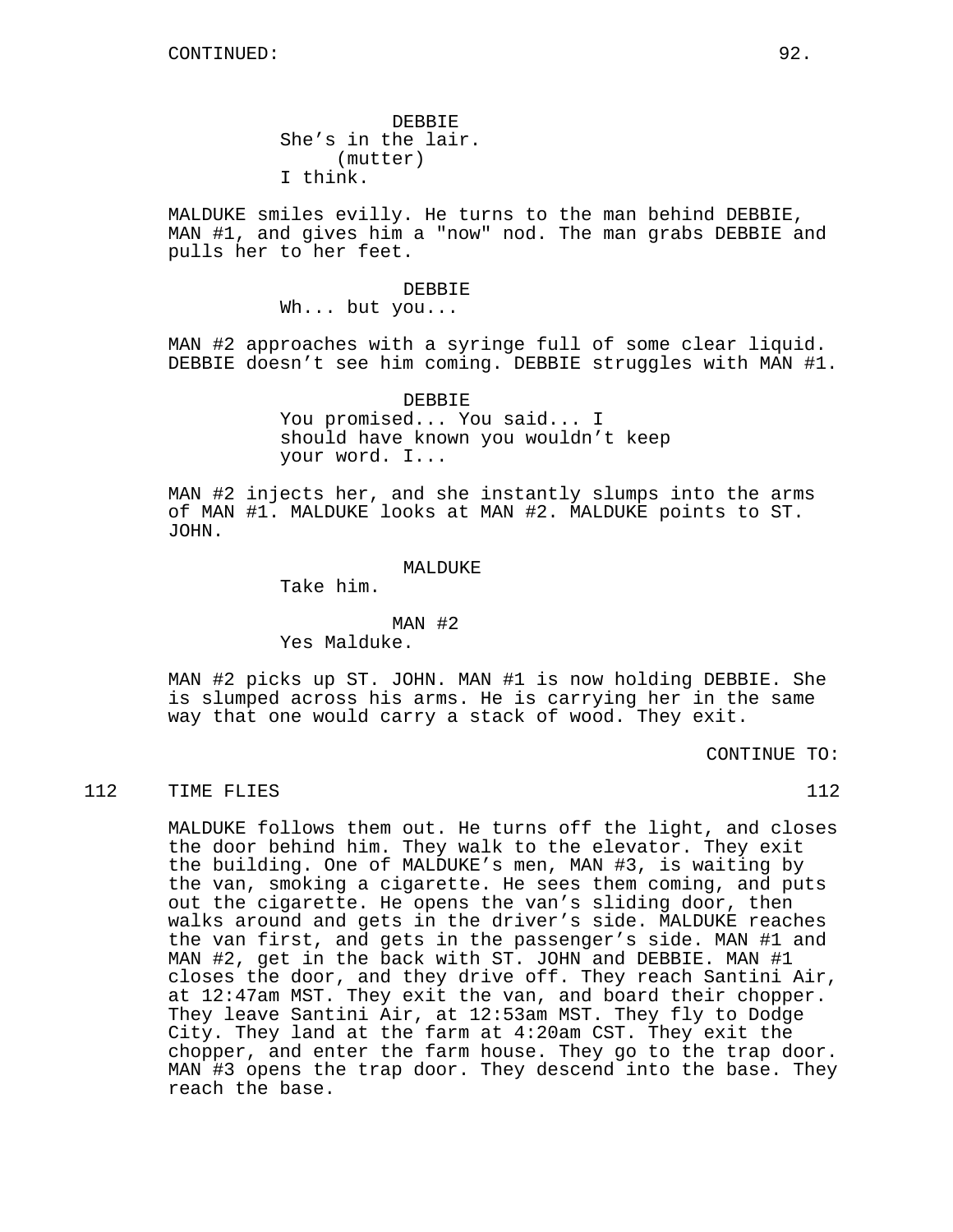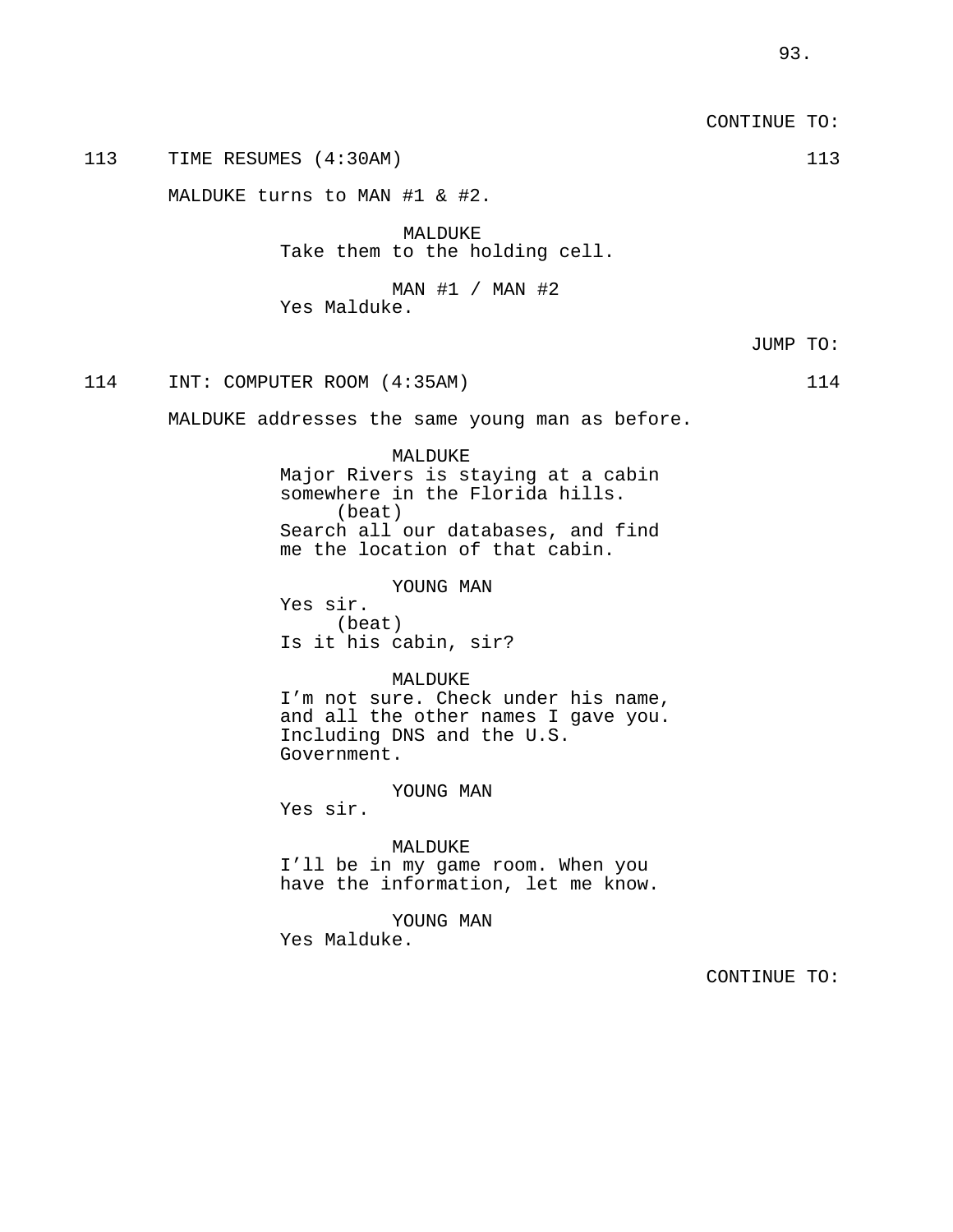## 115 COMPUTER ROOM - TIME FLIES 115

MALDUKE exits the computer room, and goes to his game room. He sits in his chair, and continues his chess game.

### 116 TIME RESUMES (5:00AM) 116

The young man enters the room.

YOUNG MAN Malduke, we have located the cabin.

MALDUKE Good. Where is it?

YOUNG MAN Daytona, sir.

MALDUKE Prepare the chopper. We shall leave immediately.

YOUNG MAN (nod) Yes sir.

The young man exits the room. MALDUKE looks at the board, makes a move, then follows.

CUT TO:

### 117 DREAM SEQUENCE 117

ANNA is bound securely to a chair. A cloth is stuck in her mouth, and another one is tied around it. She is unconscious. In the background, the song Radar Love is blaring from a set of speakers. The speakers are close to her. She wakes up, abruptly. She tries to move, but discovers that she can't. She looks around, and realizes she is tied up. The room, is painted completely white. The roof is white, the floor is white, the walls are white. She squints her eyes, because she is blinded by the glare of the white room. The room, except, for the chair she is tied to, the speakers, and a surveillance camera that is in the corner, is empty. MALDUKE's voice comes over a speaker.

> MALDUKE (VO) I shall turn off the music, if you give me your solemn word that you will not use your telepathic powers.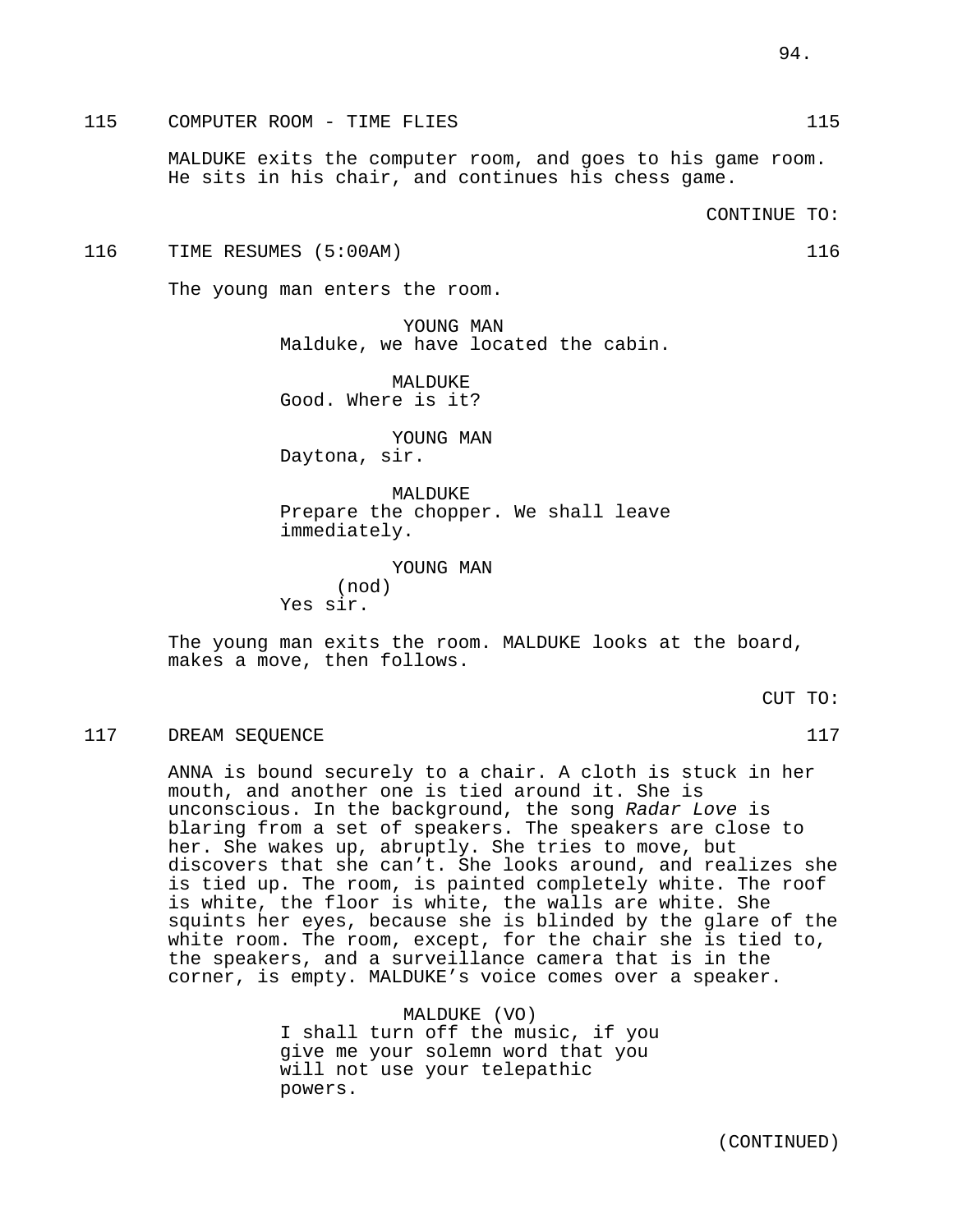(beat) If you agree, nod twice

ANNA nods twice.

### MALDUKE (VO)

Good. It would pain me to have to resort to force. I wish to examine your abilities at a later date... And it would be so much, easier, with a willing volunteer.

ANNA feels a shiver run up her spine.

MALDUKE (VO) I have found that, by using music that the volunteer likes, it is more effective. And, by playing it so loud that it is hard to think, the volunteer can't, no matter how hard he or she tries, send a message. But, if some reason a message did manage to get out, the music is carried along with the message, drowning the message out.

ANNA struggles against her bonds and...

FADE TO:

118 INT: CABIN - DAYTONA - ANNA'S ROOM (7:30AM EST) 118

...awakens to the sound of Radar Love ending, on the alarm radio. She turns off the radio, and grabs her robe. She puts on the robe, rises from the bed, and exits the room.

CONTINUE TO:

119 INT: CABIN - MAIN ROOM 119

ANNA goes to the kitchen, and makes herself a cup of tea. She is so "out-of-it" that she doesn't hear MIKE approach. MIKE puts a hand on her shoulder. She jumps, and screams. MIKE backs away.

MIKE : Hey, easy. It's me, Mike, remember?

ANNA relaxes.

MIKE You want to tell me what's spooking you so much?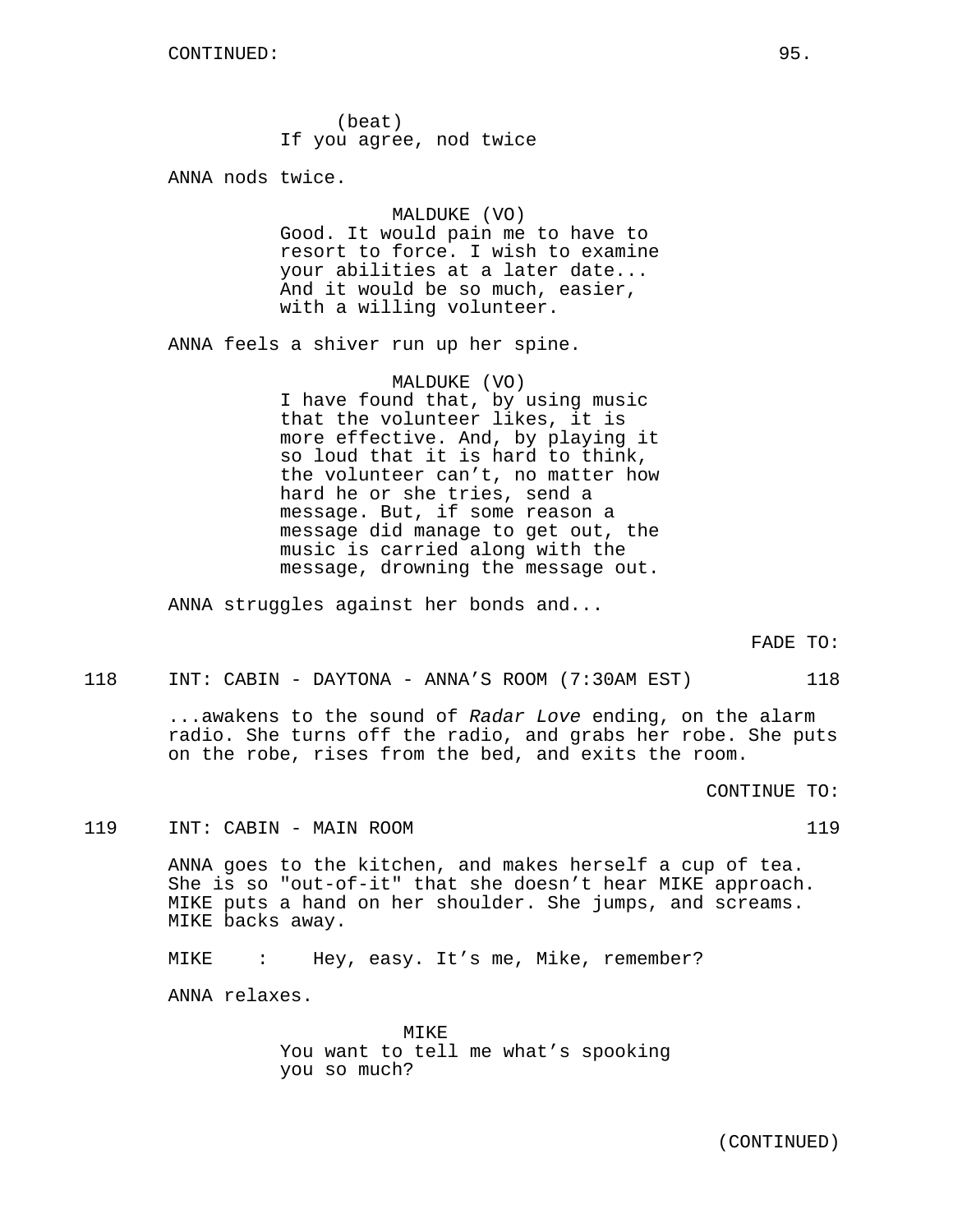ANNA I.. I need some time to think. (beat) I'm gonna go have a shower. Then, over breakfast, I'll tell you. Okay?

MIKE

ANNA walks off. MIKE watches her walk to the bathroom, and close the door. He wonders if it's something he's done that's making her so jumpy.

120 EXT: AIRFIELD - DAYTONA (10:45AM) 120

O-kay.

MALDUKE's helicopter lands. There is a car waiting for him. MALDUKE and two of his men enter the car. The car drives off. It passes the Cessna Plane on the way out. The car heads for the cabin.

CUT TO:

121 INT: DENNY'S RESTAURANT (11:00AM) 121

ANNA and MIKE are finishing off their breakfasts. ANNA has just finished telling MIKE about her nightmare of MALDUKE.

> ANNA So. Now you know.

MIKE (put hand on hers) Hey, that's only normal after what you've been through.) (beat) Besides, I'm sure we won't be seeing him for a while.

ANNA You're probably right.

MIKE (smile) Of course I'm right. (let go of her hand) C'mon, let's get out here. I just got a terrific idea.

They rise from the table. MIKE pays the bill, and they leave.

CUT TO: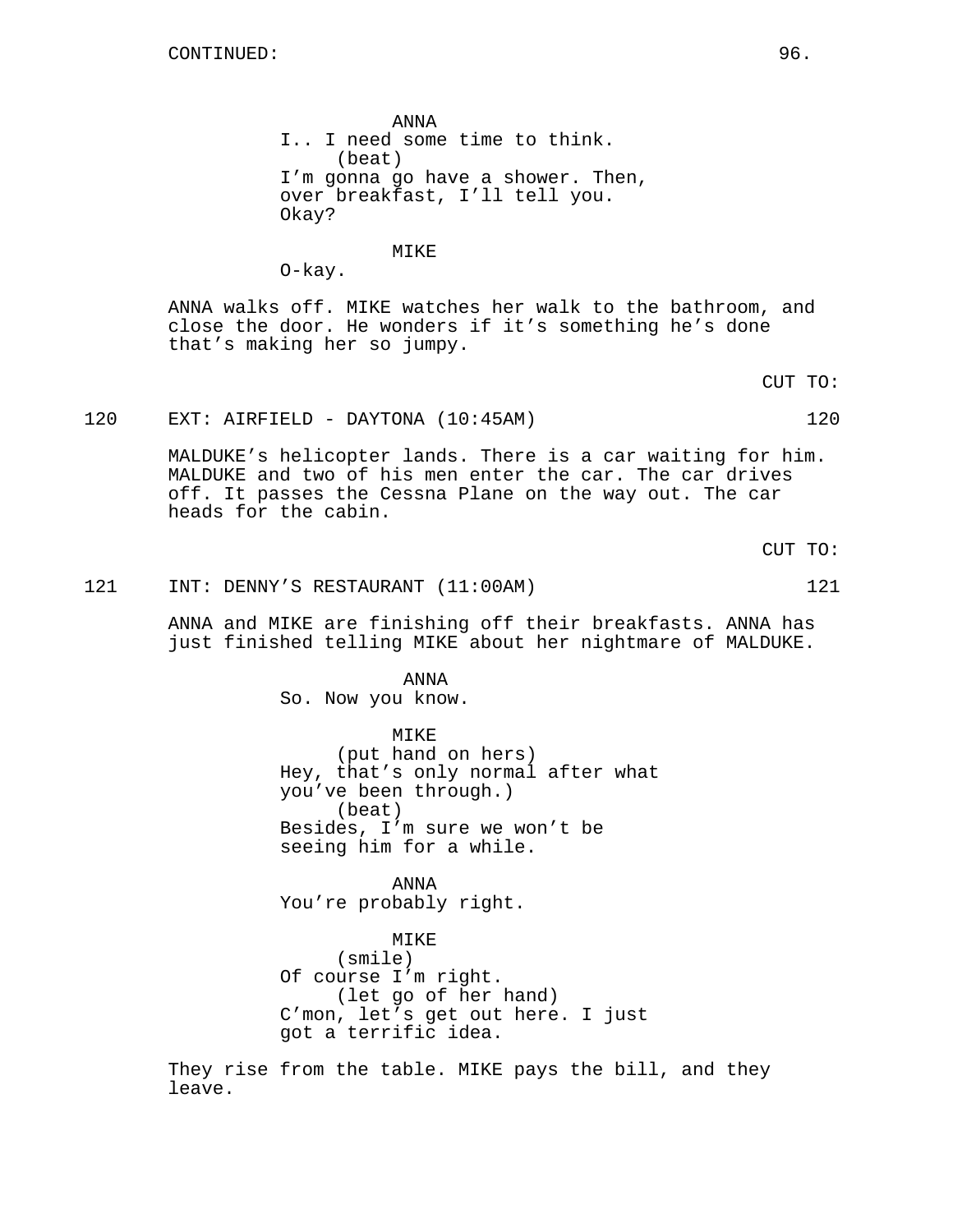|     |          |                                                                                                                                                                                                                             | CONTINUE TO: |     |
|-----|----------|-----------------------------------------------------------------------------------------------------------------------------------------------------------------------------------------------------------------------------|--------------|-----|
| 122 |          | EXT: DENNY'S - PARKING LOT                                                                                                                                                                                                  |              | 122 |
|     |          | They exit the restaurant, and head for the car.                                                                                                                                                                             |              |     |
|     |          |                                                                                                                                                                                                                             | CONTINUE TO: |     |
| 123 | INT: CAR |                                                                                                                                                                                                                             |              | 123 |
|     |          | They enter the car. MIKE starts it, and drives off.                                                                                                                                                                         |              |     |
|     |          | MIKE<br>I know the perfect place for a<br>picnic.                                                                                                                                                                           |              |     |
|     |          | ANNA<br>But we just                                                                                                                                                                                                         |              |     |
|     |          | MIKE<br>We'll go back to the cabin, fix up<br>a basket, grab some wine, and a<br>blanket or two. Then, when we reach<br>the spot, we can go for a nice long<br>walk. You know<br>(flash a smile)<br>to work up an appetite. |              |     |
|     |          | <b>ANNA</b><br>(smile)<br>Sounds like fun.                                                                                                                                                                                  |              |     |
|     |          |                                                                                                                                                                                                                             | JUMP TO:     |     |
| 124 |          | INT: CABIN                                                                                                                                                                                                                  |              | 124 |
|     |          | ANNA and MIKE enter the cabin. ANNA walks to the kitchen.<br>MIKE leaves the door open. ANNA turns to MIKE.                                                                                                                 |              |     |
|     |          | ANNA<br>What kind of sandwiches do you<br>want?                                                                                                                                                                             |              |     |
|     |          | MIKE<br>Don't worry about that, right now.<br>I'll make some in a minute.                                                                                                                                                   |              |     |

ANNA Gee, how can I ever thank you?

MIKE smiles, put his arms around her, and pulls her close.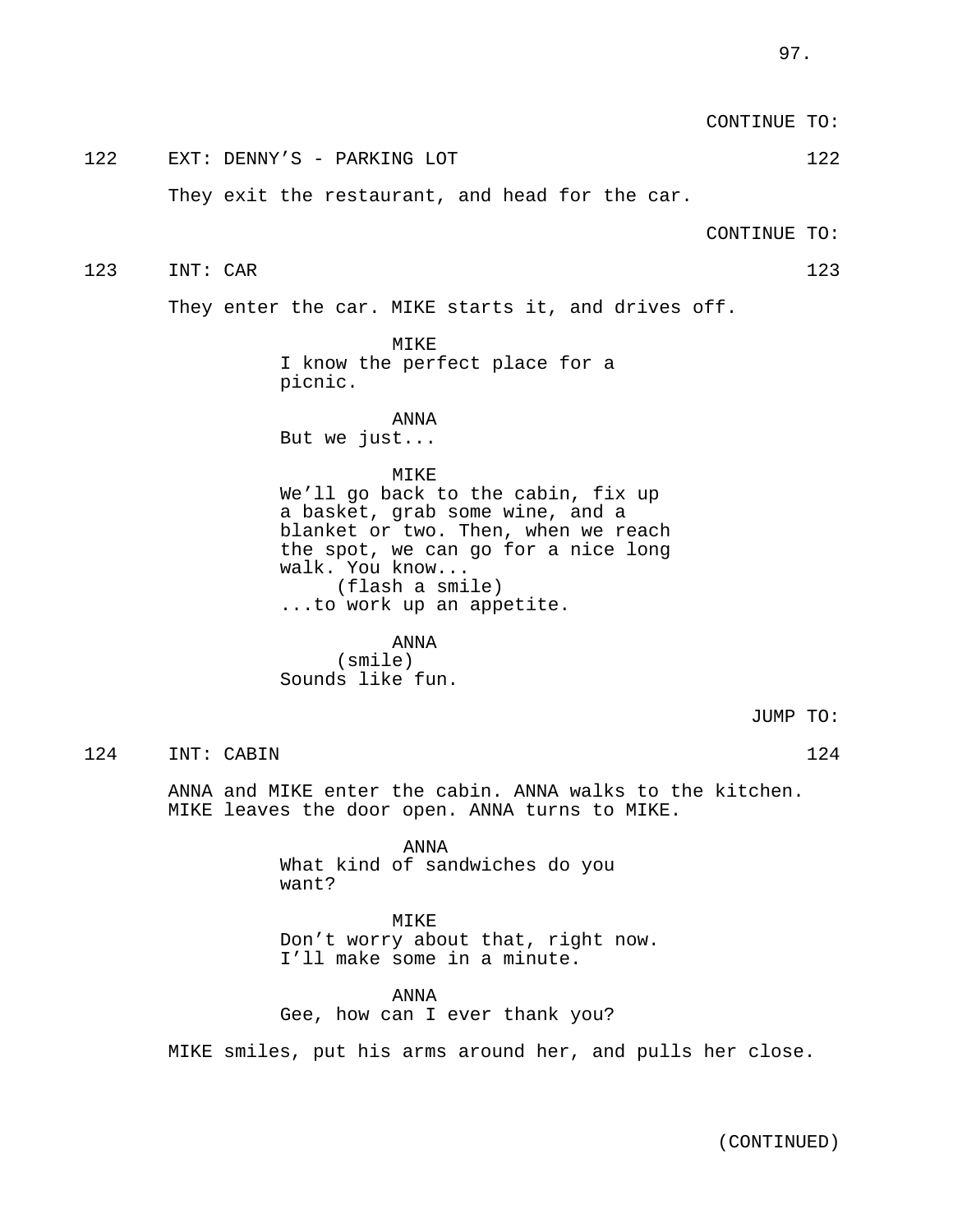MIKE Oh, I'll think of something.

MIKE kisses her. After a few moments, ANNA, hears a noise in the doorway. She opens her eyes to see what it is. Then, she wishes she hadn't. For, standing in the doorway, is MALDUKE. ANNA breaks the kiss.

### ANNA

Ah, Mike?

Hm.

MIKE (kissing her neck)

ANNA pushes him off and points over his shoulder to door. MIKE turns around, letting go of ANNA.

> MIKE Ah, gee, Malduke, not again. (beat) Don't you have anything better to do, than bother us? (beat) I'm on vacation, damn it! I don't have...

MALDUKE Stand quite still, Major. Or, be assured, my men will shoot.

ANNA and MIKE notice, for the first time, the other two men inside the cabin. They are pointing their guns at them.

> MIKE Go ahead. Why don't you just get it over with. I...

MALDUKE (laugh) Not you, Major. (point to Anna) Her.

## MIKE

You know, I really think we should get it written into our contracts, that "there is to be no kidnapping or association, while on vacation" (beat) I really must talk to Jason about that. (beat) (MORE)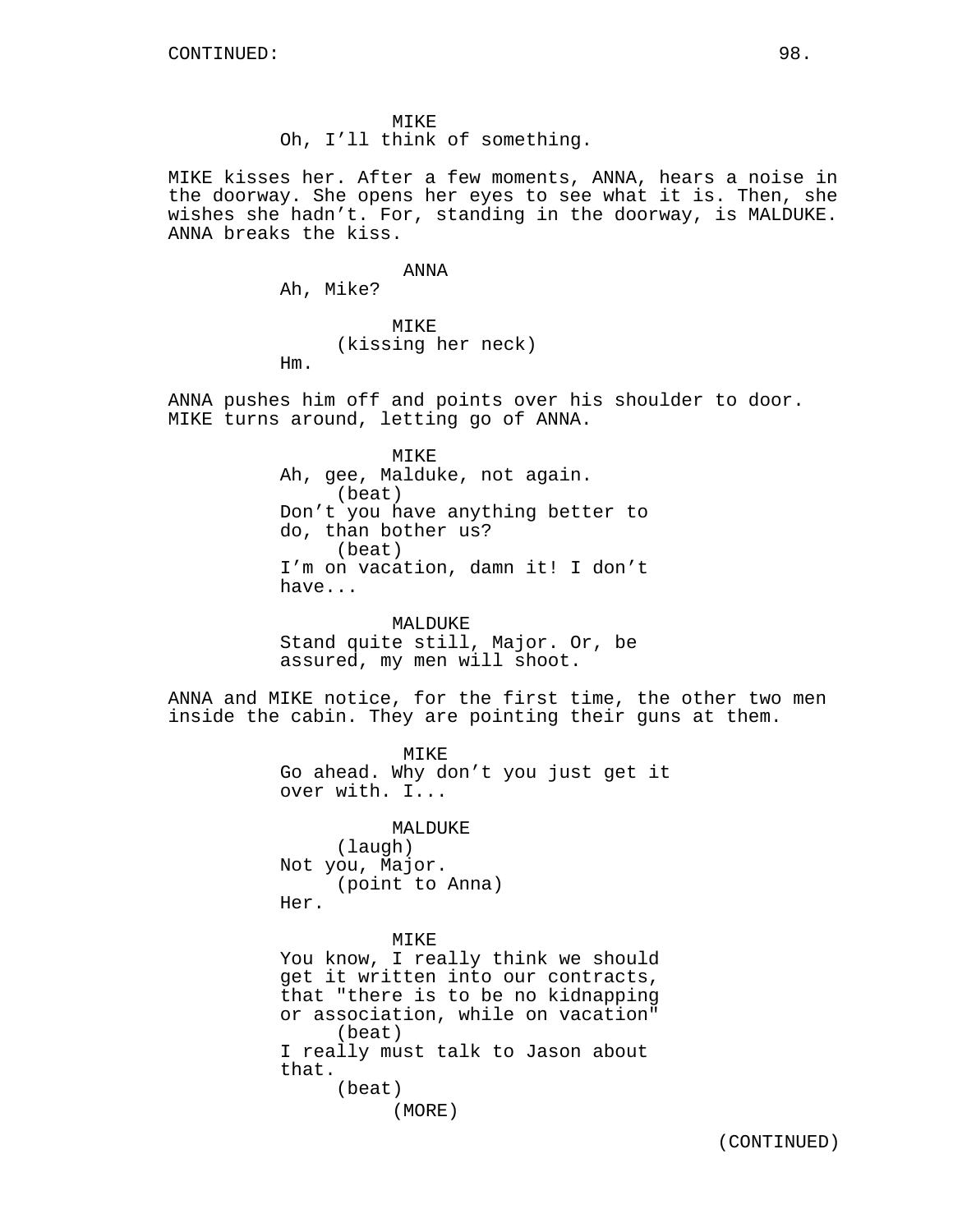MIKE (cont'd) "Sorry bad guy but, I'm on vacation right now. Go away and come back in two weeks. Then I shall go with you. After all, I'll be on company time." (turn to Anna) Do you know how many times this has happened to me?

ANNA opens her mouth to say something.

MIKE Do you? (turn to Malduke and his men) Do you?

MIKE looks back at ANNA. She is shaking her head "no." She has never seen him this mad. And frankly, it's scaring her. She's never seen this side of him.

> MIKE Neither do I. Too many times. And every time...

MALDUKE (yell) Enough, Major! (normal tone) You will do as I say. You and your friend will walk through the door, and advance to my car. I would advise against doing anything foolish.

MIKE shrugs his shoulders, and walks toward the door. ANNA follows. MIKE whispers to her.

> MIKE Get ready to run, once I pass through the door. Make for our car.

> > CONTINUE TO:

## 125 EXT: CABIN 125

MIKE and ANNA exit. MIKE pulls the door closed behind him. They run for their car. MALDUKE's men open the door, and start shooting. ANNA is ahead of MIKE. She turns to see if MIKE is coming. She sees him get hit. He takes a bullet in the left arm. MIKE looks at his arm, and keeps on running.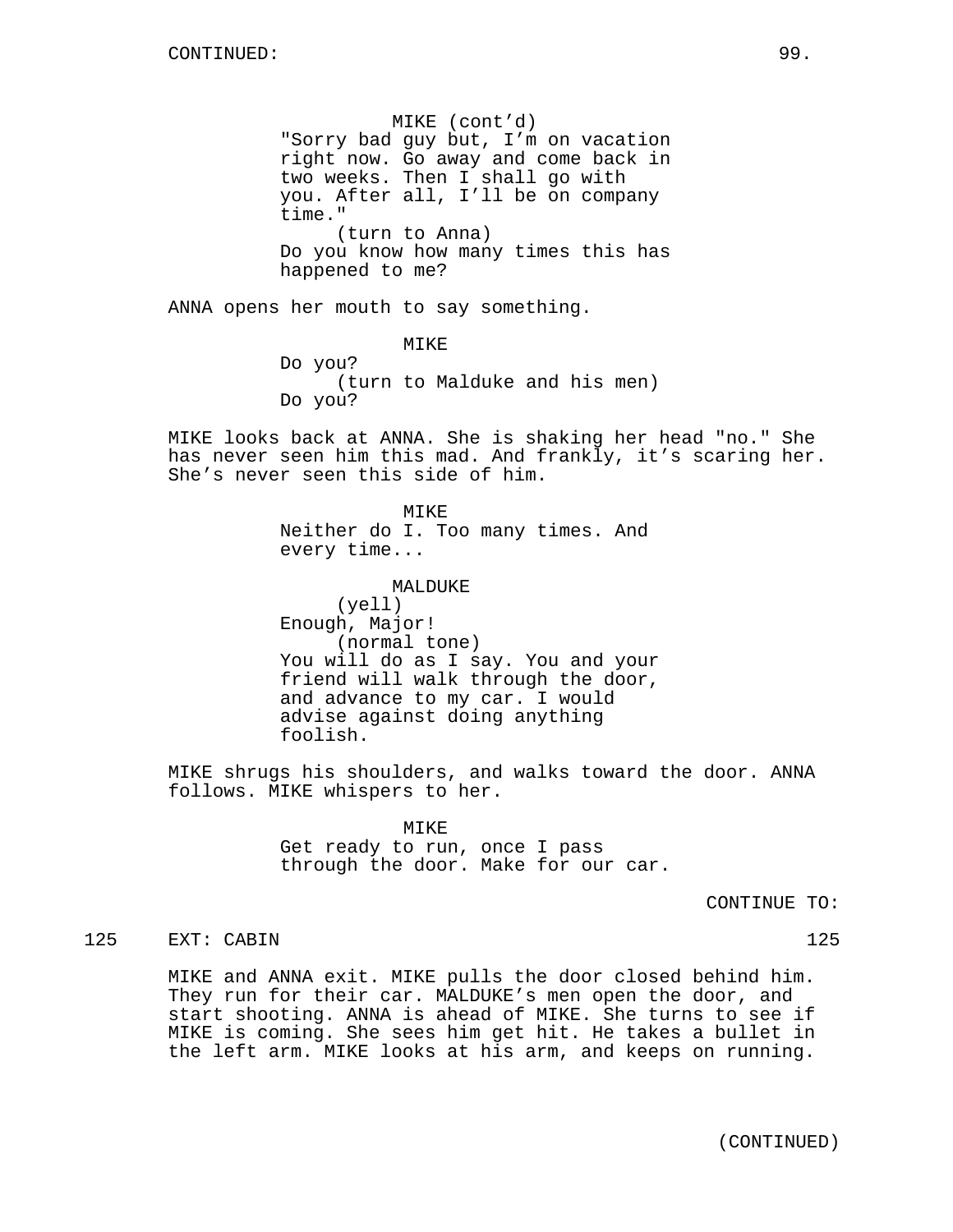MIKE

Damn!

ANNA makes it to the car. She waits for MIKE. MALDUKE yells at his men to stop shooting.

> MALDUKE STOP! I want them alive. Go to the car.

MALDUKE and his men run to their car.

PAN TO:

126 EXT: MIKE'S CAR 126

MIKE reaches the car. ANNA looks at his arm. It is bleeding.

ANNA You've been hit!

MIKE (hand her the keys) Here, you drive.

ANNA

I...

ANNA stops herself. MIKE opens the door, and gets in. ANNA goes to, and gets in, the driver's side.

CONTINUE TO:

127 INT: MIKE'S CAR 127 127

MIKE rips the arm sleeve off his shirt. He ties it around the wound, to stop the bleeding. ANNA puts the key in the ignition, and starts the car. Then she just stares into space. She doesn't know how to drive. And, she doesn't know how to tell MIKE. MIKE looks at her.

> **MTKE** GO! What are you waiting for?

ANNA I... I... Where's drive?

MIKE gives her a "what?" look. She moves the shift, and hits the gas. They fly forward, heading straight for the cabin.

> ANNA Oops. Wrong way.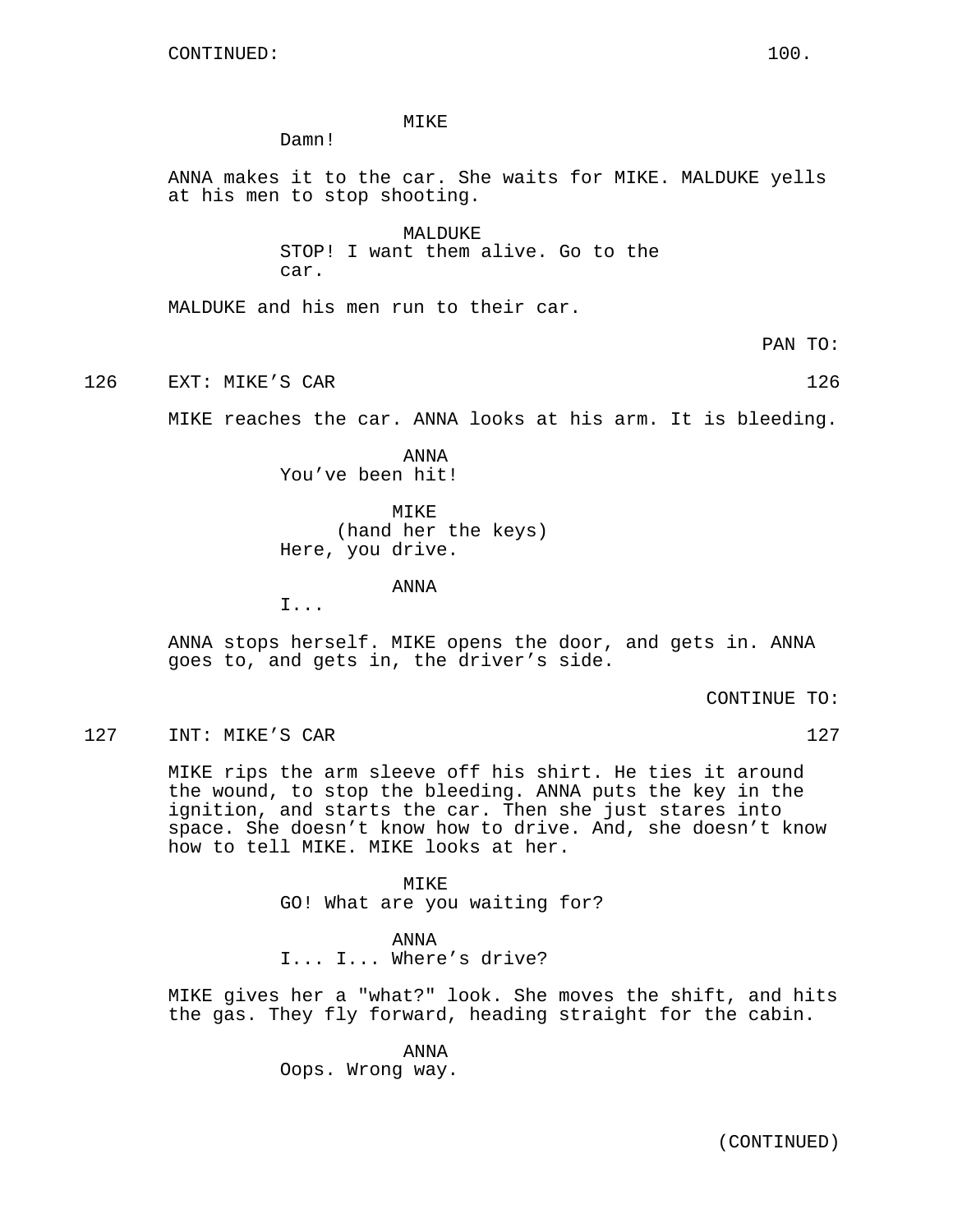ANNA moves the shift down, and they fly backwards. MIKE braces himself. Then, she does a sharp, hard, turn, and moves the shift forward. She races off.

> MTK<sub>E</sub> Damn it! How long have you been driving?

ANNA How long have we been in the car?

MIKE gives her a "you're kidding" look. They reach the road. She makes another sharp turn. MIKE slides again.

> MIKE Geez. You're lucky the road's empty.

ANNA tries to keep the car on their side of the road.

ANNA And you thought we were in trouble before. You ain't seen nothing yet!

ANNA looks in the rear view mirror. She sees MALDUKE's car advancing on them.

ANNA

Damn!

MIKE turns and looks out the back window.

ANNA Hang on, here comes trouble. (beat) Uh, Mike, now would probably be a good time to put on your seat belt.

MIKE tries to put on his seat belt, as ANNA zig-zags all over road. MIKE eventually gets his belt on.

> ANNA What the hell are we suppose to do now?

MIKE leans over, to open the glove compartment, with his right hand. He winces. His left arm is very sore. He opens the glove compartment, and removes his gun.

> MIKE We're gonna try and stop them. (beat) You have those earrings I lent you?

(CONTINUED)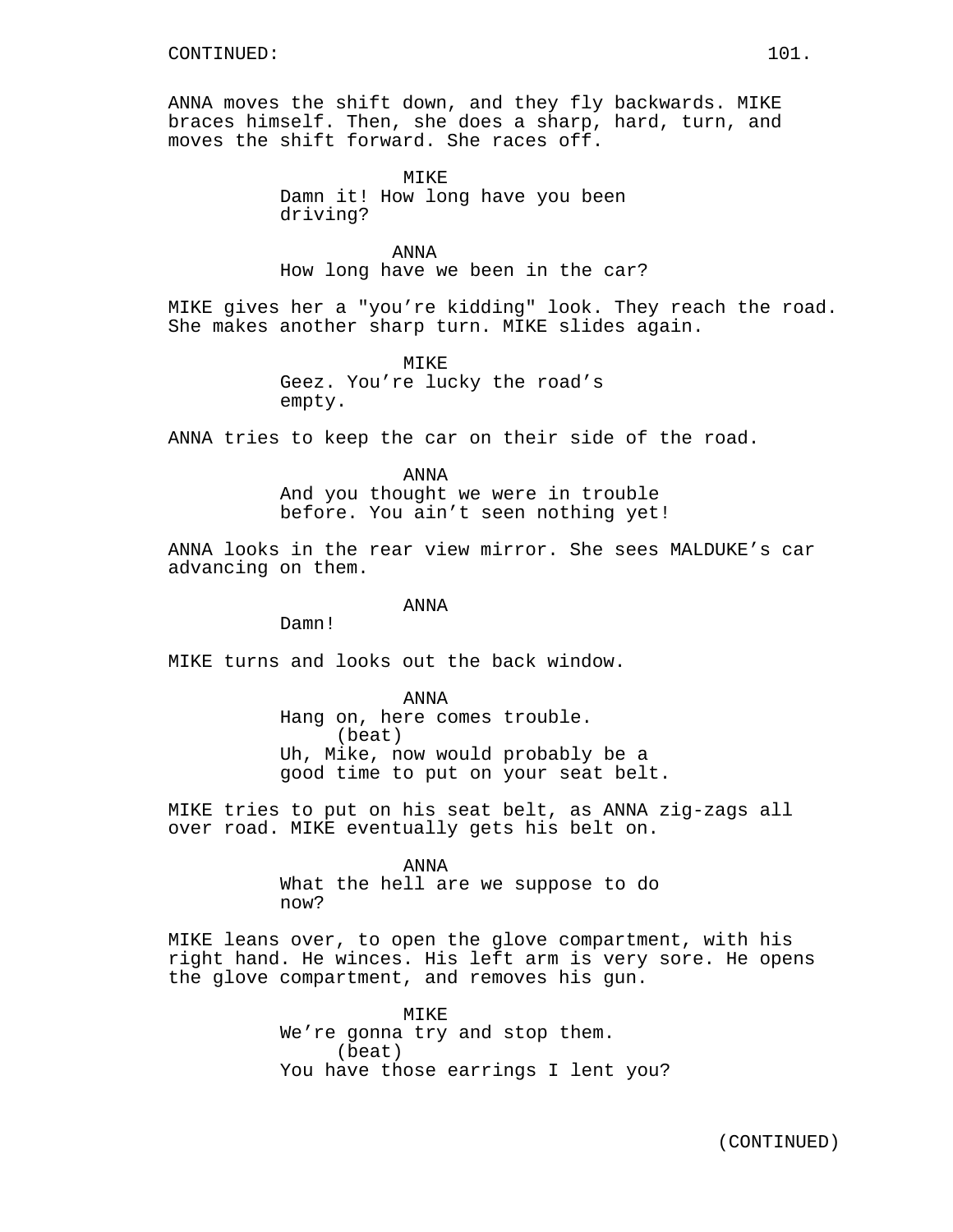ANNA Yeh. Why? MIKE No offense, but, it's only gonna be a matter of time before, before they catch us. Or, run us off the road. Maybe we can call for help? (beat) Where are they? ANNA Who? MIKE The earrings.

ANNA One pair is in my purse, and, I'm wearing the other.

MIKE picks up the purse from the floor. He places his gun on the seat.

> MIKE Ah, Where abouts?

ANNA Middle compartment. Side pocket.

MIKE (rummaging through purse) What do you have in here?

ANNA (think) Walkman, tapes, Swiss army knife, a book, a mirror...

MIKE Pretty scary looking through a purse.

ANNA So don't look.

MIKE

Right.

MIKE finds the earrings. He takes them out. He puts the purse on the floor. MIKE fiddles with the earrings for a few seconds. Then he gives up, and slips the earrings into his pocket.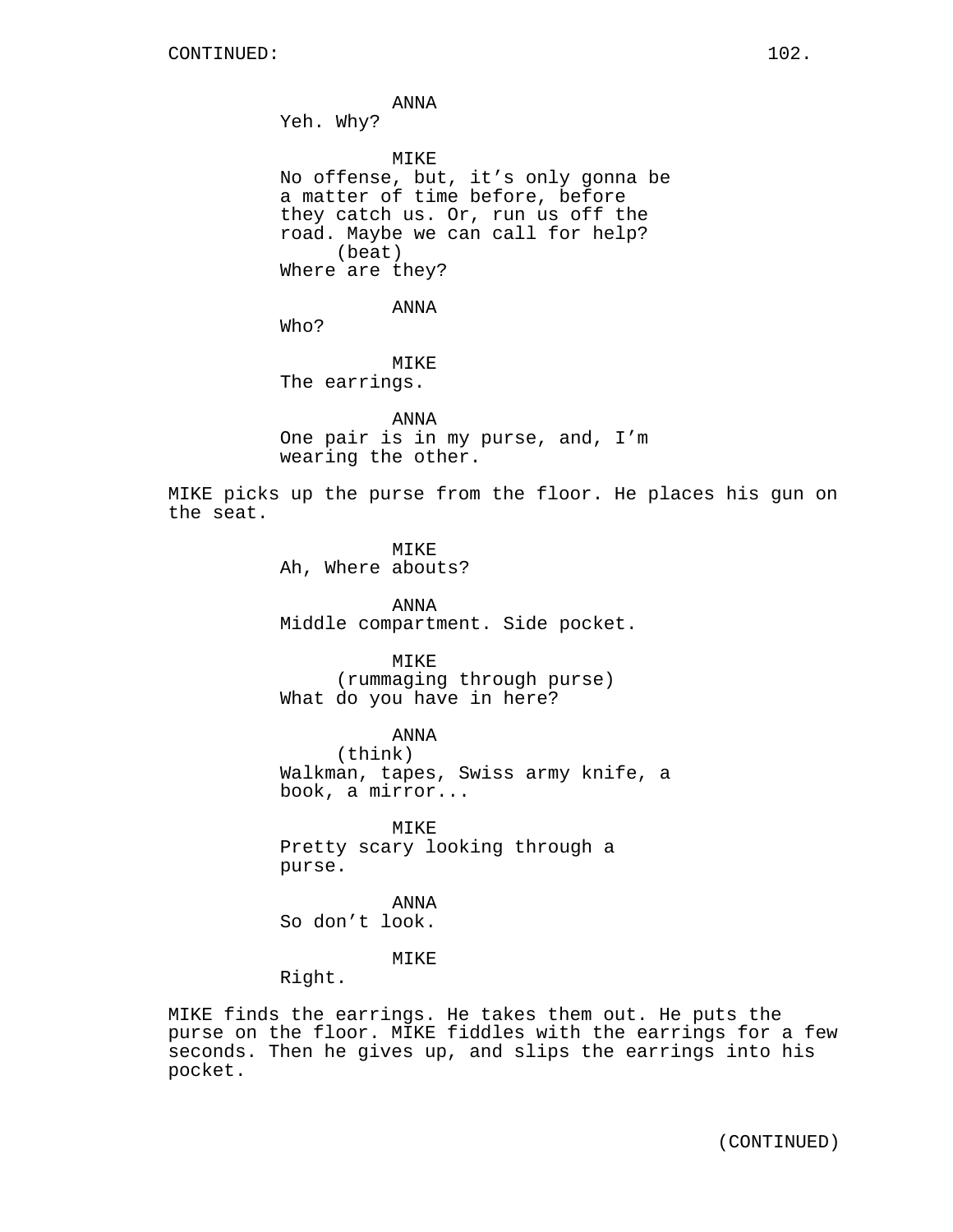MIKE Damn it! She's not in range. (turn to Anna) Activate your ones. ANNA How? MIKE There's a small dent on the bottom. Press it. ANNA slowly removes one hand from the wheel. She activates the earring. Then, she quickly replaces her hand on the wheel. ANNA I thought you said they only had a 10 mile radius? Santini Air is over... MIKE I know but, when they come looking for us, and they will come looking for us, they'll pick up the... ANNA Right. (beat) How's the arm? MIKE Fine. For now. It's just a flesh wound. ANNA is driving in a straight line now. ANNA I don't think so. It's bleeding to much. (beat) There's some Kleenex and a small bottle of anti-septic in my, black-hole... MIKE looks at her. He picks up the purse. ANNA Hey, you never know. (beat) Besides, I've been kind of... accident prone lately.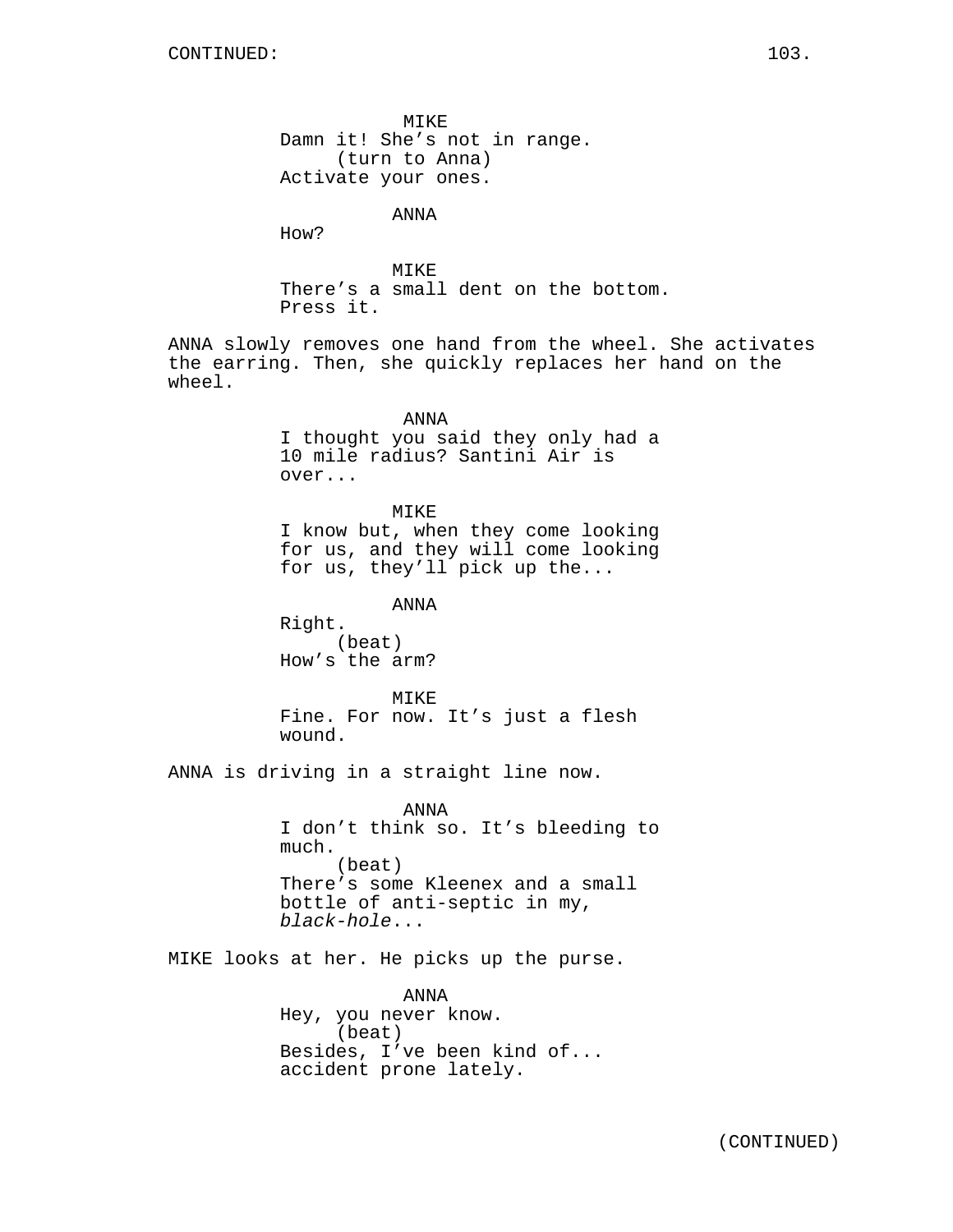MIKE finds the Kleenex and the anti-septic. He also finds a small bottle of Tylenol. MIKE pops a few Tylenol, then tries cleaning the wound. He removes the piece of shirt he'd tied around it. He is surprised to find that the bullet passed straight through.

> MIKE Well I'll be darned.

> > ANNA

What?

MIKE The bullet went straight through.

ANNA That's good, isn't it?

MIKE

Yeh, I guess.

MIKE rips the other sleeve in half. He tears part of it off. He rips the piece in half, straight down the middle. He pours some of the anti-septic on one piece, then he cleans out the wound. He clenches his teeth when the anti-septic hits the open wound, because it stings. Once the wound is clean, he ties the other piece around it.

> ANNA Well, looks like that shirt's a write off.

> > MIKE

Yeh.

ANNA At least it wasn't a good shirt, right?

MIKE What do you mean?

ANNA Oh, c'mon Mike, really? That shade isn't your color.

MIKE is about to protest, when the right rear tire blows out. ANNA wrestles with the wheel.

> ANNA Damn! Just when I was getting the hang of this.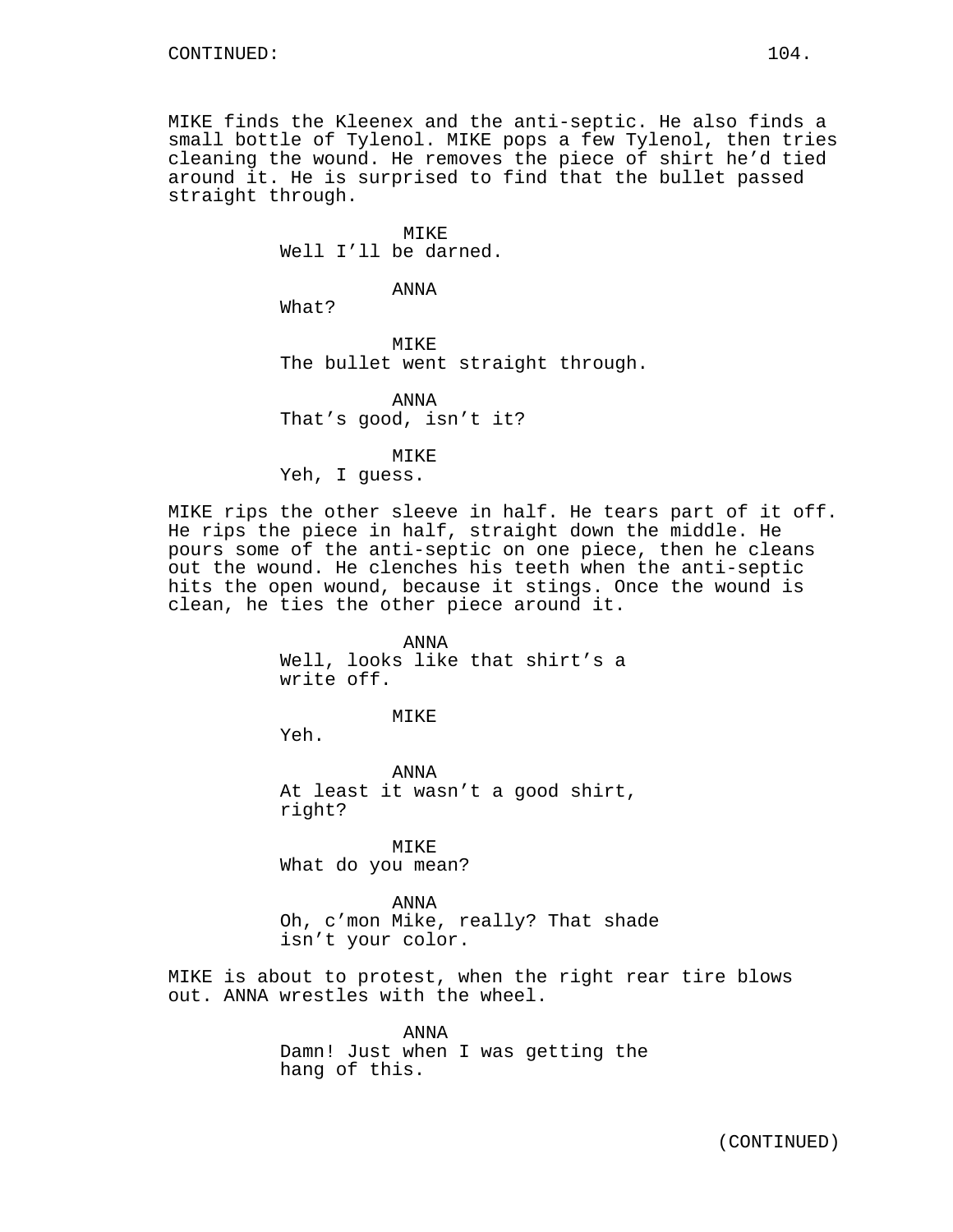ANNA slams on the brakes. The car stops. MIKE and ANNA get out of the car, and close the doors -- locking the keys, the gun, and the purse, in the car. (Note: The driver's window is open slightly.)

### CONTINUE TO:

## 128 EXT: CAR 128

ANNA goes around to MIKE. They think about making a run for it, but it is too open. There is nowhere to run to, nowhere to hide. MALDUKE's car stops. MALDUKE and his two men, get out. They advance towards MIKE and ANNA. MIKE mutters to ANNA.

> MIKE Just do as I say and you'll be okay.

MALDUKE That, was very foolish, Major.

MALDUKE's men walk behind MIKE and ANNA. They grab hold of them, and inject a syringe full of a clear liquid, into the base of their necks. MIKE and ANNA slump into the men's arms.

CONTINUE TO:

#### 129 TIME FLIES 129

The men take ANNA and MIKE to MALDUKE's car. The men place them in the trunk. MALDUKE removes MIKE's watch, and drops it through the open window on MIKE's car. Then, MALDUKE's men push MIKE's car over the cliff. The car rolls down the cliff, and explodes on impact with the ground. MALDUKE and his men get into their car, and drive towards the airfield.

CONTINUE TO:

130 TIME RESUMES (12:40PM) 130

They reach the airport.

CONTINUE TO:

131 INT: MALDUKE'S CAR 131

The car stops. MALDUKE spots the Santini Air Cessna and gets an idea. He turns to the driver.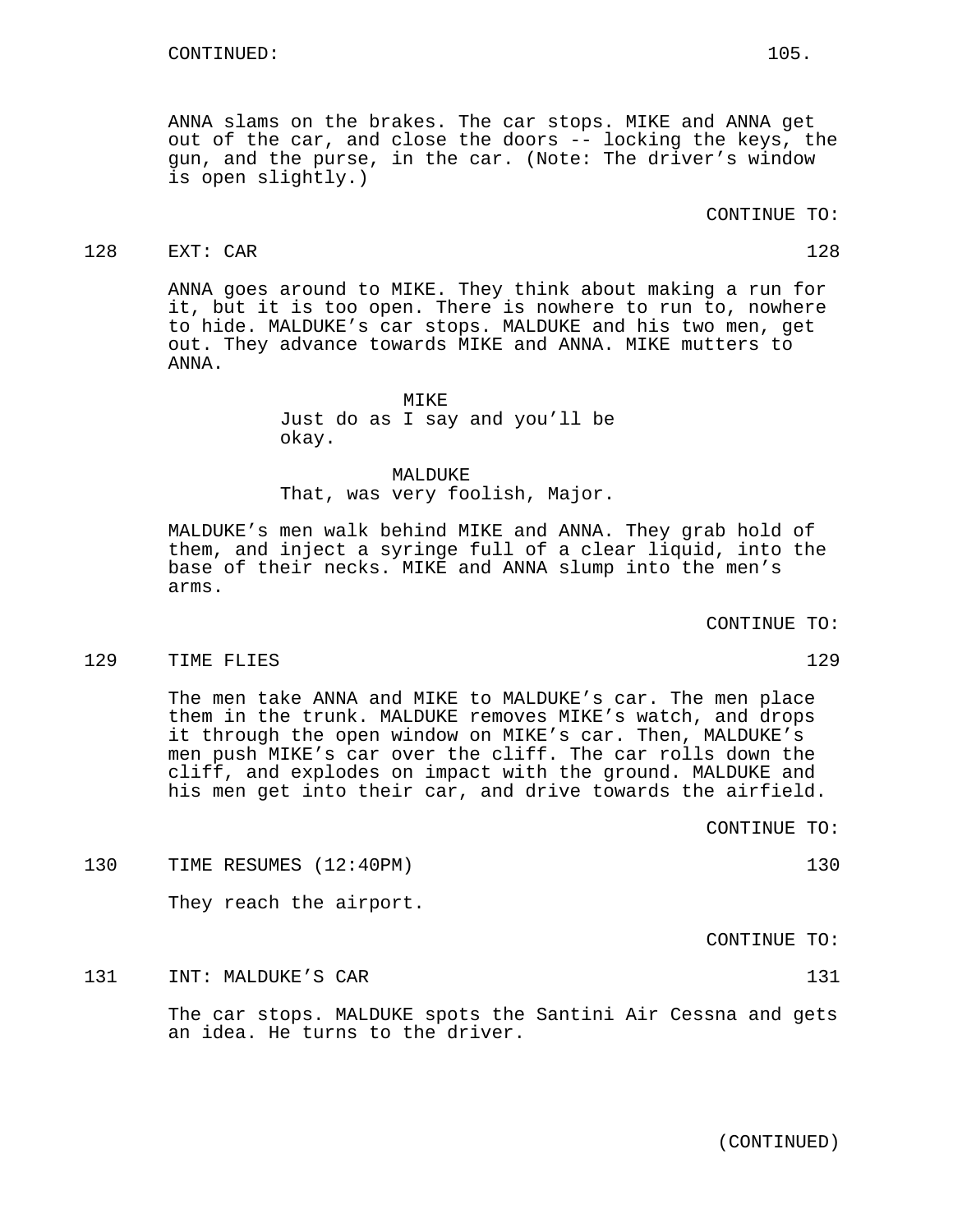MALDUKE You take the chopper back. The rest of us will take... (point to Cessna) ...that.

DRIVER Yes Malduke.

### MALDUKE

Now. (beat) Would two be so kind as to, remove our guests from the trunk, and put them on the plane.

DRIVER / OTHER MAN Yes Malduke.

The men get out of the car. They remove MIKE and ANNA from the trunk.

CONTINUE TO:

132 TIME FLIES 132

The men take MIKE and ANNA to the plane. MALDUKE follows. MALDUKE gets onboard. The car driver leaves the group and heads to their chopper. The other man gets in the pilot seat of the plane. The plane and the chopper lift off. They head back to Dodge City.

JUMP TO:

### **SATURDAY NOVEMBER 27th 1993**

133 INT: MALDUKE'S BASE - CELL (12:30PM CST) 133

DEBBIE is asleep on a cot on the right side of the room. ANNA is asleep on a cot on the left side of the room. ANNA wakes up. She rubs her neck, on the spot where she was injected with, whatever she was injected with. She senses a pain, but can't locate it. She sits up, and feels dizzy. She realizes that the pain, is coming from her ear. She brings her hand to her ear, and touches the earring. It's warm.

> ANNA (Quietly) Why is it warm? I know it means something, but...

ANNA looks across the room and sees DEBBIE.

(CONTINUED)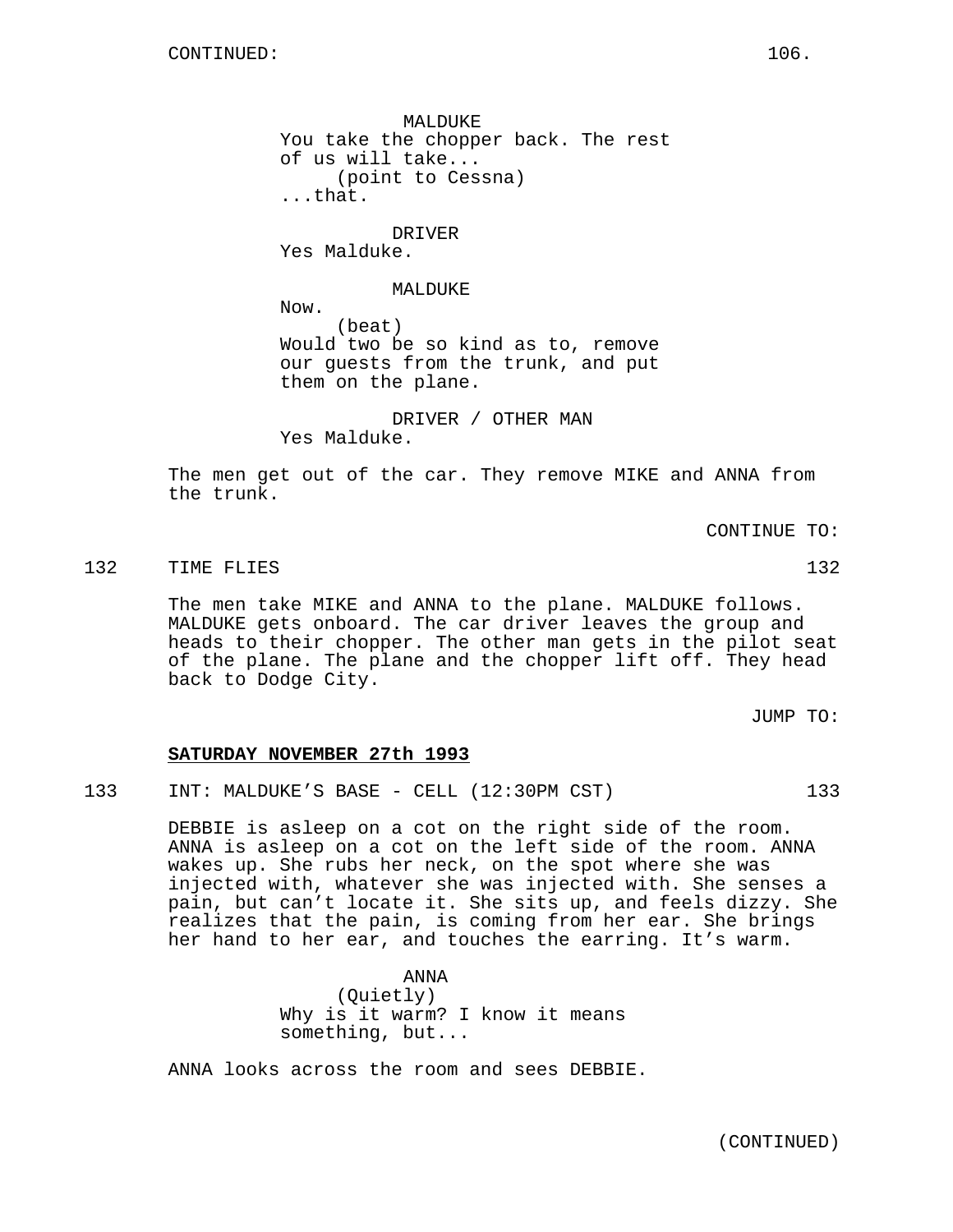ANNA (quietly) Debbie? What's she doing here? What am I doing here? Where is here? What time is... ANNA goes to look at her watch, and realizes she's not wearing it. It's gone. ANNA tries to stand up. She gets dizzy, but won't give up. She eventually gets up, and walks over to DEBBIE. On the way over she remembers everything. ANNA I remember now. Mike and... Mike! Where is Mike? ANNA sits on DEBBIE's cot and shakes her awake. ANNA Debbie. Debbie. DEBBIE (waking) What... wh... Anna? (look around) Where... Where's St. John? ANNA I don't know. Look, do you know where we are? DEBBIE (sitting) No. ANNA What happened? I mean, how'd you get here? DEBBIE Long story. ANNA (pointedly) We don't seem to be going anywhere. DEBBIE (laugh) Ha, right. (beat) Well, Stj took the night off and we went out. When we returned to the apartment, Malduke was waiting for us.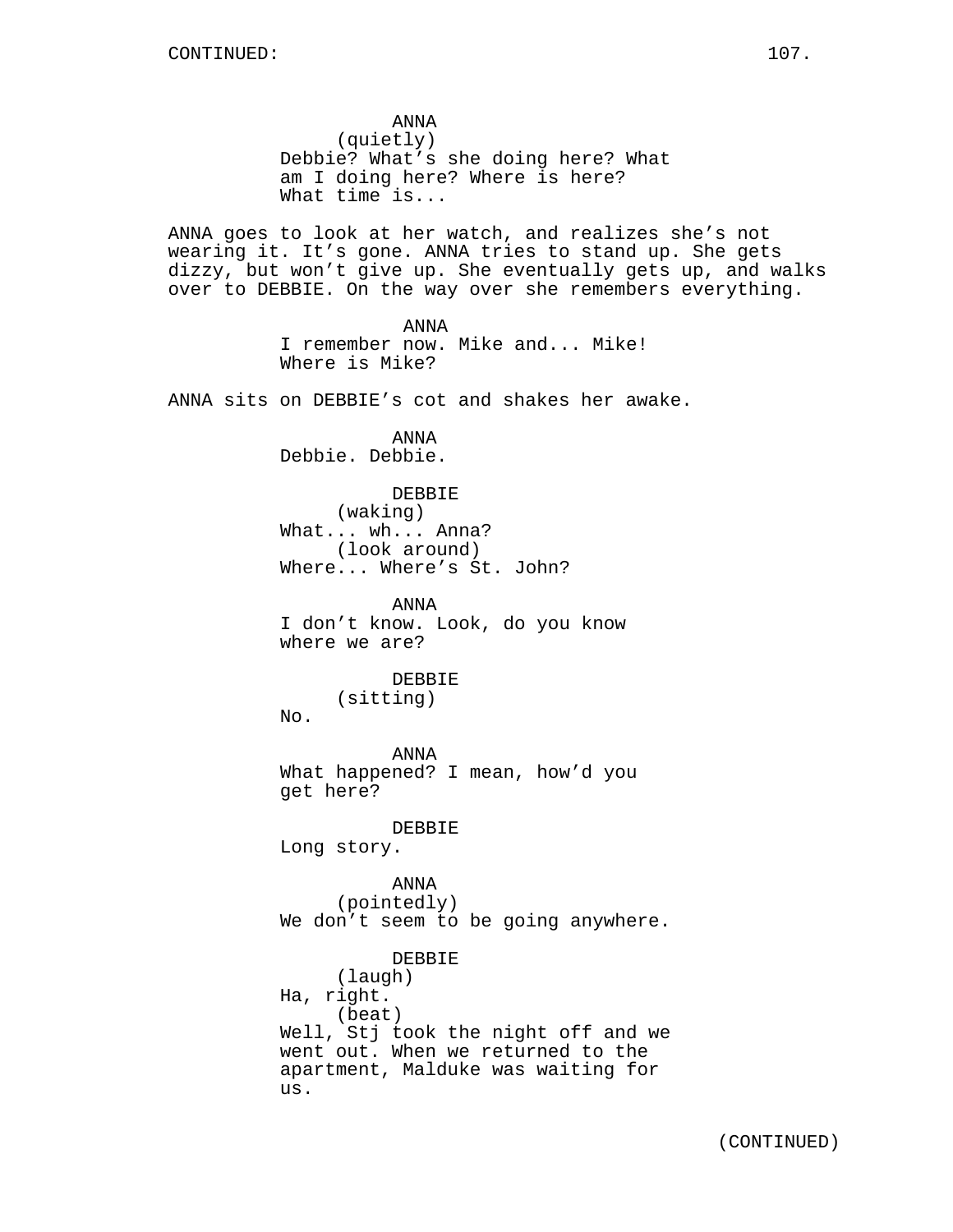(beat) Remember in Boston when, Malduke let him go and we didn't know why?

ANNA nods affirmatively.

#### DEBBIE

Well, it seems he'd implanted some sort of pain device in St. John's head. Nearly killed him when he asked Stj where Mike and Airwolf were and he said he didn't know.

# ANNA

But he didn't know where Mike was.

# DEBBIE

I know that. But Malduke didn't believe him. Anyway, I, I couldn't stand to see Stj suffer like that, so... so I made Malduke promise to leave us alone if I, if I told him where he could find...

# ANNA

What? You...

# DEBBIE

I figured he'd keep his word, and that he'd leave and then I could call Mike and Jase and warn them. Tell them Malduke was coming. But...

ANNA But Malduke double-crossed you.

DEBBIE I should have known better. I...

#### ANNA

Hey, for what it's worth, I probably would have done the same thing in your shoes.

# DEBBIE

But I should have known he was lying. After all that's happened in the last year, I should have... (beat x3) I guess Malduke found you at the cabin, eh?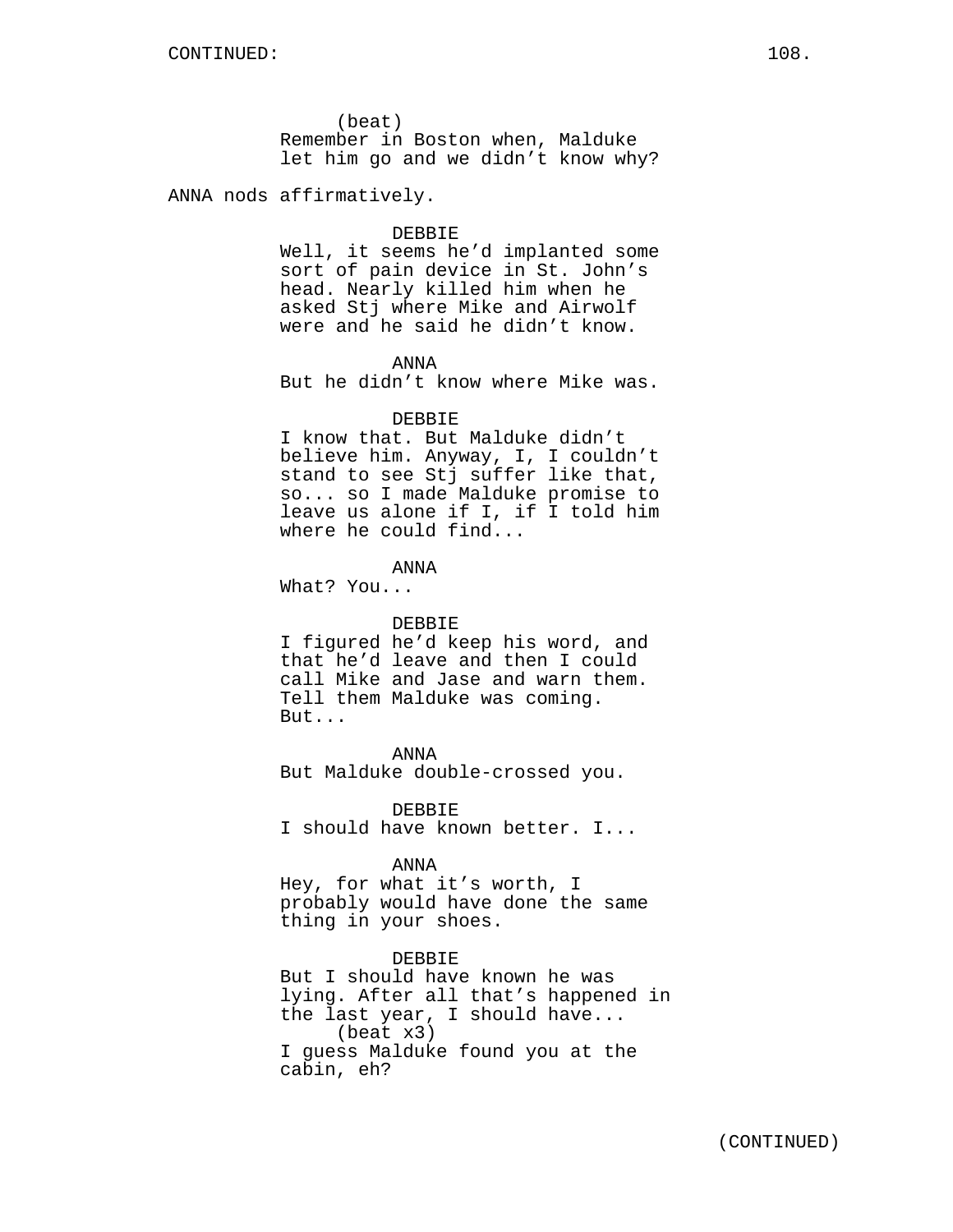ANNA We tried to escape, but, Mike got shot and...

DEBBIE (concern) What? Shot? Is he...

ANNA He's fine.

ANNA thinks that DEBBIE is showing just a little too much concern for MIKE. Sure, they're friends but DEBBIE's concern seems to run deeper.

> ANNA Anyway, I had to drive, and...

DEBBIE starts laughing uncontrollably.

ANNA

What? What's so funny?

DEBBIE I'm just trying to picture you driving, for the first time, and also trying to out-run Malduke and his men...

ANNA Yeh well, I did okay for a first time.

DEBBIE I bet Mike's hair has gone grey.

ANNA Hey, I'd like to see you do better under those circumstances!

DEBBIE gradually stops laughing.

ANNA I wonder where the guys are?

DEBBIE I hope they're okay.

They hear a key in the lock. They both jump off the cot, and look at the door. It opens. ST. JOHN and MIKE, who are supporting each other, are pushed in by two of the three guards. There is fresh blood on MIKE's arm. ST. JOHN looks like death warmed over. DEBBIE runs to ST. JOHN, taking him

(CONTINUED)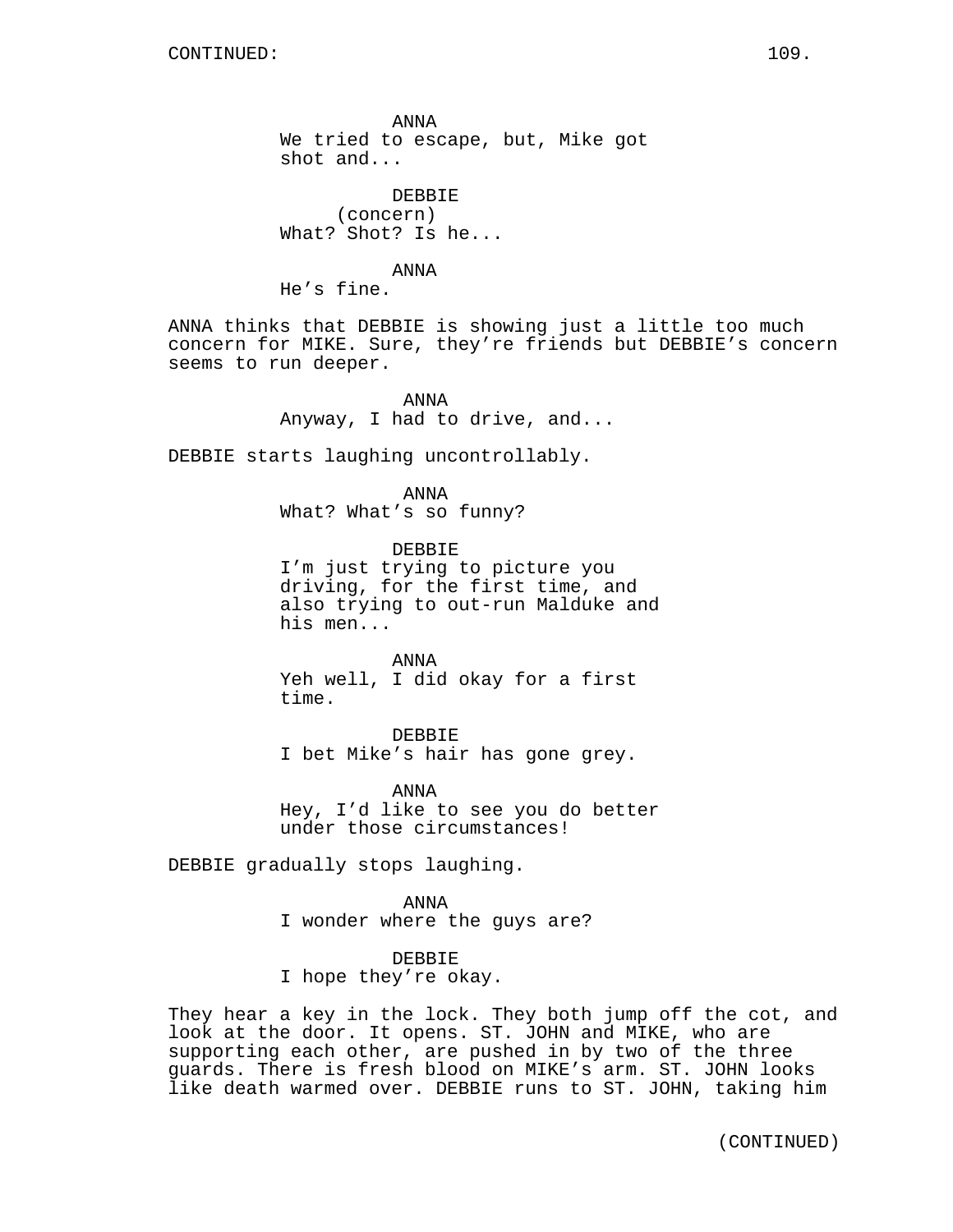from MIKE. ANNA is about to go to MIKE, when the third guard raises his gun. ANNA stays put. DEBBIE takes ST. JOHN over to their cot, and lays him down. MIKE walks over to ANNA. MIKE embraces her. The guards exit. MIKE and ANNA walk over to their cot. The guards lock the door. DEBBIE takes a wet cloth out of a bowl of water beside their cot, and starts cleaning up ST. JOHN.

PAN TO:

134 FOCUS ON: MIKE AND ANNA 134 134

ANNA How long has that been bleeding?

MTK<sub>E</sub> Since Malduke...

ANNA removes the piece of shirt he'd tied around it in the car. MIKE winces.

> ANNA Does it hurt?

> > **MTKE**

No.

ANNA gives him a "don't you play macho, with me" look.

MIKE

Not really.

ANNA rips off the remainder of one of his sleeves. She places his hand on her shoulder, to straighten the arm. She ties the shirt piece around the wound. MIKE's fingers brush against the earring. He feels the warmth emanating from it. He stiffens, for a moment, then relaxes.

> ANNA Does anyone have the time? My watch is missing.

DEBBIE All our watches are gone.

MIKE Malduke knows that our...

MIKE indicates himself and ST. JOHN.

MIKE ...watches contain homing devices.

(CONTINUED)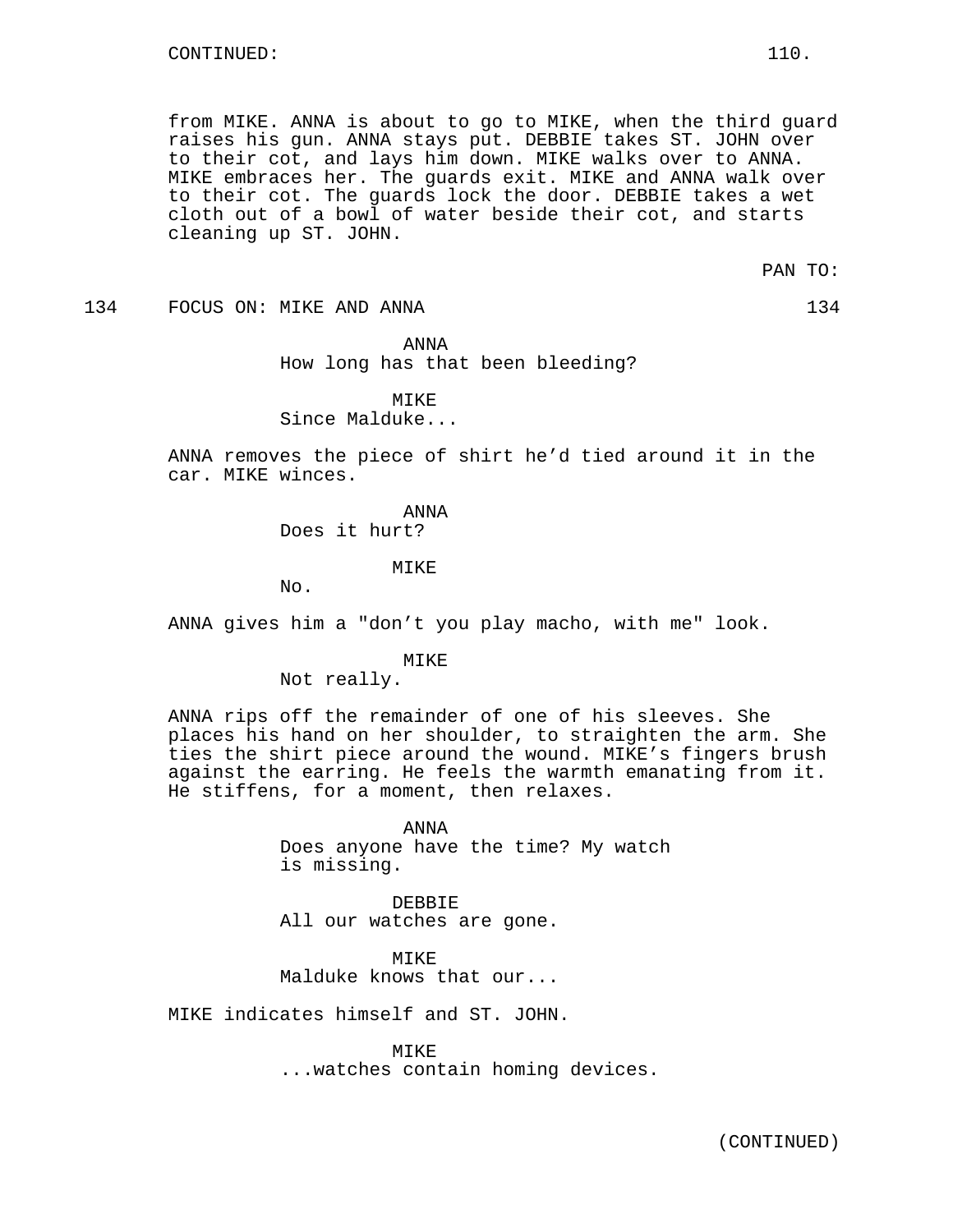ANNA They do? MIKE He's probably destroyed them, or... relocated them to a different place. ANNA (curious) I wonder why he's keeping the four of us together. I'd have... MIKE It's obvious. (beat) He wants to prove to me and St. John that, the two of you are okay. And, that if we don't co-operate, he can... (beat) But, let's not dwell on that, okay? ANNA shivers and MIKE puts his good arm around her. He pulls her to his side. MIKE Don't worry. Everything will turn out all right. Hey...

MIKE faces her.

MIKE ...the good guys always win, right?

ANNA nods.

MIKE And, we're the good guys, right?

ANNA nods again.

MIKE So, that means we'll...

They all hear a key turning in the lock. They all tense up. The door opens. It's MALDUKE and two guards. ANNA wonders if all the tricks that work in the movies really work. She is about to jump up, but MIKE grabs her and gives her a look.

> ANNA I want my watch back.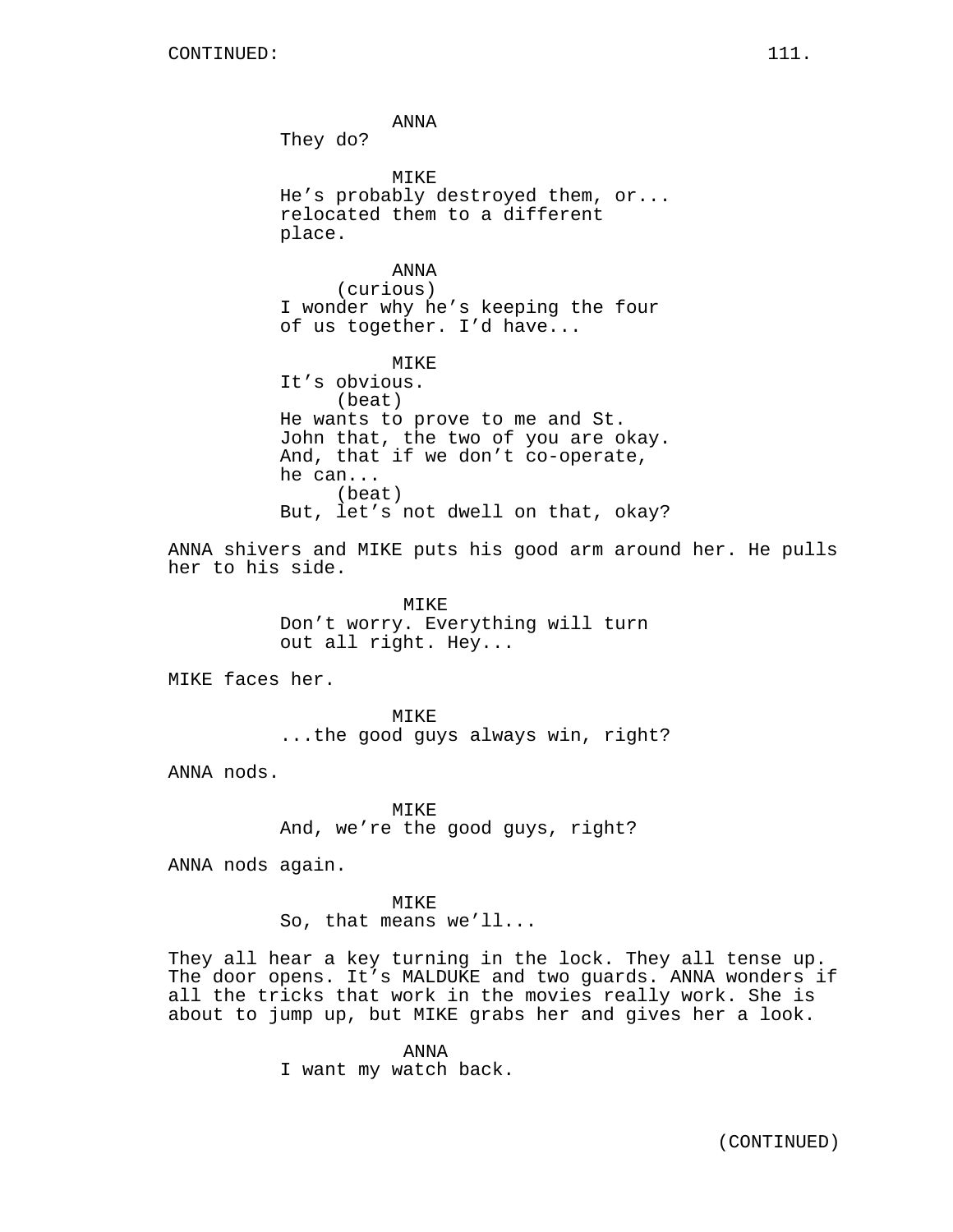MALDUKE (look at her) Be silent.

ANNA

No. I...

MALDUKE (look at MIKE) Major, you should teach your friend here, how to remain silent. Or I will.

ANNA Look, if your going to kill us, then do it! Get it over with!

MALDUKE

Very well.

MALDUKE snaps his fingers. The two guards go to MIKE and ANNA. ANNA is shocked. This isn't the reaction she was hoping for. So much for reversed psychology.

> MALDUKE Bring Major Rivers and his friend, to the room.

GUARDS Yes Malduke.

The guards grab MIKE and ANNA. MALDUKE looks at MIKE.

MALDUKE Perhaps, Major, you'll be more inclined to talk when you see what awaits you.

The guards take MIKE and ANNA out of the room, slowly. MALDUKE looks to ST. JOHN.

> MALDUKE Don't think I'm through with you Mr. Hawke. (beat) When I'm finished with them, I'll be back for you two.

MALDUKE gives DEBBIE a very suggestive look. ST. JOHN doesn't like it one bit. But he is in no condition to argue. MALDUKE laughs, exits. He closes the door behind him. ST. JOHN hugs DEBBIE. The door is heard being locked.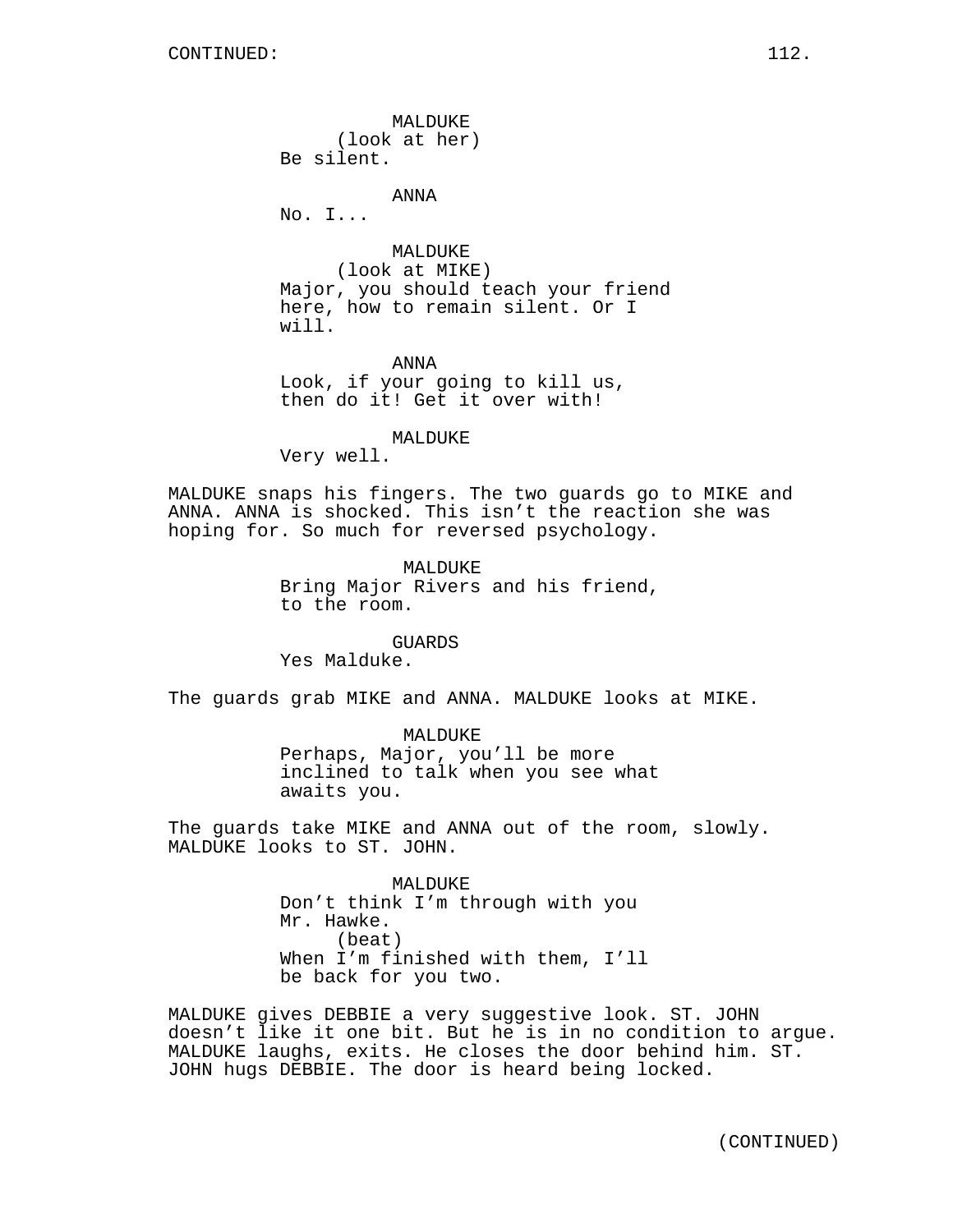DEBBIE

Anna and her big mouth. I knew it would get her into trouble one day. Only now it seems like she's gonna bring all of us down with her.

ST. JOHN

They'll be okay.

DEBBIE Wish I had've thought to wear the communicator.

ST. JOHN We wanted no interruptions, remember?

DEBBIE

Yeh.

JUMP TO:

135 INT: TORTURE ROOM (1:00PM) 135

The room is filled with torture items. It looks like the dungeon of some medieval castle. MALDUKE and his two guards, who are still holding MIKE and ANNA, enter the room.

> MIKE Look Malduke, nothing has changed. (beat) Do you honestly think I'm gonna tell you anything? (beat) How many times, are we gonna have to go through this? (beat) The first time we met, you nearly killed us! I see you haven't changed much.

MALDUKE Now, Major. All I require is some information.

MIKE And if I don't supply it, I suppose you'll torture me. (beat) I'll have you know that I can withstand...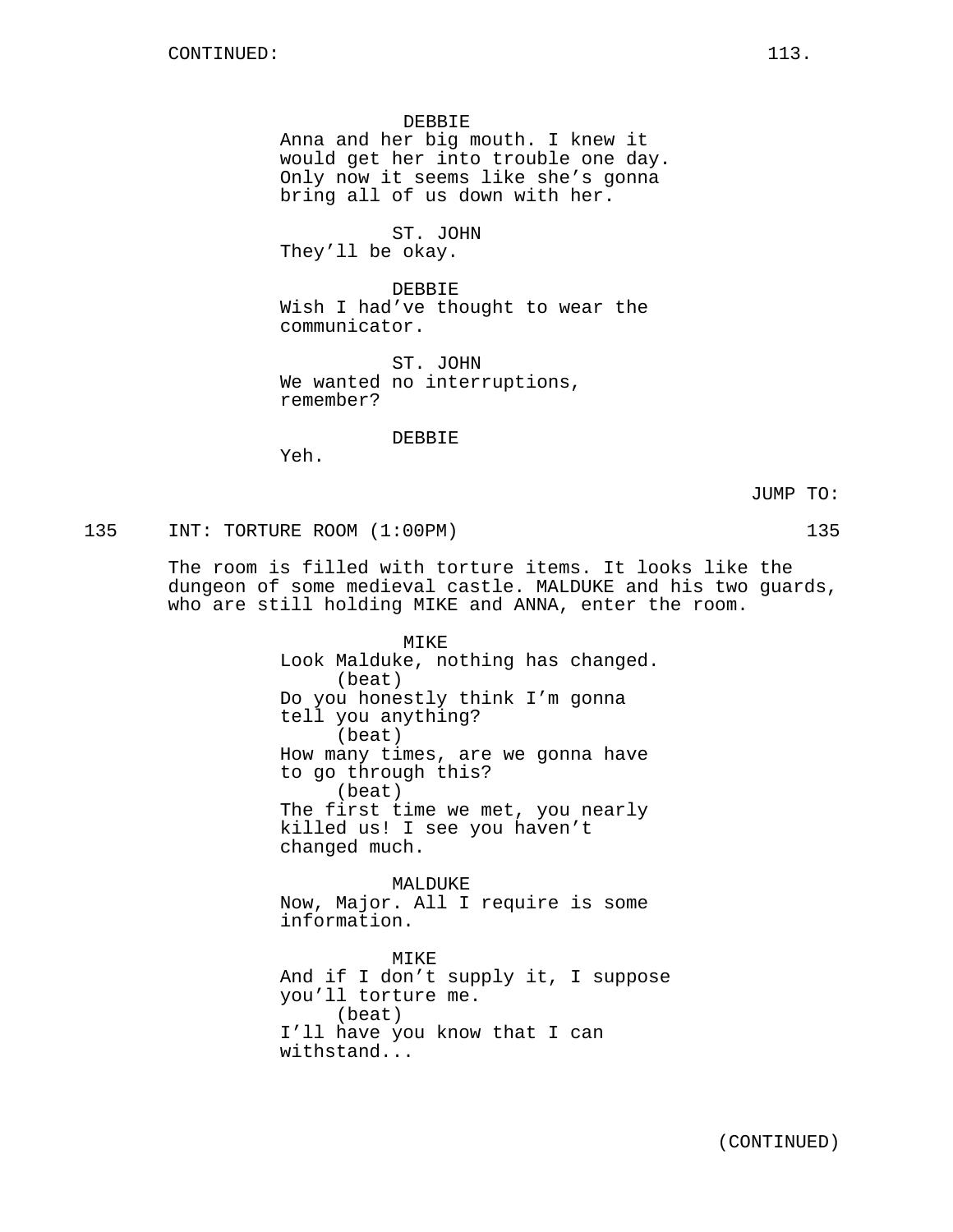MALDUKE No, not you Major. I've learned that won't get me anywhere. (beat) But, your friend here is quite another story all together. How long do you think she'll last, eh?

MIKE Oh yeh, that's right, Malduke. Pick on someone who is weaker than you are. If she's...

MALDUKE Anything that happens, will be your fault. You have the means to prevent her from harm. Just tell me what I need to know...

MTKF. Never. No deal, Malduke. The lives of the many outweigh the lives of the few or the one.

MIKE can't believe he just said that. ANNA stares at MIKE in disbelief. If she wasn't so scared, she would have recognized the phrase. It's what Spock said to Kirk at the end of STII:TWOK when he sacrificed himself to save The Enterprise. MALDUKE turns to ANNA.

# MALDUKE

I guess you don't mean a whole lot him, do you?

# ANNA

I...

MALDUKE (turn to Mike) Then again, you might be bluffing. (beat) Either way, I shall enjoy watching you, watching her suffer. (turn to guard) Take her to The Rack.

The guard who is holding ANNA, brings her over to The Rack. ANNA fights the urge to cry out. She looks at MIKE, trying to figure out what he's thinking. MIKE isn't giving any sign of how this is affecting him, or if it is affecting him. The guard lays ANNA down on the rack, and starts to secure the holds. There are four holds -- two for the wrists, and two for the ankles. He gets one hand locked, and is about to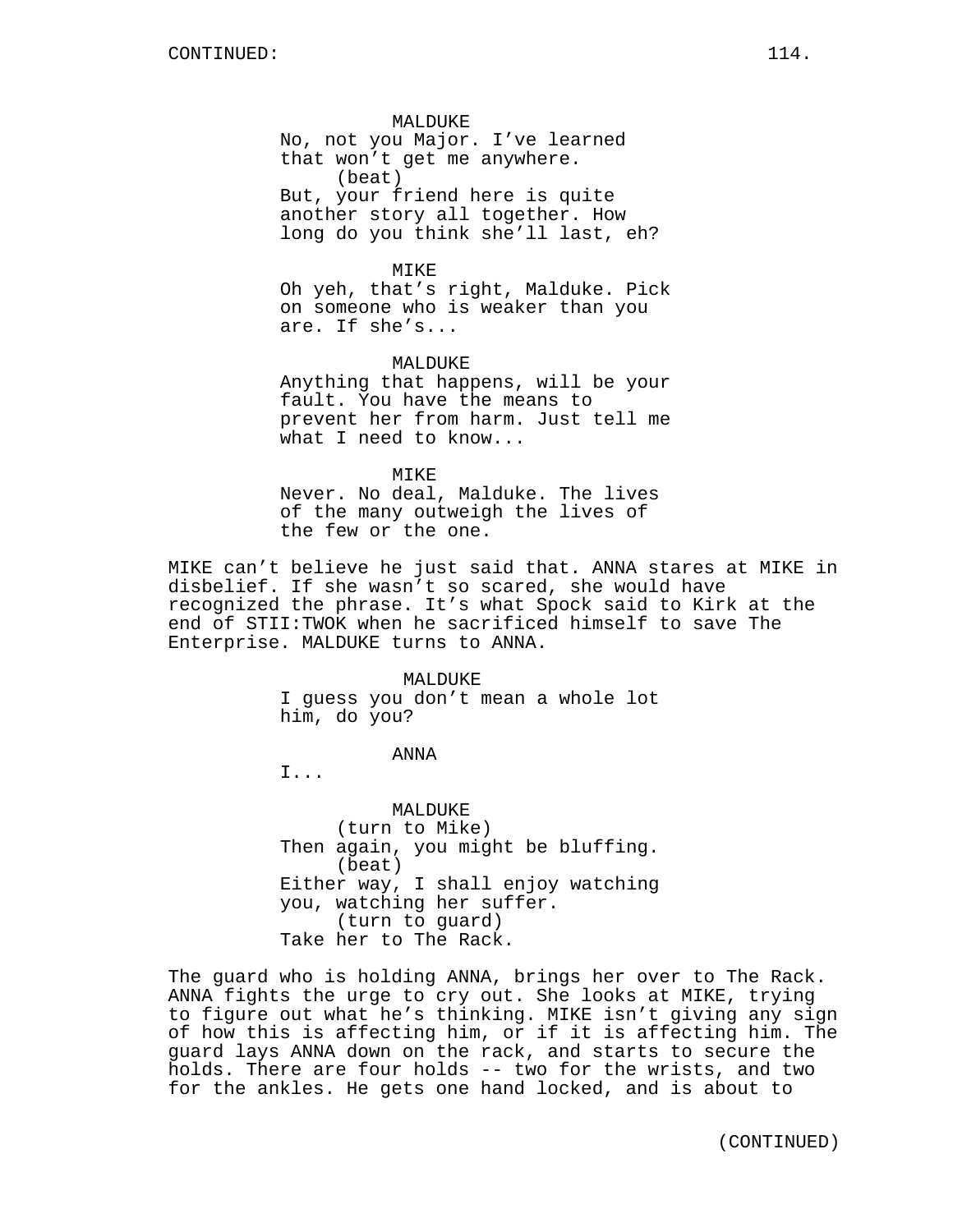start on the other hand, when the power goes out. The room is turned into complete darkness. MIKE takes the opportunity, and drives his elbow into his guards stomach. He then knocks out his guard and takes the gun. MALDUKE sneaks out a back door. MIKE runs to where ANNA is. He sneaks up behind the guard and hits him over the head with the gun. The guard falls to the ground. He is also out cold. MIKE picks up that guy's gun too. He secrets the gun in his waist band. MIKE's eyes have adjusted to the dark, and he can see ANNA on the rack. The guard, on the floor, has a key ring on his belt. MIKE takes the key ring. He notices the keys are color coded. ANNA is trying to open the closed restraint.

> MTKE<sup>®</sup> (whisper) Anna?

ANNA (whisper) Mike? Help me, this thing is stuck?

MIKE helps her open it, then helps her down off the rack. He grabs her hand, and they run for the door.

> MIKE C'mon, the power won't be out for long...

> > CONTINUE TO:

136 EXT: HALL 136

MIKE and ANNA are, rounding a corner, stumbling down the hall. The power comes back on. They continue down the hall. ANNA notices the key ring in his hand.

> ANNA You're sure are full of surprises. How's the arm?

MTK<sub>E</sub> Hurts like hell. But, I've been worse.

They get to the end of the hall, and it branches off in two directions.

> MIKE Great, which way do we go?

They both think. They answer simultaneously.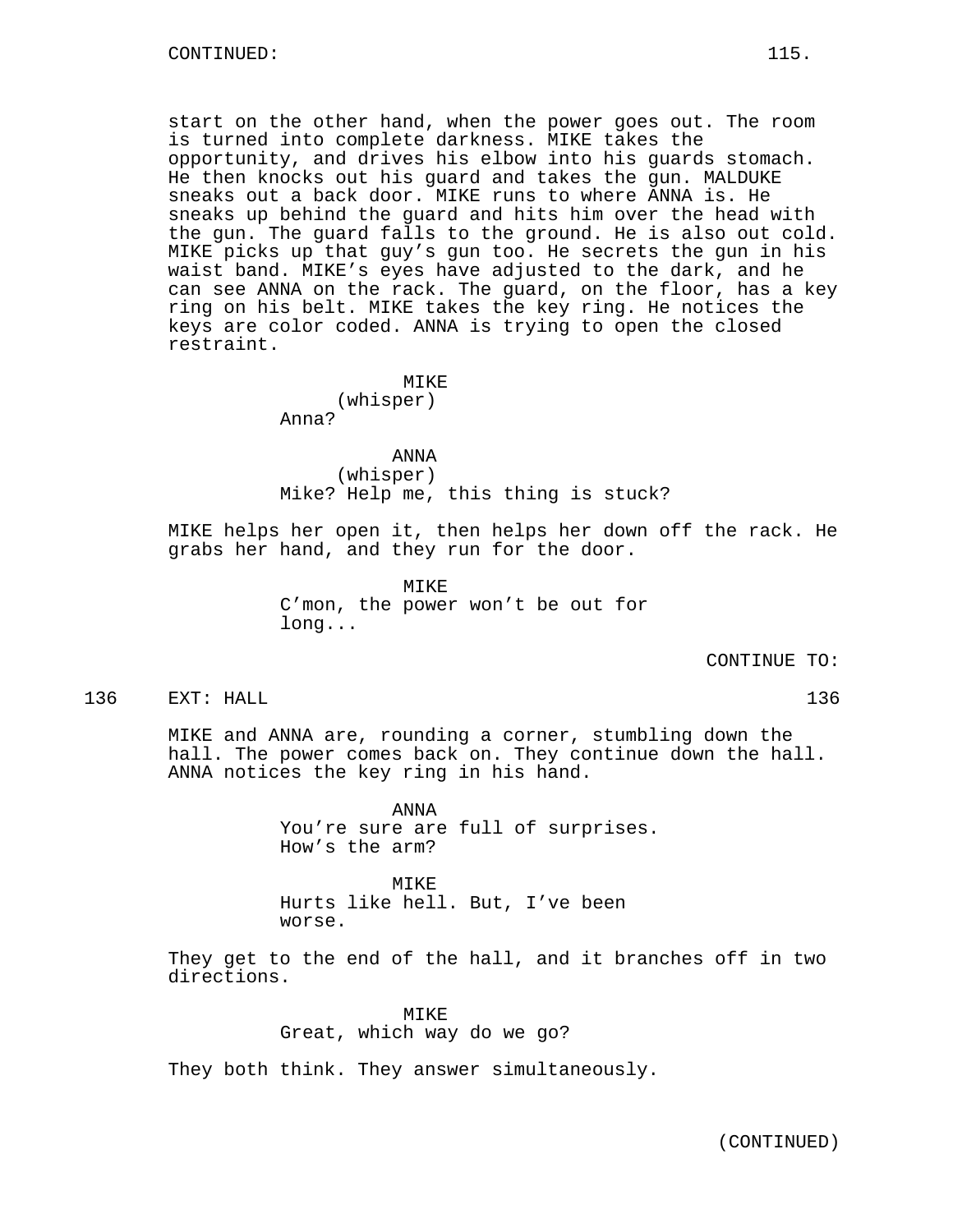MIKE

ANNA

Right.

Left.

MIKE No, I'm sure it's left.

ANNA

Mike, I...

MIKE I'm going left. You coming?

ANNA nods affirmatively. They turn left, and continue. They reach a cell. MIKE notices a blue sticker above the lock with the number 2 on it. MIKE looks at the keys. He searches for Blue 2. He finds it. He inserts the key in the lock. He opens the door. Inside, is ARKOV.

> MIKE (surprise) Arkov?

ARKOV Nice to see you too.

ARKOV exits the cell, closes the door, and turns to ANNA.

ARKOV Anna, wasn't it?

> ANNA (smile)

Yeh.

MIKE We've got to find Deb and St. John, and get the hell out of here.

MIKE offers ARKOV the gun he is holding.

# MIKE

Here. Take this.

ARKOV takes it. Mike removes the other gun from his waistband.

CONTINUE TO: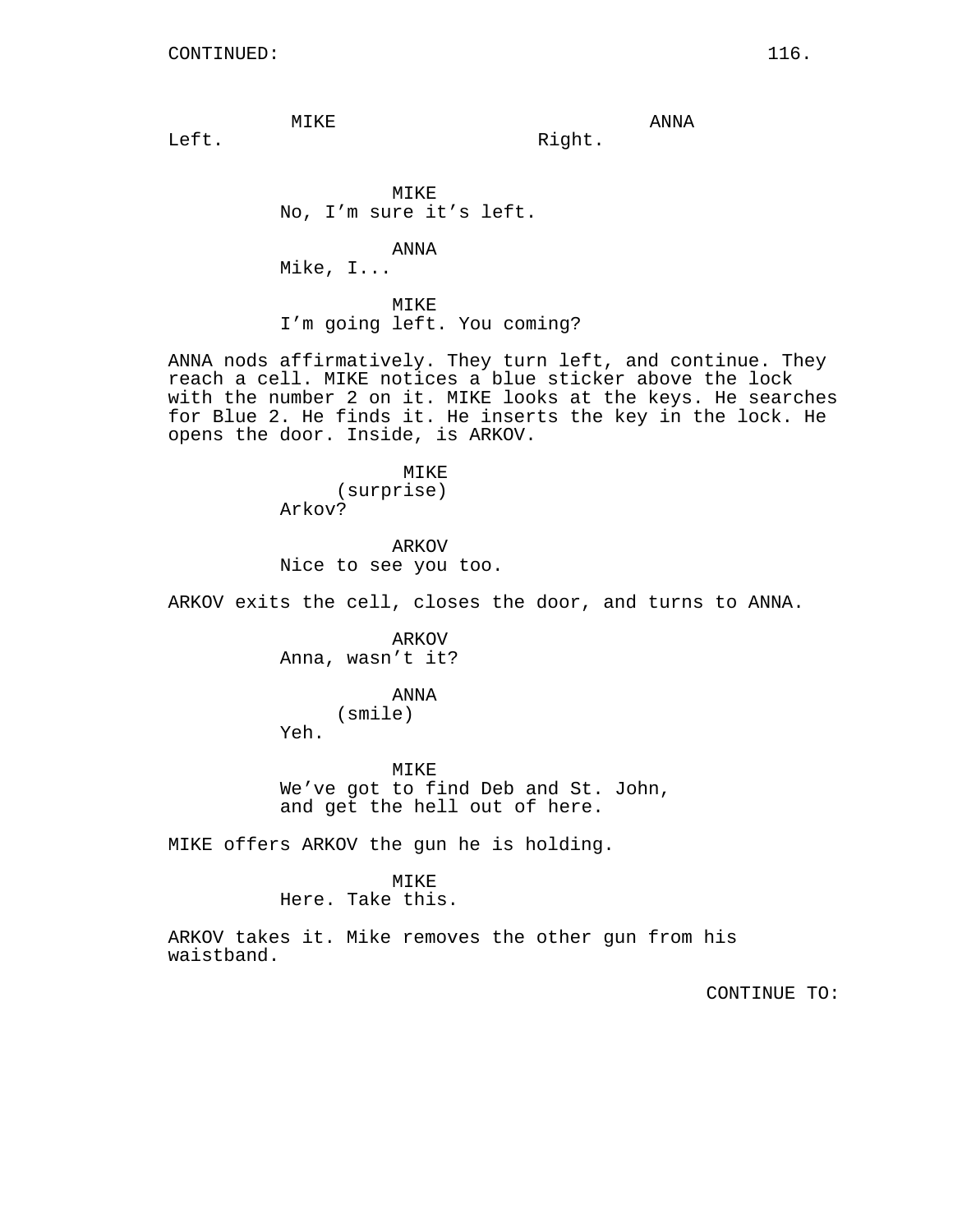# 137 TIME FLIES 137 137

They continue down the hall. They stop and check every room or cell they find.

# CONTINUE TO:

## 138 TIME RESUMES (1:30PM) 138

They open cell Red 3. It's the right one. ST. JOHN and DEBBIE are in there. ANNA helps DEBBIE support ST. JOHN. MIKE and ARKOV cover them from the outside. ST. JOHN, DEBBIE, and ANNA, exit. ST. JOHN and DEBBIE notice ARKOV simultaneously. And they say their next line simultaneously.

DEBBIE

ST. JOHN Arkov! How'd you...

Nick!

# ARKOV

Later.

ANNA (look at Mike) You still have the other set of earrings?

MIKE (smile and pat pocket) Yep, right here. Let's move it.

They head down hall, in the direction they were heading before they stopped, as DEBBIE says her line.

# DEBBIE

Earrings?

MIKE Not just any earrings. Company earrings?

DEBBIE What do they do?

MIKE is about to answer her as they turn a corner. He doesn't as they have run into two of MALDUKE's men. ARKOV shoots one, who was going for a gun. The other one, raises his hand.

> MAN Don't shoot.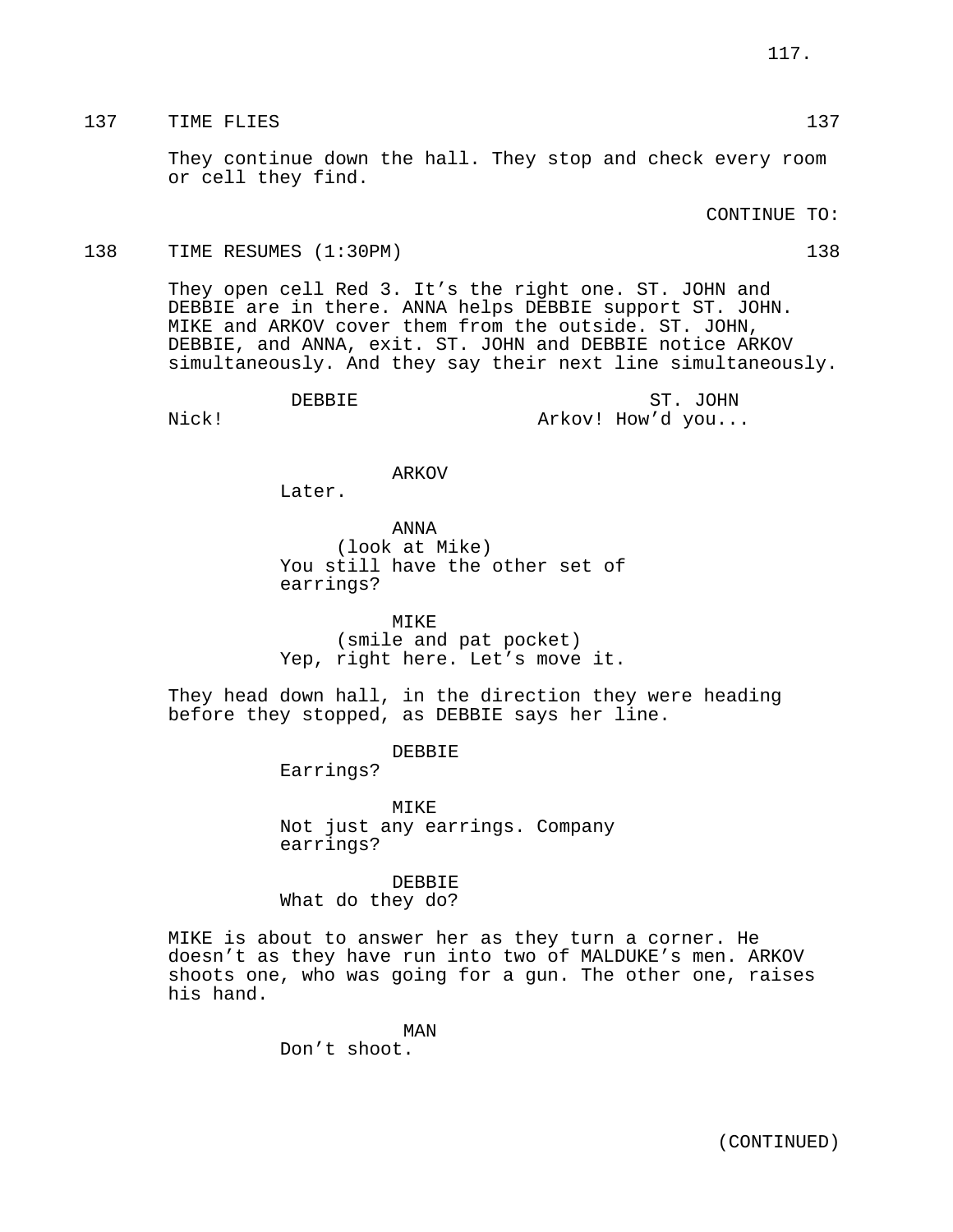ARKOV You will show us the quickest way out of here.

MAN I'd love to. But first, I want to show you something.

MIKE and ARKOV exchange a "like what" look. MIKE nods an "ok" to the man. He brings his hand to his pocket as he advances towards them. ARKOV never takes his gun off the man. The man removes a wallet, and throws it at MIKE's feet. MIKE picks it up, and opens it. There is a DNS ID card that identifies him as PETER QUENTIN. MIKE shows the badge to everyone, then lowers his gun and throws PETER back his wallet. MIKE signals ARKOV to lower his gun. He does. PETER walks over to them.

> PETER The Company had me infiltrate Malduke's men after, the Boston fiasco. (beat) I sent word to them that Malduke had taken you four...

PETER indicates ST. JOHN, DEBBIE, MIKE, and ANNA.

PETER ...captive. You... (point to Arkov) I don't know.

ARKOV Arkov. R.I.S.F.

PETER

R.I.S.F?

MIKE He's a friend.

PETER I'll take your word for it. (beat) Anyway, they said that Jason Locke was on...

MIKE Jason? (beat) Is there somewhere, safe, you could take us. So we could contact him.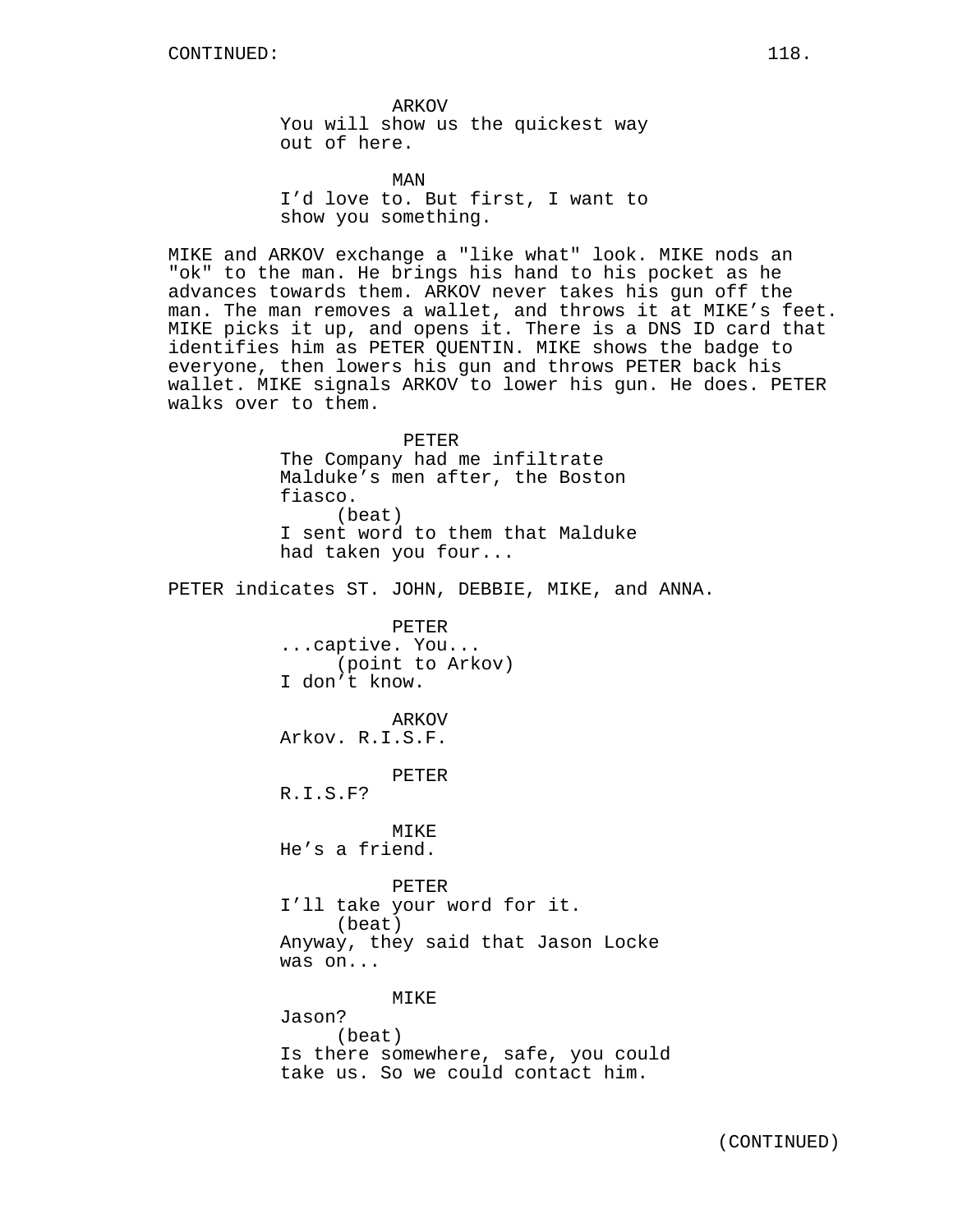PETER

Follow me.

CONTINUE TO:

139 TIME FLIES 2002 139 2004 139

PETER leads them down the path. They reach a branch, and take it. The branch intersects another path. They turn left and walk for a few moments. They hit a small cavern like alcove. They enter.

CONTINUE TO:

140 TIME RESUMES (2:00PM) 140

DEBBIE and ANNA take ST. JOHN over by the wall, and sit down. ST. JOHN has his back against the wall. MIKE, ARKOV, and PETER, all sit in a huddle a few feet away from them. MIKE removes the earrings from his pocket. MIKE selects transmitter and then turns to ARKOV.

> **MTKE** How'd you get involved this time?

ARKOV Malduke was responsible for severely injuring Katrine and killing her mother.

MTK<sub>E</sub> I'm sorry, Arkov. I, didn't know.

ARKOV gives him a "that's okay" look.

ARKOV I volunteered to help Jason and, was doing a recon of this area when, when someone knocked me out from behind..

MIKE When was that?

ARKOV (raise eyebrow) Today.

MIKE gives him a "more specific" look.

ARKOV

Which is?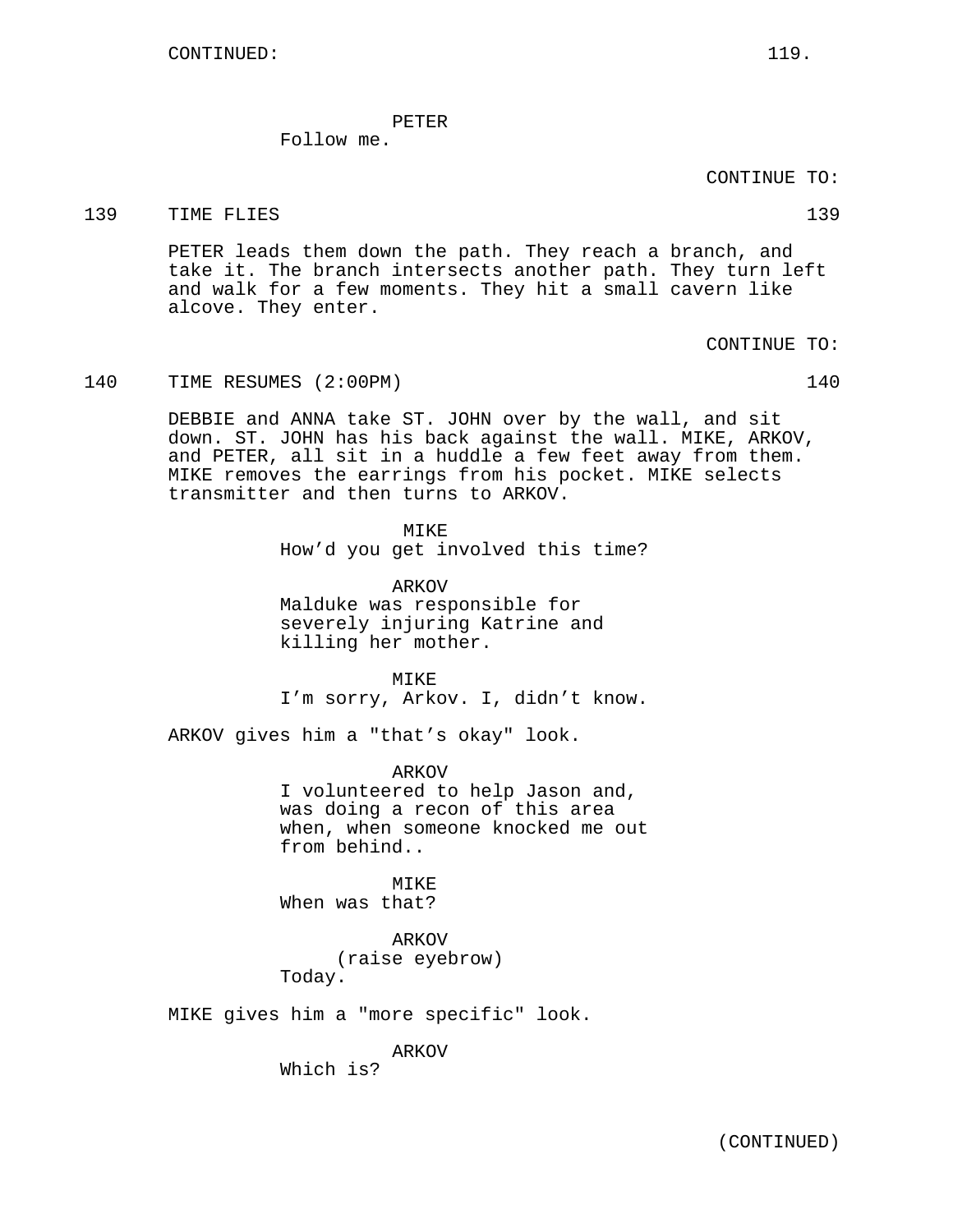ARKOV Saturday. Around noon. It is now... (look at watch) 2:00pm. MIKE (idea) Jason would have expected you to check in every half hour. (beat) That means, they're out there. Somewhere. (beat) Arkov, keep guard. ARKOV rises and goes to the entrance. MIKE turns to PETER, as he tries to signal AIRWOLF. MIKE Here goes nothing. (beat) Cub to Wolf, Cub to Wolf, come in Wolf. Do you copy? (beat x3) Wolf, come in Wolf, do you copy? (beat x3) Wolf. JASON (VO) (very faint) Mike? Is that you? MIKE Yes. JASON (VO) We can barely hear you. Is every... MIKE Everyone is here. (beat) There are six, repeat six, of us. JASON (VO) Six? MIKE Yes, six. Me, St. John, Deb, Anna, Arkov, and a Peter Quentin. JASON (VO) Peter's with you? The Company lost contact...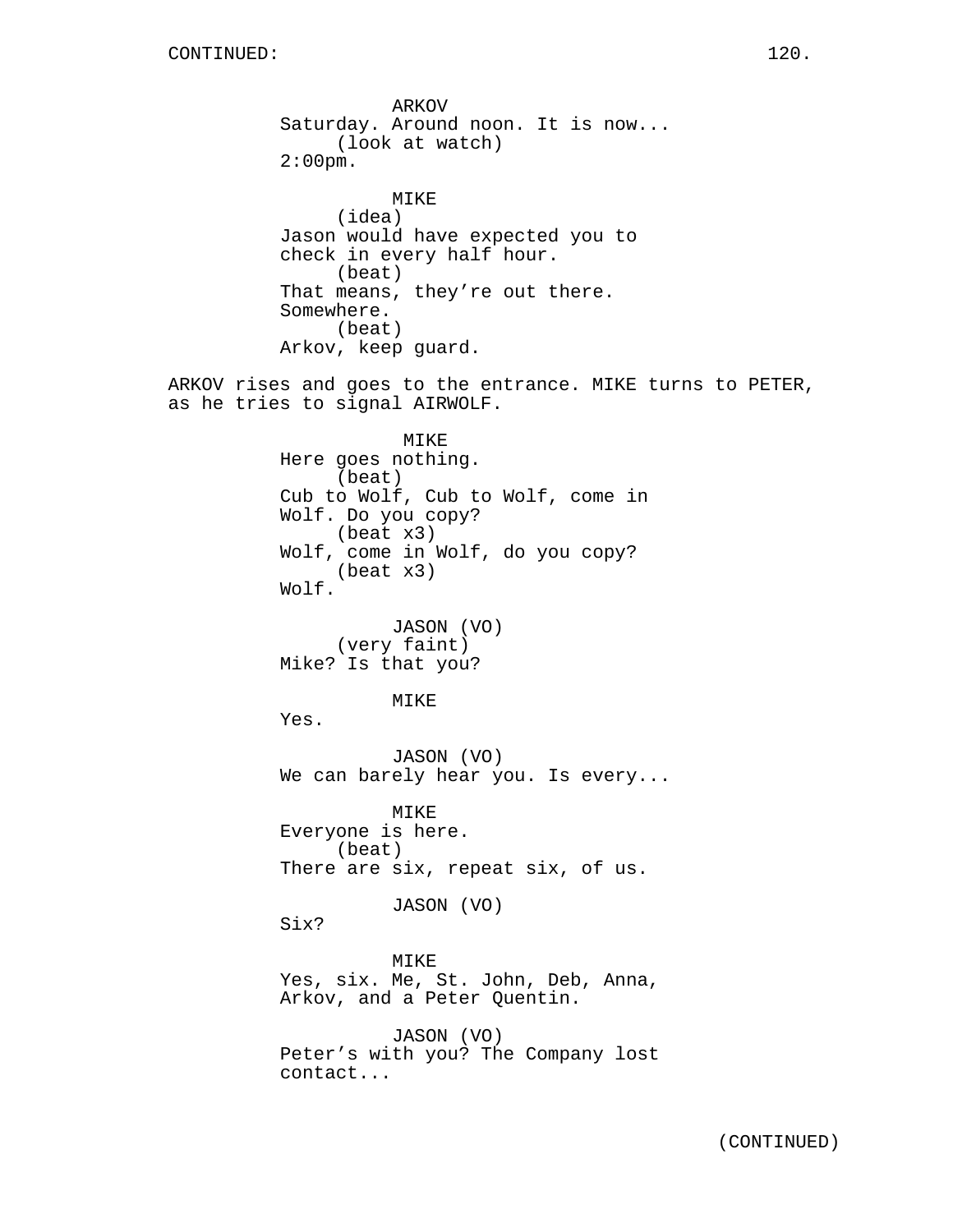PETER Malduke's been watching me too closely. (beat) If you know what I mean. ANNA wonders over to them. MIKE Are you picking up our location? JO (VO) Yeh, we got you. MIKE We're gonna try and make it to the surface. JASON (VO) Right. Peter, do you have all the details on... PETER I need more time. (beat) Besides, the real Malduke isn't even here yet. ANNA What? I... PETER An android. JASON (VO) Damn! I thought we were ready to nail him this time. MIKE We'll check in every half hour till it's a go. JASON (VO) Be careful guys. MIKE Always. Cub Out. MIKE deactivates the earring and turns to PETER.

> MIKE Need any help?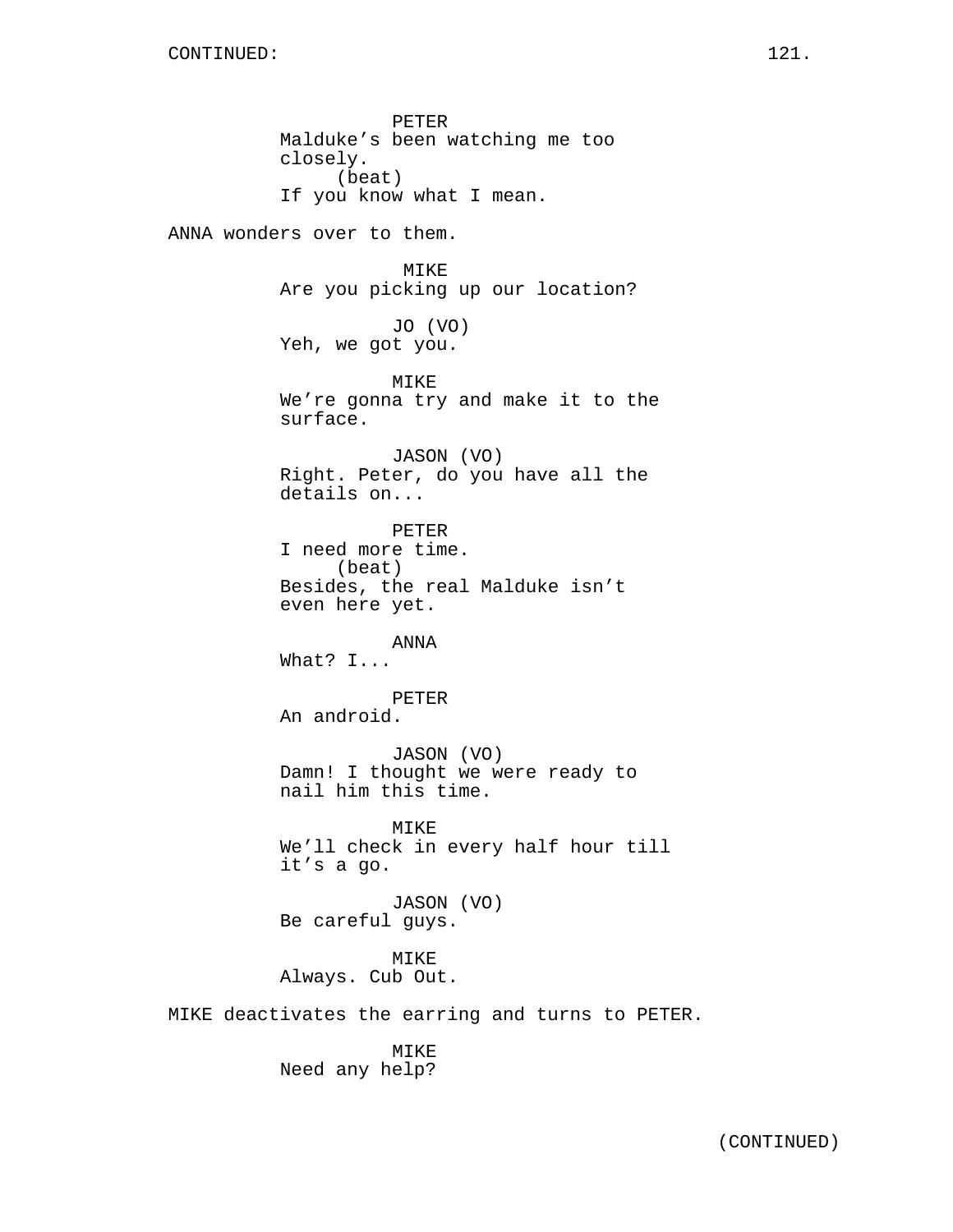PETER Well, what I really need is an excuse...

Everyone looks at him.

PETER I should've checked in with Malduke 20 minutes ago. I figure that if one of you could come with me, you know, act as a prisoner, it could smooth the way, if we ran into anyone.

Without a moments hesitation, MIKE and DEBBIE, both reply in unison.

DEBBIE / MIKE

I'll go.

MIKE turns to DEBBIE. DEBBIE knows that look and addresses him.

> DEBBIE Let me go, Mike. You're wounded, and, and Malduke won't be...

MIKE puts his hands on DEBBIE's shoulders, and nods his head "no." ANNA rises her eyebrow over MIKE's concern for DEBBIE.

> MIKE Thanks Debs, but, uh, um, Malduke has had you in his tender care longer than me.

> > DEBBIE

But, Mike...

# MIKE

No buts.

DEBBIE gives him an "okay" nod. MIKE turns to ARKOV.

MIKE

Arkov!

ARKOV comes over.

MIKE Look after them. And remember, if anything happens to them, I'll know who to look up.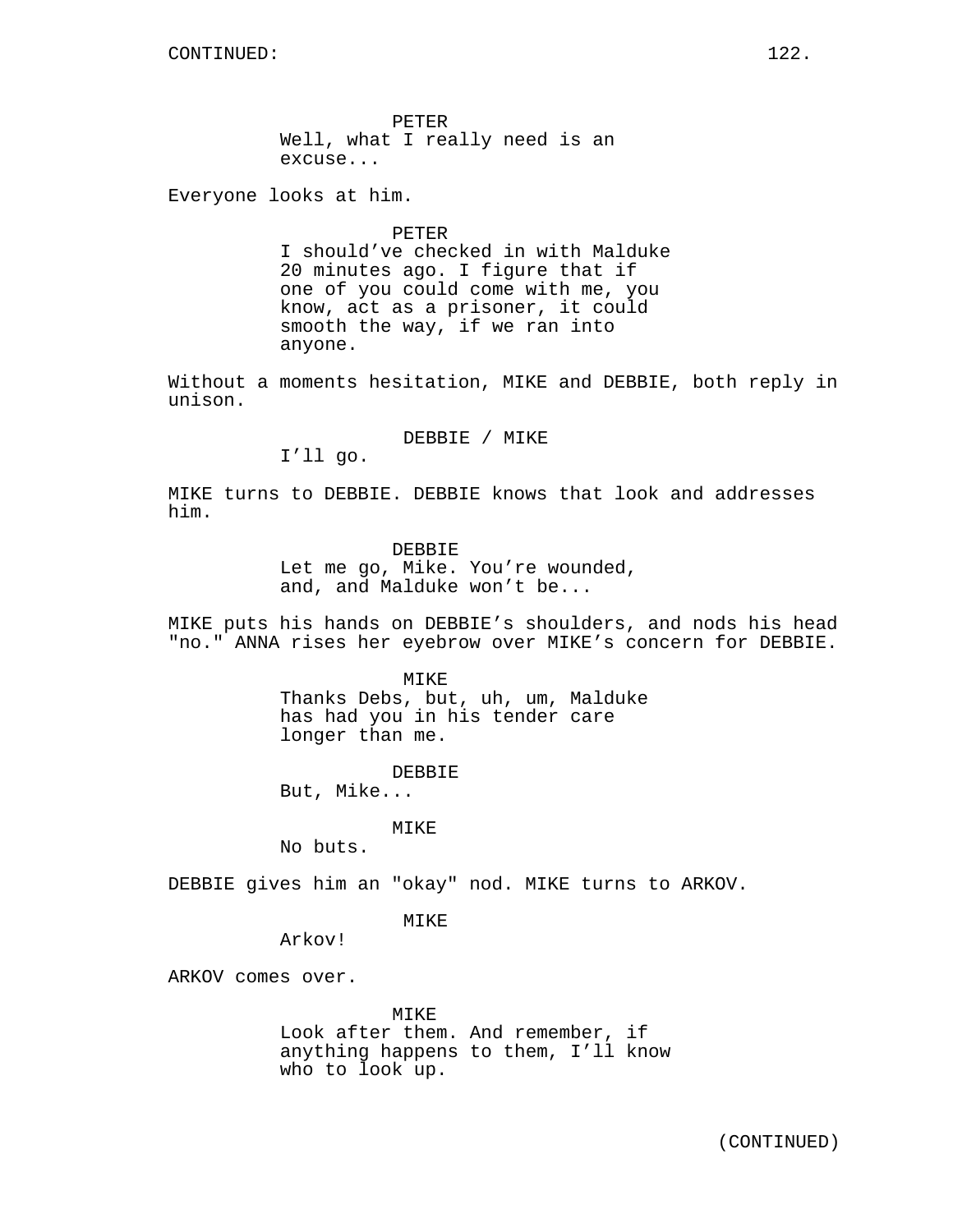ARKOV smiles sardonically, and bows his head in acknowledgment. MIKE offers ARKOV the guns.

> **MTKE** You better take these.

ARKOV takes the guns.

# MIKE

And these.

MIKE hands ARKOV the earrings. ARKOV takes them. MIKE goes to ANNA and gives her a short kiss, then turns to PETER. MIKE clasps him on the back.

MIKE

Let's go.

MIKE and PETER walk to the exit. MIKE stops, and flashes everyone a "see ya" smile. MIKE and PETER exit. They turn right.

CONTINUE TO:

141 TIME FLIES 2001 141 2002 141

DEBBIE is sitting by the wall with ST. JOHN. ST. JOHN is sleeping. He is resting his head on her shoulder. ANNA is pacing. ARKOV is just sitting inside the entrance way. At 2:30pm, ARKOV signals JASON.

CONTINUE TO:

142 TIME RESUMES (2:35PM) 142

ARKOV is signing off.

ARKOV

Right, out.

ARKOV puts the earring in his pocket. ANNA walks over, and sits beside him.

> ANNA So, what's a nice guy like you, doing in profession like this?

ARKOV (smile) Same as you, I suppose. Saving the world from a madman.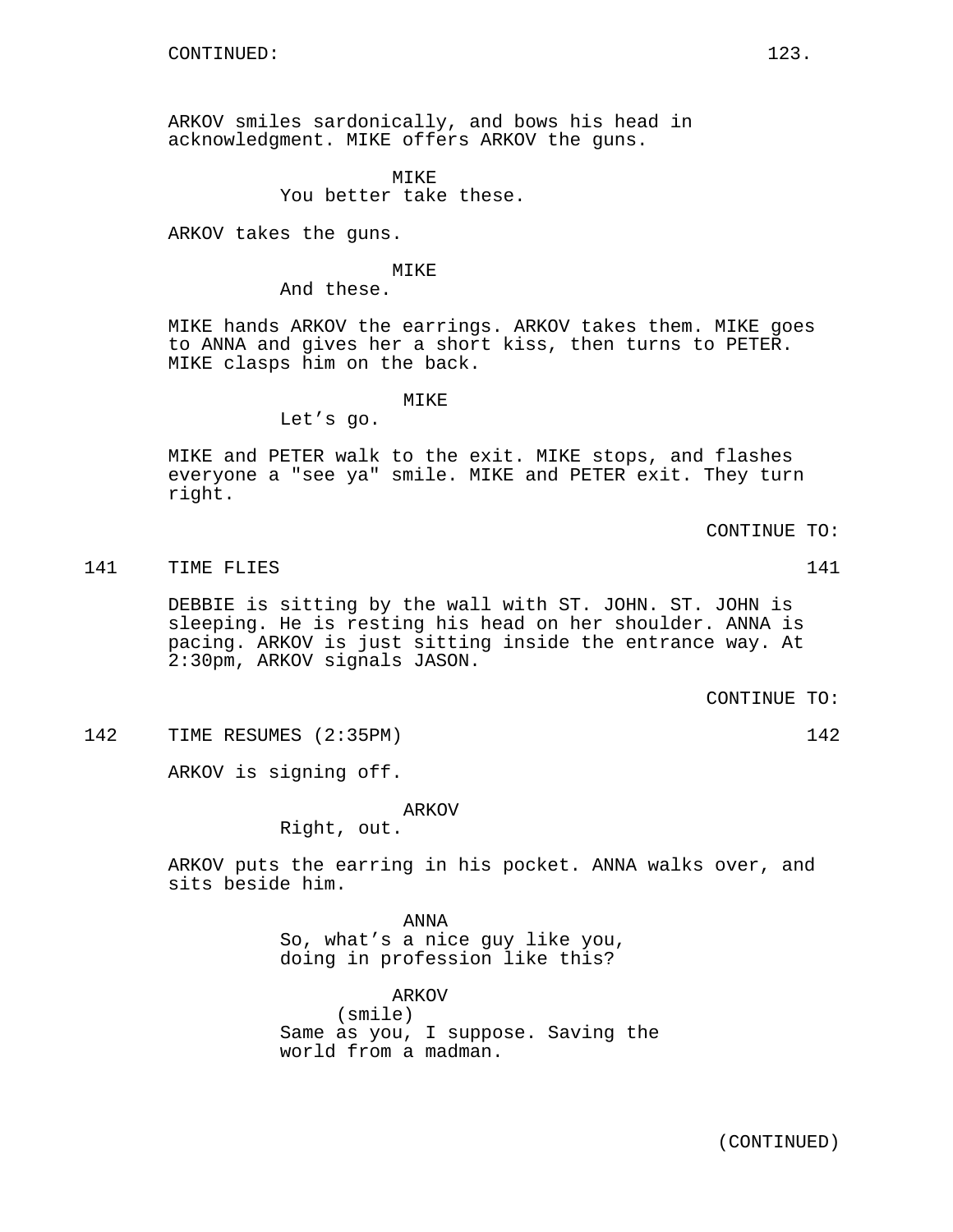ANNA

I'm not...

ANNA was about to say "not with The Company" but decides against it. ARKOV is waiting for her to continue.

> ANNA How long have you known Mike and St. John?

ARKOV 10 years. Give or take a few years. You?

ANNA A little over a year. How'd you meet?

ARKOV

St. John and I were each on a mission for our respective governments, and found ourselves on the same side. Since our interests coincided, we pooled our resources and worked together. Over the years we've built up certain level of trust.

JUMP TO:

# 143 INT: HALLWAY (2:36PM) 143

MIKE and PETER are walking down the hall. PETER is behind MIKE, with the gun.

> MIKE (VO) (thought) Now why do I feel like the sacrificial goat? There's something about Peter that, I don't know, kinda makes me, uneasy. I'd feel a lot better if I could just figure out what it is about him that...

PETER We're approaching the surveillance area. You'd better start acting like a prisoner.

MIKE

Right.

MIKE raises his arms. The left one is still a little sore.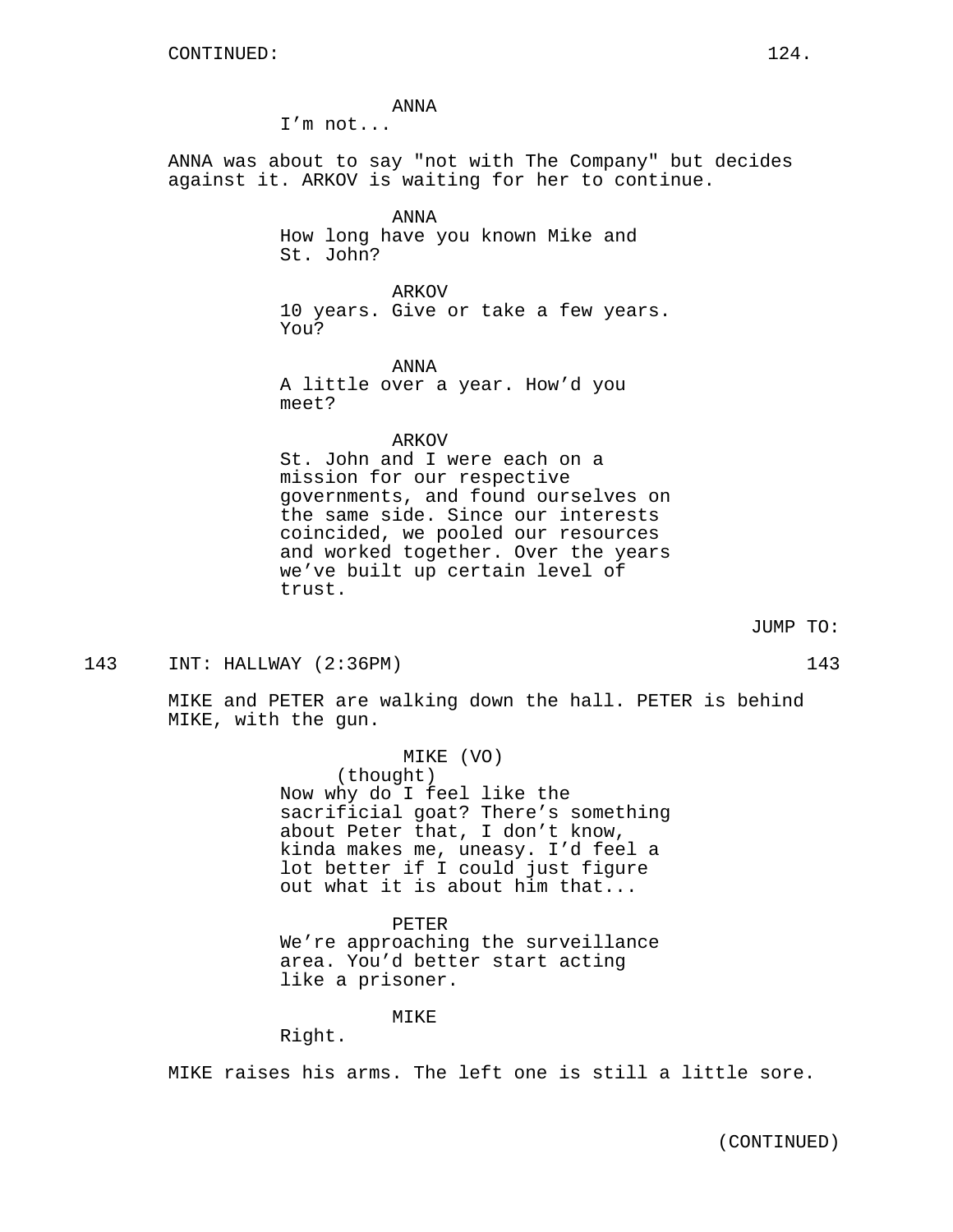# MIKE

Right.

PETER points the gun in MIKE's back. After a few moments, they meet one of MALDUKE's men. MIKE recognizes as one of the guards from the torture room.

#### MIKE

(mutter) Oh, great. I should've kept that gun.

HEDGES I see you've managed to recapture the Major, Quentin. Malduke will be pleased.

HEDGES steps in front of MIKE and smiles.

HEDGES I owe you something Major.

HEDGES punches MIKE in the stomach. MIKE doubles over, and then he kicks HEDGES' legs out from under him, knocking him to the floor. PETER laughs. HEDGES looks up at PETER.

> HEDGES Why the hell didn't you stop him? Shoot him?

PETER Two reasons, Hedges. Number 1, I never really liked you. And number 2, and this is the big one, Malduke wants him alive. (beat) Now, get up, and out of the way.

HEDGES moves out of the way, and MIKE and PETER continue down the hall.

JUMP TO:

144 INT: CAVERN (2:40PM) 144

ARKOV removes the safety from one of the guns, and hands it to ANNA.

> ARKOV Here. Shoot anyone who comes near here. (beat)

> > (MORE)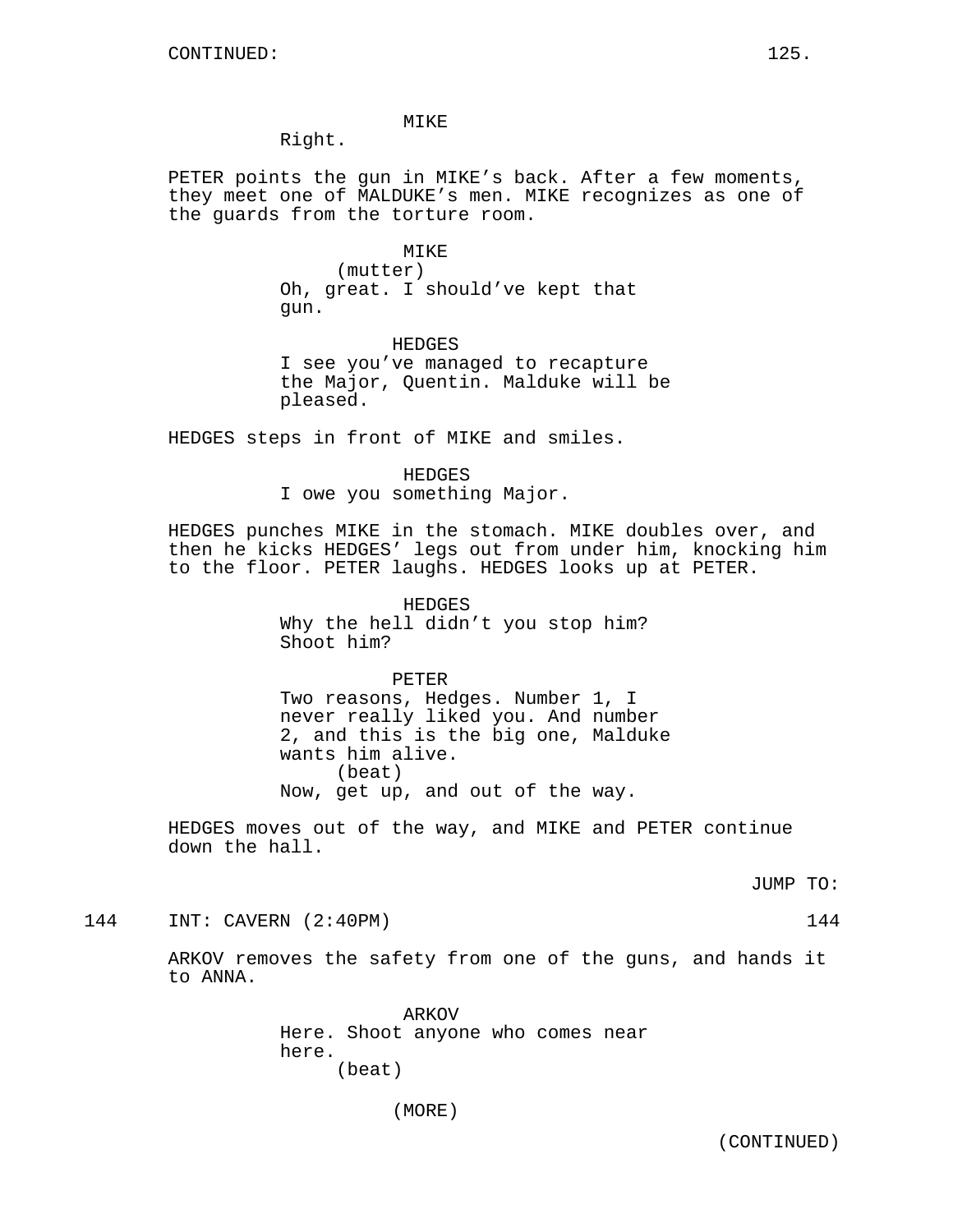ARKOV (cont'd) Anyone that is, except me, or Mike, or Peter. I'll be back in five minutes.

ANNA reluctantly takes the gun from ARKOV. ARKOV exits. ANNA looks at the gun in her hand. She's never held a gun before. ST. JOHN is still asleep. DEBBIE looks up and sees ANNA holding the gun.

> DEBBIE Give me that before you hurt someone.

DEBBIE grabs the gun from ANNA. ANNA watches as DEBBIE checks it over. DEBBIE looks up and sees ANNA staring.

DEBBIE

What?

ANNA You know how to use that?

DEBBIE

Yeh.

ANNA Since when?

**DEBBIE** St. John taught me.

ANNA Have you ever had to...

DEBBIE

Use one?

ANNA nods affirmatively.

DEBBIE Only in practice.

DEBBIE looks at ST. JOHN.

DEBBIE

(low)

I'm really worried about him. He keeps fading in and out. There might be something seriously wrong. I just hope that Malduke didn't do any serious damage, with that... that...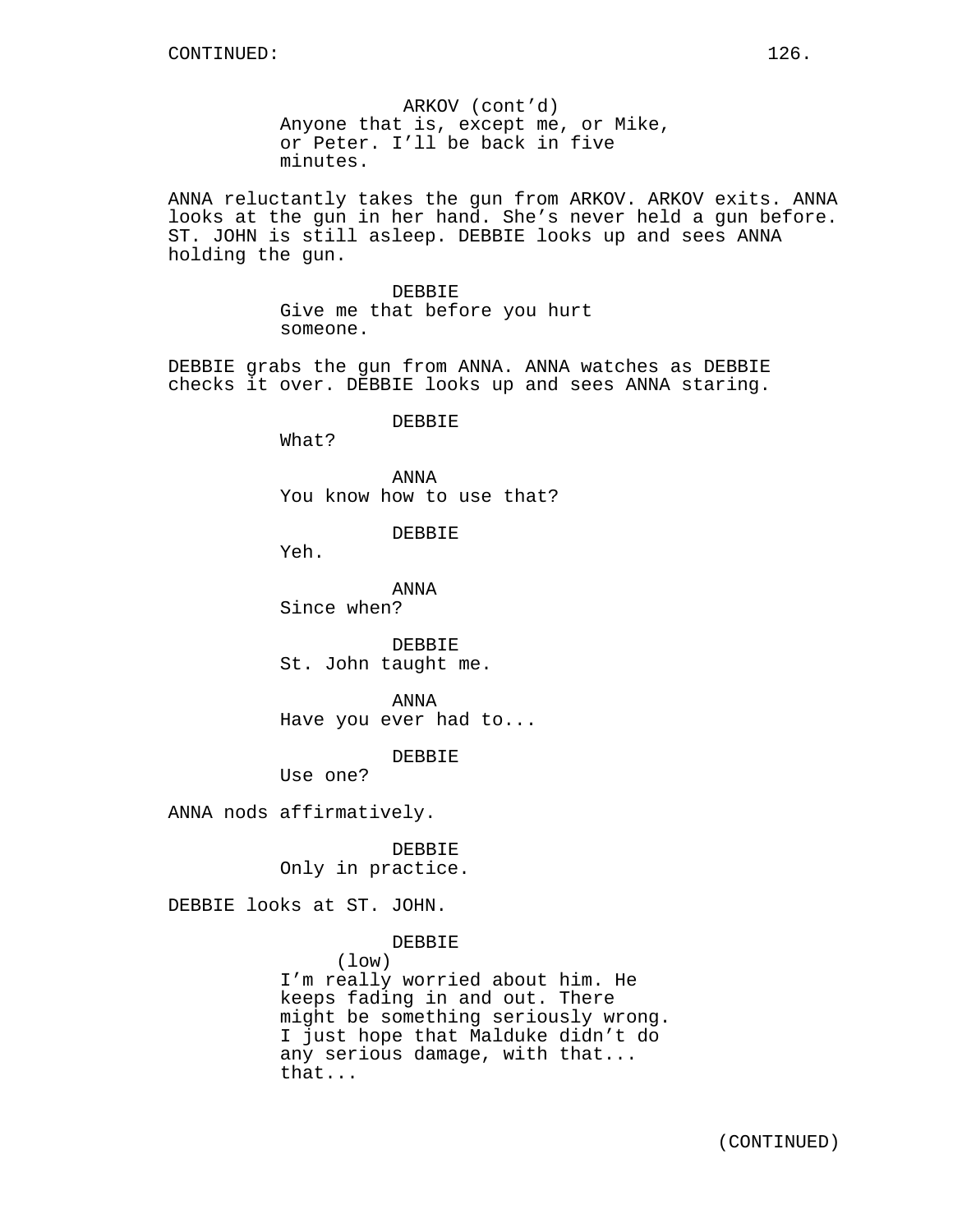ANNA Hey, he'll be alright. Besides, who else would put up with you? (beat) Look, he's survived worse, right? I mean if all the stories they've told us are true. Hell, he was a POW in Nam for years, wasn't he?

DEBBIE nods. Momentary pause.

ANNA You know, I've really envied you at times during this last year.

DEBBIE looks up.

ANNA You've both been so, happy, together.

DEBBIE thinks there is more behind that statement and gives her a look.

> DEBBIE How are thing going's between you and, Mike?

ANNA thinks she hears a little disappointment in DEBBIE's voice.

> ANNA I don't think I can live with the fact that his life is on the line so much. (beat) I mean this is normal for him. Even you've gotten use to it. You don't even blink anymore. You even look comfortable with that gun in your hand. (beat) I don't think I could take it. I don't think I want to get to the point where I think this is normal. (beat) Every time he leaves on a mission, he might not come back. I know how much he loves his job. And how much he is his job. I don't think I could ask him to give it up. He might wind up, hating me.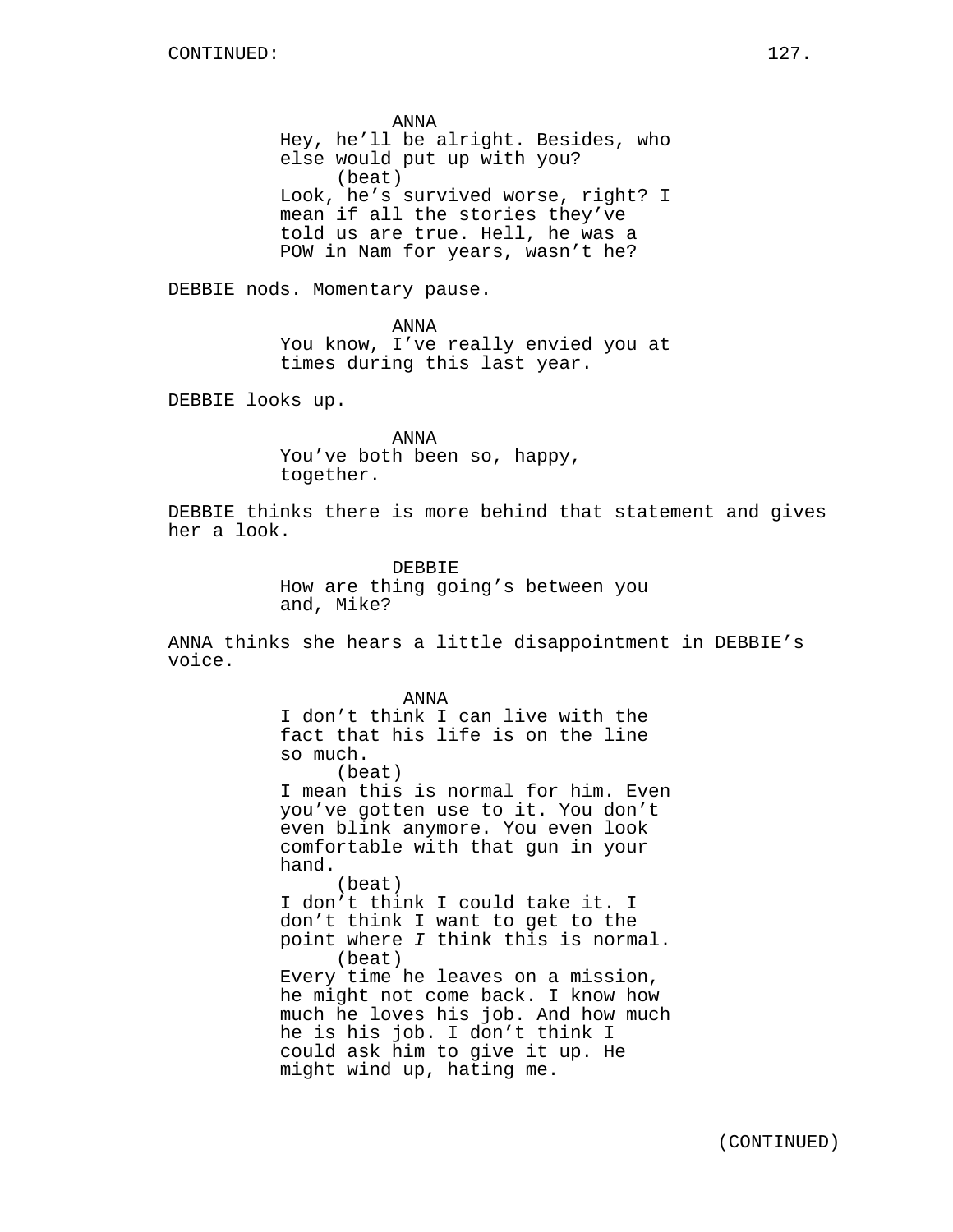DEBBIE I think that... Wait, shouldn't Nick be back by now?

ANNA

Nick?

DEBBIE

Arkov.

ANNA Yeh, he should.

JUMP TO:

145 INT: MALDUKE'S ROOM (2:50PM) 145

PETER and MIKE enter. MALDUKE is sitting behind a desk. He rises as they enter.

> MALDUKE Well, Major Rivers. I see you can't resist my company.

MIKE Don't flatter yourself Malduke.

MALDUKE (Walk toward Mike) Now, now, Mike. (beat) You don't mind if I call you, Mike, do you? I mean we...

MIKE

Go to hell Malduke.

MALDUKE (smile) Not before you MAJOR! (beat) Before I'm finished with you this time, I shall have Airwolf. (turn to Peter) Quentin, take the Major here to the infirmary. He is to undergo the operation immediately.

PETER Yes Malduke.

PETER escorts MIKE out of the room.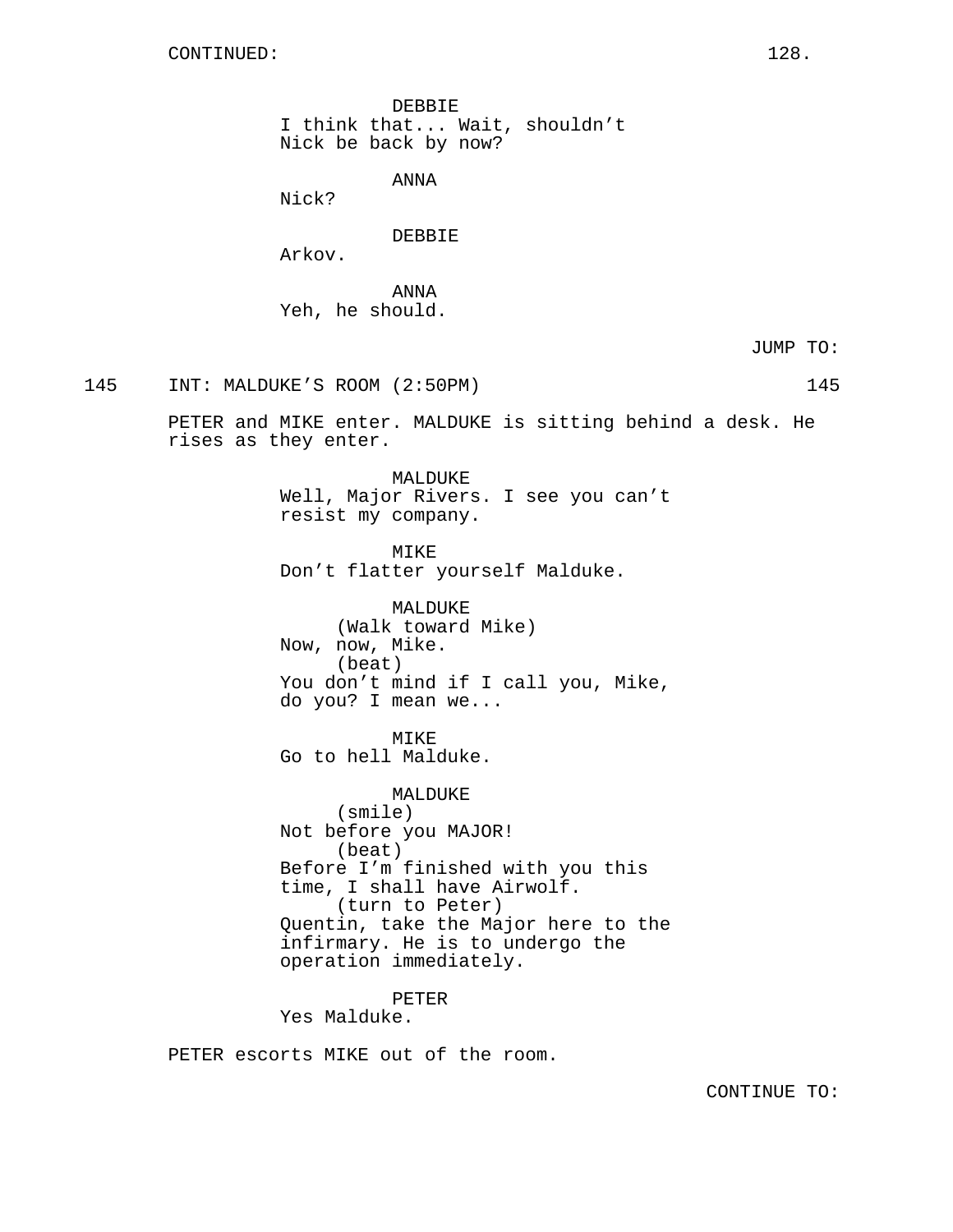PETER and MIKE exit the room, and walk down the hallway. MIKE talks to PETER over his shoulder.

> MIKE Okay Quentin. Which way?

PETER Follow me.

PETER leads MIKE to the computer room.

CONTINUE TO:

147 INT: COMPUTER ROOM 147

PETER and MIKE knock out the guards and enter the room. PETER accesses the mainframe and copies all the applicable files to the disks he has in his pockets. MIKE watches the door, while PETER, plays with the computer. Once all the files are copied, PETER and MIKE head back to the cavern.

CUT TO:

148 EXT: FARM HOUSE - OUT BACK (3:00PM) 148

A helicopter lands and the real MALDUKE, along with two of his men, exit it and head to the farmhouse.

149 INT: CAVERN (3:10PM) 149

ARKOV has returned. DEBBIE is holding ST. JOHN, who is 1/2 asleep. ANNA is pacing. ARKOV is talking to JASON.

> JASON (VO) That's right. We're not sure who was on that chopper. We weren't close enough to tell.

ARKOV I don't like this. (beat) Peter and Mike should have been back by now. I...

PETER and MIKE enter, running.

ARKOV Never mind. They're here.

MIKE walks over to ARKOV. ARKOV hands him the earring.

129.

- 
- 

CUT TO: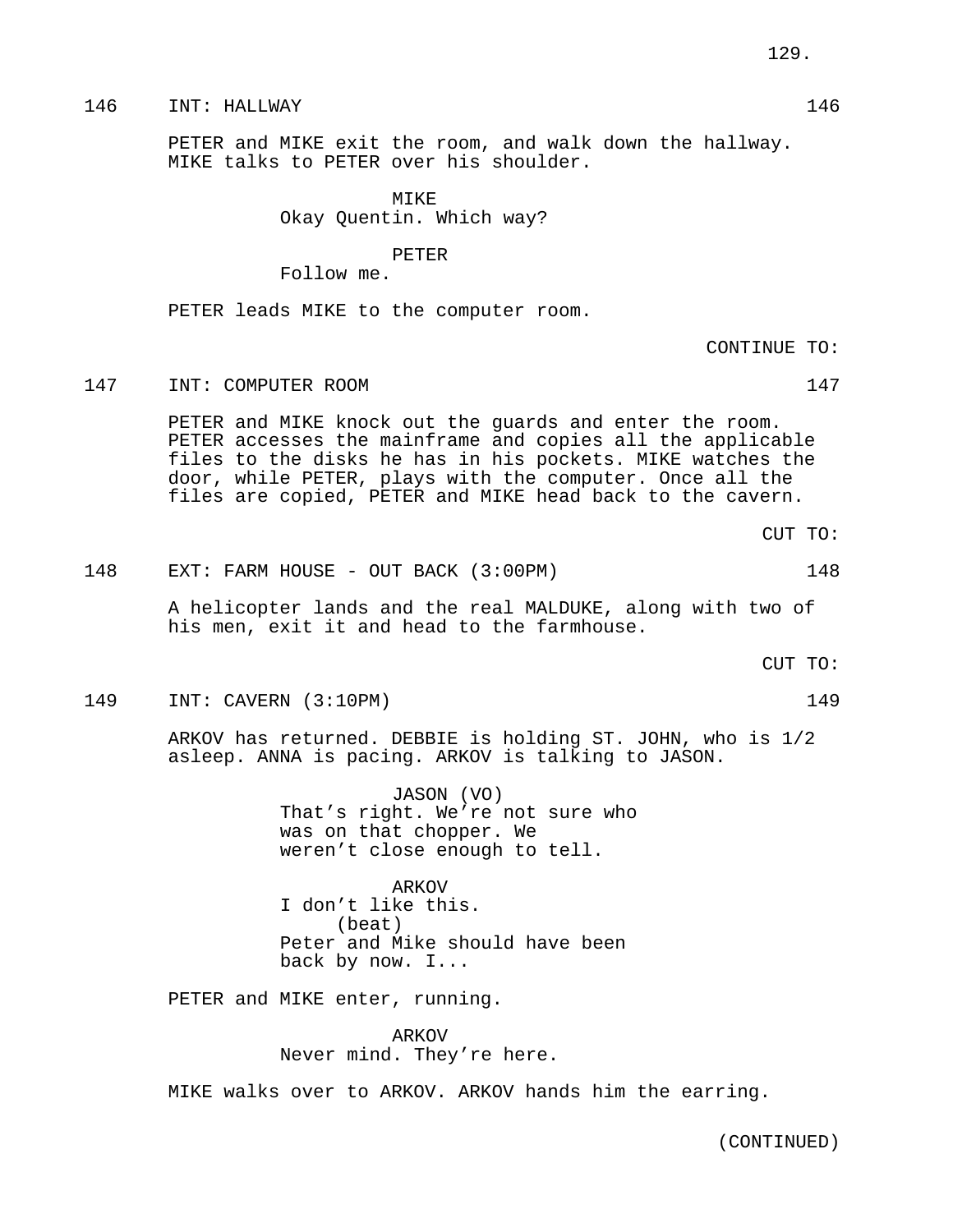MIKE Jason? JASON (VO) Yeh Mike? MIKE We've got everything we need to nail Malduke this time. (beat) How soon can you get in pos... JASON (VO) We're already here, Mike. (beat) Just waiting for you. MIKE We're on our way out now. Be ready. JASON (VO) Roger. Wolf out. MIKE closes the channel, and puts the earring in his pocket. DEBBIE hands MIKE the gun she has. DEBBIE Here. He takes it and smiles at her. MIKE Thanks.

MIKE turns and addresses the group.

MIKE Arkov. (beat) You and Peter take point. (beat) Deb. (beat) You and Anna support St. John. (beat) I'll cover you all from the rear.

EVERYBODY nods.

CONTINUE TO: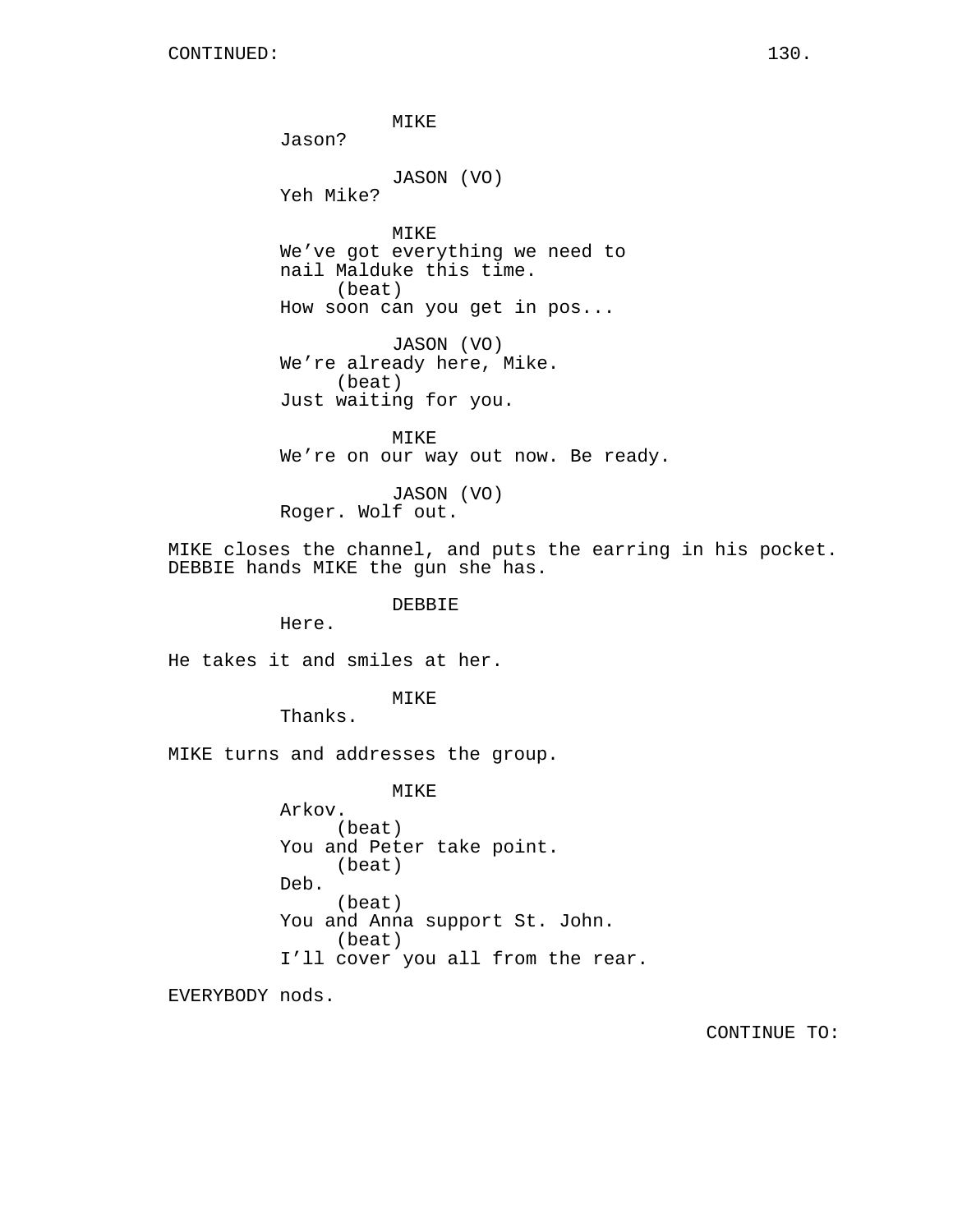# 150 INT: HALLWAY 150

PETER and ARKOV exit first and turn left. They are followed by DEBBIE, ST. JOHN and ANNA, who, are followed by MIKE. (PETER and ARKOV are about 10ft in front of DEBBIE, ST. JOHN and ANNA, who, are about 10ft in front of MIKE.)

CONTINUE TO:

# 151 TIME FLIES 151 SALES

They make their way down the straight hall.

CONTINUE TO:

152 TIME RESUMES (3:20PM) 152

PETER and ARKOV pass the closed door on the left side of the hall, and turn the corner. As DEBBIE, ST. JOHN and ANNA pass the door, it opens. And, before anyone has a chance to think, MALDUKE gets a hold of DEBBIE. He grabs her by the left arm, and pulls her to him. DEBBIE screams and loses her hold on ST. JOHN. Luckily, he is semi-conscious and doesn't knock ANNA over. But, ANNA almost loses her balance anyway. ARKOV and PETER run back to the corner at the sound of DEBBIE's voice, but don't turn it. MALDUKE brings DEBBIE's left arm around behind her back, and points his gun at her head. MIKE tries to get to ST. JOHN, but MALDUKE stops him. MALDUKE notices that MIKE has a gun. (MALDUKE is behind DEBBIE, and they are facing MIKE, ANNA, and ST. JOHN. MIKE of course is behind ST. JOHN and ANNA.)

#### MALDUKE

Surrender your weapon Major, or... I'll blow her brains out.

MIKE hands MALDUKE his gun. ANNA just happens to look straight ahead, and she sees ARKOV and PETER crouching around the corner. ARKOV raises his fingers to his lips in a "Shh" gesture. ARKOV and PETER creep around down the hall towards them.

> MIKE You won't be able to leave here Malduke. (beat) We have men stationed outside. Ready to arrest everyone who walks out of here. (beat) You may as well surrender now, while you have a chance.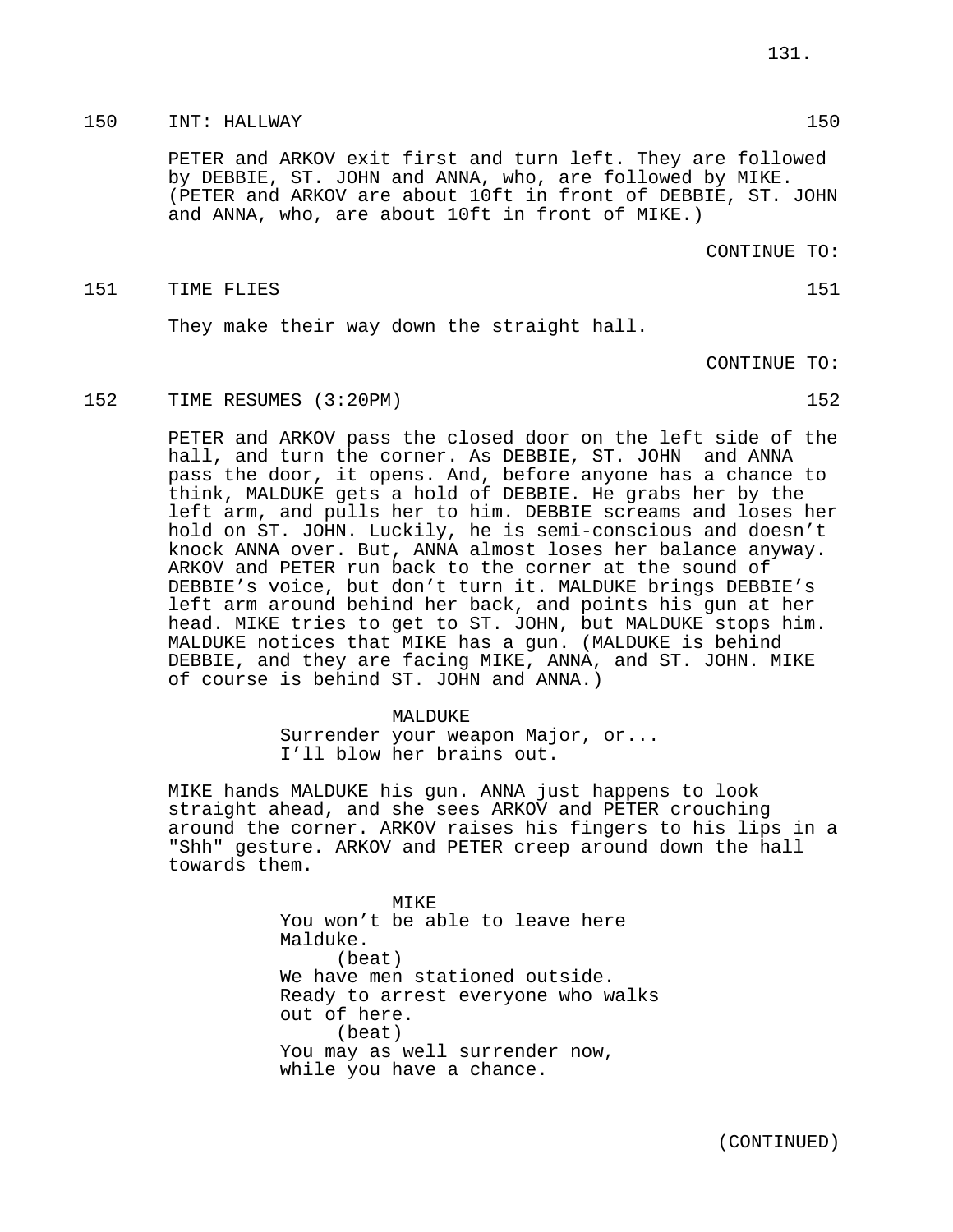ARKOV drops/kicks something. The sound startles MALDUKE. He turns to see what caused it. MIKE takes the opening and gives MALDUKE a knock out punch in the jaw. MALDUKE falls, and in the process, releases his grip on DEBBIE - who, upon being jerked free, collides with the advancing PETER.

#### DEBBIE

Sorry.

PETER (smile) That's okay.

DEBBIE goes over to ST. JOHN and ANNA. She helps support ST. JOHN.

Arkov... (look at Malduke) ...take care of this garbage will you?

ARKOV (take Malduke) With pleasure my friend. With pleasure.

ARKOV savagely jerks MALDUKE's arm behind his back and propels him forward. MIKE puts a hand on DEBBIE's left shoulder.

# MIKE

You okay?

DEBBIE Fine. Let's just get of here, okay?

MIKE smiles and they head out.

CONTINUE TO:

153 TIME FLIES 153

They exit the compound. MALDUKE is handed over to the waiting policemen, cuffed, and led away. JASON lands Airwolf, picks up DEBBIE and ST. JOHN, and takes them to the hospital. MIKE tells ANNA to go wait in the car. MIKE, ARKOV, and PETER hang around to make sure all of MALDUKE's men are caught. Then they head to the hospital in PETER's car. At the hospital, MIKE's arm is treated, and ST. JOHN's implant is removed. Everyone else, is examined, to make sure that MALDUKE didn't implant anything into them. Everyone is given a clean bill of health. ST. JOHN, has to be kept in the hospital for a few days, for observation.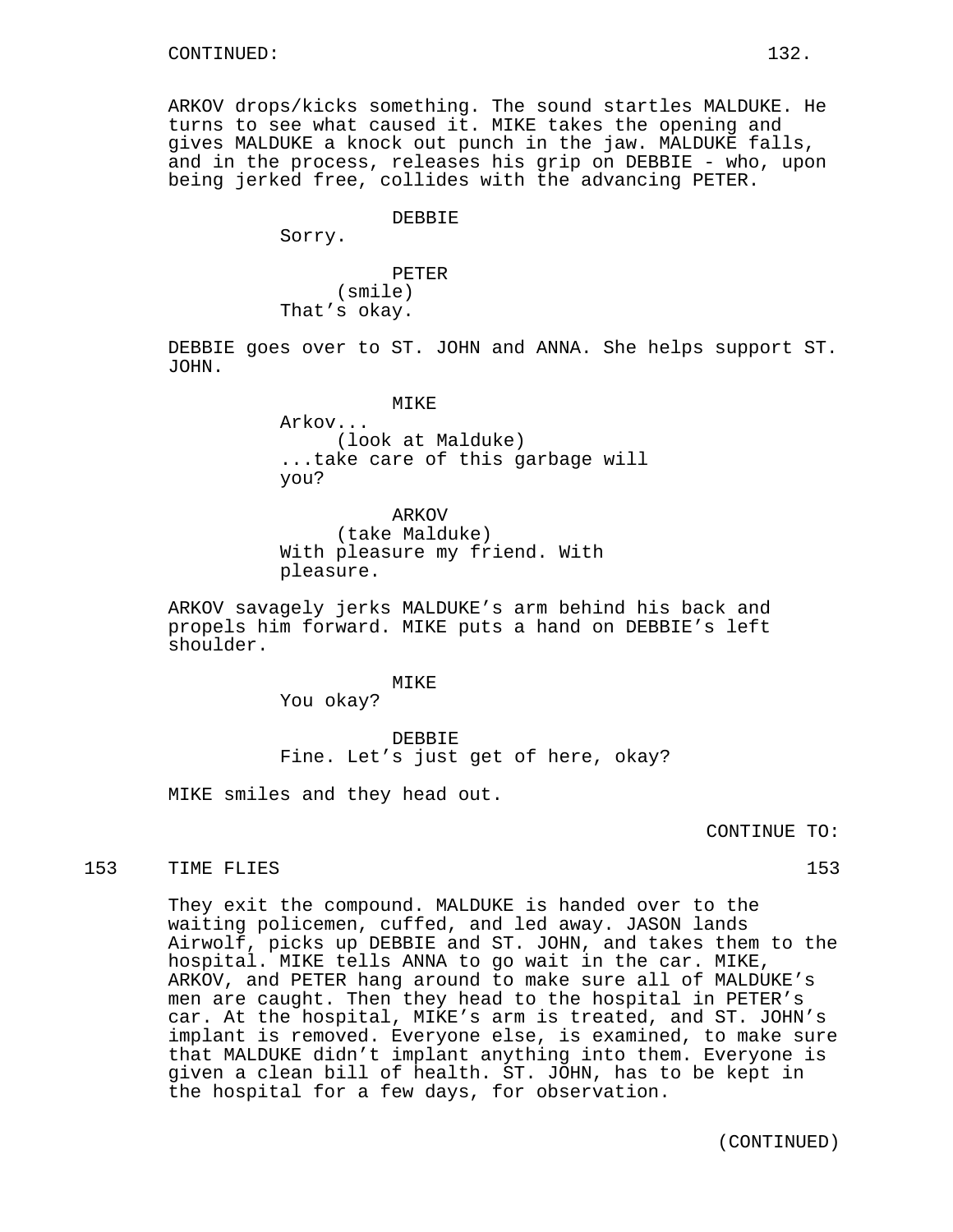# **SATURDAY DECEMBER 4rd 1993**

Arkov.

(turn to Jo)

(MORE)

154 INT: MIKE'S LOFT (2:00PM) 154

Everyone is sitting around the living room. ARKOV is sitting in a chair. Beside him: JO, FRANK, DEBBIE and ST. JOHN, are sitting on a couch. In front of ARKOV - JASON and KAREN are sitting in separate chairs. In front of DEBBIE - ANNA, MIKE, and PETER are sitting on a sofa.

ANNA What exactly was Malduke's plan? JASON (sip drink) He'd made android dupes of Mike, St. John, and Jo, so that he could fly Airwolf, once he got her. And... he made a dupe of me, so that he could infiltrate the company. (beat) The next step, was getting all the necessary information from the originals, then eliminating them.. (beat) Once that was complete, he'd have access to key members of the government, who he could replace and then he could carry out his initial plan. But... (beat) ...thanks to you guys... (point to everyone) He is now in maximum security and, facing a lengthy prison sentence. DEBBIE (raise glass of Diet Pepsi) I'll drink to that. Everyone raises their glasses in a toast, and drinks. FRANK's watch beeps. FRANK Well, that's my cue to exit. (look at Peter) Nice meeting you Peter. (turn to Arkov)

(CONTINUED)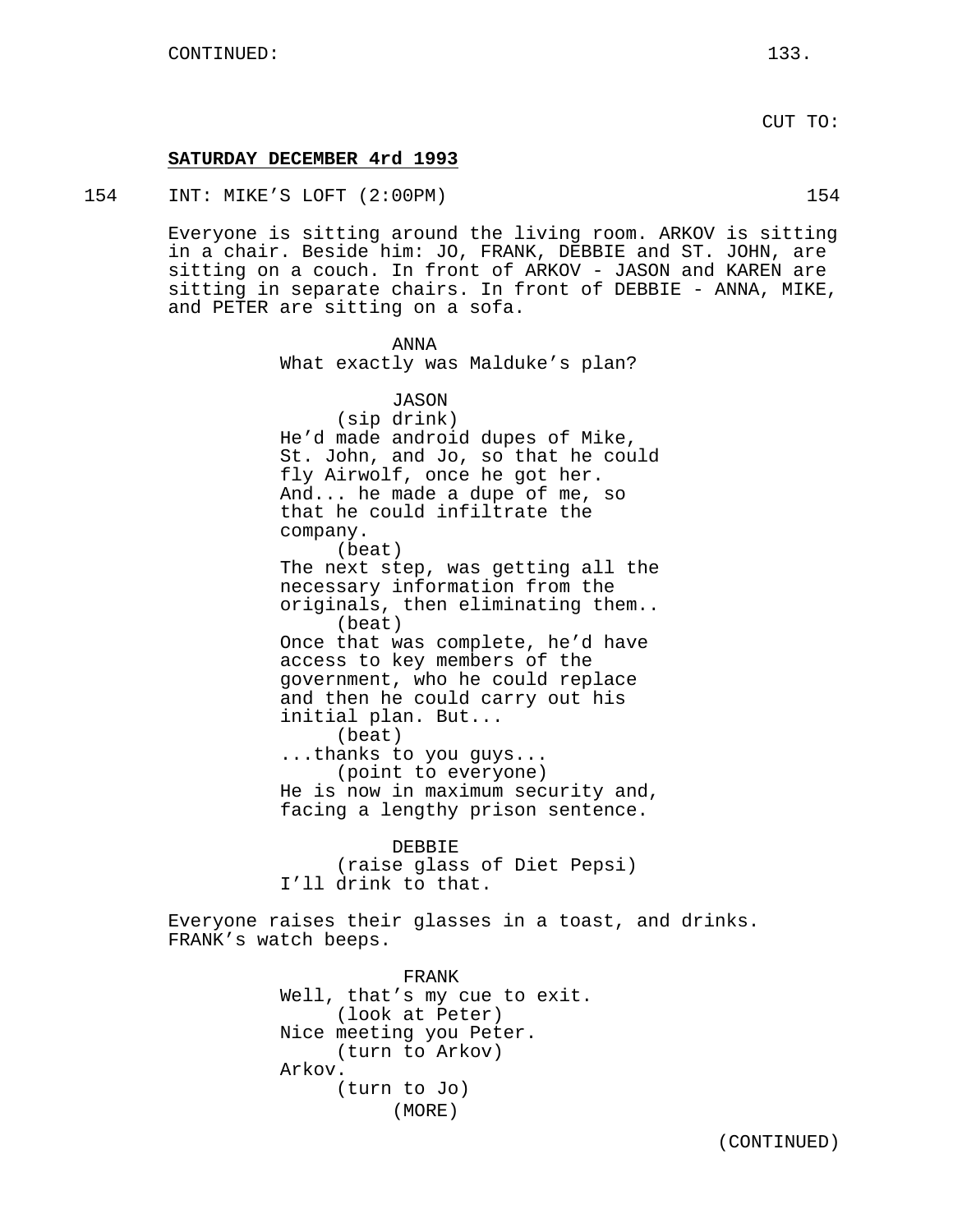FRANK (cont'd) Come on Jo.

EVERYONE

Bye.

FRANK / JO

Bye.

FRANK and JO exit. ANNA empties her glass, raises, and heads to the kitchen to refill it.

CONTINUE TO:

155 INT: KITCHEN 155

ANNA is pouring herself a glass of soda, when JASON enters and approaches her from behind. ANNA turns.

> ANNA You've known Mike a long time, haven't you?

JASON nods affirmatively.

ANNA Does this sort of thing happen often?

JASON chuckles. Neither of them notices MIKE standing in the doorway, behind them.

> ANNA I take it that's a yes.

JASON nods affirmatively.

ANNA Tell me, do his girlfriends usually get dragged along?

JASON and MIKE raise their eyebrows at the word "girlfriends."

JASON

No. (beat) We usually try to keep business and pleasure separate. Why?

ANNA Well, after going through it twice in the same month, I'd really like (MORE)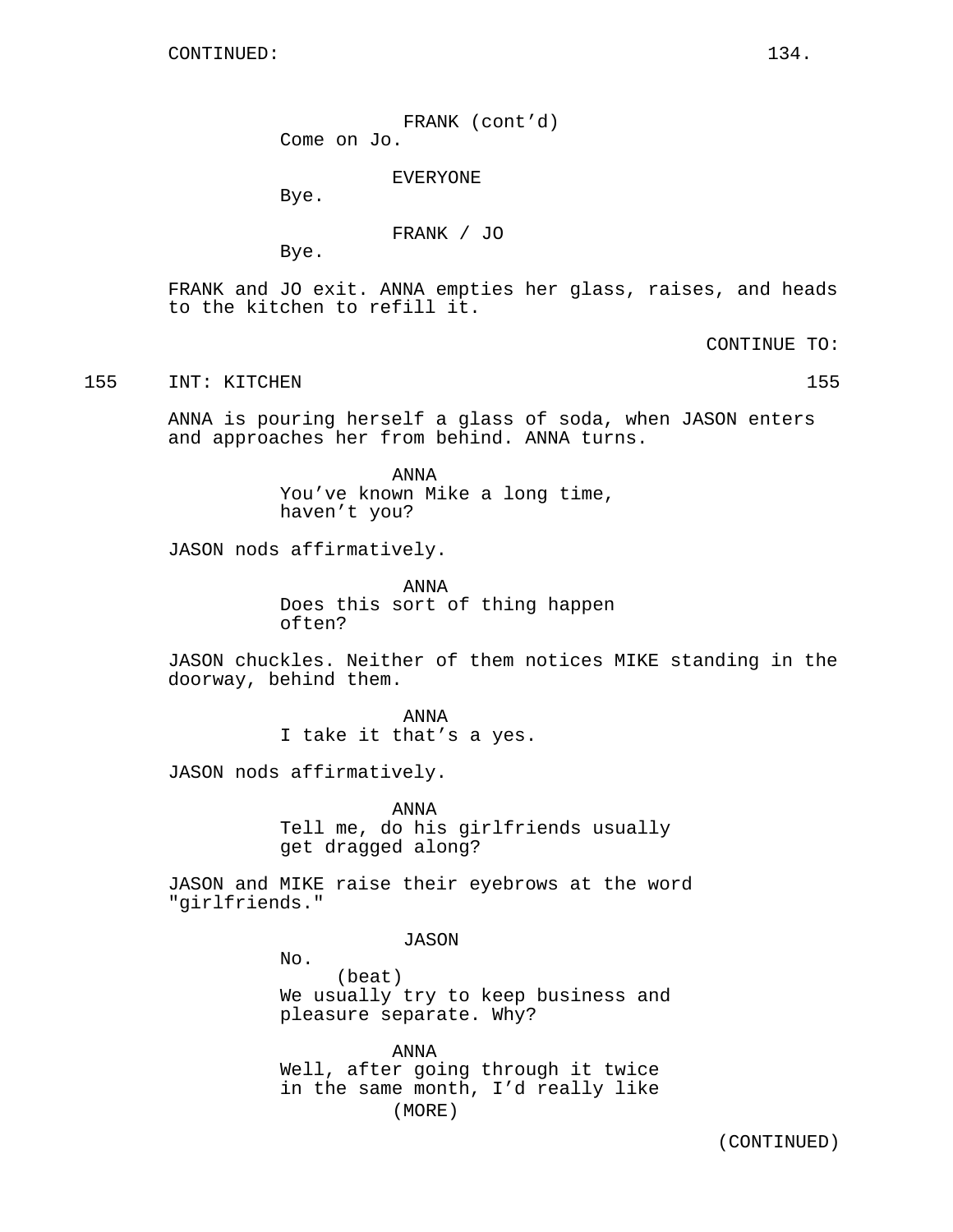ANNA (cont'd) to be certain it won't happen again. (beat) You know, I just want to know what I'm getting myself into.

# JASON

Well, I can't guarantee this sort of thing won't happen again. It sorta goes with the job.

ANNA (look disappointed) Oh.

JASON You could always join us.

ANNA No way. I don't think so. I don't think I'm cut out for that life.

JASON It doesn't have to be in field.

ANNA looks at him.

JASON You could work at HQ.

# ANNA

HQ?

JASON Yeh. Good admin staff are hard to come by. Everyone wants to be in the field.

ANNA Well, first I'd need a green card, or a work visa, or whatever it's called. Wouldn't I?

JASON (smile) That's easily arranged.

ANNA raises an eyebrow.

ANNA How do you think Debbie got hers?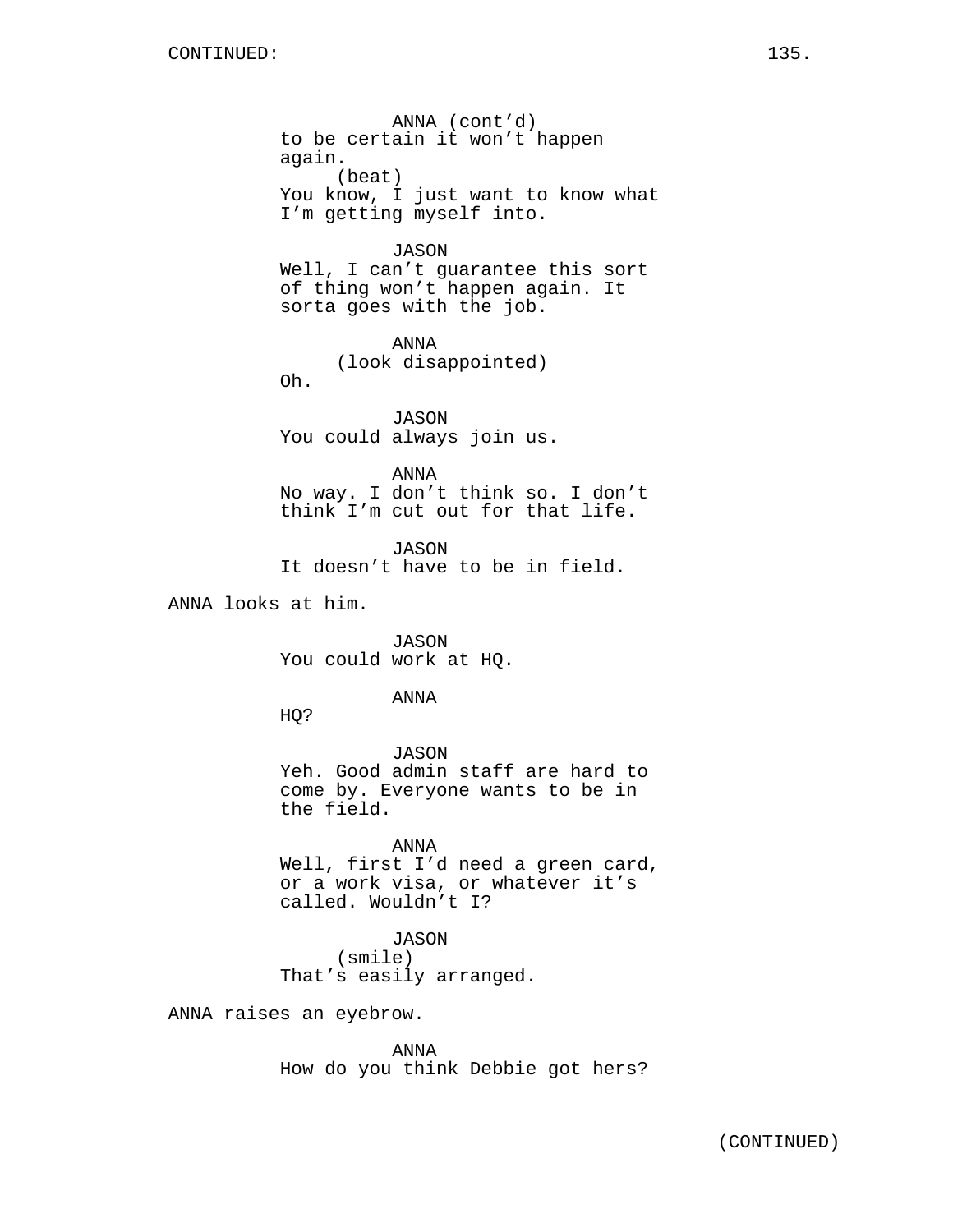ANNA I didn't know she had one.

JASON She's been part of the team for over a year. I thought you knew that?

ANNA I knew she helped out a few times. I just never knew she was officially working for DNS.

Momentary pause. JASON looks at her.

JASON Well? What do you say?

ANNA If I were to say yes, what would...

JASON It just so happens that my secretary is on leave. You can start there.

ANNA thinks.

JASON When she gets back, if you wish to stay, we can find you something. If you don't...

ANNA

Okay.

JASON (offer her hand) Welcome aboard.

ANNA (shake hand) Thanks. (beat) Now I just need to find a place to stay.

MIKE clears his throat. They turn to him. MIKE enters, walks over, and puts his arms on her shoulders.

> MIKE We thought you could stay here.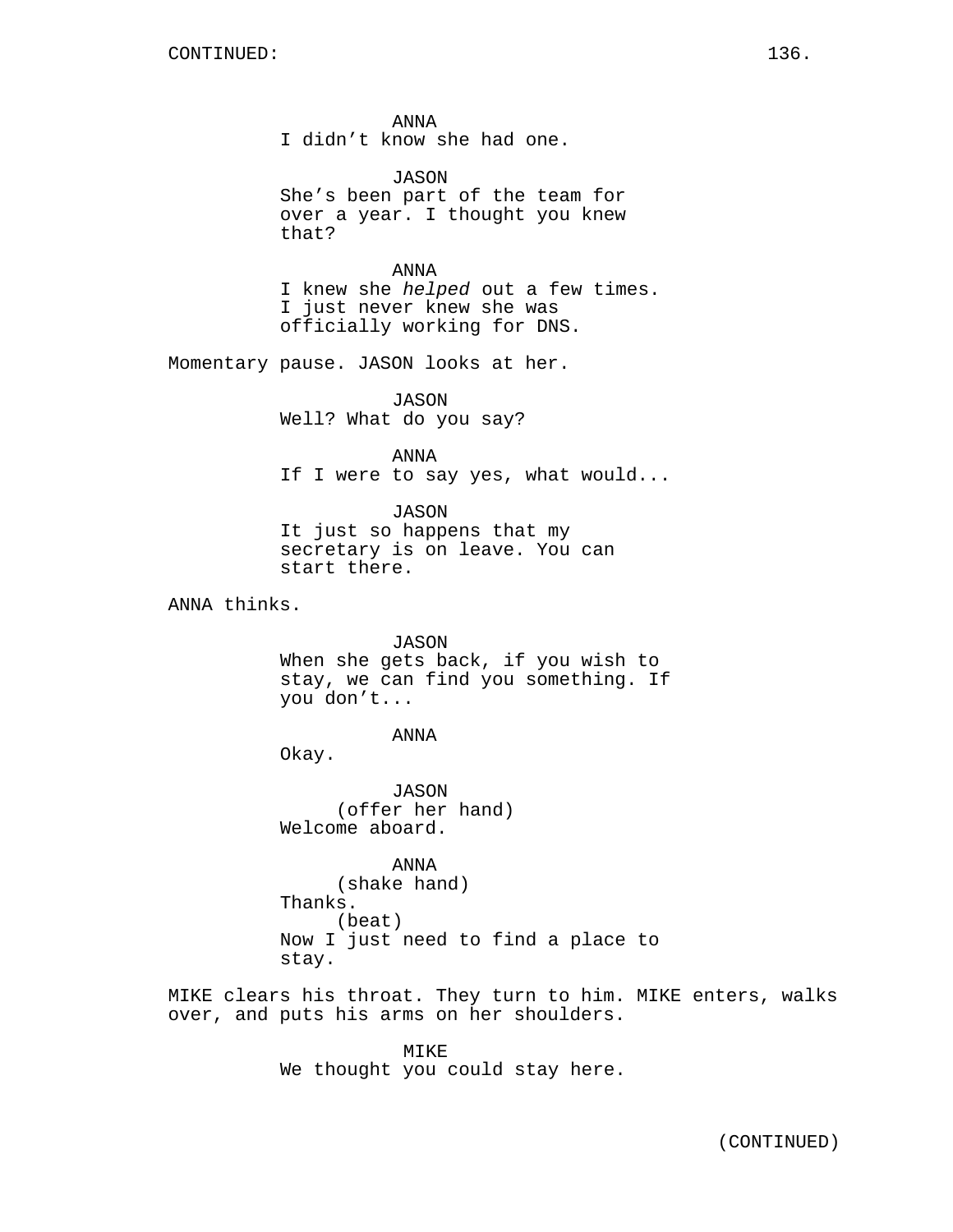ANNA (smile) I... Wait, you said we. Were you in on this? MIKE Yep. In fact, I sort of suggested it. JASON (decide to exit) Gotta go. I think Peter's trying to pick up Karen. JASON exits. MIKE pulls ANNA to him. PAN TO: 156 INT: LIVING ROOM 156 PETER, ARKOV, JASON, and KAREN are leaving. JASON Bye guys. DEBBIE / ST. JOHN Bye. MIKE and ANNA exit kitchen. MTK<sub>E</sub> Hey, you guys leaving so soon? ARKOV I have a plane to catch. PETER I've got an assignment to start. JASON I've got a ton of paper work at the office. KAREN I've got a test to prepare.

> ANNA gives DEBBIE a "come here" look. DEBBIE gives ST. JOHN a kiss, rises, and walks over.

> > MIKE Oh, well, okay. See ya all later.

(CONTINUED)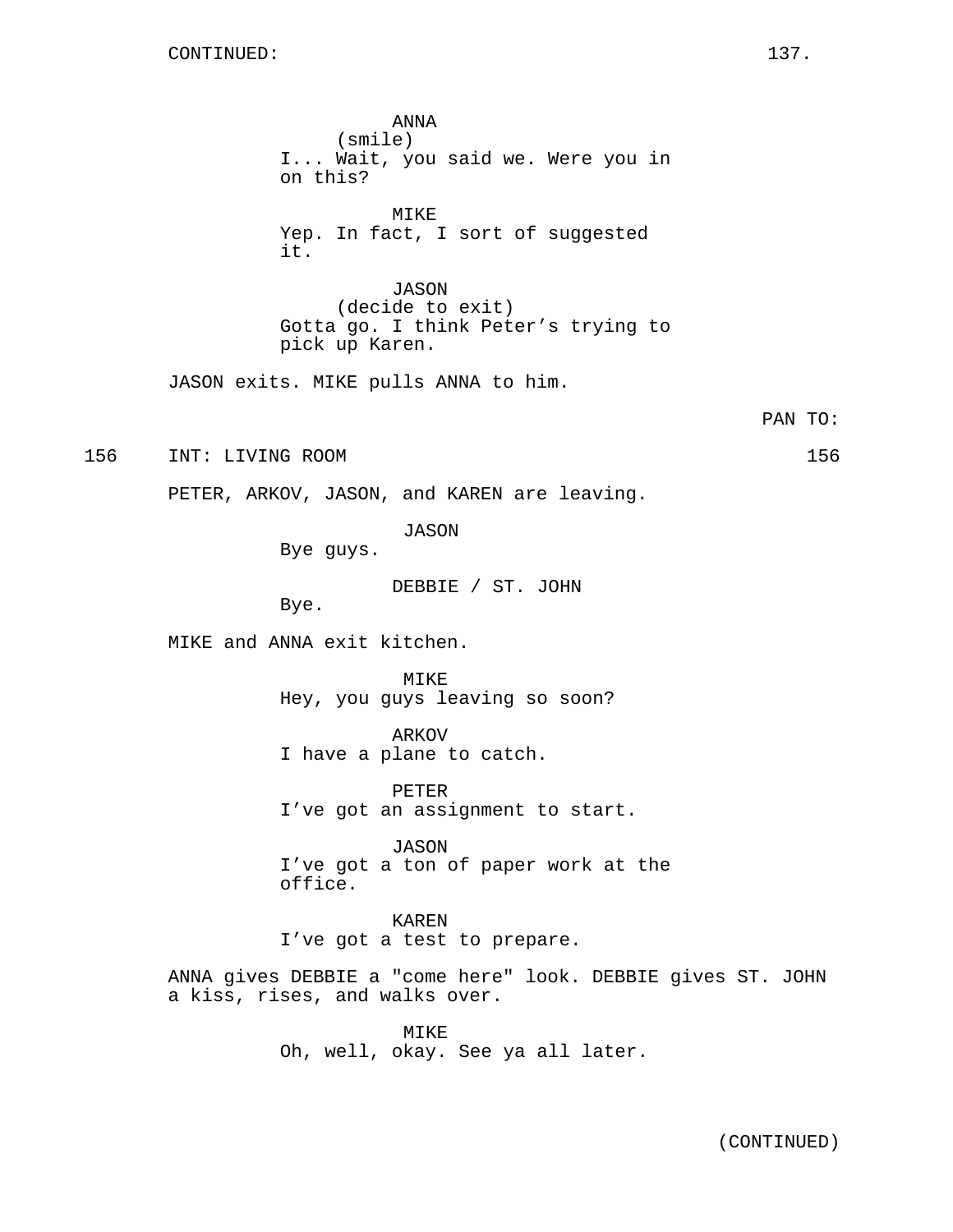JASON / KAREN

Bye.

PETER / ARKOV

Bye.

DEBBIE / ANNA / ST. JOHN

Bye.

JASON, KAREN, PETER and ARKOV exit. MIKE goes over and joins ST. JOHN. DEBBIE walks to ANNA.

DEBBIE

Well?

ANNA Well what?

DEBBIE Did you accept Jase's offer?

ANNA Yeh. I decided to give it one week. It turns out his secretary is on vacation so...

DEBBIE That's great! So, what about Mike?

ANNA What about Mike?

DEBBIE Is he happy?

ANNA

I think so.

DEBBIE Then I'm glad I suggested it.

ANNA Wait, you suggested it. I thought it was Mike's idea.

DEBBIE Did he say that?

ANNA

Yeh.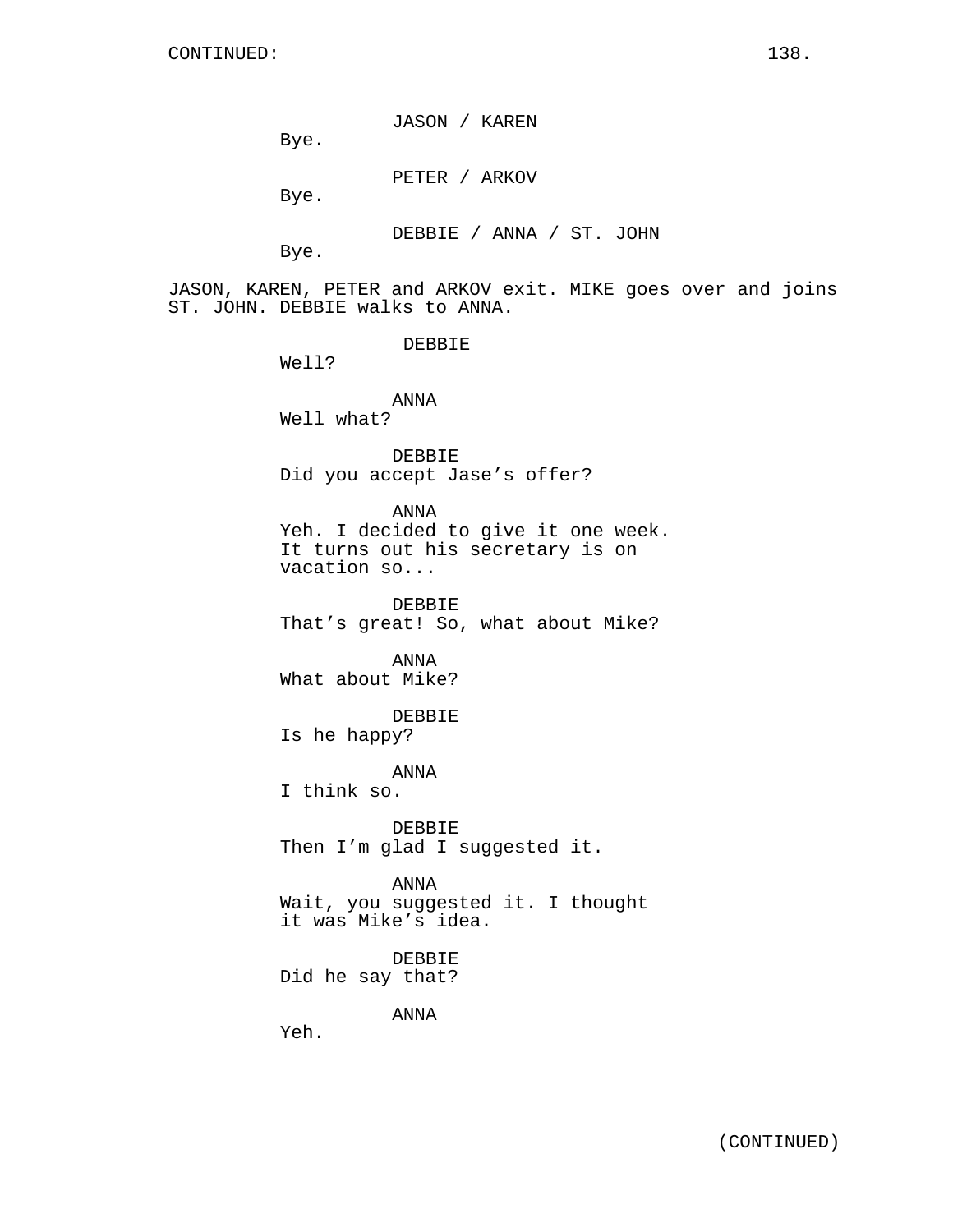# DEBBIE

Hmp. I thought it would be a good idea, because it would give you and Mike a chance. A chance to see if it's real, or if it was a result of the situation. You know... Besides, I knew a long distance relationship with Mike wouldn't work. And, if...

# ANNA

You and St. John make it work.

# DEBBIE

St. John isn't Mike. If you two are to stand a chance, it would be better, at least for now, if you were both in the same city. So, I asked Jase to talk to you.

# ANNA

Thanks. I think. (beat) By the way how are things between you and St. John?

DEBBIE Stj and I are just fine, thank you.

ANNA Everything's back on track, then?

#### DEBBIE

Yeh.

ANNA (teasingly) Any wedding bells in the air?

DEBBIE Not that I know of. (beat) You know something I don't?

ANNA shakes her head negatively.

ANNA (beat)(smile) Oh, by the way... (beat) He is!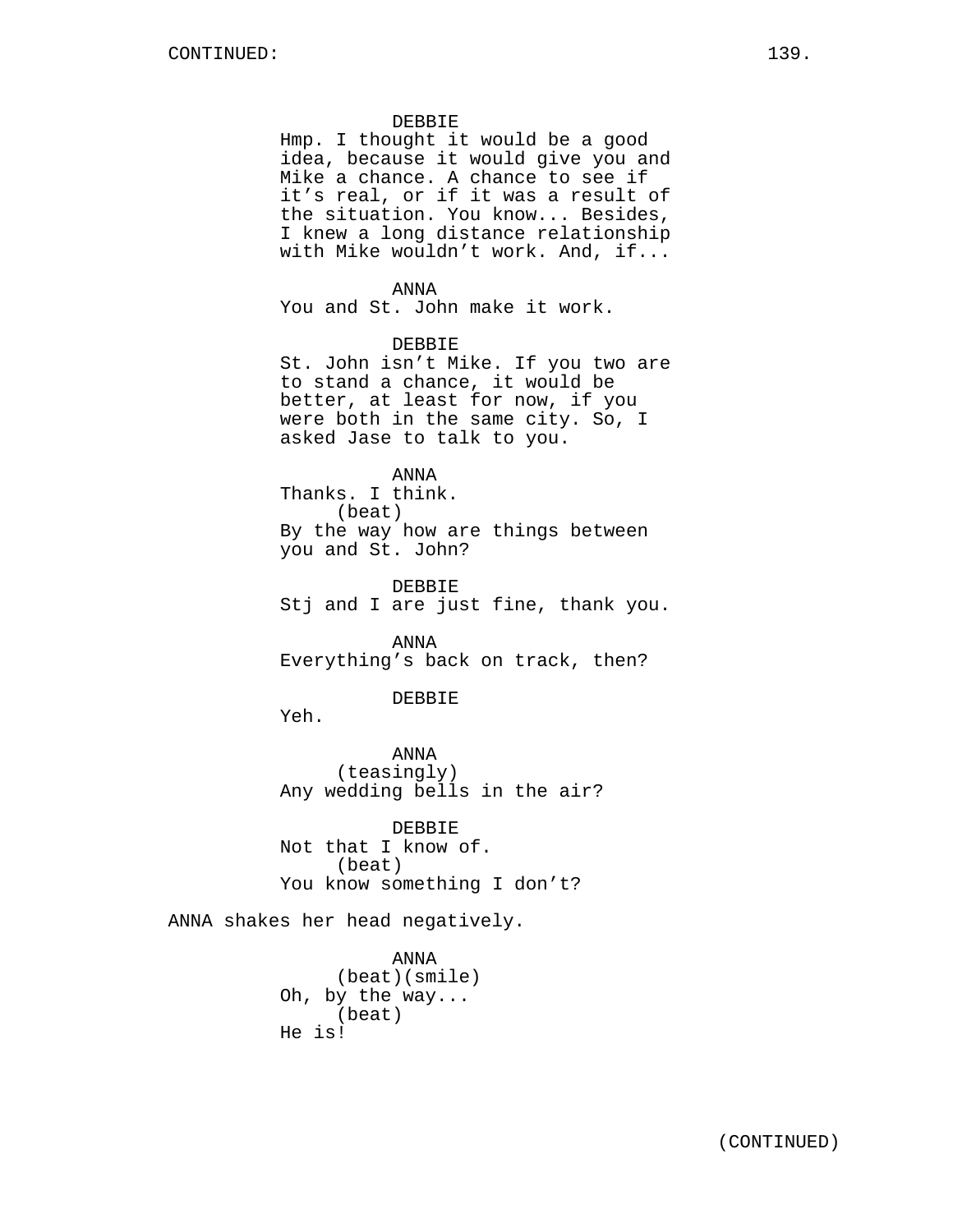DEBBIE (raise eyebrow) Who is what?

ST. JOHN and MIKE rise from couch and head over.

ANNA Mike. He is as good as he looks.

DEBBIE You and Mike...

ANNA

Yep.

DEBBIE I knew he wouldn't take long to...

MIKE gets there first, leans in over DEBBIE's shoulder and rests his head on her shoulder.

> MIKE What are you two talking about?

> > ANNA

Ah...

DEBBIE (look at him) You of course. What else?

MIKE leaves DEBBIE, and goes to ANNA. ST. JOHN is standing behind DEBBIE. She doesn't know he's there.

> **MTKE** (smile) Oh! And just what wouldn't I take long to do?

> > DEBBIE

Well...

ST. JOHN kisses DEBBIE's neck, and wraps his arms around her waist. DEBBIE leans back onto his chest.

> ST. JOHN You up for a night on the town?

DEBBIE With you hon? Anytime.

She turns and kisses him. MIKE and ANNA clear their throats. ST. JOHN and DEBBIE break the kiss. DEBBIE looks to MIKE and ANNA.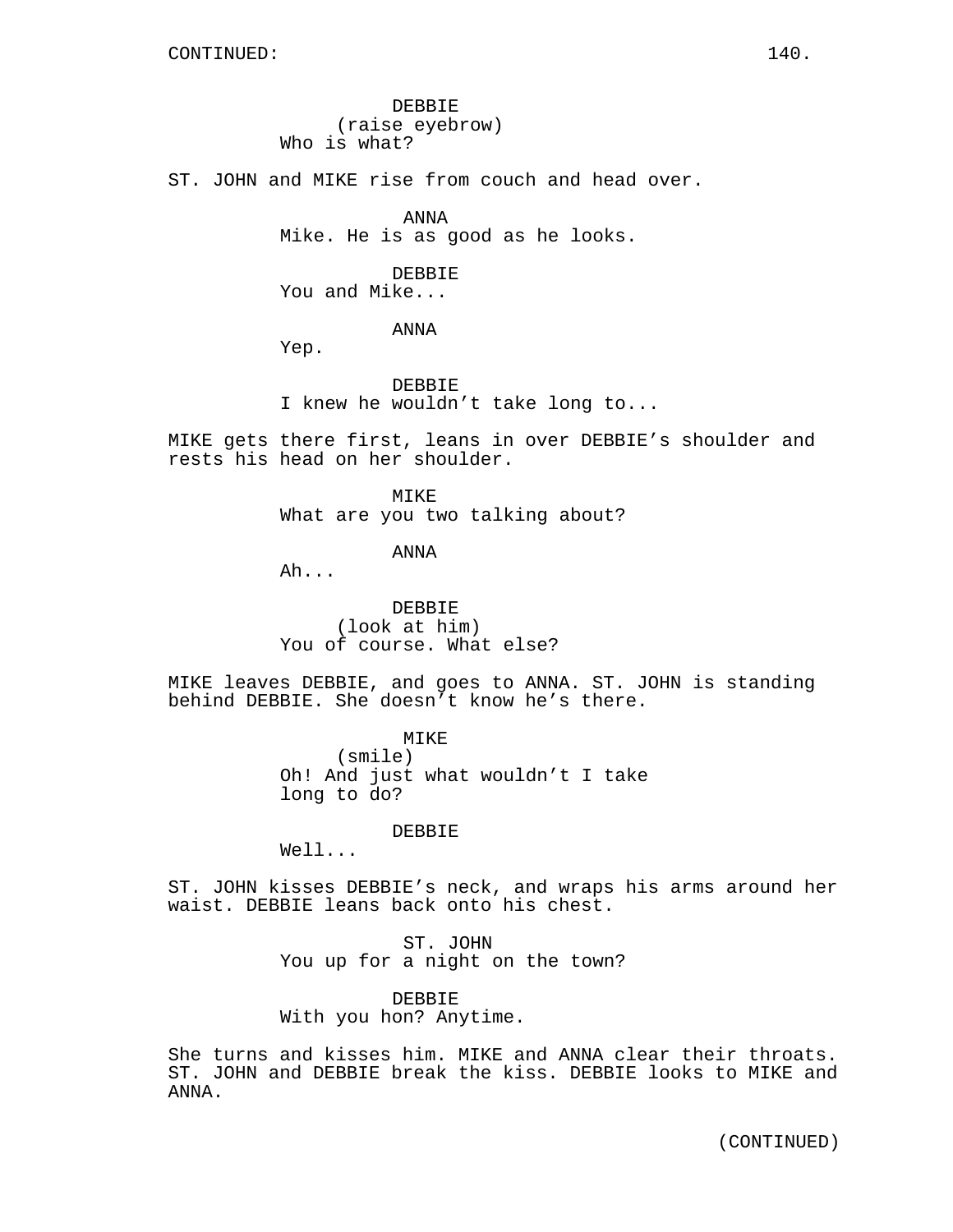DEBBIE You guys coming?

MIKE looks at ANNA. ANNA nods "okay".

MIKE

Lead the way guys.

They all head out.

CUT TO:

# **SUNDAY DECEMBER 5th 1993**

157 INT: MIKE'S LOFT - BEDROOM (11:00AM) 157

ANNA is resting her head on MIKE's chest. MIKE, is running his fingers through her hair. ANNA looks at him.

> ANNA You sure you want me to live here, with you? (beat) I mean, I could always ask Jo, or Frank? (beat) Or, maybe Debbie could move out here with me, and we could rent an apartment, or...

MIKE I'm sure. (beat) I wouldn't have suggested it if I

wasn't. (beat) Why? You think we're moving too fast?

ANNA thinks to herself "yeh. I do."

ANNA I just want to make sure that...

ANNA wants to say "I'm not just another one of your short flings" but stops herself.

MIKE

That what?

ANNA That you feel about me, the same way I feel about you...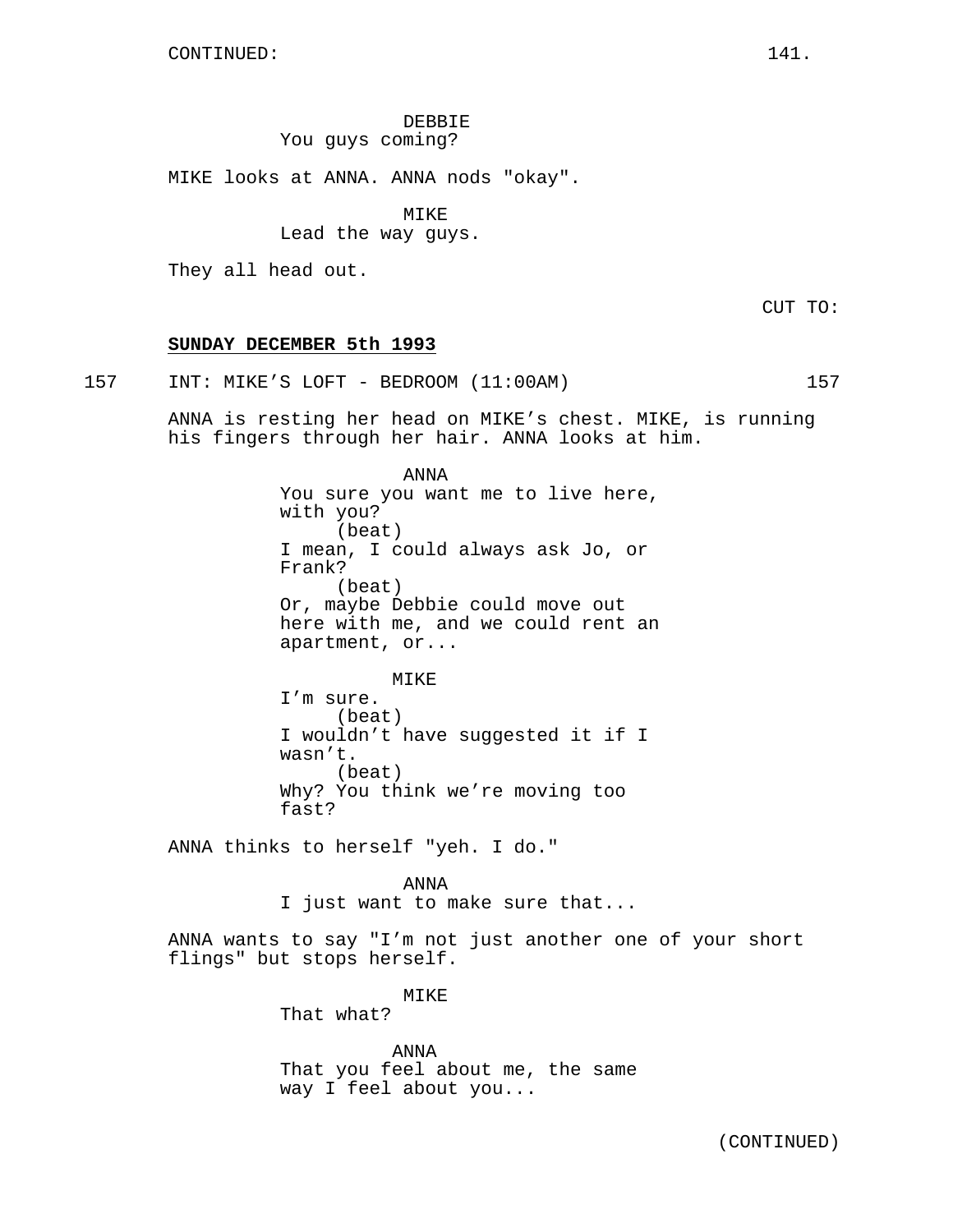MIKE smiles and kisses her. He rolls her over, and they make love. MIKE never really answers her question.

CUT TO SPLIT SCREEN

# **THURSDAY DECEMBER 9th 1993**

158 SPLIT: MIKE'S/ST. JOHN'S - LIVING ROOM (7:00PM MST) 158

ANNA (in MIKE's living room) is on the phone with DEBBIE (in ST. JOHN's living room)

> ANNA How do you do it? DEBBIE Do what? ANNA Live with it! DEBBIE With what? ANNA Their job. DEBBIE (beat x2) What do you mean? ANNA I don't think I can take it. (beat) Don't get me wrong, I like Mike a lot. But... **DEBBIE** Like? ANNA (beat) I never know when, or if, he's coming home? Or when the next "Malduke" will show up and... DEBBIE What are you.. ANNA How do you do it?

> > (CONTINUED)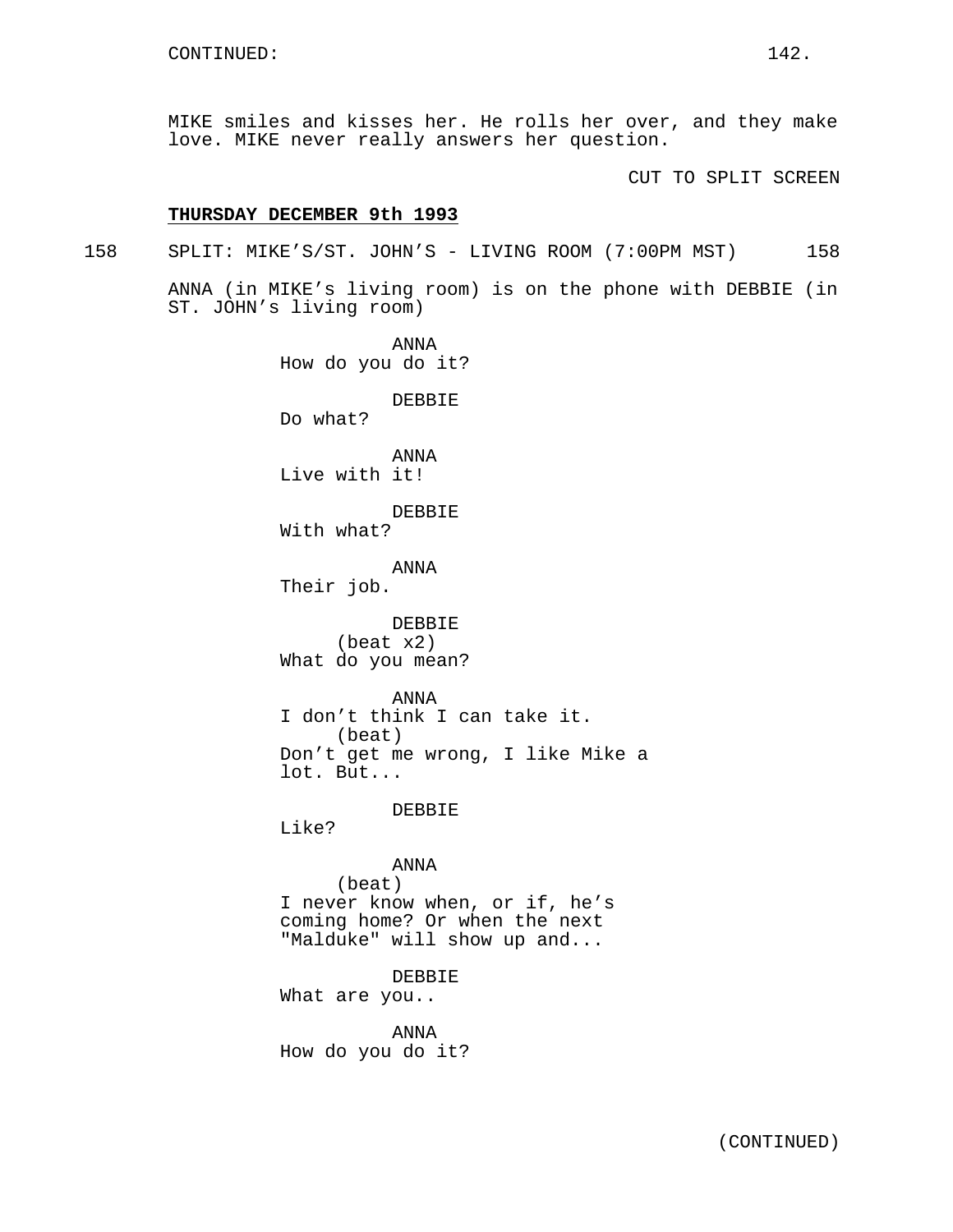DEBBIE (beat) One day at a time, I guess. ANNA I... DEBBIE Look, it's not always this bad. (beat) The last few weeks have been crazier than... ANNA I just don't think I can take it anymore. (beat) Jason's secretary will be back on Monday. I think... I think I'll tell Jason tomorrow that it's not working out and go home. DEBBIE (beat) What about Mike? ANNA

I could always try to make a long distance relationship work.

DEBBIE knows that a long distance relationship with MIKE will never work.

DEBBIE

Are you...

# ANNA

Yeh.

MIKE's front door opens and he comes in. ANNA looks at him. MIKE can see she is on the phone so doesn't say anything.

> ANNA Gotta go, Mike just got home.

> > DEBBIE

Okay. Bye.

ANNA

Bye.

ANNA hangs up the phone.

PAN TO SINGLE SCREEN: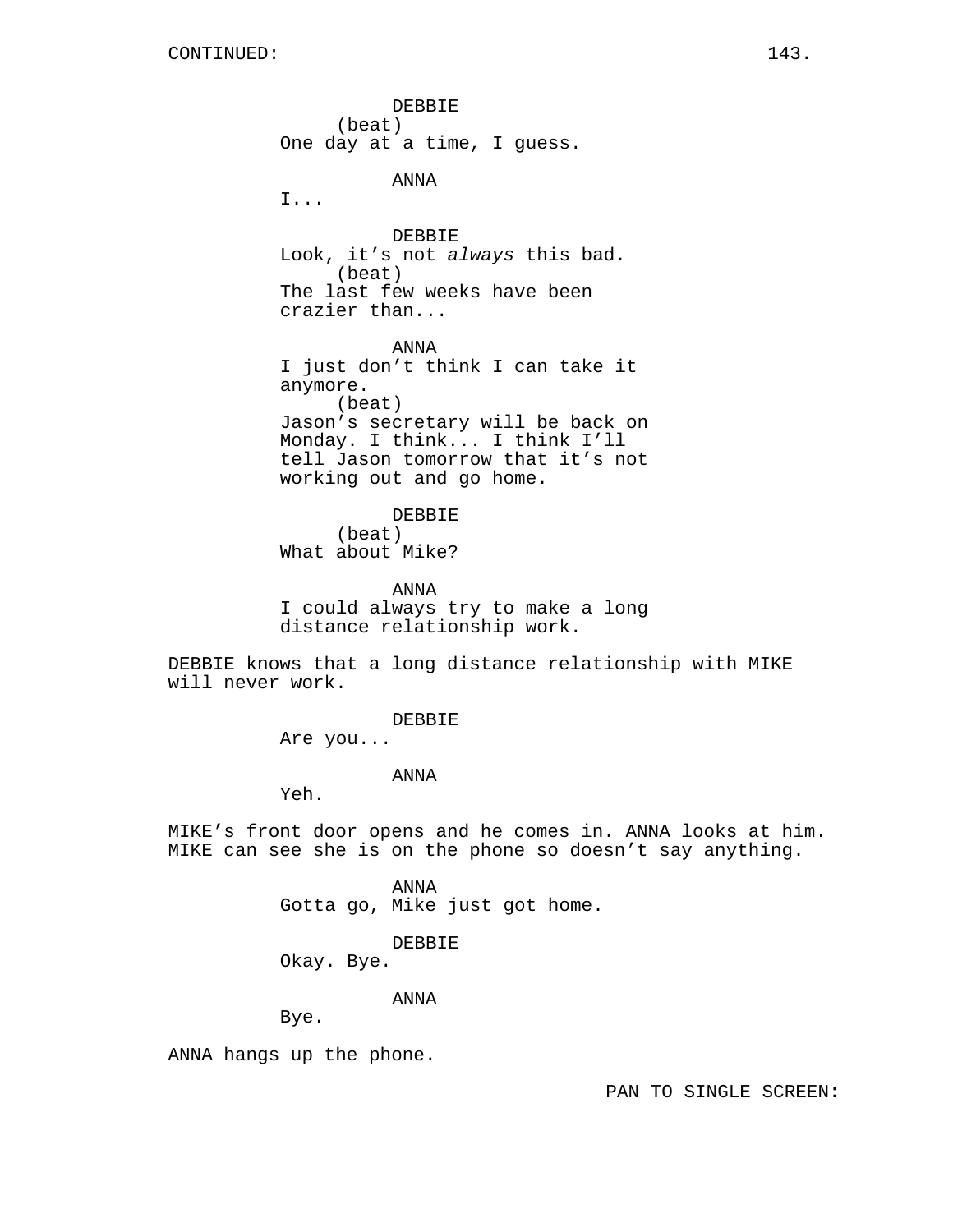## 159 INT: ST. JOHN'S LIVING ROOM 159

The door opens as DEBBIE is hanging up the phone, and ST. JOHN enters. ST. JOHN walks to couch as he is talking.

> ST. JOHN Who was on the phone?

> > DEBBIE

Anna.

ST. JOHN What did she want?

ST. JOHN reaches couch and sits.

DEBBIE She's leaving.

## ST. JOHN

What?

DEBBIE She's going to tell Jason tomorrow that she's going home.

ST. JOHN I thought she was happy with Mike.

DEBBIE

So did I.

ST. JOHN What happened?

DEBBIE (look at him) The job. She said she can't live like this.

ST. JOHN You going back with her?

DEBBIE I don't want to, but I guess I should.

ST. JOHN I'll ask Jason for the weekend off and take you guys back.